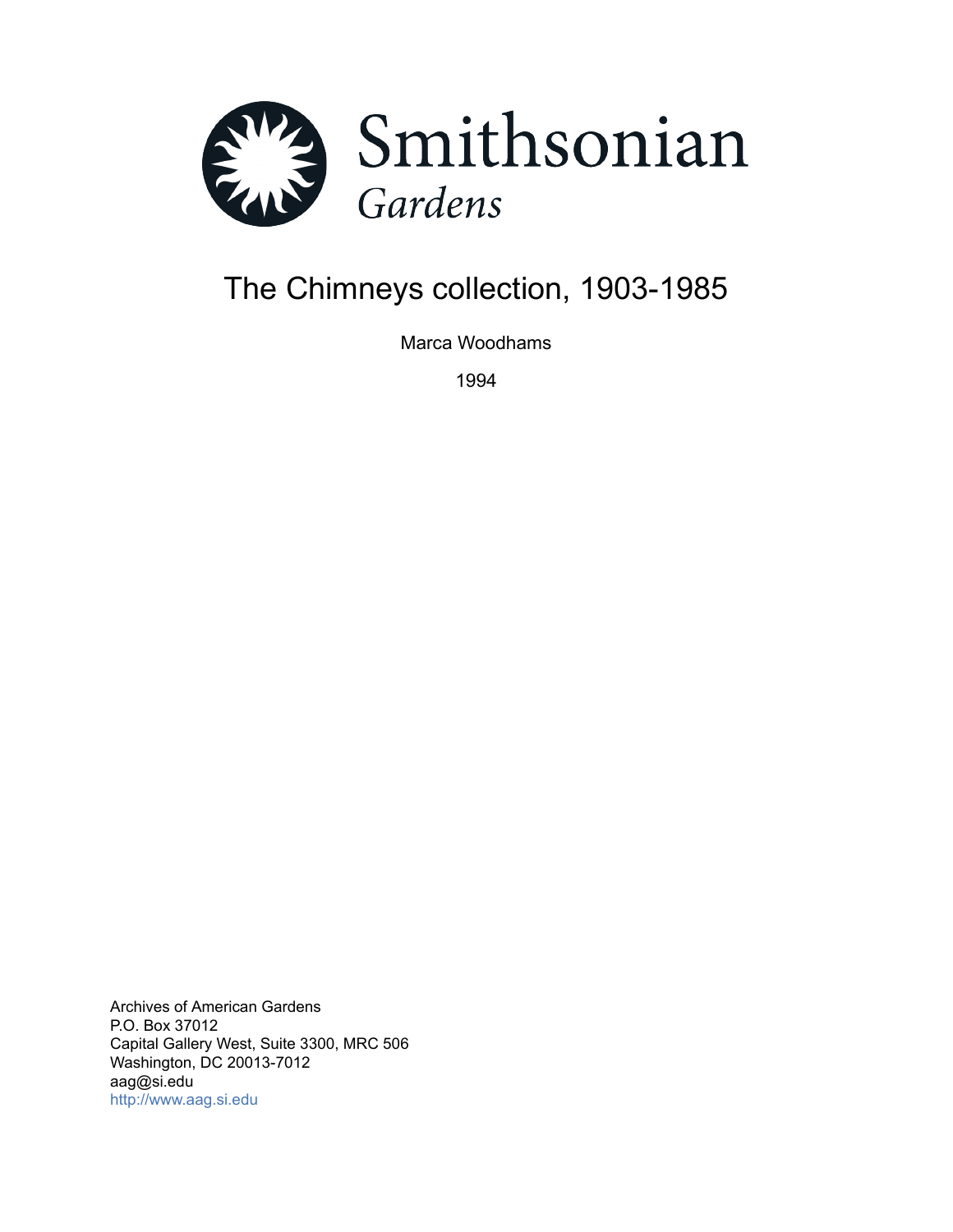# **Table of Contents**

<span id="page-1-0"></span>

| 102 |
|-----|
| 103 |
|     |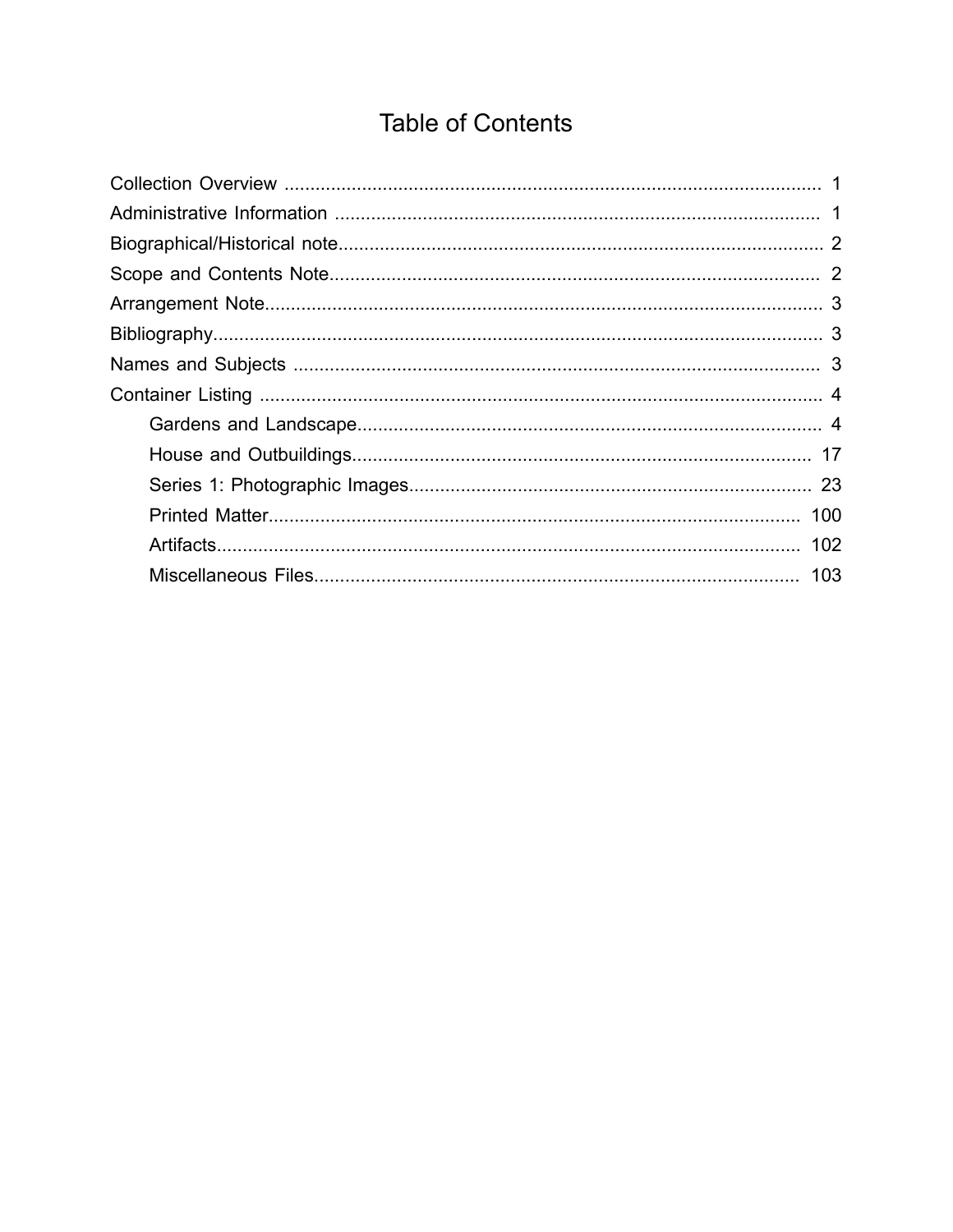# <span id="page-2-0"></span>**Collection Overview**

| <b>Repository:</b> | <b>Archives of American Gardens</b>                                                                                                                                                                                                                                                                                                                                                                                                                                                                                                                                                                                                                                                                                                                                                                      |  |
|--------------------|----------------------------------------------------------------------------------------------------------------------------------------------------------------------------------------------------------------------------------------------------------------------------------------------------------------------------------------------------------------------------------------------------------------------------------------------------------------------------------------------------------------------------------------------------------------------------------------------------------------------------------------------------------------------------------------------------------------------------------------------------------------------------------------------------------|--|
| Title:             | The Chimneys collection                                                                                                                                                                                                                                                                                                                                                                                                                                                                                                                                                                                                                                                                                                                                                                                  |  |
| Date:              | 1903-1985                                                                                                                                                                                                                                                                                                                                                                                                                                                                                                                                                                                                                                                                                                                                                                                                |  |
| Identifier:        | AAG.CHM                                                                                                                                                                                                                                                                                                                                                                                                                                                                                                                                                                                                                                                                                                                                                                                                  |  |
| Creator:           | Weems, Katharine Lane, 1899-1989 (Owner)<br>Lane, Gardiner M., 1859-1914 (Owner)<br>Lane, Emma Gildersleeve (Owner)<br>Dana, Rich H. (Former owner)<br>Olmsted Brothers (Landscape architect)<br>Olmsted, Frederick Law, Jr., 1870-1957 (Landscape architect)<br>Whiting, Edward Clark (Landscape architect)<br>Gildersleeve, Raleigh C. (Colston), 1869-1944 (Architect)<br>Watson, B. M. (gardener) (Gardener)                                                                                                                                                                                                                                                                                                                                                                                         |  |
| <b>Extent:</b>     | 15 Cubic feet                                                                                                                                                                                                                                                                                                                                                                                                                                                                                                                                                                                                                                                                                                                                                                                            |  |
| Language:          | English.                                                                                                                                                                                                                                                                                                                                                                                                                                                                                                                                                                                                                                                                                                                                                                                                 |  |
| Summary:           | Correspondence, invoices, nursery and seed catalogs, estimates,<br>planting plans, photocopies of blueprints, photographs, negatives,<br>autochromes, and drawings relating to the gardens of The Chimneys,<br>the home of Emma and Gardiner Martin Lane and their daughter<br>Katharine Lane Weems in Manchester, Massachusetts. Also included<br>are four garden journals (1903-1928), garden-related medals awarded<br>to Emma Lane, index files of plant materials, photocopies of garden<br>related library cards belonging to Gardiner M. Lane, a diascope and<br>nursery and seed catalogs. The collection also includes architectural<br>plans, invoices and specifications from, and a framed photograph of,<br>Raleigh C. Gildersleeve, architect of The Chimneys and brother of<br>Emma Lane. |  |

# <span id="page-2-1"></span>**Administrative Information**

### Custodial History Note

The estate of Katharine Lane Weems donated The Chimneys Collection to the Garden Club of America in 1989. The GCA, in turn, passed the collection along to the Archives of American Gardens.

### Related Archival Materials Note

Records related to this site can be found at the Frederick Law Olmsted National Historic Site, Olmsted Job Number 00273 Gardiner M. Lane / Richard H. Dana Estate.

The Arthur and Elizabeth Schlesinger Library on the History of Women in America at Radcliffe College in Cambridge, Massachusetts has the Papers of Katharine Lane Weems (MC406) which include various files and images relating to The Chimneys.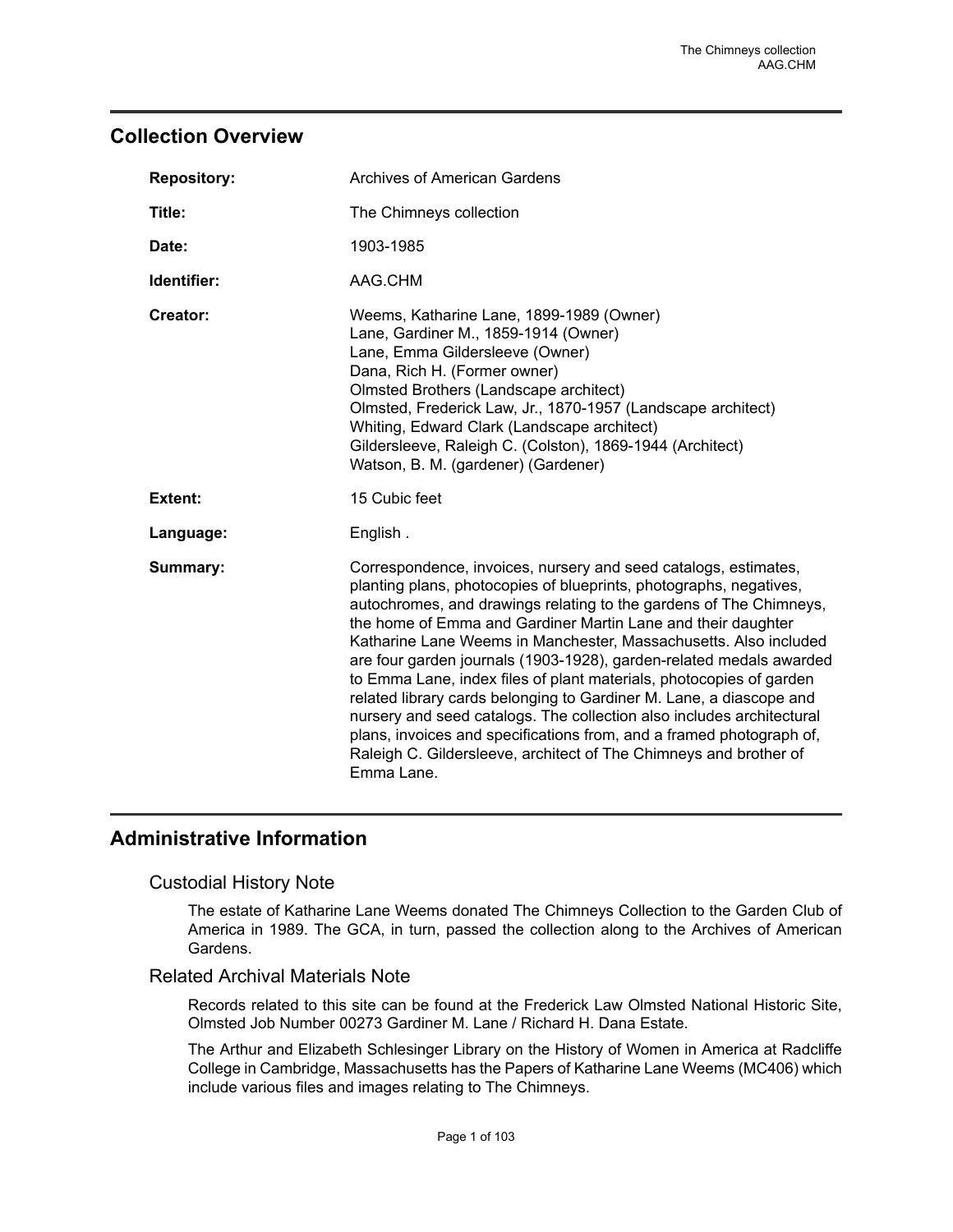The Smithsonian Institution's Archives of American Art in Washington, D.C. has the Katharine Lane Weems Papers, 1865-1989 which include images of The Chimneys.

### Other Finding Aid

An inventory of The Chimneys Collection was generated by one or more members of the Garden Club of America, prior to its being donated to the Archives of American Gardens.

### Preferred Citation

Smithsonian Institution, Archives of American Gardens, The Chimneys collection.

### **Restrictions**

Access to original archival materials by appointment only. Researcher must submit request for appointment in writing. Certain items may be restricted and not available to researchers. Please direct reference inquiries to the Archives of American Gardens: aag@si.edu.

### Conditions Governing Use

Archives of American Gardens encourages the use of its archival materials for non-commercial, educational and personal use under the fair use provision of U.S. copyright law. Use or copyright restrictions may exist. It is incumbent upon the researcher to ascertain copyright status and assume responsibility for usage. All requests for duplication and use must be submitted in writing and approved by Archives of American Gardens. Please direct reference inquiries to the Archives of American Gardens: aag@si.edu.

# <span id="page-3-0"></span>**Biographical Note**

The property on which this estate in Manchester, Massachusetts sits was originally owned by the father of Richard Henry Dana, Jr., the author of Two Years Before the Mast. The estate was subdivided after the elder Dana's death in 1879. Gardiner Martin Lane purchased the land and had his brother-in-law, Raleigh Gildersleeve, design a large Georgian Colonial Revival summer house for him known as "The Chimneys." The Olmsted Brothers landscape architecture firm was hired in 1902 to help with the overall siting of the house and to plan a number of garden areas. During the next ten years, the Olmsted firm designed a number of areas including an approach road, formal terraced gardens, a water garden, and a variety of outdoor structures such as an arbor, tea house, and greenhouse.

Katharine Lane Weems (1899-1989), the daughter of Emma and Gardiner M. Lane, spent her childhood summers at "The Chimneys." She later attended the School of the Museum of Fine Arts, Boston and went on to specialize in sculpting animals. "The Chimneys" served as her principal studio after the stable was remodeled in 1930; later it became her primary residence. She married F. Carrington Weems in 1947 and published an autobiography, Odds Were Against Me, in 1985. She died at her family estate in 1989.

# <span id="page-3-1"></span>**Scope and Contents Note**

The Chimneys Collection includes extensive documentation relating to the gardens and grounds of "The Chimneys" estate in Manchester, Massachusetts, the home of Katharine Lane Weems and her parents in Manchester, Massachusetts. There is also some documentation on the residence designed by Raleigh Gildersleeve. The collection includes photographs, negatives, autochromes, a stereograph viewer, plant lists and index files of plant materials, garden journals, correspondence, nursery and seed catalogs, estimates, invoices, design specifications and plans and drawings. There are also three horticultural medals. The images focus primarily on the gardens at The Chimneys, though there are also numerous images showing the beachfront adjoining the property and images of family, friends, Weems' studio, the vicinity around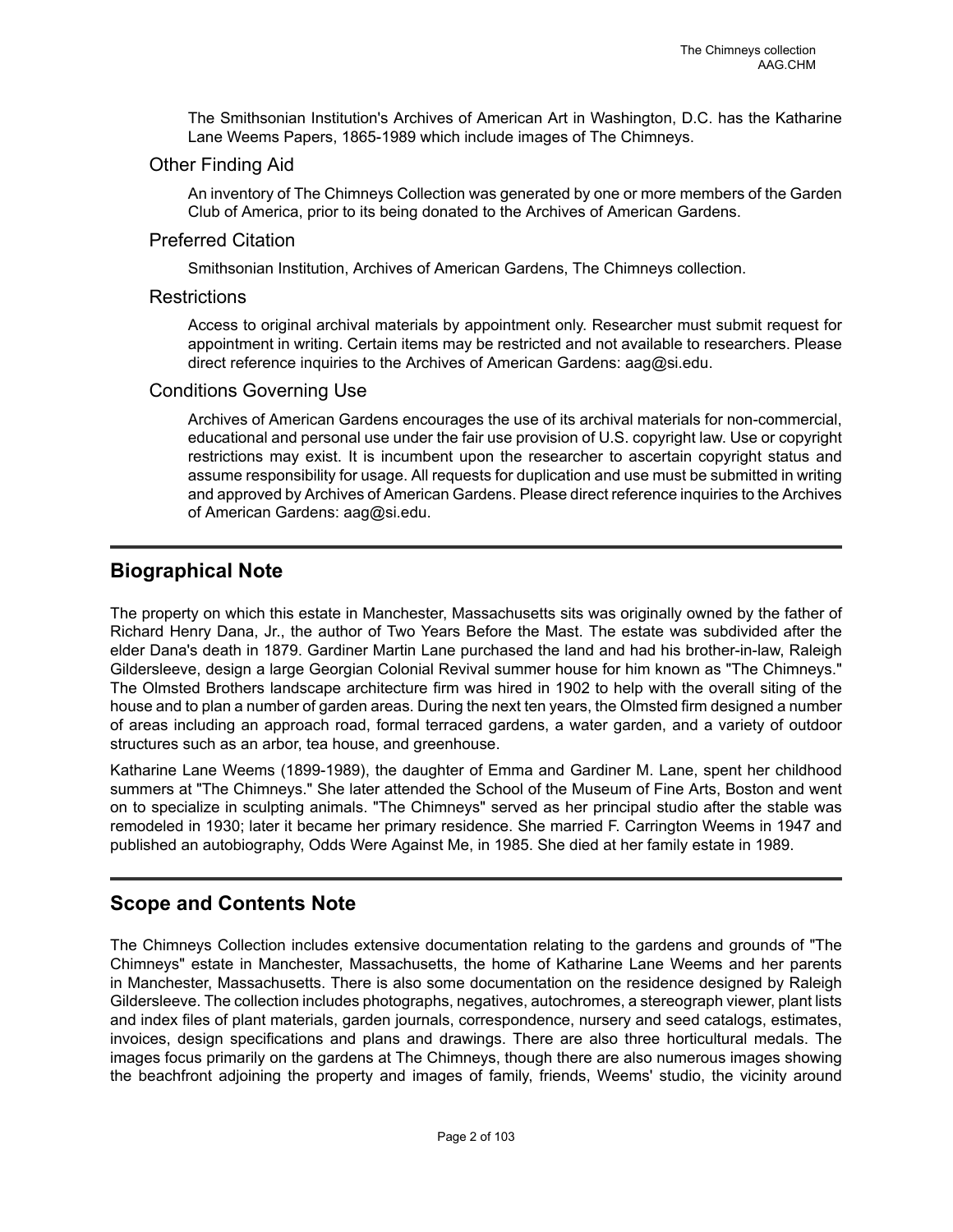Manchester, Massachusetts, and interiors of Beverwyck Manor in Rensselaer, New York. A copy of Katharine Lane Weems' autobiography, Odds Were Against Me, is also included in the collection.

### <span id="page-4-0"></span>**Arrangement Note**

The collection is arranged into 6 series:

1) Design and Planting Records 2) Photographic images 3) Correspondence 4) Garden Journals 5) Printed Matter 6) Artifacts

# <span id="page-4-1"></span>Bibliography

Historic Inventory Report, "The Chimneys." The Estate of Katharine Lane Weems, Manchester-by-the-Sea, Massachusetts. Prepared for Ropes and Gray by Lauren G. Meier, ASLA, July 5, 1989. Revised August 5, 1989. American Country Homes and Gardens, November, 1907.

## <span id="page-4-2"></span>Names and Subject Terms

This collection is indexed in the online catalog of the Smithsonian Institution under the following terms:

Subjects:

Gardens -- Massachusetts -- Manchester Sculptors -- United States Water gardens Women sculptors

Types of Materials:

Books Correspondence Diaries Medals **Negatives** Photocopies Photographs Plans (drawings) Trade catalogs

Places:

Massachusetts -- Manchester The Chimneys (Manchester, Massachusetts)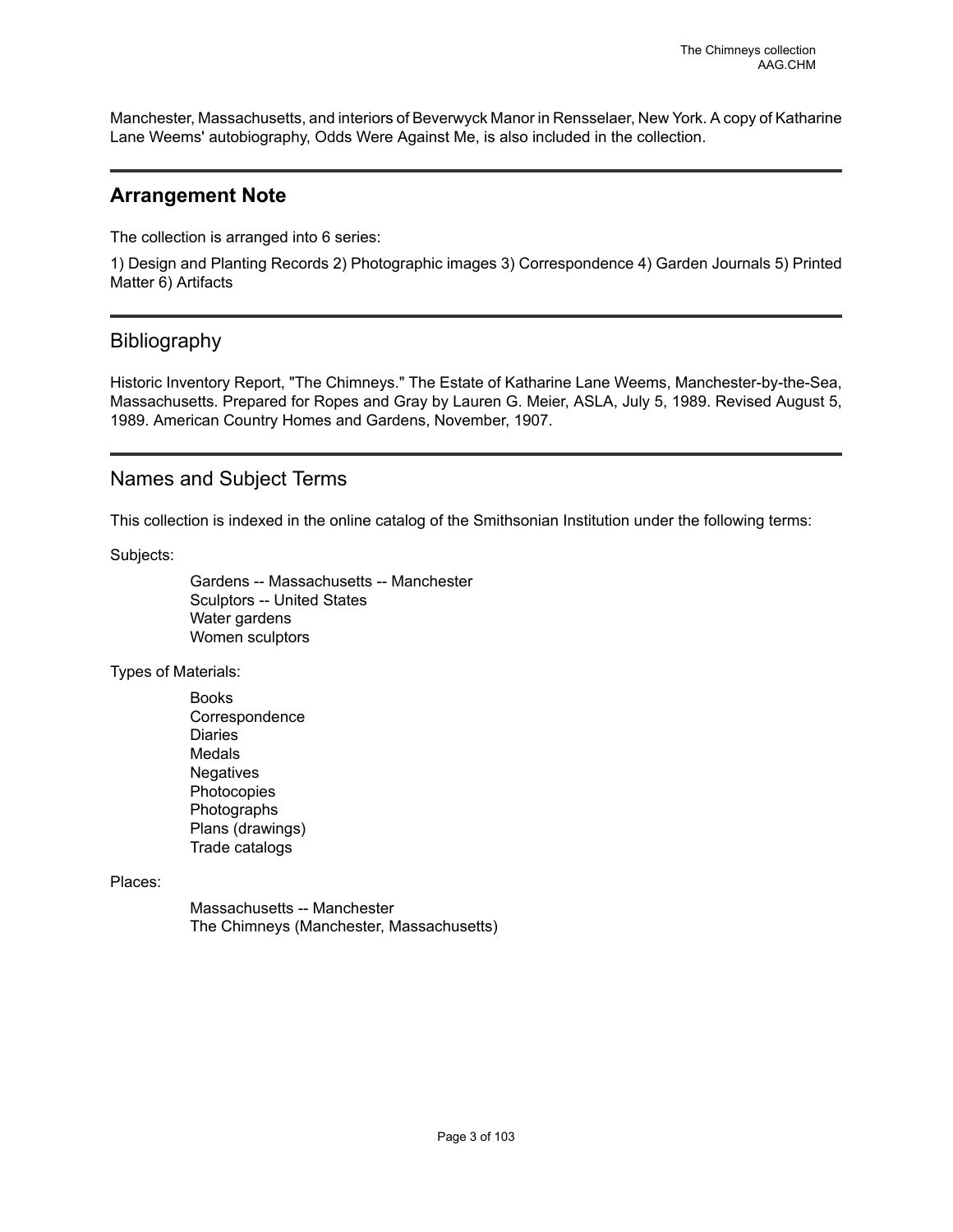# <span id="page-5-0"></span>**Container Listing**

# <span id="page-5-1"></span>Gardens and Landscape

### Garden Files

| Box 1              | Garden Journal (includes planting lists and diagrams of flower beds), circa<br>1895-1897<br>1 Notebook                                                                                                          |
|--------------------|-----------------------------------------------------------------------------------------------------------------------------------------------------------------------------------------------------------------|
| Box 1              | Garden Journal (includes plant lists and clippings), 1903-1905<br>1 Notebook                                                                                                                                    |
| Box 4              | Gardiner M. Lane's Plant Index Card File, 1903-1914<br>2 Boxes                                                                                                                                                  |
| Box 2, Folder 10   | Gardiner M. Lane's Garden-Related Library Catalog (photocopy), circa<br>1900-1914<br>1 File (photocopy)                                                                                                         |
| Box 2, Folder 3    | Correspondence and Trade Literature, circa 1900-1950<br>1 File                                                                                                                                                  |
| Box 2, Folder 13   | Plant List for Borders between House and Garden, circa 1900-1950<br>1 File                                                                                                                                      |
| Box 2, Folder 11   | Olmsted Brothers Correspondence and Planting Lists, 1912-1914<br>1 File<br><b>Olmsted Brothers</b><br>Landscape<br>architecture<br>firm:                                                                        |
| Drawer 2, Folder E | MA016: Specifications for Placing Heavy Stone Riprap on slope at Lane's<br>Beach, circa 1935-1936<br>4 Blueprints<br>Engineer:<br>Bradford, J. L.<br>Specifications refer to Chimneys plan #MA016025.<br>Notes: |
| Box 1              | Garden Journal, Vol. IV (includes plant lists, work performed, and awards),<br>1914-1928<br>1 Notebook                                                                                                          |
| Box 1              | Garden Journal, Vol. V (includes plant lists), 1928-1948<br>1 Notebook                                                                                                                                          |
| Box 2, Folder 8    | Horticultural Societies and Garden Clubs, circa 1920-1950                                                                                                                                                       |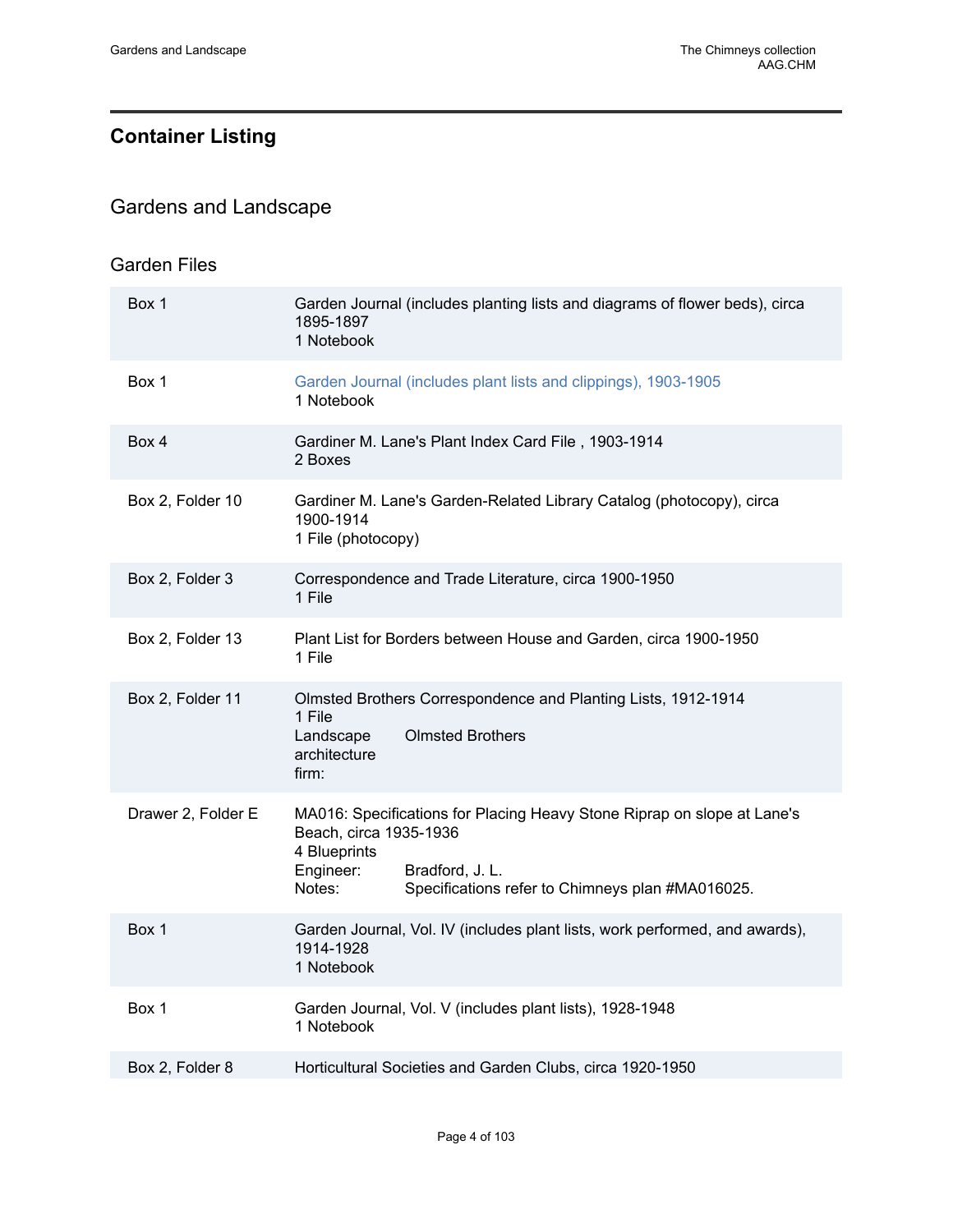|                  | 1 Folder                                                                                                  |  |
|------------------|-----------------------------------------------------------------------------------------------------------|--|
| Box 1, Folder 4  | Nursery Invoices, 1924-1927<br>1 Folder                                                                   |  |
| Box 2, Folder 6  | Vegetable Seed Orders and Planting Schedules, 1950-1962<br>1 Folder                                       |  |
| Box 2, Folder 14 | Waterlilies for Water Garden, 1950-1974<br>1 File                                                         |  |
| Box 2, Folder 5  | Vegetable and Flower Seed Orders, 1957-1966<br>1 Folder                                                   |  |
| Box 2, Folder 12 | Corliss Brothers, Inc. Correspondence, 1959-1961<br>1 Folder<br>Corliss Bros. Incorporated<br>Nurserymen: |  |
| Box 2, Folder 4  | Correspondence, Trade Literature, and Contract Estimate, 1964-1981<br>1 Folder                            |  |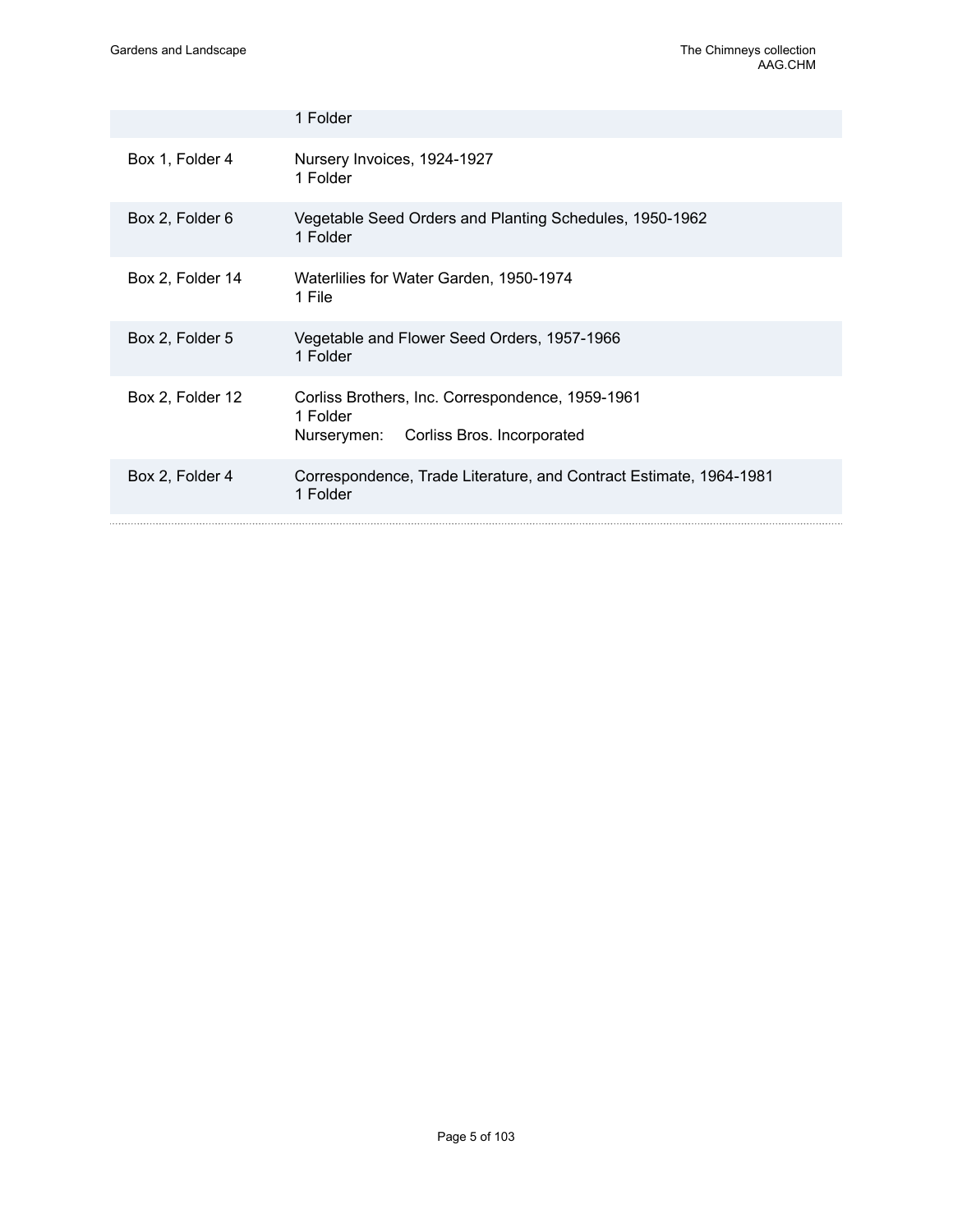# Plans and Drawings

| Drawer 3, Folder D | MA016022: Plan of Estate Belonging to the Heirs of Richard H. Dana, JAN<br>1880<br>1 Print<br>Civil engineer: Curtis, Joseph H. (Henry), 1841-1928                             |
|--------------------|--------------------------------------------------------------------------------------------------------------------------------------------------------------------------------|
| Drawer 3, Folder D | MA016023: Plan of Estate Belonging to the Heirs of Richard H. Dana, JUL<br>1895<br>3 Prints<br>Civil engineer: Curtis, Joseph H. (Henry), 1841-1928                            |
| Drawer 2, Folder N | MA016095: House / Plan of Terrace / Drawings of Balustrade for Terrace Wall,<br>15 APR 1903<br>1 Blueprint<br>Architect:<br>Gildersleeve, Raleigh C. (Colston), 1869-1944      |
| Drawer 2, Folder N | MA016095-pt1: House / Plan of Terrace / Drawings of Balustrade for Terrace<br>Wall, 15 APR 1903<br>1 Copy print<br>Architect:<br>Gildersleeve, Raleigh C. (Colston), 1869-1944 |
| Drawer 2, Folder M | MA016081: Formal Garden / Plan & Shelter Elevations, 4 SEP 1903<br>1 Blueprint<br>Architect:<br>Gildersleeve, Raleigh C. (Colston), 1869-1944                                  |
| Drawer 2, Folder N | MA016103: Sketch Plan of Courts and Sheds (Topography Plan Placing<br>Garage), 2 DEC 1904<br>1 Blueprint                                                                       |
| Drawer 3, Folder C | MA016048: Location of Sewage Disposal Plant for the Estate, JUN 1903<br>1 Blueprint<br>Engineer:<br>Fuller, Andrew D., 1873-1972                                               |
| Drawer 3, Folder A | MA016127: Preliminary Plan, 7 MAR 1902<br>1 Print<br>Landscape<br><b>Olmsted Brothers</b><br>architecture<br>firm:                                                             |
| Drawer 3, Folder A | MA016125: Revised Preliminary Plan for Portions about Buildings, 18 AUG<br>1902<br>1 Print<br><b>Olmsted Brothers</b><br>Landscape<br>architecture<br>firm:                    |
| Drawer 3, Folder A | MA016126: Revised Preliminary Plan for Portions about Buildings, 18 AUG<br>1902                                                                                                |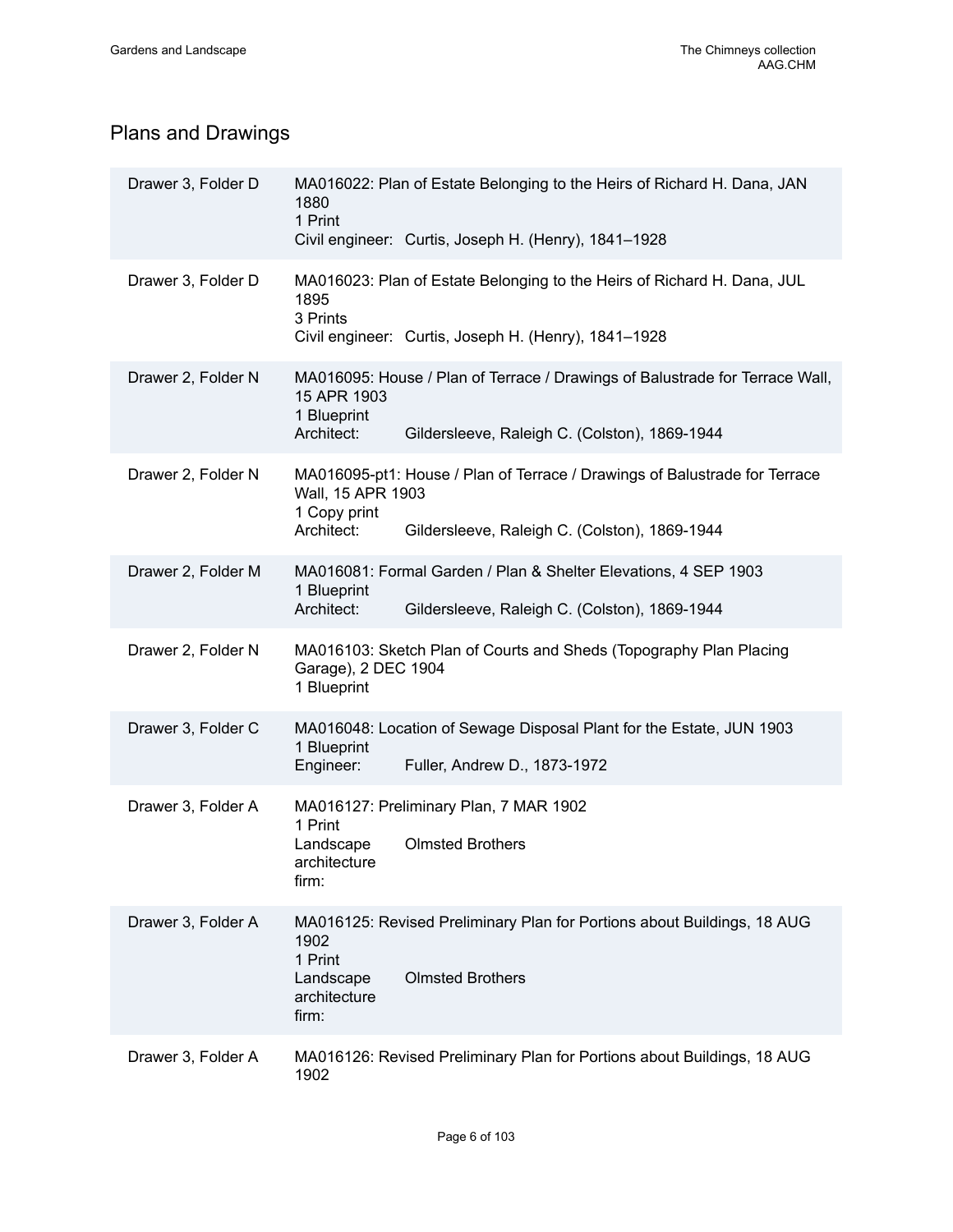|  |                    | 2 Prints<br>Landscape<br>architecture<br>firm:                   | <b>Olmsted Brothers</b>                                                                                                                        |
|--|--------------------|------------------------------------------------------------------|------------------------------------------------------------------------------------------------------------------------------------------------|
|  | Drawer 3, Folder D | 18 MAR 1903<br>1 Blueprint<br>Landscape<br>architecture<br>firm: | MA016132-pt1: Plan Elevations and Sections Along Front of House // Terrace,<br><b>Olmsted Brothers</b>                                         |
|  | Drawer 3, Folder D | 18 MAR 1903<br>1 Print<br>Landscape<br>architecture<br>firm:     | MA016132-pt2: Plan Elevations and Sections Along Front of House // Terrace,<br><b>Olmsted Brothers</b>                                         |
|  | Drawer 3, Folder A | 1 Print<br>Landscape<br>architecture<br>firm:                    | MA016113: Planting plan for Portion West of House, 17 APR 1903<br><b>Olmsted Brothers</b>                                                      |
|  | Drawer 3, Folder A | 1 Print<br>Landscape<br>architecture<br>firm:                    | MA016124: Grading Plan for Portion about House // Showing two places for<br>Greenhouse and Rose Garden, 18 SEP 1903<br><b>Olmsted Brothers</b> |
|  | Drawer 3, Folder A | 1 Print<br>Landscape<br>architecture<br>firm:                    | MA016123: Preliminary Plan for Gardens, 30 JAN 1906<br><b>Olmsted Brothers</b>                                                                 |
|  | Drawer 3, Folder A | 1 Print<br>Landscape<br>architecture<br>firm:                    | MA016105: Revised Plan for Garden, 7 FEB 1906<br><b>Olmsted Brothers</b>                                                                       |
|  | Drawer 3, Folder A | 1 Print<br>Landscape<br>architecture<br>firm:                    | MA016122: Revised Plan for Garden, 7 FEB 1906<br><b>Olmsted Brothers</b>                                                                       |
|  | Drawer 3, Folder A |                                                                  | MA016120: Planting Plan in Vicinity of Garden, 26 FEB 1906                                                                                     |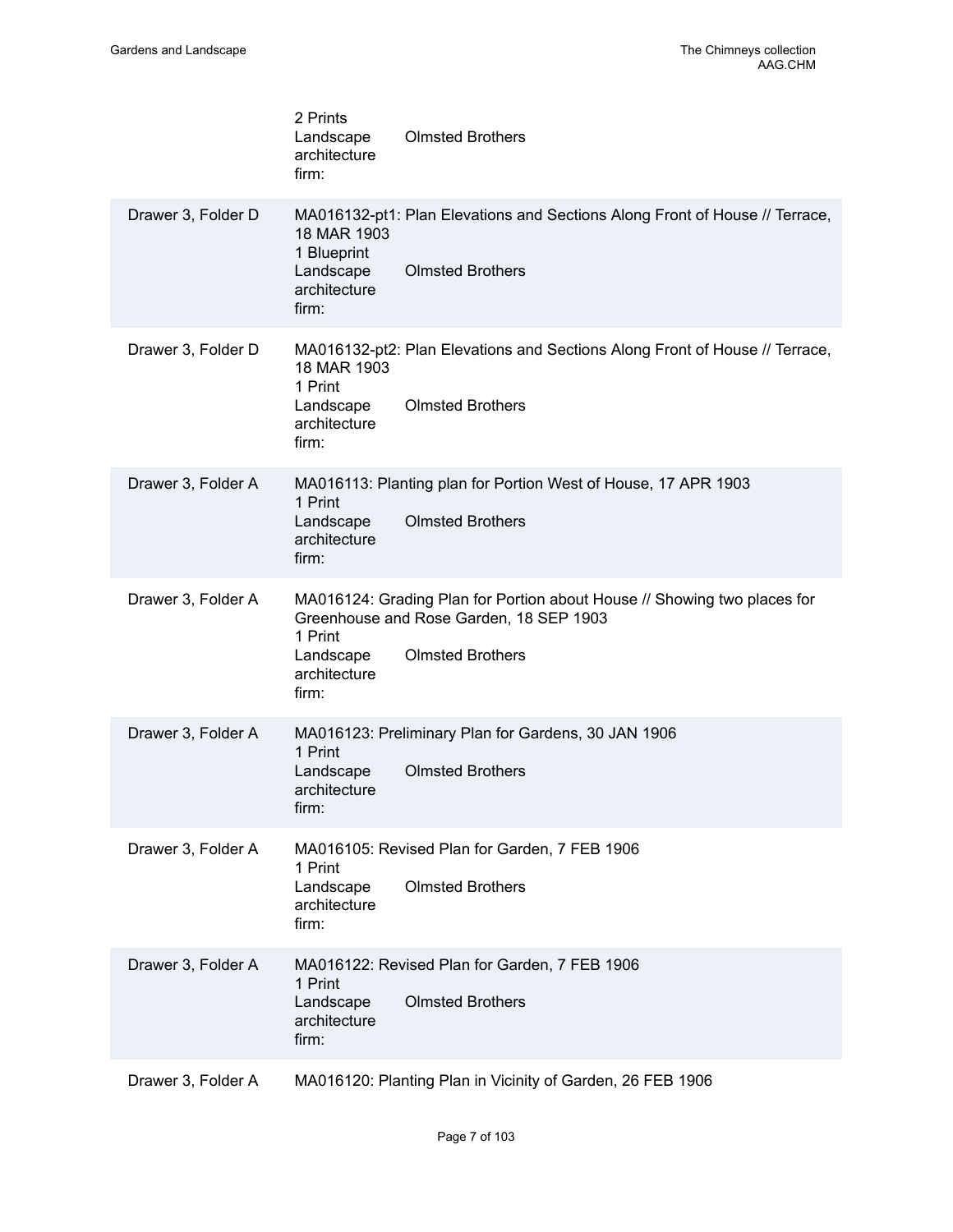|                    | 2 Prints<br><b>Olmsted Brothers</b><br>Landscape<br>architecture<br>firm:                                                                                                                                               |
|--------------------|-------------------------------------------------------------------------------------------------------------------------------------------------------------------------------------------------------------------------|
| Drawer 3, Folder D | MA016131: Details of Overlook for Estate, 27 FEB 1906<br>1 Blueprint<br>Landscape<br><b>Olmsted Brothers</b><br>architecture<br>firm:                                                                                   |
| Drawer 3, Folder D | MA016131-pt1: Details of Overlook for Estate, 27 FEB 1906<br>1 Copy print<br>Landscape<br><b>Olmsted Brothers</b><br>architecture<br>firm:                                                                              |
| Drawer 3, Folder D | MA016128: Basin Details, 28 FEB 1906<br>1 Blueprint<br>Landscape<br><b>Olmsted Brothers</b><br>architecture<br>firm:                                                                                                    |
| Drawer 3, Folder D | MA016129: Details for Fence, Gates and Arbor in Garden, 1 MAR 1906<br>1 Blueprint<br><b>Olmsted Brothers</b><br>Landscape<br>architecture<br>firm:                                                                      |
| Drawer 3, Folder D | MA016130: Details Based on Revised Dimensions Between Centres of Paths<br>and With Revised Back Lattice of Arbor in Garden, 22 MAR 1906<br>1 Blueprint<br>Landscape<br><b>Olmsted Brothers</b><br>architecture<br>firm: |
| Drawer 3, Folder A | MA016118: Cross Sections and Profile to Accompany Plan #128<br>[MA016-119], 6 DEC 1906<br>1 Print<br><b>Olmsted Brothers</b><br>Landscape<br>architecture<br>firm:                                                      |
| Drawer 3, Folder A | MA016119-pt1: Grading Plan for New Entrance to Driveway // Proposed<br>Driveway. Not Done., 6 DEC 1906<br>2 Prints<br><b>Olmsted Brothers</b><br>Landscape<br>architecture<br>firm:                                     |
| Drawer 3, Folder A | MA016117-pt1: Sketch for Rose Garden and Service Arrangements, JAN<br>1907                                                                                                                                              |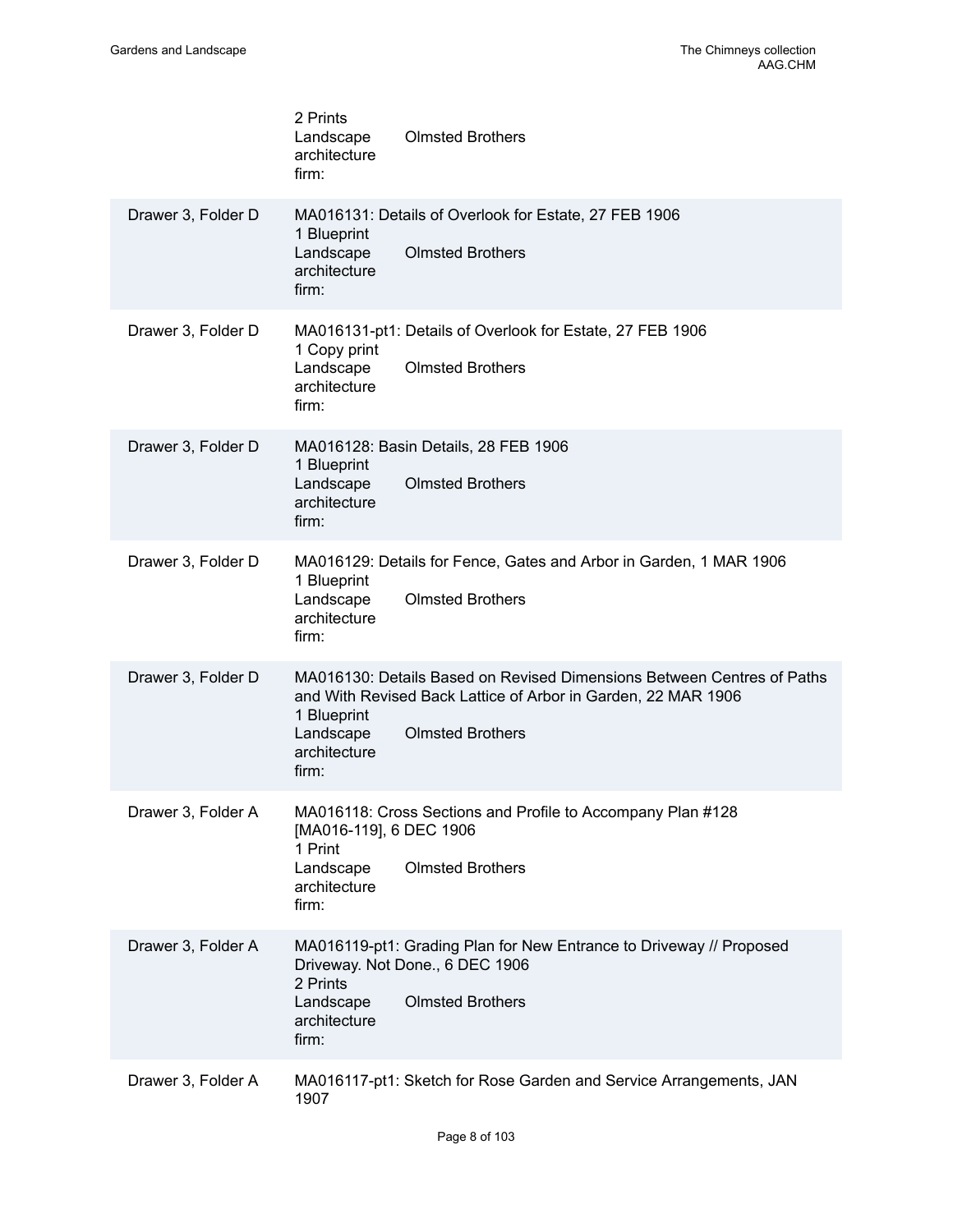|                    | 2 Prints<br><b>Olmsted Brothers</b><br>Landscape<br>architecture<br>firm:                                                                                                             |
|--------------------|---------------------------------------------------------------------------------------------------------------------------------------------------------------------------------------|
| Drawer 3, Folder A | MA016114: Location Plan for Planting along Driveway // Grading Plan for<br>Approach Drive, circa FEB 1907<br>1 Print<br><b>Olmsted Brothers</b><br>Landscape<br>architecture<br>firm: |
| Drawer 2, Folder F | MA016115: [Study for] Garden Terraces A, FEB 1907<br>1 Drawing<br>Landscape<br><b>Olmsted Brothers</b><br>architecture<br>firm:                                                       |
| Drawer 2, Folder F | MA016116: Study for Garden Terraces B, FEB 1907<br>1 Drawing<br><b>Olmsted Brothers</b><br>Landscape<br>architecture<br>firm:                                                         |
| Drawer 3, Folder E | MA016158-sh1: Studies for Terraced Gardens, 11 DEC 1911<br>1 Print<br><b>Olmsted Brothers</b><br>Landscape<br>architecture<br>firm:                                                   |
| Drawer 3, Folder E | MA016158-sh2: Studies for Terraced Gardens, 12 DEC 1911<br>1 Print<br><b>Olmsted Brothers</b><br>Landscape<br>architecture<br>firm:                                                   |
| Drawer 3, Folder E | MA016169: Revised Study for Garden Extensions, 21 MAR 1912<br>1 Print<br><b>Olmsted Brothers</b><br>Landscape<br>architecture<br>firm:                                                |
| Drawer 3, Folder E | MA016159: Revised Study for Garden Extensions, 21 MAR 1912<br>1 Print<br><b>Olmsted Brothers</b><br>Landscape<br>architecture<br>firm:                                                |
| Drawer 3, Folder E | MA016160: Section Through the Main Terrace Looking South, 22 MAR 1912                                                                                                                 |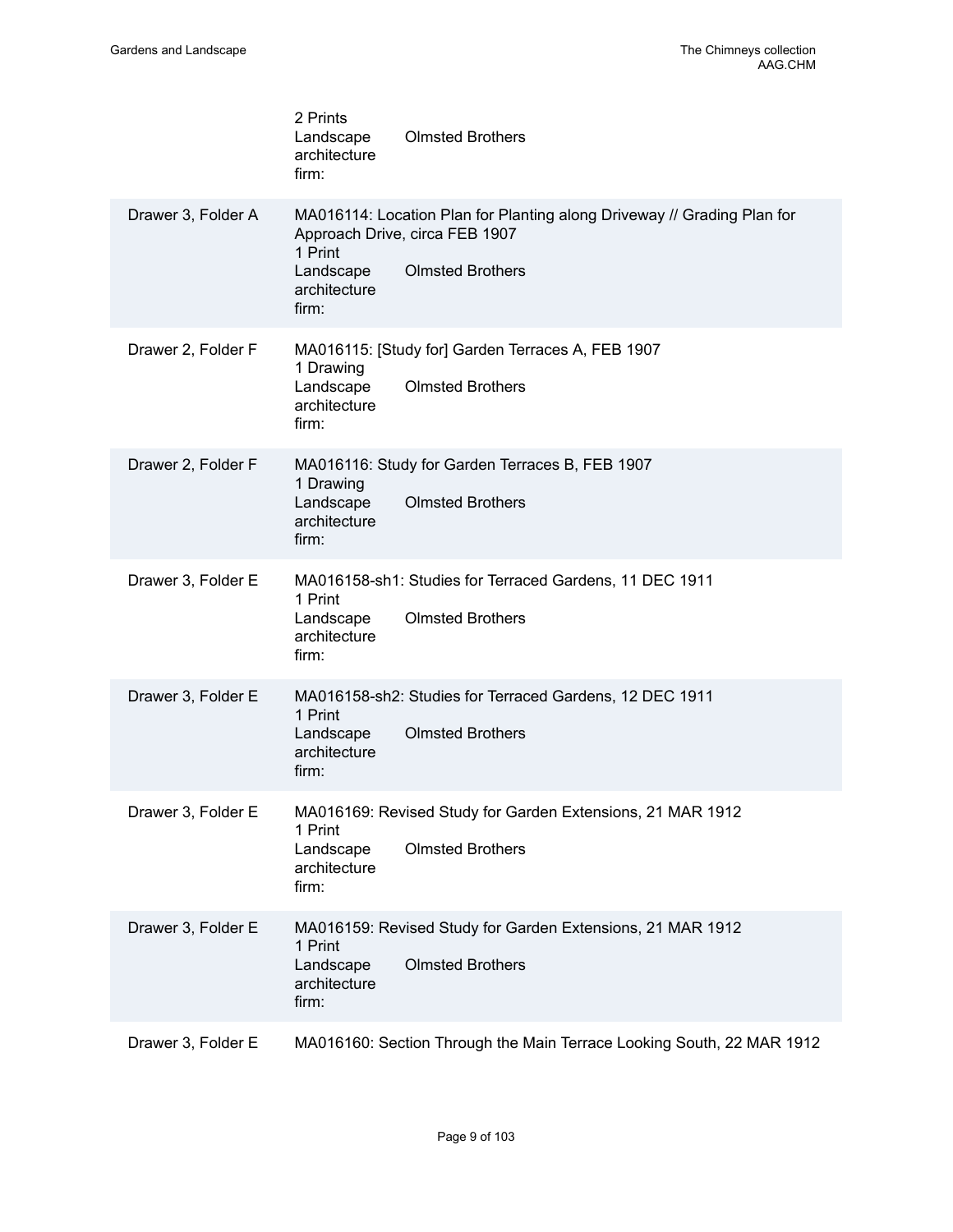|                    | 1 Print<br>Landscape<br>architecture<br>firm:             | <b>Olmsted Brothers</b>                                                                         |
|--------------------|-----------------------------------------------------------|-------------------------------------------------------------------------------------------------|
| Drawer 3, Folder E | 1912<br>1 Print<br>Landscape<br>architecture<br>firm:     | MA016161: Section North and South Through Garden Terraces, 22 MAR<br><b>Olmsted Brothers</b>    |
| Drawer 2, Folder L | 1 Blueprint<br>Landscape<br>architecture<br>firm:         | MA016149: Grading Plan for Garden Extensions, 10 APR 1912<br><b>Olmsted Brothers</b>            |
| Drawer 3, Folder C | 1 Blueprint<br>Landscape<br>architecture<br>firm:         | MA016136: Typical Section Through Long Terrace, 15 APR 1912<br><b>Olmsted Brothers</b>          |
| Drawer 2, Folder L | 1 Blueprint<br>Landscape<br>architecture<br>firm:         | MA016150: Section Through Garden Terraces, 20 APR 1912<br><b>Olmsted Brothers</b>               |
| Drawer 2, Folder L | 1912<br>1 Blueprint<br>Landscape<br>architecture<br>firm: | MA016152: Details for Steps and Walls Below Overlook Terrace, 23 APR<br><b>Olmsted Brothers</b> |
| Drawer 2, Folder N | 2 Prints<br>Landscape<br>architecture<br>firm:            | MA016162: Plan for Drainage and Water System, 25 APR 1912<br><b>Olmsted Brothers</b>            |
| Drawer 2, Folder L | 1 Blueprint<br>Landscape<br>architecture<br>firm:         | MA016147: Details for Eastern End of Narrow Terrace, 27 APR 1912<br><b>Olmsted Brothers</b>     |
| Drawer 2, Folder L |                                                           | MA016148: Details for West End of Narrow Terrace, 27 APR 1912                                   |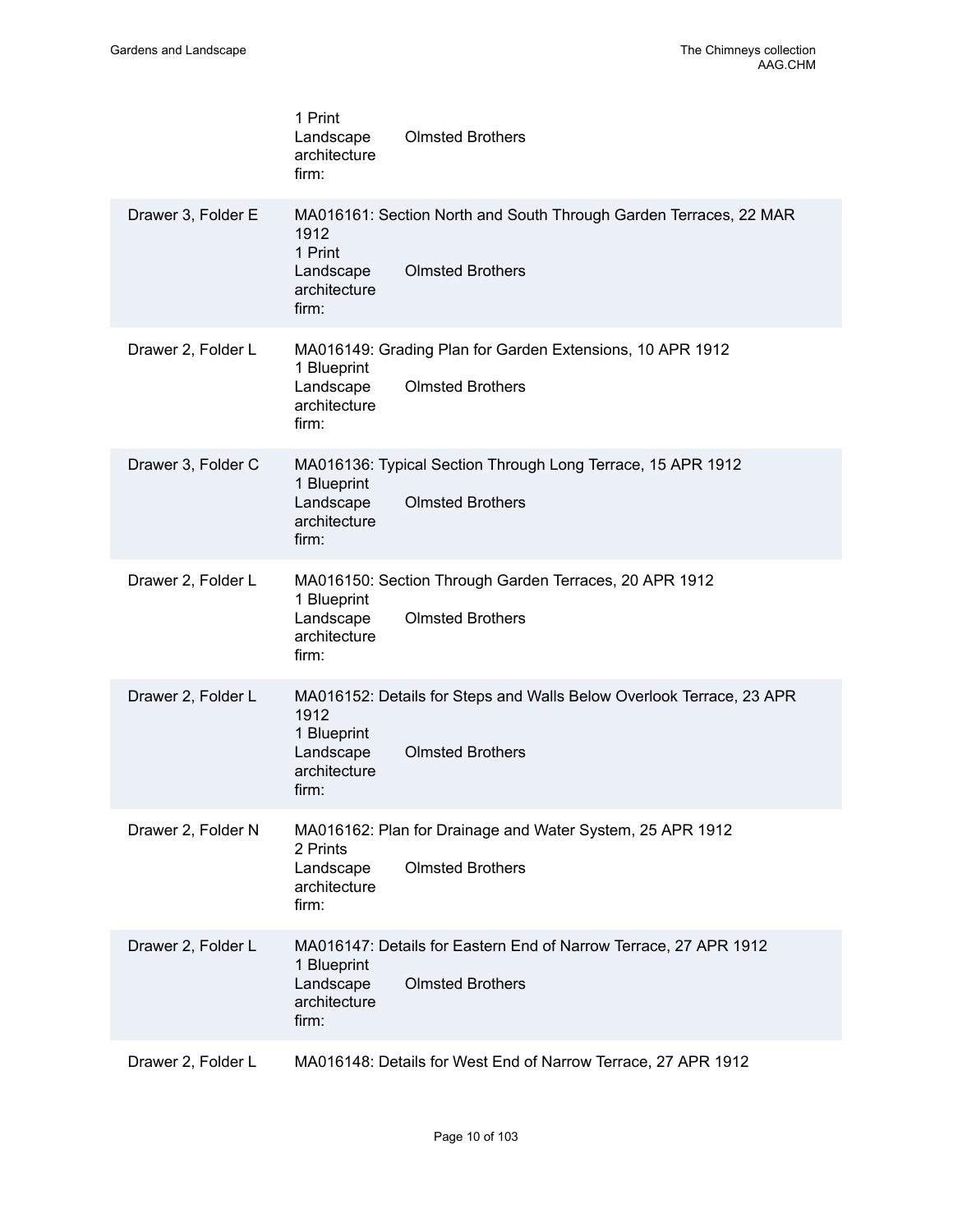|                    | 1 Blueprint<br>Landscape<br><b>Olmsted Brothers</b><br>architecture<br>firm:                                                                              |
|--------------------|-----------------------------------------------------------------------------------------------------------------------------------------------------------|
| Drawer 2, Folder L | MA016146: Details for Steps North Side of Narrow Terrace, 10 MAY 1912<br>1 Blueprint<br><b>Olmsted Brothers</b><br>Landscape<br>architecture<br>firm:     |
| Drawer 3, Folder C | MA016142: Details for Concrete Cold Frames, 17 MAY 1912<br>1 Blueprint<br><b>Olmsted Brothers</b><br>Landscape<br>architecture<br>firm:                   |
| Drawer 3, Folder C | MA016143: Arbor Arch Entrance At Filter Bed Garden, 22 MAY 1912<br>1 Blueprint<br><b>Olmsted Brothers</b><br>Landscape<br>architecture<br>firm:           |
| Drawer 3, Folder C | MA016141: Manure Pit for Garden Work Yard, 29 MAY 1912<br>1 Blueprint<br><b>Olmsted Brothers</b><br>Landscape<br>architecture<br>firm:                    |
| Drawer 2, Folder L | MA016151: Plan for Location of Manure Pit, Storage Tank, Etc., 6 JUN 1912<br>1 Blueprint<br><b>Olmsted Brothers</b><br>Landscape<br>architecture<br>firm: |
| Drawer 3, Folder C | MA016140: Rail Around Overlook Terrace, 8 JUL 1912<br>1 Blueprint<br><b>Olmsted Brothers</b><br>Landscape<br>architecture<br>firm:                        |
| Drawer 3, Folder C | MA016140-pt1: Rail Around Overlook Terrace, 8 JUL 1912<br>1 Copy print<br><b>Olmsted Brothers</b><br>Landscape<br>architecture<br>firm:                   |
| Drawer 3, Folder C | MA016138: Sketch for Greenhouse, 26 JUL 1912<br>2 Blueprints<br>Landscape<br><b>Olmsted Brothers</b><br>architecture<br>firm:                             |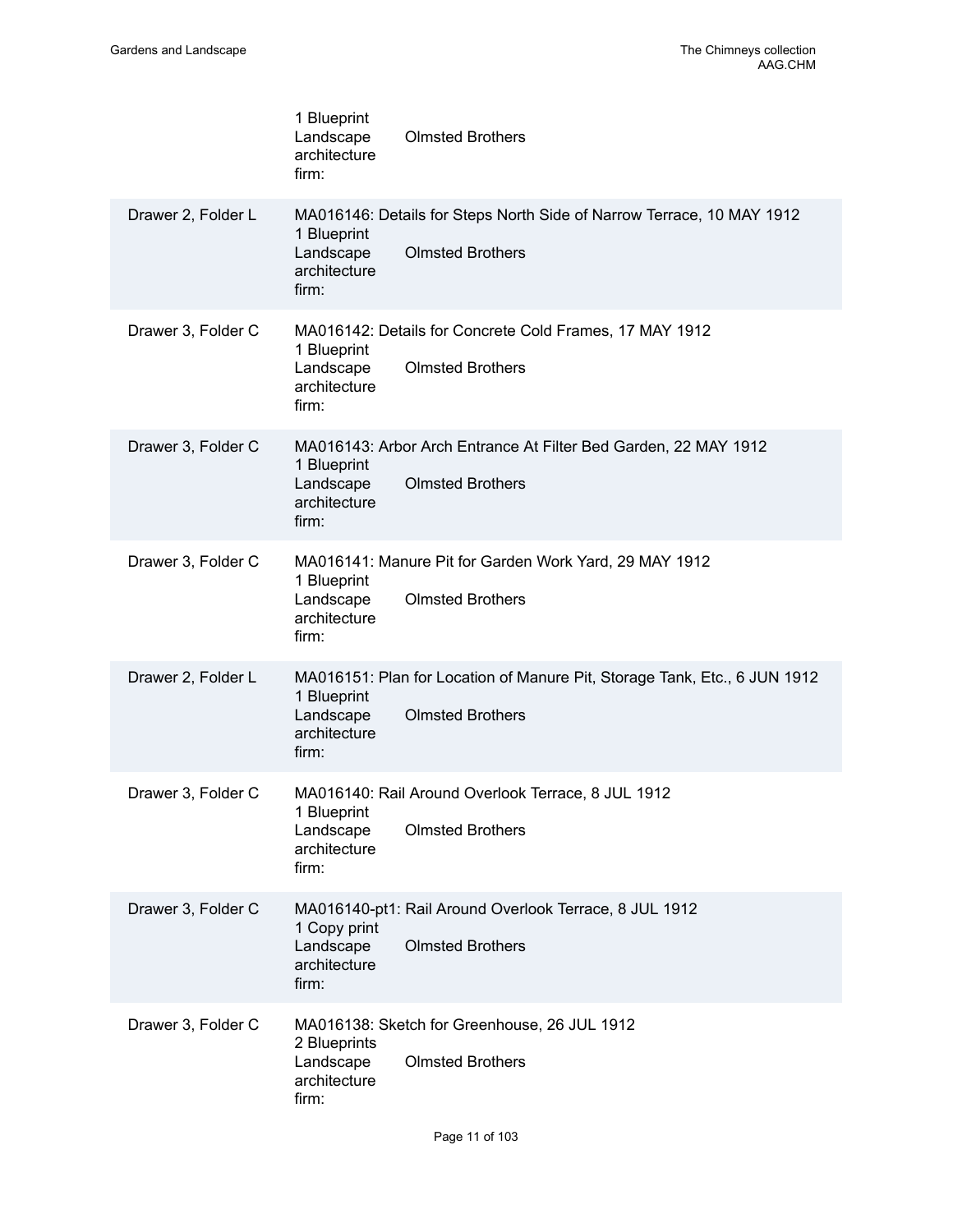| Drawer 3, Folder C | MA016139: Sketch Showing Location of Greenhouse, 29 JUL 1912<br>1 Blueprint<br>Landscape<br><b>Olmsted Brothers</b><br>architecture<br>firm:                 |
|--------------------|--------------------------------------------------------------------------------------------------------------------------------------------------------------|
| Drawer 3, Folder C | MA016137: Full Size Details of Overlook Terrace Balustrade, 31 JUL 1912<br>1 Blueprint<br><b>Olmsted Brothers</b><br>Landscape<br>architecture<br>firm:      |
| Drawer 3, Folder C | MA016137-pt1: Full Size Details of Overlook Terrace Balustrade, 31 JUL 1912<br>1 Copy print<br><b>Olmsted Brothers</b><br>Landscape<br>architecture<br>firm: |
| Drawer 3, Folder C | MA016135: Paving Details for Tea House, 1 AUG 1912<br>1 Blueprint<br>Landscape<br><b>Olmsted Brothers</b><br>architecture<br>firm:                           |
| Drawer 3, Folder C | MA016133: Schemes for Turnaround at North End of Oval, 19 SEPT 1912<br>1 Blueprint<br><b>Olmsted Brothers</b><br>Landscape<br>architecture<br>firm:          |
| Drawer 3, Folder C | MA016134: Revised Planting Plan of Terrace, 1 OCT 1912<br>1 Blueprint<br><b>Olmsted Brothers</b><br>Landscape<br>architecture<br>firm:                       |
| Drawer 3, Folder E | MA016154: Planting Plan of Lower Terrace, 12 DEC 1912<br>2 Prints<br><b>Olmsted Brothers</b><br>Landscape<br>architecture<br>firm:                           |
| Drawer 3, Folder E | MA016157: Planting Plan of Terrace Garden, 12 DEC 1912<br>3 Prints<br><b>Olmsted Brothers</b><br>Landscape<br>architecture<br>firm:                          |
| Drawer 2, Folder L | MA016144: Plan of Plant House Showing Concrete Walls, Foundations and<br>Iron Framing / Plan, Cross Section & Front Elevation, circa JAN 1913                |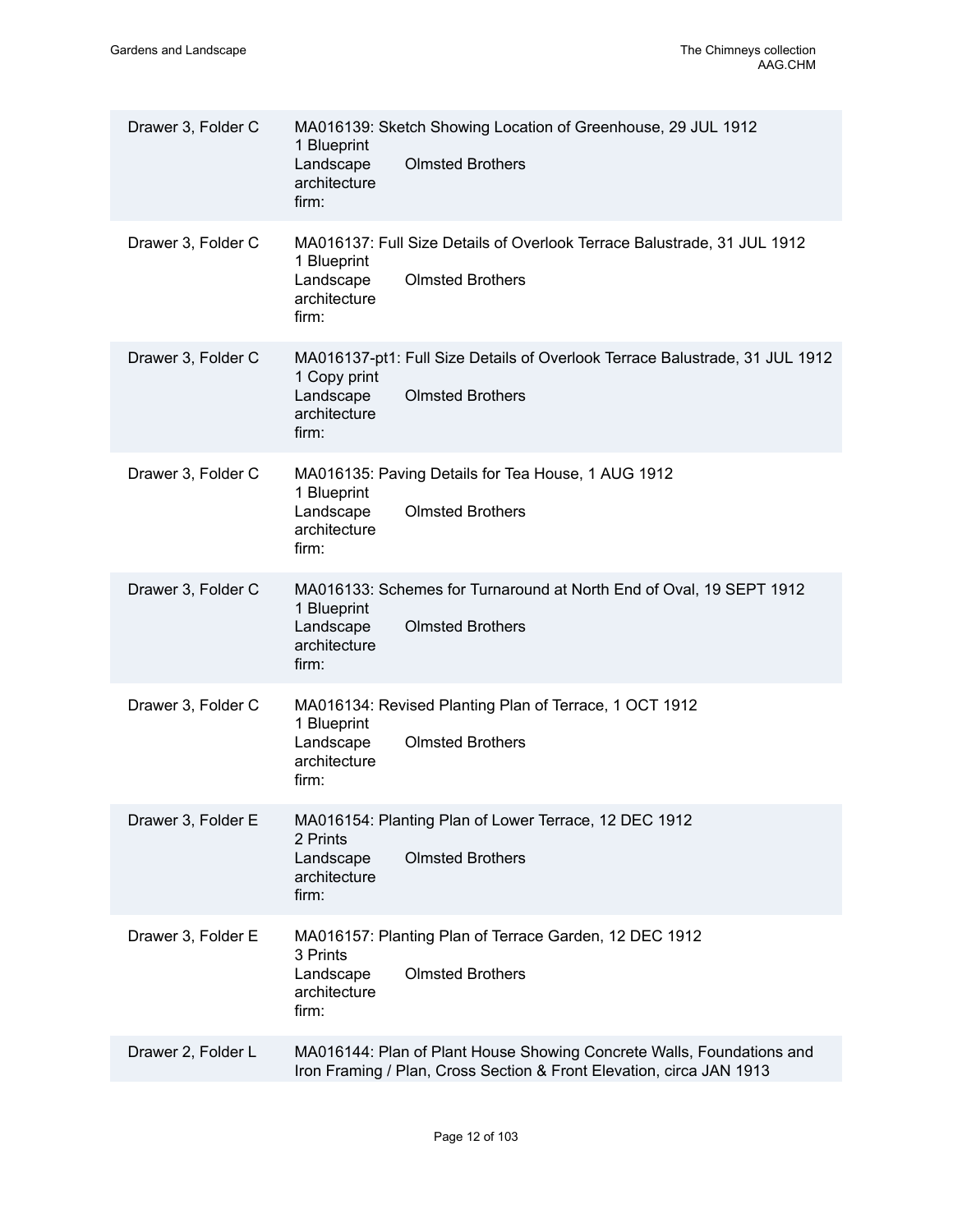|                     | 1 Blueprint<br>Landscape<br><b>Olmsted Brothers</b><br>architecture<br>firm:                                                                                                              |
|---------------------|-------------------------------------------------------------------------------------------------------------------------------------------------------------------------------------------|
| Drawer 2, Folder L  | MA016153: Trellis on Front Wall of Filter Bed Garden, 9 APR 1913<br>1 Blueprint<br><b>Olmsted Brothers</b><br>Landscape<br>architecture<br>firm:                                          |
| Drawer 3, Folder E  | MA016156: Iron Gateway at End of Grass Terrace, 30 JUN 1913<br>1 Print<br><b>Olmsted Brothers</b><br>Landscape<br>architecture<br>firm:                                                   |
| Drawer 3, Folder E  | MA016155: Sketches for Iron Gateway in Garden, 3 JUL 1913<br>1 Print<br><b>Olmsted Brothers</b><br>Landscape<br>architecture<br>firm:                                                     |
| Drawer 2, Folder L  | MA016145: [topographical plan of garden], circa 1902-1913<br>bottom half of plan Blueprints<br><b>Olmsted Brothers</b><br>Landscape<br>architecture<br>firm:                              |
| <b>Box Oversize</b> | MA016164: Profile on Centre Line of Approach Drive, circa 1902-1913<br>1 Blueprint<br><b>Olmsted Brothers</b><br>Landscape<br>architecture<br>firm:                                       |
| <b>Box Oversize</b> | MA016168: Tea House, circa 1906-1913<br>1 Print<br><b>Olmsted Brothers</b><br>Landscape<br>architecture<br>firm:                                                                          |
| Drawer 3, Folder A  | MA016121: Sketches for Garden Details [including Overlook, Shelter in Rose<br>Garden & Gate], circa 1906-1913<br>1 Print<br><b>Olmsted Brothers</b><br>Landscape<br>architecture<br>firm: |
| Drawer 3, Folder C  | MA016044: Plan A / Border, 4 AUG 1904<br>1 Blueprint<br>Landscape<br>Watson, B. M. (gardener)<br>gardener:                                                                                |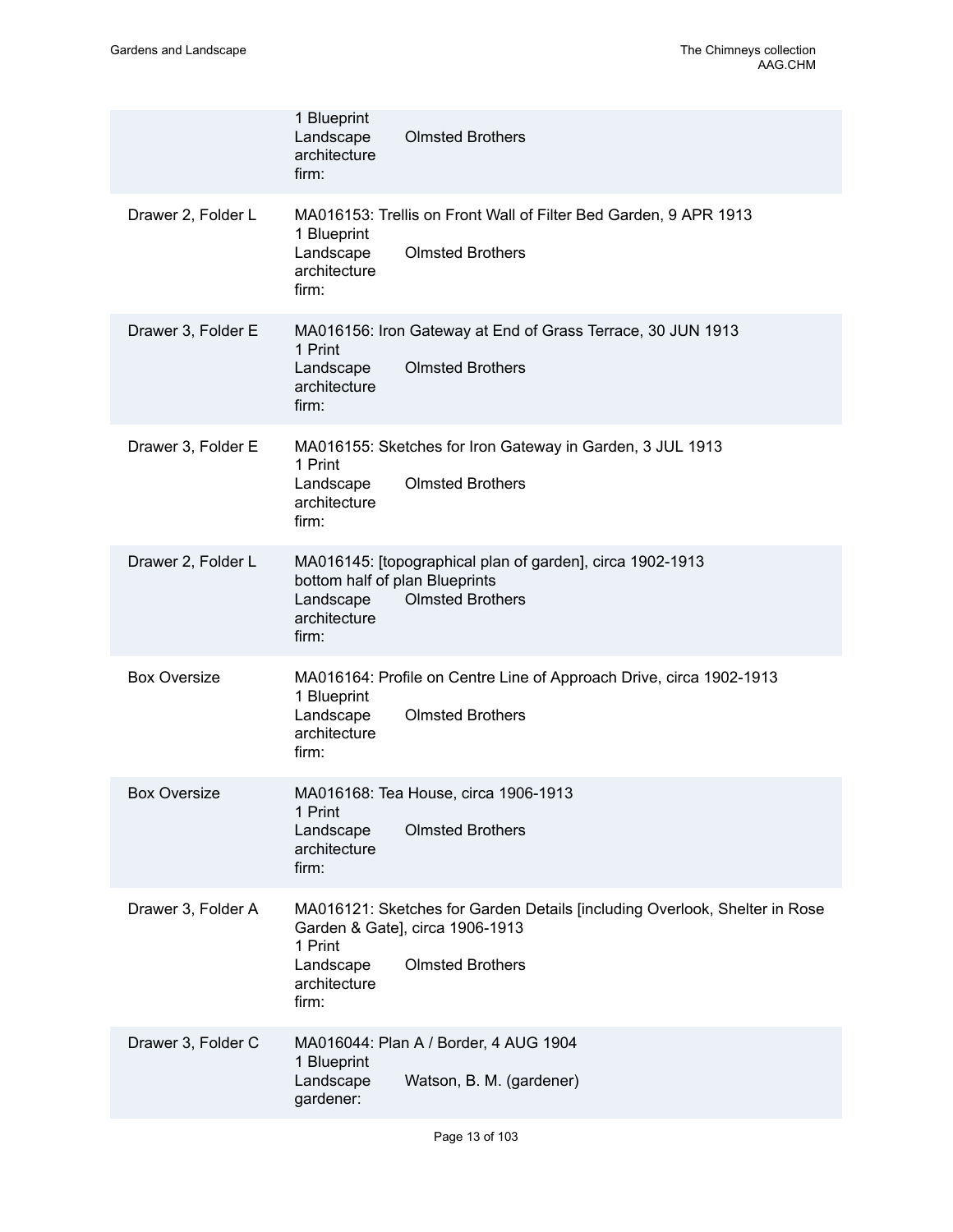| Drawer 3, Folder C | MA016047: Plan B / [Border], 4 AUG 1904<br>1 Blueprint<br>Landscape<br>Watson, B. M. (gardener)<br>gardener:                             |
|--------------------|------------------------------------------------------------------------------------------------------------------------------------------|
| Drawer 3, Folder C | MA016043: [planting plan for unidentified border], circa 1904<br>1 Blueprint<br>Landscape<br>Watson, B. M. (gardener)<br>gardener:       |
| Drawer 2, Folder F | MA016021: Topography [Plan], 3 NOV 1904<br>1 Print<br>Civil engineer: Allen, Raymond C.                                                  |
| Box 2, Folder 9    | MA016: Planting Plans "for Mr. Scott" [gardener], circa 1904-1950<br>1 Folder                                                            |
| Drawer 2, Folder F | MA016038: [rendering of terra cotta urn], circa 1906-1915<br>1 Drawing<br>Shreve, Crump & Low<br>Designer:                               |
| Drawer 2, Folder F | MA016039: [rendering of terra cotta urn], circa 1906-1915<br>1 Drawing<br>Designer:<br>Shreve, Crump & Low                               |
| Drawer 2, Folder F | MA016040: [rendering of urn or birdbath on tall pedestal], circa 1906-1915<br>1 Drawing<br>Designer:<br>Shreve, Crump & Low              |
| Drawer 2, Folder F | MA016041: [rendering of terra cotta urn], circa 1906-1915<br>1 Drawing<br>Designer:<br>Shreve, Crump & Low                               |
| Drawer 2, Folder F | MA016042: [rendering of bench], circa 1906-1915<br>1 Drawing<br>Shreve, Crump & Low<br>Designer:                                         |
| Drawer 2, Folder F | MA016032: [unidentified planting plan], circa 1910-1940<br>1 Drawing                                                                     |
| Box 6, Folder 6    | MA016055: [unidentified planting plan], circa 1910-1940<br>1 Drawing                                                                     |
| Drawer 3, Folder C | MA016045: Revised Planting Plan / Middle Terrace Garden, 8 FEB 1914<br>1 Blueprint<br>Landscape<br>Watson, B. M. (gardener)<br>gardener: |
| Drawer 3, Folder C | MA016046: Second Revised Planting Plan, 23 MAR 1914                                                                                      |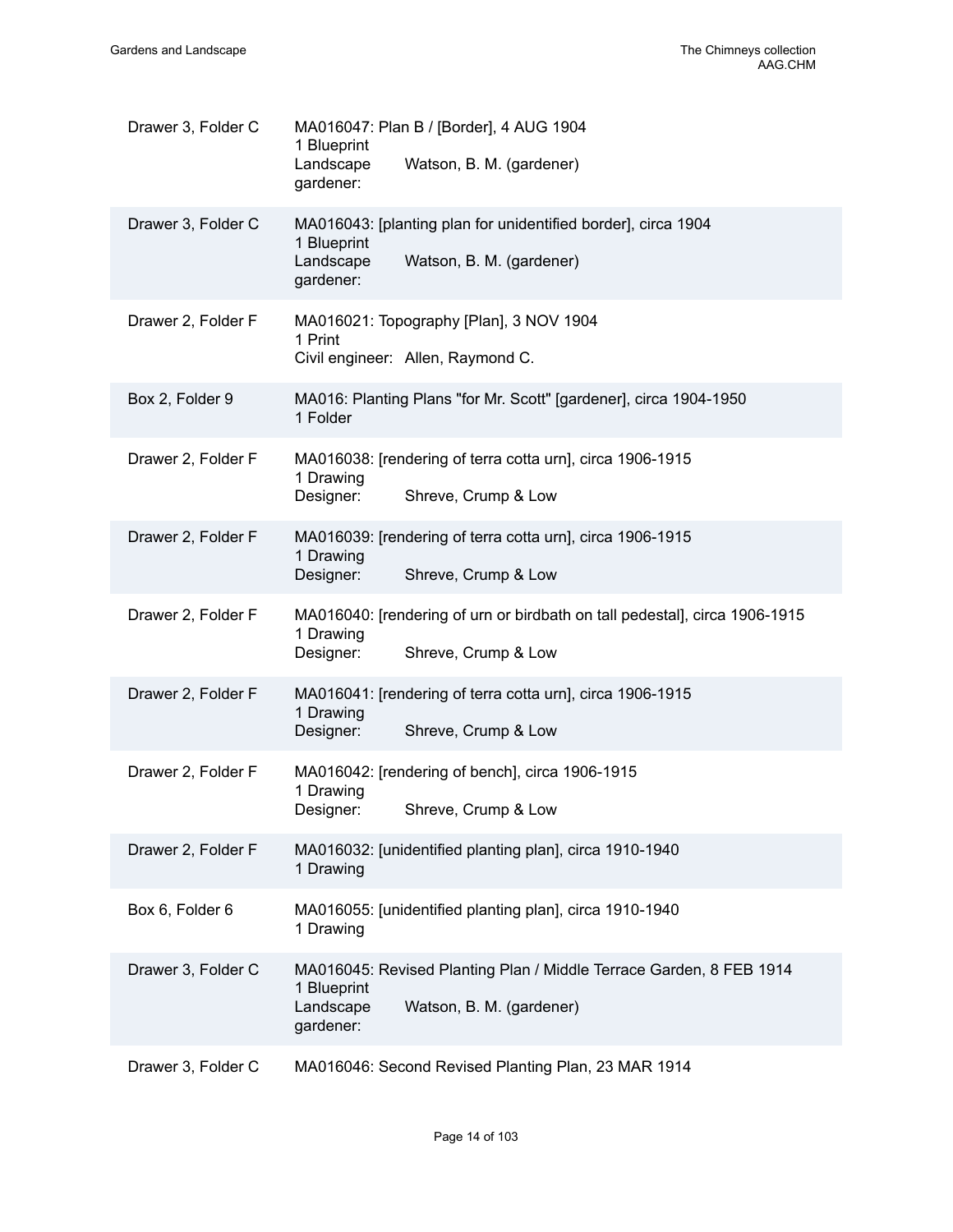|                    | 1 Blueprint<br>Landscape<br>gardener:  | Watson, B. M. (gardener)                                                                                                                                    |
|--------------------|----------------------------------------|-------------------------------------------------------------------------------------------------------------------------------------------------------------|
| Drawer 3, Folder C | 1 Copy print<br>Landscape<br>gardener: | MA016046-pt1: Second Revised Planting Plan, 23 MAR 1914<br>Watson, B. M. (gardener)                                                                         |
| Drawer 2, Folder F | 1 Drawing                              | MA016033: Revised Plan for Garden, 1921                                                                                                                     |
| Drawer 2, Folder L | 1 Drawing                              | MA016034: Revised Plan for Garden, 1921                                                                                                                     |
| Drawer 2, Folder L | 1 Drawing                              | MA016031: Garden Planting, circa 1921                                                                                                                       |
| Drawer 2, Folder L | 1 Copy print                           | MA016031-pt1: Garden Planting, circa 1921                                                                                                                   |
| Drawer 2, Folder F | 1 Drawing                              | MA016016: [unidentified planting plan], circa 1921                                                                                                          |
| Drawer 3, Folder C | 5 Blueprints<br>Engineer:<br>Notes:    | MA016025: Proposed RipRap on Land, DEC 1935<br>Bradford, J. L.<br>See also specifications relating to this plan in The Chimneys'<br>Garden Files subseries. |
| Drawer 3, Folder D | 4 Blueprints                           | MA016020: Land of Mrs. Emma G. Lane, 23 NOV 1937<br>Civil engineer: Allen, Raymond C.                                                                       |
| Drawer 2, Folder F | 1 Drawing<br>Garden<br>designer:       | MA016014: [unidentified planting plan along path], circa 1950-1960<br><b>Corliss Brothers Incorporated</b>                                                  |
| Drawer 2, Folder F | 1 Drawing<br>Garden<br>designer:       | MA016015: [unidentified planting plan along path], circa 1950-1960<br><b>Corliss Brothers Incorporated</b>                                                  |
| Drawer 2, Folder F | 1 Drawing<br>Garden<br>designer:       | MA016035: [unidentified planting plan], circa 1950-1960<br><b>Corliss Brothers Incorporated</b>                                                             |
| Drawer 2, Folder F |                                        | MA016013-sh1: [unidentified path], circa 1950-1965                                                                                                          |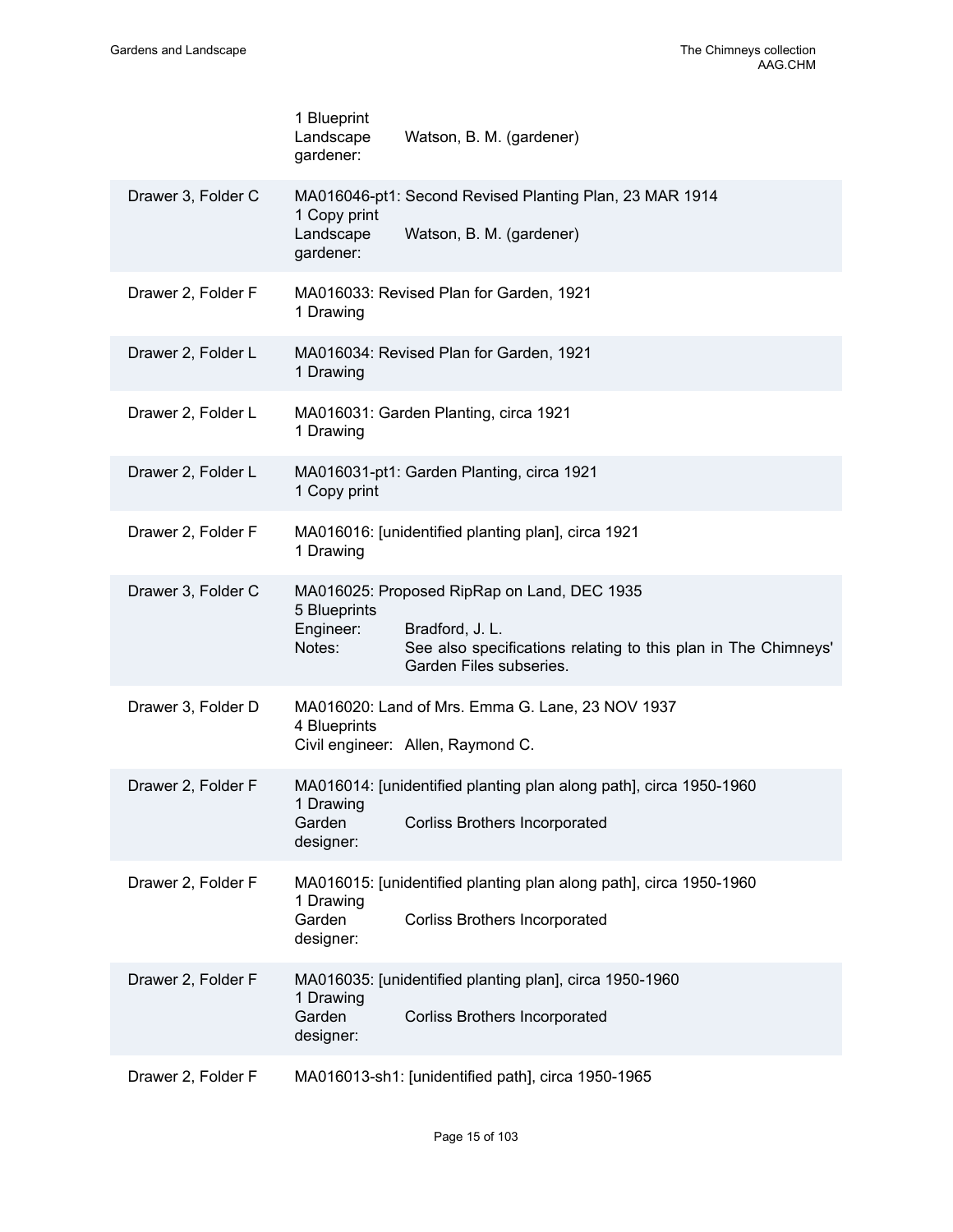|                    | 1 Drawing                                                                                                            |  |  |
|--------------------|----------------------------------------------------------------------------------------------------------------------|--|--|
| Drawer 2, Folder F | MA016013-sh2: [calculations], circa 1950-1965<br>1 Drawing                                                           |  |  |
| Drawer 2, Folder F | MA016013-sh3: [calculations], circa 1950-1965<br>1 Drawing                                                           |  |  |
| Box 2, Folder 14   | MA016: Water Garden, 1950-1951<br>2 Drawings                                                                         |  |  |
| Box 1, Folder 3    | MA016: Vegetable Garden, 1950-1955<br>4 Drawings (drawings are in poor condition and require extensive mending)      |  |  |
| Drawer 2, Folder F | MA016027: [vegetable garden planting plan], 1951-1952<br>1 Drawing                                                   |  |  |
| Drawer 2, Folder F | MA016028: [vegetable garden planting plan], 1952<br>1 Drawing                                                        |  |  |
| Drawer 2, Folder F | MA016029: [vegetable garden planting plan], 1953<br>1 Drawing                                                        |  |  |
| Drawer 2, Folder F | MA016030: [vegetable garden planting plan], 1954<br>1 Drawing                                                        |  |  |
| Drawer 2, Folder F | MA016037: Vegetable Garden [planting plan], 1955<br>1 Drawing                                                        |  |  |
| Drawer 2, Folder F | MA016104: [planting] Key A-M / [planting plan along unidentified path], 12<br><b>OCT 1960</b><br>1 Drawing           |  |  |
| Drawer 2, Folder F | MA016036: Proposed Path Border, APR 1961<br>1 Drawing<br>Garden<br><b>Corliss Brothers Incorporated</b><br>designer: |  |  |
| Drawer 3, Folder D | MA016019: Foundation Planting, 13 MAY 1971<br>2 Prints<br>Porter, Isabel DeC.<br>Landscape<br>architect:             |  |  |

*Return to Table of [Contents](#page-1-0)*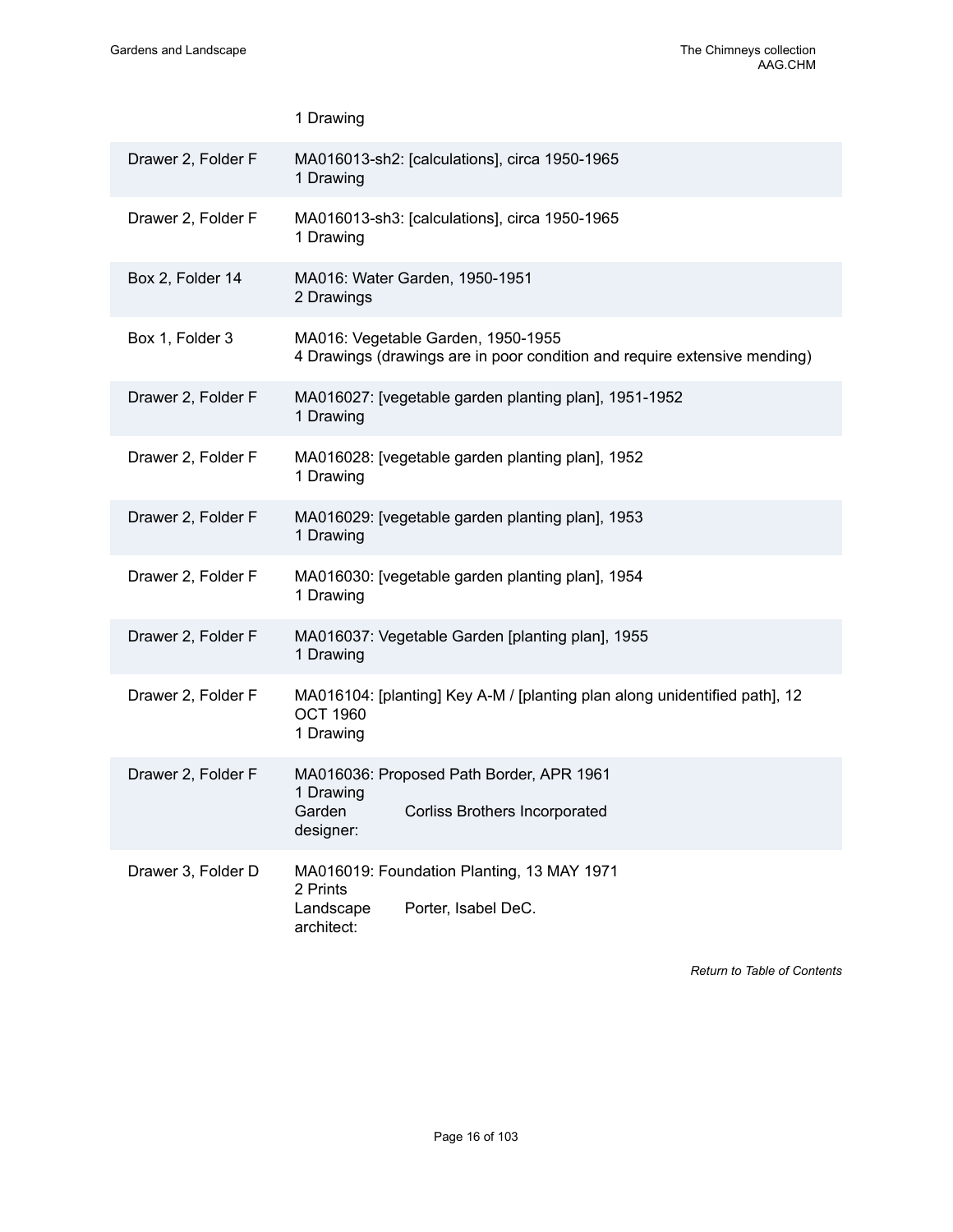# <span id="page-18-0"></span>House and Outbuildings

### House

|                    | Plans by Raleigh C. Gildersleeve, Architect, 1902-1912<br>Architect:<br>Gildersleeve, Raleigh C. (Colston), 1869-1944 |
|--------------------|-----------------------------------------------------------------------------------------------------------------------|
| Drawer 3, Folder D | MA016098: House / South Elevation, 13 JAN 1902<br>1 Blueprint                                                         |
| Drawer 3, Folder D | MA016099: House / West Elevation, 13 JAN 1902<br>1 Blueprint                                                          |
| Drawer 3, Folder D | MA016101: House / East Elevation, 13 JAN 1902<br>1 Blueprint                                                          |
| Drawer 3, Folder D | MA016100: House / Plan of Pantry, 13 JAN 1902<br>1 Blueprint                                                          |
| Drawer 2, Folder P | MA016106: House / Attic Plan, 25 JUL 1902<br>3 Blueprints                                                             |
| Drawer 2, Folder P | MA016108: House / First Floor Plan, 25 JUL 1902<br>2 Blueprints                                                       |
| Drawer 2, Folder P | MA016107: House / Second Floor Plan, 25 JUL 1902<br>5 Prints                                                          |
| Drawer 2, Folder P | MA016109: House / Cellar Plan, 25 JUL 1902<br>3 Blueprints                                                            |
| Drawer 2, Folder N | MA016092: Plumbing in House, 18 SEP 1902<br>1 Blueprint                                                               |
| Drawer 2, Folder N | MA016093: Diagram of Water Supply System, 19 SEP 1902<br>1 Blueprint                                                  |
| Drawer 2, Folder N | MA016096: Lattice Fence at East End of House, 7 JUL 1903<br>2 Blueprints                                              |
| Drawer 2, Folder N | MA016097: House / Lattice Fence at East End of House / Plan,<br>Elevations & Details, 25 JUL 1903<br>1 Blueprint      |
| Drawer 2, Folder N | MA016097-pt1: House / Lattice Fence at East End of House / Plan,<br>Elevations & Details, 25 JUL 1903                 |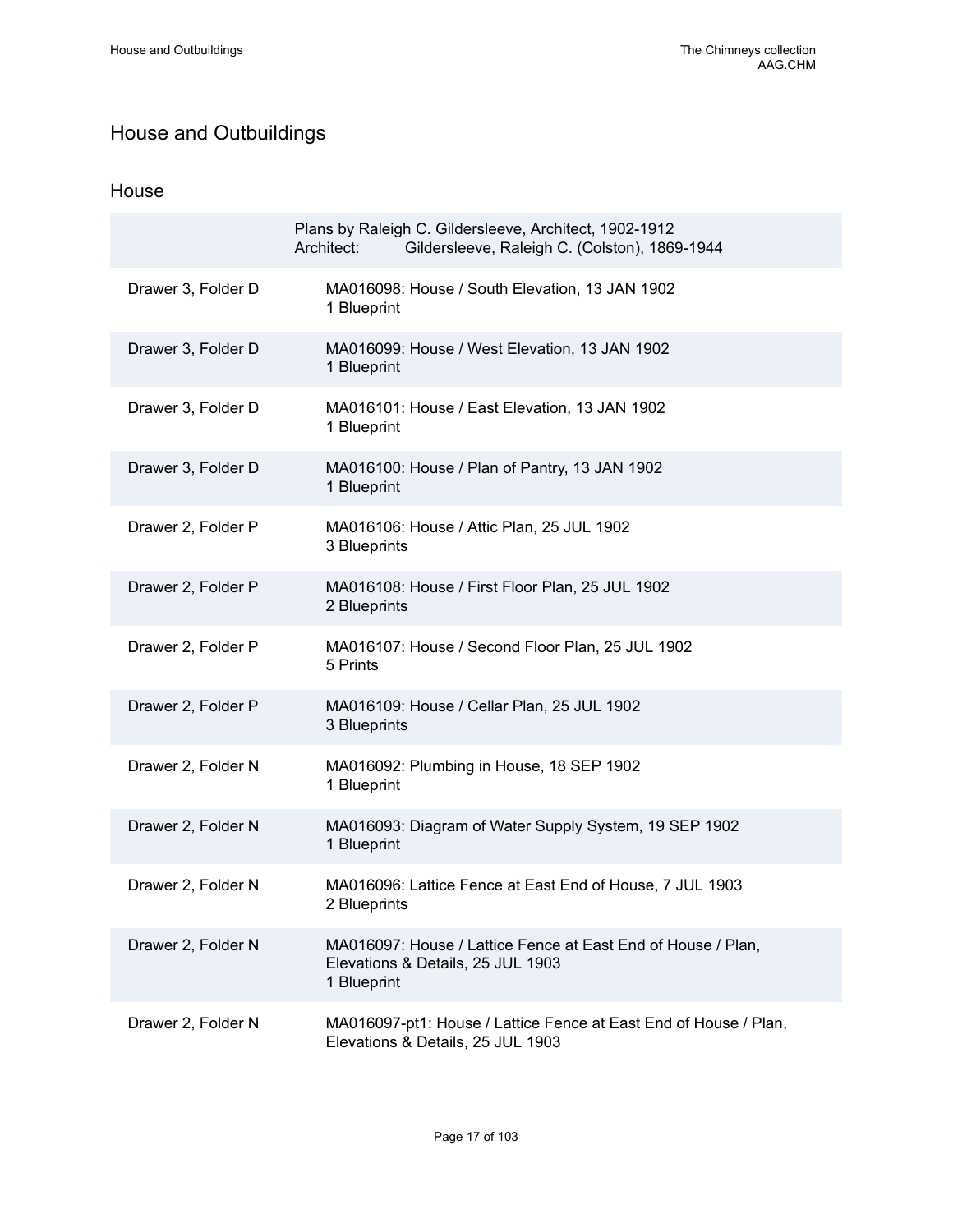|                    | 1 Copy print                                                                                                            |
|--------------------|-------------------------------------------------------------------------------------------------------------------------|
| Drawer 2, Folder M | MA016102: House / Wall Panelling in Library / Revised Drawing / South &<br>West Elevations, 13 JAN 1905<br>2 Blueprints |
| Drawer 2, Folder M | MA016079: House / Wall Panelling in Parlor / Revised Drawing / South &<br>West Elevations, 13 JAN 1905<br>2 Blueprints  |
| Drawer 2, Folder M | MA016078: House / Wall Panelling in Library / Revised Drawing / East &<br>North Elevations, 13 JAN 1905<br>2 Blueprints |
| Drawer 2, Folder M | MA016080: House / Wall Panelling in Parlor / Revised Drawing / North &<br>East Elevations, 13 JAN 1905<br>2 Blueprints  |
| Drawer 2, Folder L | MA016068: House / Paneling in East Alcove 2nd Story Hall, 15 FEB 1912<br>1 Blueprint                                    |
| Drawer 2, Folder L | MA016069: House / Plaster Wainscoting in Main Hall / South Elevation,<br>15 FEB 1912<br>1 Blueprint                     |
| Drawer 2, Folder L | MA016070: House / Plaster Wainscoting in Main Hall / North Elevation,<br>15 FEB 1912<br>1 Blueprint                     |
| Drawer 2, Folder L | MA016071: House / Plaster Wainscoting for Main Hall / East & West<br>Elevations, 15 FEB 1912<br>1 Blueprint             |
| Drawer 2, Folder M | MA016072: House / Drawing of Lattice Ceiling for Porte Cochere, 11<br><b>MAR 1912</b><br>1 Blueprint                    |
| Drawer 2, Folder L | MA016058: House / Drawing of Lattice Work for Porch Ceiling, 11 MAR<br>1912<br>1 Blueprint                              |
| Drawer 2, Folder L | MA016059: House / Drawings of Tile & Marble Work For New Porch<br>Floor, 11 MAR 1912<br>1 Blueprint                     |
| Drawer 2, Folder L | MA016062: House / Drawings of Enclosed Porch / South Elevation--<br>Exterior, 11 MAR 1912<br>1 Blueprint                |
| Drawer 2, Folder L | MA016063: House / Drawings of Enclosed Porch / East Elevation--<br>Exterior, 11 MAR 1912                                |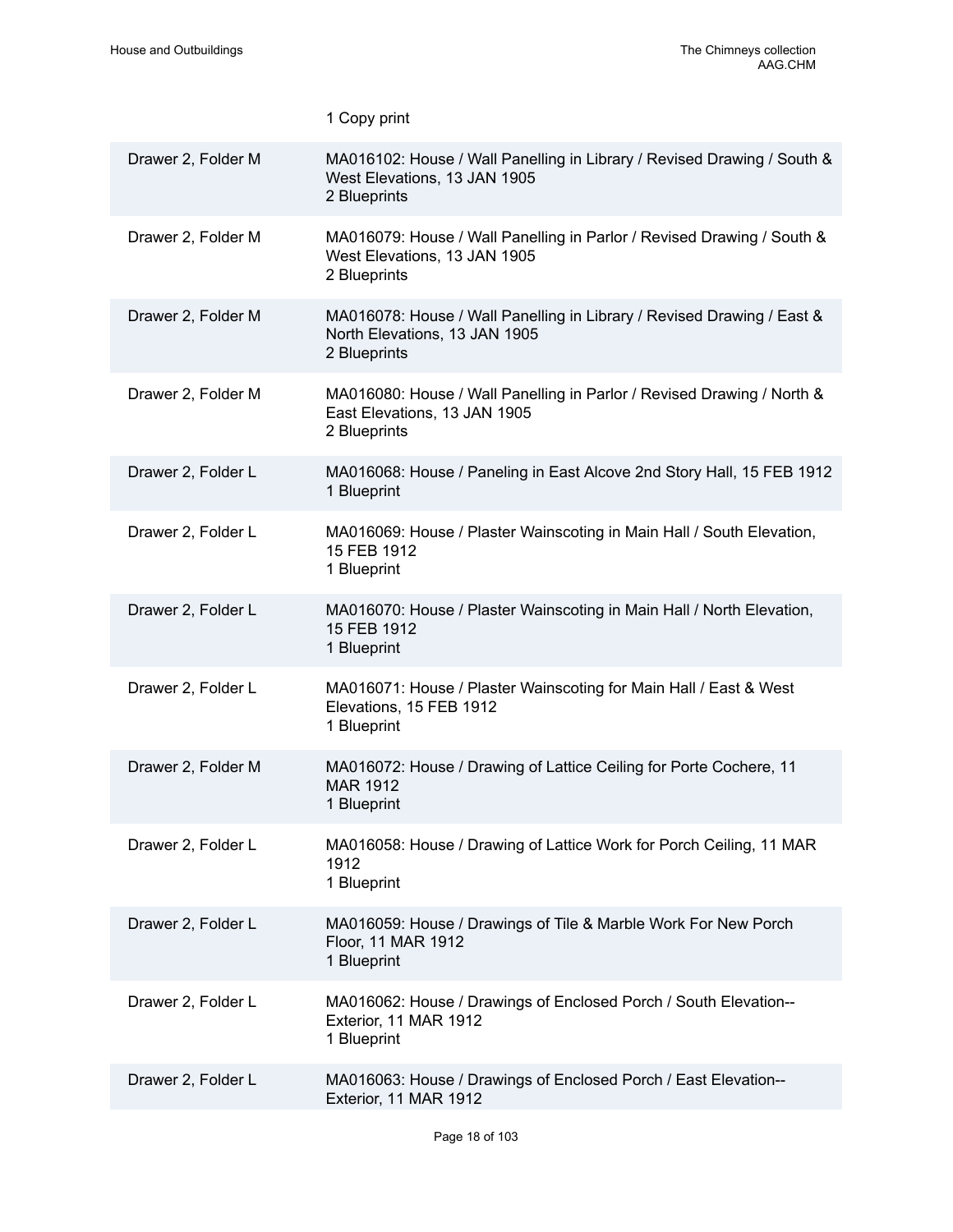|                     | 1 Blueprint                                                                                                        |
|---------------------|--------------------------------------------------------------------------------------------------------------------|
| Drawer 2, Folder L  | MA016064: House / Drawings of Enclosed Porch / North Elevation--<br>Interior, 14 MAR 1912<br>1 Blueprint           |
| Drawer 2, Folder L  | MA016065: House / Drawings of Enclosed Porch / West Elevation--<br>Interior, 11 MAR 1912<br>1 Blueprint            |
| Drawer 2, Folder L  | MA016066: House / Drawings of Enclosed Porch, 11 MAR 1912<br>1 Blueprint                                           |
| Drawer 2, Folder L  | MA016067: House / New Windows Between Dining Room & Porch, 11<br><b>MAR 1912</b><br>1 Blueprint                    |
| Drawer 2, Folder M  | MA016085: House / Dimensions Required in Connection with Changes in<br>Dining Room & Porch, 21 MAR 1912<br>1 Print |
|                     | Plans by Unidentified Architects, circa 1905-1930                                                                  |
| Drawer 2, Folder M  | MA016073: Proposed Alteration / First Floor Plan, circa 1905-1915<br>1 Blueprint                                   |
| Drawer 2, Folder M  | MA016074: Proposed Alteration / Second Floor Plan, circa 1905-1915<br>1 Blueprint                                  |
| Drawer 2, Folder M  | MA016075: Proposed Alteration / Third Floor Plan, circa 1905-1915<br>1 Blueprint                                   |
| Drawer 2, Folder L  | MA016060: Proposed Alteration / End Elevation, circa 1905-1915<br>1 Blueprint                                      |
| Drawer 2, Folder L  | MA016061: Proposed Alteration / Rear Elevation, circa 1905-1915<br>1 Blueprint                                     |
| Drawer 2, Folder M  | MA016083: Proposed Alteration / Section [Interior], circa 1905-1915<br>1 Blueprint                                 |
| Drawer 2, Folder M  | MA016084: Proposed Alteration / Elevation Towards Mantel, circa<br>1905-1915<br>1 Blueprint                        |
| <b>Box Oversize</b> | MA016163: Proposed Alteration, Front Elevation, circa 1905-1915<br>1 Blueprint                                     |
| Drawer 2, Folder J  | MA016050: Alteration to Bath / Scheme "B", circa 1915-1930                                                         |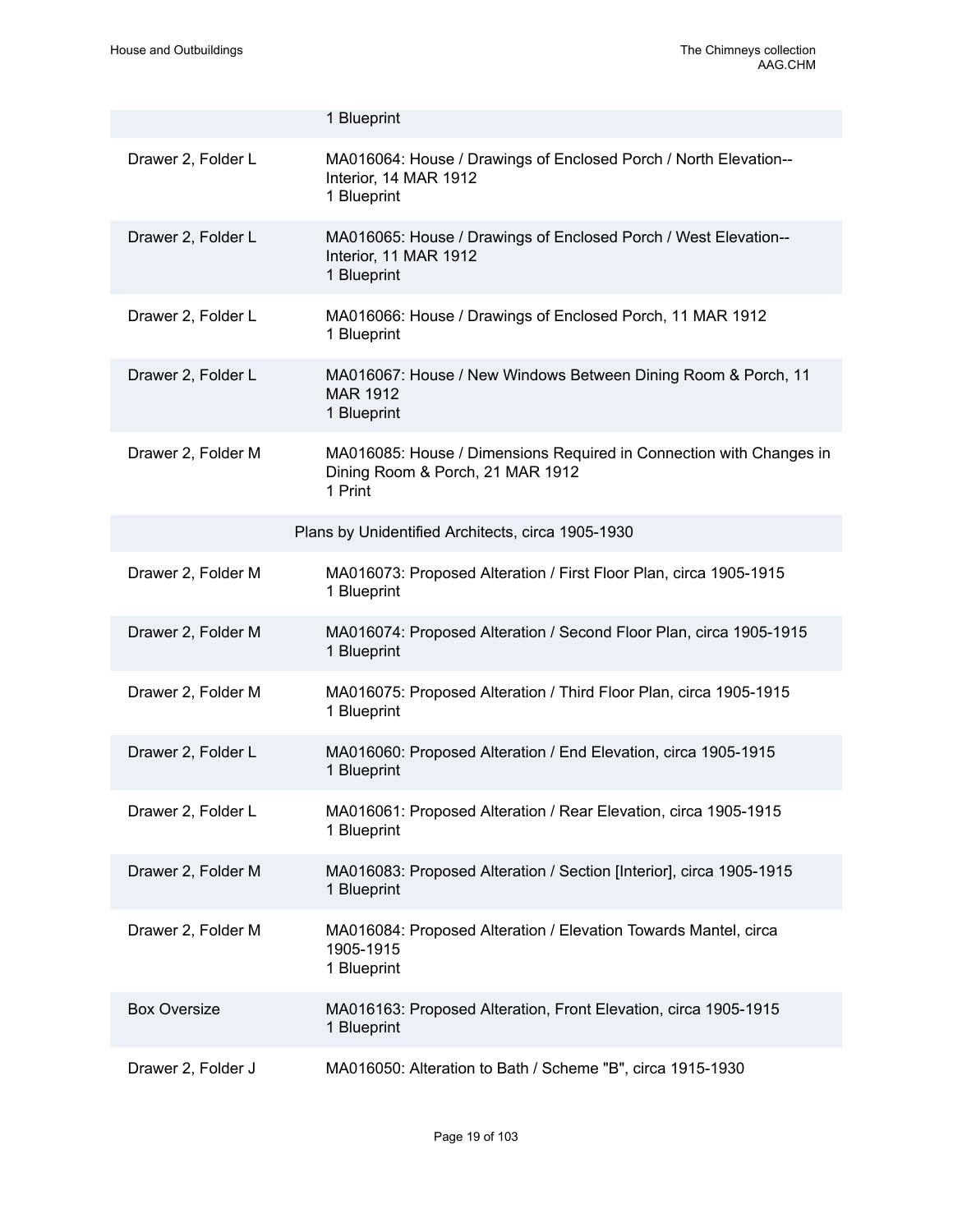|                    | 1 Blueprint                                                                                                                                                           |  |  |
|--------------------|-----------------------------------------------------------------------------------------------------------------------------------------------------------------------|--|--|
| Drawer 2, Folder J | MA016011: Alteration to Bath / Scheme "C", circa 1915-1930<br>1 Blueprint                                                                                             |  |  |
| Drawer 2, Folder J | MA016049: Alteration to Bath / Scheme "D", circa 1915-1930<br>1 Blueprint                                                                                             |  |  |
|                    | <b>Files</b>                                                                                                                                                          |  |  |
| Box 1, Folder 1    | Correspondence and Specifications, 1903-1912<br>1 Folder                                                                                                              |  |  |
| Outbuildings       |                                                                                                                                                                       |  |  |
|                    | Stable, 1902-1904<br>Architect:<br>Gildersleeve, Raleigh C. (Colston), 1869-1944                                                                                      |  |  |
| Drawer 2, Folder P | MA016110: Stable / South & West Elevations, 10 JUL 1902<br>1 Blueprint<br>Architect:<br>Gildersleeve, Raleigh C. (Colston), 1869-1944                                 |  |  |
| Drawer 2, Folder P | MA016111: Stable / North & East Elevations, 10 JUL 1902<br>1 Blueprint<br>Architect:<br>Gildersleeve, Raleigh C. (Colston), 1869-1944                                 |  |  |
| Drawer 2, Folder P | MA016112: Stable / First Floor & Second Floor Plans, 10 JUL 1902<br>1 Blueprint<br>Architect:<br>Gildersleeve, Raleigh C. (Colston), 1869-1944                        |  |  |
| Drawer 2, Folder N | MA016094: Stable / Longitudinal Section / Foundation Plan, 16 OCT<br>1902<br>1 Blueprint<br>Architect:<br>Gildersleeve, Raleigh C. (Colston), 1869-1944               |  |  |
| Drawer 2, Folder N | MA016086: Stable / Plan, 21 DEC 1904<br>1 Drawing<br>Architect:<br>Gildersleeve, Raleigh C. (Colston), 1869-1944                                                      |  |  |
| Drawer 2, Folder N | MA016091: Stable / Service Court / Plan, Elevations, and Details, 21<br><b>DEC 1904</b><br>1 Blueprint<br>Architect:<br>Gildersleeve, Raleigh C. (Colston), 1869-1944 |  |  |
|                    | Bath House, 1904<br>Architect:<br>Gildersleeve, Raleigh C. (Colston), 1869-1944                                                                                       |  |  |
| Drawer 2, Folder M | MA016082: Bath House / Plan & Elevations, 30 JUN 1904<br>1 Blueprint<br>Architect:<br>Gildersleeve, Raleigh C. (Colston), 1869-1944                                   |  |  |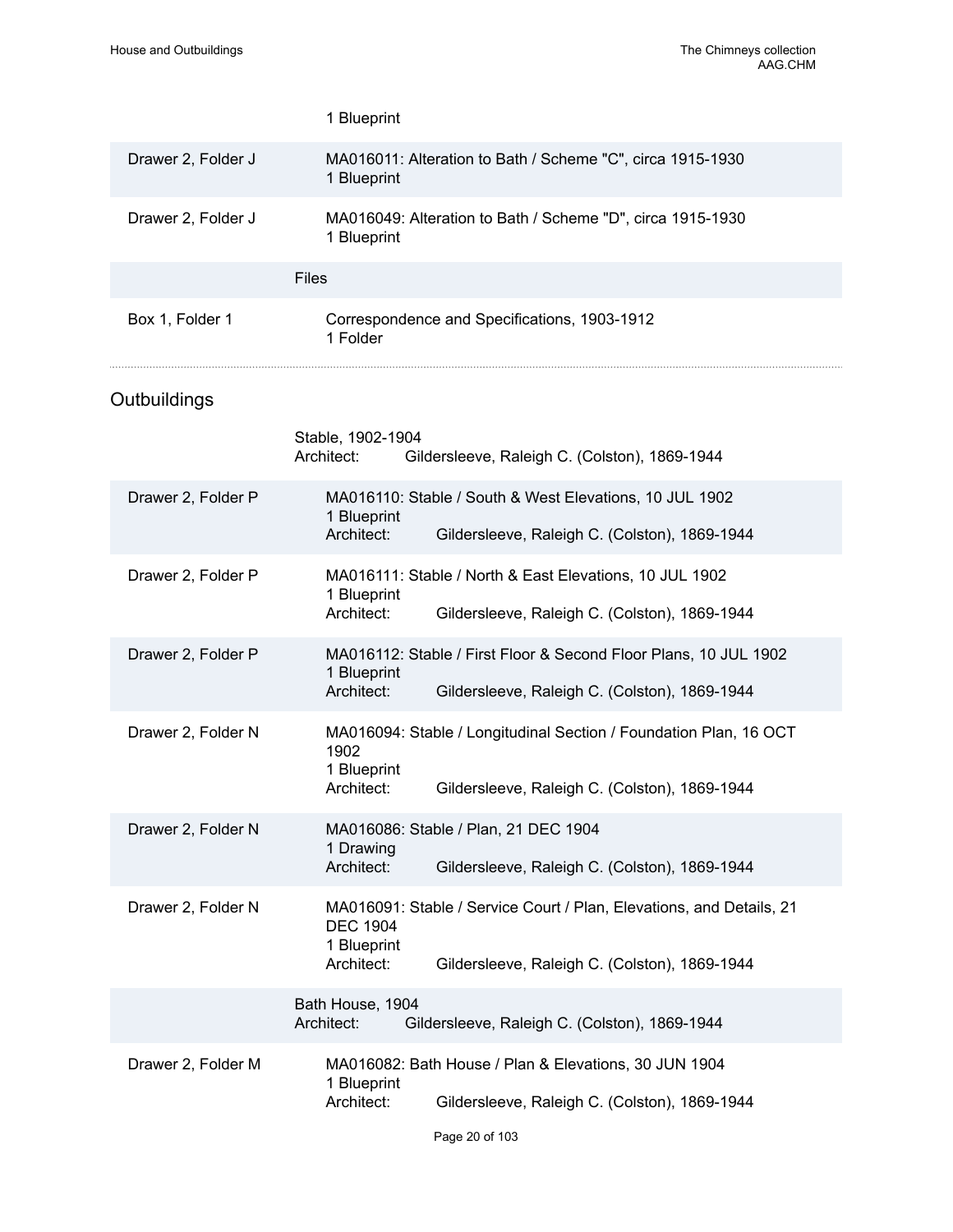| Drawer 2, Folder M | MA016082-pt1: Bath House / Plan & Elevations, 30 JUN 1904<br>1 Copy print<br>Architect:<br>Gildersleeve, Raleigh C. (Colston), 1869-1944                               |
|--------------------|------------------------------------------------------------------------------------------------------------------------------------------------------------------------|
|                    | Sheds, 1904-1929                                                                                                                                                       |
| Drawer 2, Folder N | MA016089: Stable / East Elevation of Wagon Shed and Automobile<br>House, 21 DEC 1904<br>1 Blueprint<br>Architect:<br>Gildersleeve, Raleigh C. (Colston), 1869-1944     |
| Drawer 2, Folder N | MA016090: Stable / West Elevation of Wagon Shed and Automobile<br>House, 21 DEC 1904<br>1 Blueprint<br>Architect:<br>Gildersleeve, Raleigh C. (Colston), 1869-1944     |
| Drawer 2, Folder N | MA016087: Stable / North Elevation of Automobile House, 21 DEC 1904<br>1 Blueprint<br>Architect:<br>Gildersleeve, Raleigh C. (Colston), 1869-1944                      |
| Drawer 2, Folder N | MA016088: Stable / South Elevation of Automobile House, 21 DEC 1904<br>1 Blueprint<br>Architect:<br>Gildersleeve, Raleigh C. (Colston), 1869-1944                      |
| Drawer 3, Folder C | MA016026-sh8: Alteration to Shed, 4 NOV 1929<br>1 Blueprint<br>Architect:<br>Bigelow, Wadsworth, Hubbard & Smith                                                       |
|                    | Service Yard, 1906<br>Gildersleeve, Raleigh C. (Colston), 1869-1944<br>Architect:                                                                                      |
| Drawer 2, Folder M | MA016077: Revised Drawing of Service Yard Gates / Front Elevation, 15<br><b>JAN 1906</b><br>1 Blueprint<br>Architect:<br>Gildersleeve, Raleigh C. (Colston), 1869-1944 |
| Drawer 2, Folder M | MA016076: Revised Drawing of Gate Head in Service Yard / Front<br>Elevation, 18 JAN 1906<br>1 Blueprint<br>Architect:<br>Gildersleeve, Raleigh C. (Colston), 1869-1944 |
|                    | Garage, circa 1915-1930                                                                                                                                                |
| Drawer 2, Folder E | MA016001-sh2: Garage on Summer Street / Front Elevation, circa<br>1915-1930<br>1 Drawing<br>Architect:<br>Paine Contracting Co.                                        |
| Drawer 2, Folder E | MA016001-sh1: Garage on Summer Street / Side Elevation, circa<br>1915-1930                                                                                             |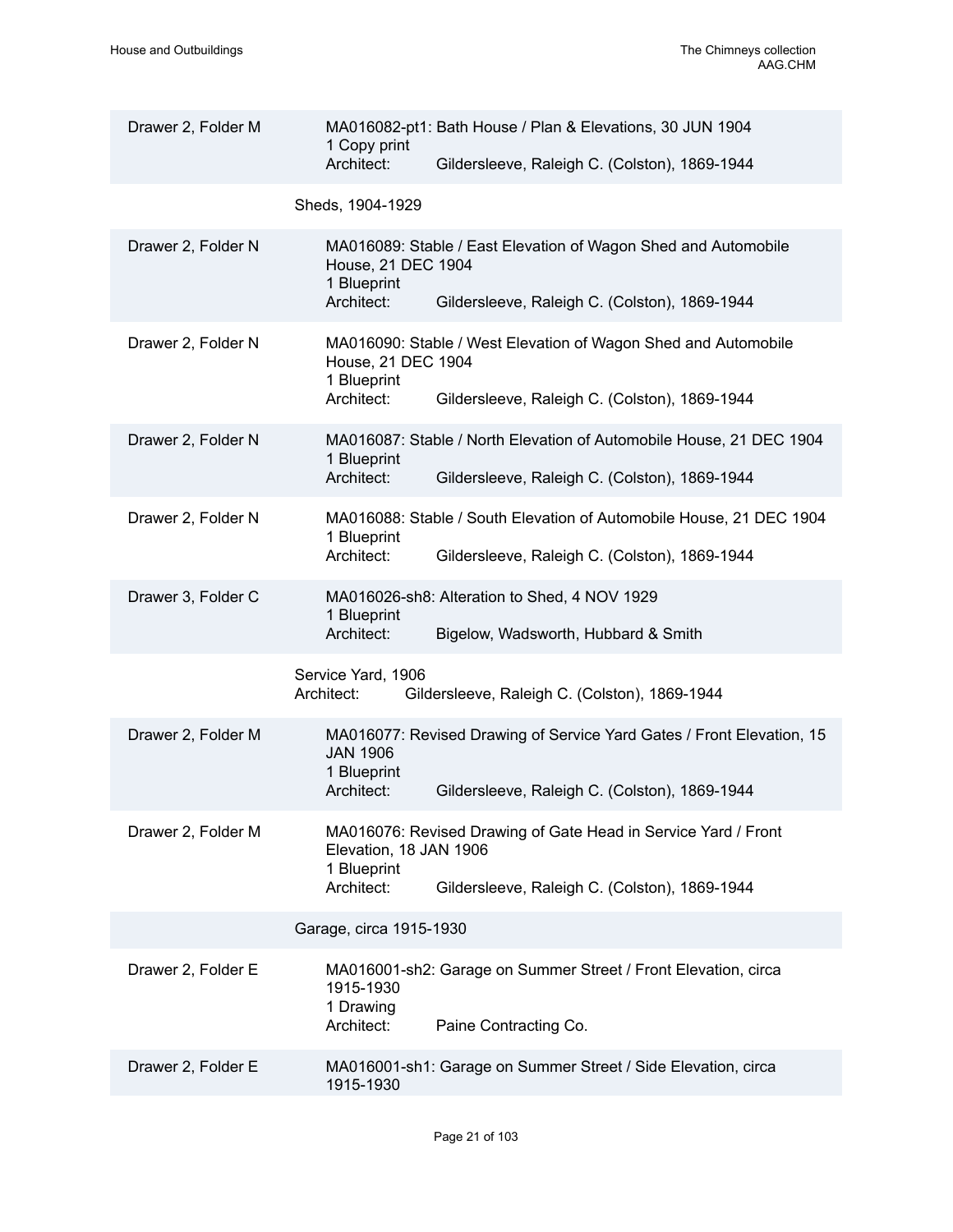. . . . . . . . . . . .

|                    | 1 Drawing<br>Architect:<br>Paine Contracting Co.                                                                                       |
|--------------------|----------------------------------------------------------------------------------------------------------------------------------------|
|                    | Studio, 1929<br>Architecture<br>Bigelow, Wadsworth, Hubbard & Smith<br>firm:                                                           |
| Drawer 2, Folder K | MA016052: Studio Alterations [title sheet], circa 1929<br>1 Drawing                                                                    |
| Drawer 3, Folder C | MA016026-sh6: Studio / West Elevation, 24 OCT 1929<br>1 Blueprint<br>Architect:<br>Bigelow, Wadsworth, Hubbard & Smith                 |
| Drawer 3, Folder C | MA016026-sh7: Studio / North & East Elevations, 24 OCT 1929<br>1 Blueprint<br>Architect:<br>Bigelow, Wadsworth, Hubbard & Smith        |
| Drawer 3, Folder C | MA016026-sh1: Studio / Alteration to First Floor Plan, 4 NOV 1929<br>1 Blueprint<br>Architect:<br>Bigelow, Wadsworth, Hubbard & Smith  |
| Drawer 3, Folder C | MA016026-sh2: Studio / Alteration to Second Floor Plan, 4 NOV 1929<br>1 Blueprint<br>Architect:<br>Bigelow, Wadsworth, Hubbard & Smith |
| Drawer 3, Folder C | MA016026-sh4: Studio / Section A-A, 4 NOV 1929<br>1 Blueprint<br>Architect:<br>Bigelow, Wadsworth, Hubbard & Smith                     |
| Drawer 3, Folder C | MA016026-sh3: Studio / Section B-B, 4 NOV 1929<br>1 Blueprint<br>Architect:<br>Bigelow, Wadsworth, Hubbard & Smith                     |
| Drawer 3, Folder C | MA016026-sh5: Studio / Sections, 4 NOV 1929<br>1 Blueprint<br>Architect:<br>Bigelow, Wadsworth, Hubbard & Smith                        |
| Drawer 3, Folder C | MA016024: Fireplace & Chimney Detail, Studio, 30 DEC 1929<br>1 Blueprint<br>Architect:<br>Bigelow, Wadsworth, Hubbard & Smith          |
|                    |                                                                                                                                        |

*Return to Table of [Contents](#page-1-0)*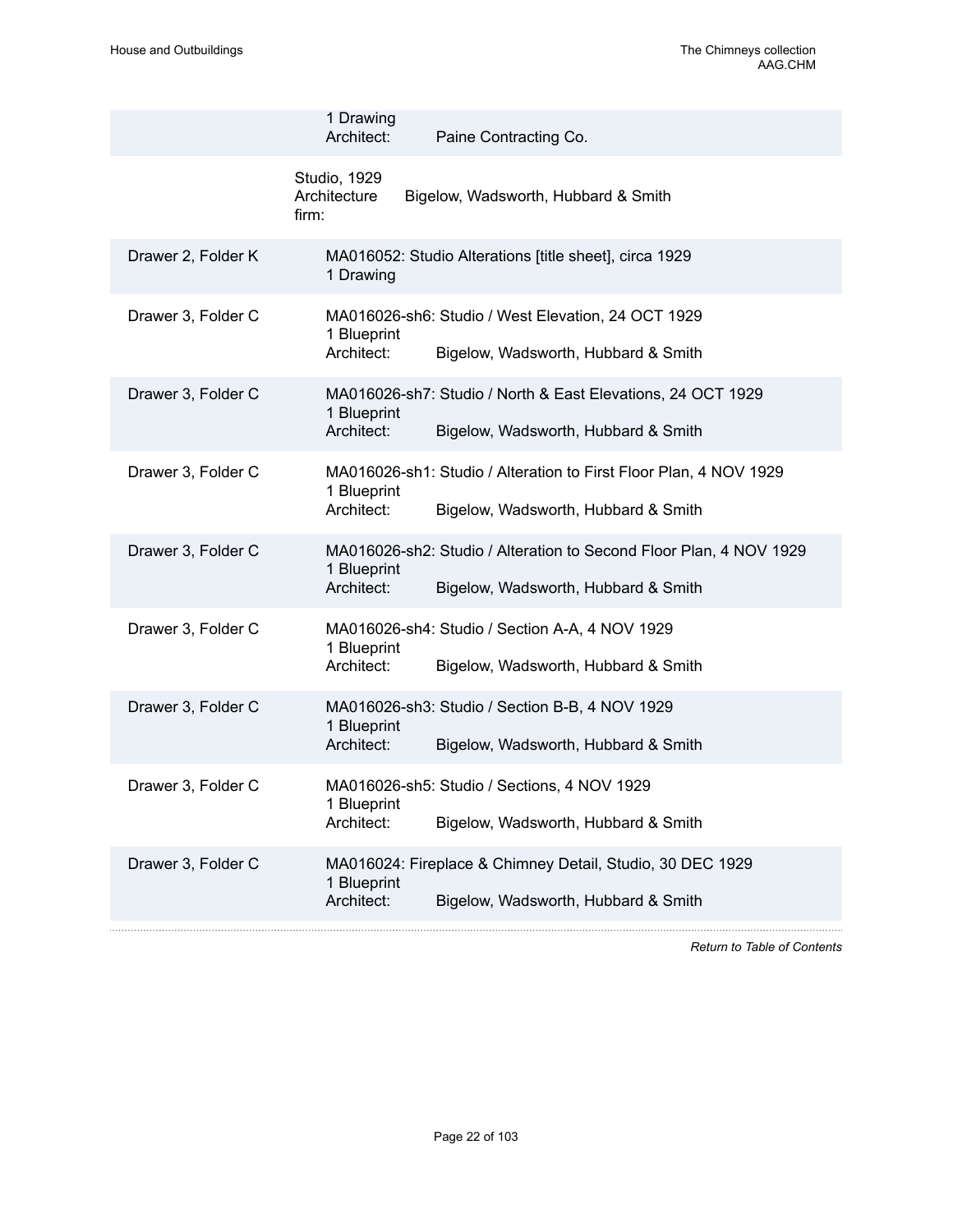# <span id="page-24-0"></span>Series 1: Photographic Images

## United States

District of Columbia

|                    | DC006: Washington -- Washington Monument                                                                                                                                                                               |
|--------------------|------------------------------------------------------------------------------------------------------------------------------------------------------------------------------------------------------------------------|
| Creator:<br>Notes: | DC006001: [Washington Monument], [ca. 1920]<br>1 Photograph (glass plate stereograph, black and white.; 1.25in. x 5in.)<br>Image(s): [Washington Monument] [slide]<br>The Mall<br>Glass stereopticon plate - positive. |
| Topic:             | Flowering trees<br><b>Monuments</b><br>People<br>Recreation areas<br>Women<br>Men<br>Cherry blossoms                                                                                                                   |
| Place:             | Washington (D.C.)<br>United States of America -- District of Columbia --<br>Washington                                                                                                                                 |
| Genre/Form:        | Stereographs<br>Lantern slides                                                                                                                                                                                         |

### **Massachusetts**

MA056: Boston -- Boston Public Garden

| Thomas Bell, [1930?]<br>1 Slide (black-and-white.)<br>Thomas Bell.: [1930?] | MA056016: [Boston Public Garden]: Statue of George Washington by<br>Image(s): [Boston Public Garden] (MA): Statue of George Washington by |
|-----------------------------------------------------------------------------|-------------------------------------------------------------------------------------------------------------------------------------------|
| Creator:                                                                    | Weems, Katharine Lane, 1899-1989                                                                                                          |
| Notes:                                                                      | Two glass plate stereographs - positive and negative.                                                                                     |
|                                                                             | "The Chimneys" Collection 1903-1985                                                                                                       |
| Topic:                                                                      | Gardens -- Massachusetts -- Boston<br>Spring<br><b>Monuments</b><br>People<br>Urban parks<br>Women<br>Men<br>Pigeons                      |
| Place:                                                                      | Boston Public Garden (Boston, Massachusetts)                                                                                              |
|                                                                             |                                                                                                                                           |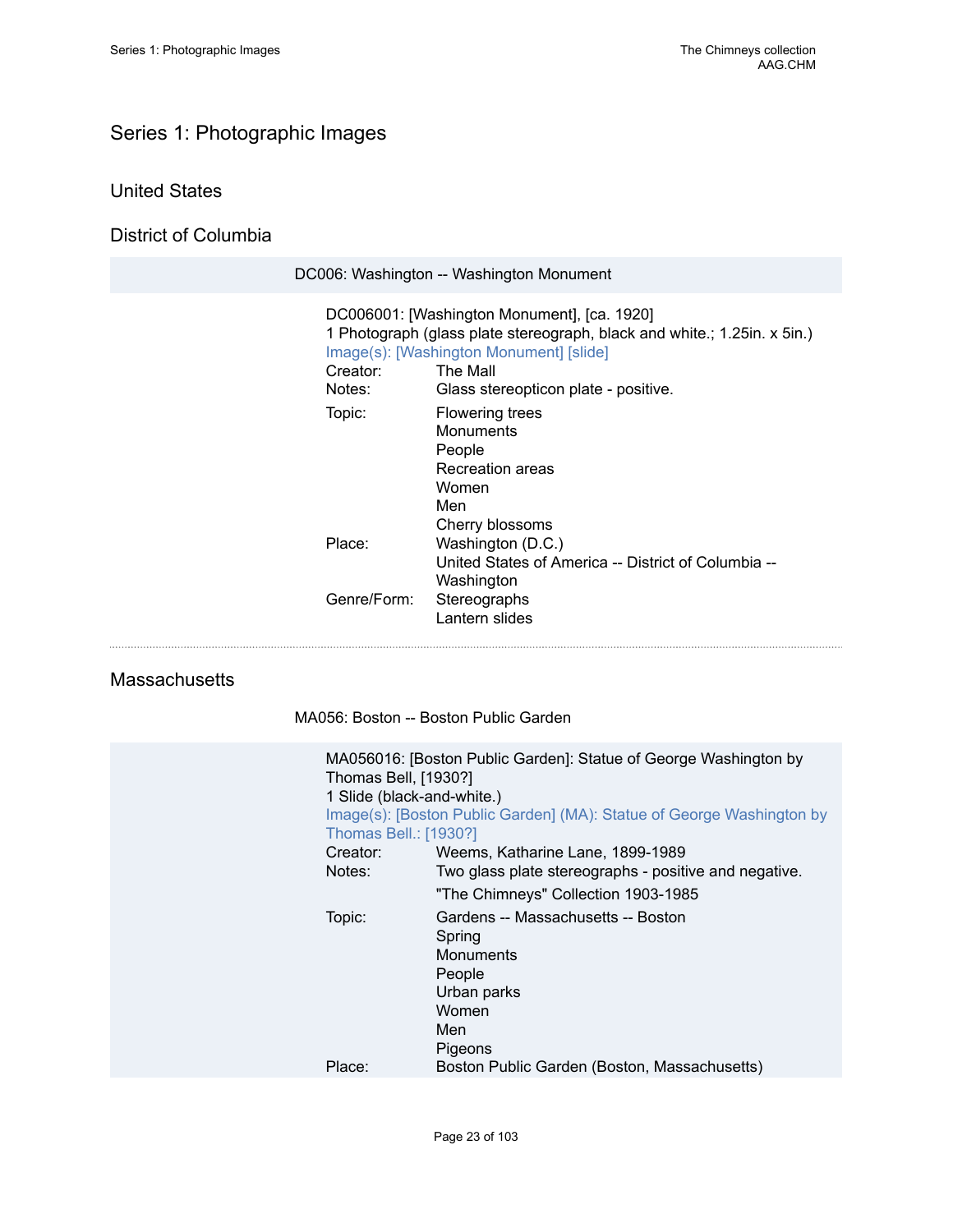United States of America -- Massachusetts -- Suffolk County -- Boston

CHM003: Cape Ann -- Miscellaneous Sites

| MA016581: Miscellaneous Sites in Cape Ann, Massachusetts:<br>Gloucester Harbor, [1930?]<br>1 Slide (black-and-white.)<br>Image(s): [The Chimneys] (MA) [slide]: Gloucester Harbor.<br>Image(s): [The Chimneys] (MA) [slide]: Gloucester Harbor.<br>Creator:<br>Weems, Katharine Lane, 1899-1989<br>Notes:<br>Glass plate steregraph - negative. |  |  |
|-------------------------------------------------------------------------------------------------------------------------------------------------------------------------------------------------------------------------------------------------------------------------------------------------------------------------------------------------|--|--|
| "The Chimneys" Collection 1903-1985                                                                                                                                                                                                                                                                                                             |  |  |
| Spring<br><b>Harbors</b><br>Automobiles<br><b>Docks</b><br><b>Boats</b><br>Gardens -- Massachusetts -- Manchester<br>The Chimneys (Manchester, Massachusetts)<br>United States of America -- Massachusetts -- Essex<br>County -- Manchester                                                                                                     |  |  |
| MA016610: Miscellaneous Sites in Cape Ann, Massachusetts:<br>Gloucester Harbor, [1930?]<br>1 Slide (black-and-white.)<br>Image(s): [The Chimneys] (MA) [slide]: Gloucester Harbor.<br>Creator:<br>Weems, Katharine Lane, 1899-1989<br>Notes:<br>Two glass plate steregraphs - positive and negative.<br>"The Chimneys" Collection 1903-1985     |  |  |
| Docks<br><b>Boats</b><br>Fishing -- Nets<br>Gardens -- Massachusetts -- Manchester<br>The Chimneys (Manchester, Massachusetts)<br>United States of America -- Massachusetts -- Essex<br>County -- Manchester                                                                                                                                    |  |  |
|                                                                                                                                                                                                                                                                                                                                                 |  |  |

MA016: Manchester -- The Chimneys

#### Autochromes

Stereographic Images

MA016096: [The Chimneys]: man leaning on the edge of circular pond with water lillies and other aquatic plants., [1930?] 1 Slides (photographs) (col.) [Image\(s\): \[The Chimneys\] \[slide \(photograph\)\]: man leaning on the](https://ids.si.edu/ids/deliveryService?id=SG-7064) [edge of circular pond with water lillies and other aquatic plants.](https://ids.si.edu/ids/deliveryService?id=SG-7064)<br>Creator: Lane, Gardiner M., 1859-1914 Lane, Gardiner M., 1859-1914 Mullen, James X.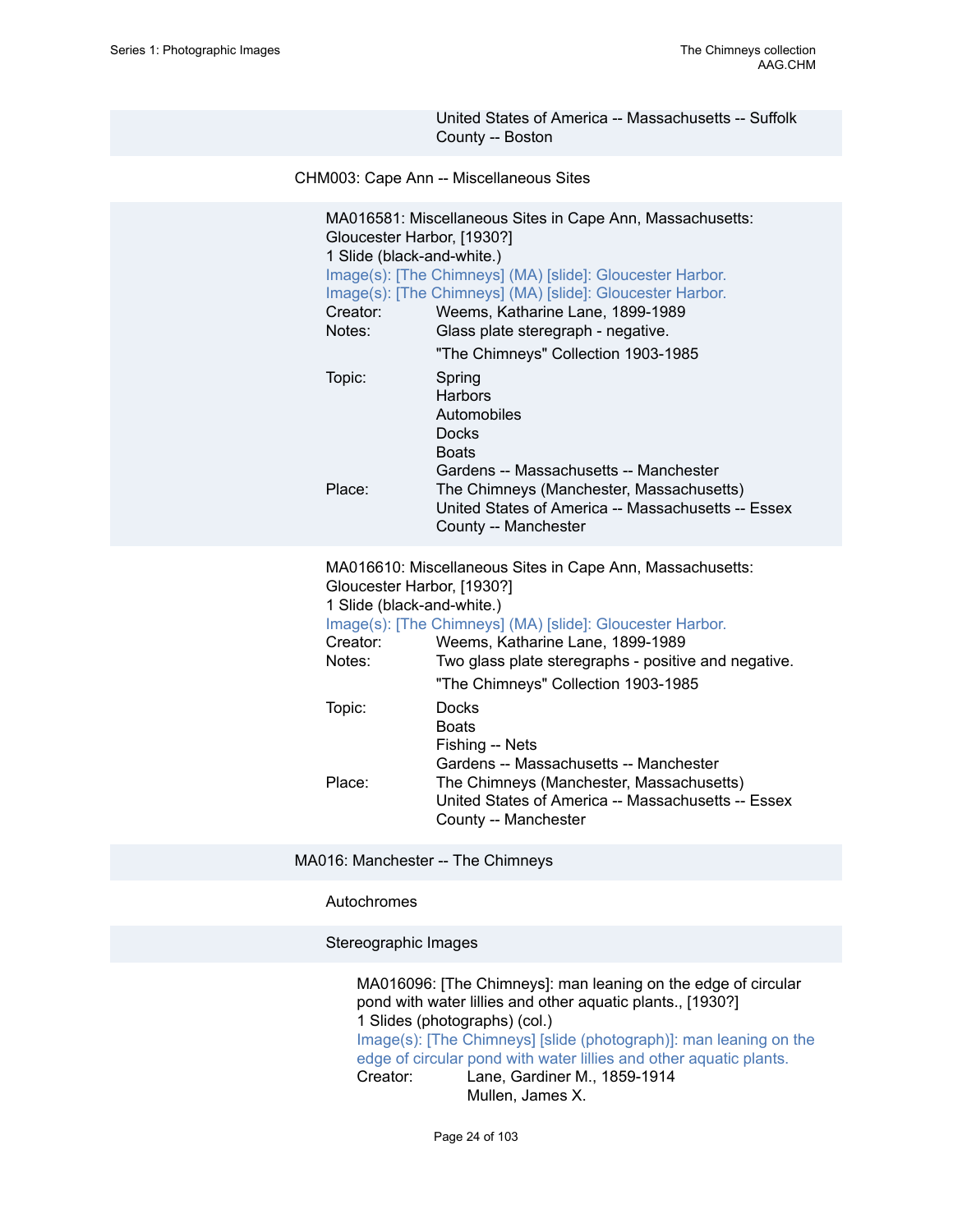| Gardener:<br>Architect:<br>Notes:<br>Topic:<br>Place: | Dana, Rich H.<br>Weems, Katharine Lane, 1899-1989<br>Watson, B. M.<br>Gildersleeve, Raleigh C. (Colston), 1869-1944<br>Glass Stereopticon plate - Color and 35 mm slide.<br>Gardens -- Massachusetts -- Manchester<br>Summer<br>Aquatic plants<br>Containers<br>Water gardens<br>Walkways, grass<br>Men<br><b>Water lilies</b><br>The Chimneys (Manchester, Massachusetts)<br>Massachusetts -- Manchester<br>United States of America -- Massachusetts -- Essex<br>County -- Manchester |
|-------------------------------------------------------|-----------------------------------------------------------------------------------------------------------------------------------------------------------------------------------------------------------------------------------------------------------------------------------------------------------------------------------------------------------------------------------------------------------------------------------------------------------------------------------------|
| 1 Slide (black-and-white.)<br>Creator:                | MA016303: [The Chimneys] (MA), [1930?]<br>Lane, Gardiner M., 1859-1914                                                                                                                                                                                                                                                                                                                                                                                                                  |
|                                                       | Mullen, James X.<br>Dana, Rich H.<br>Weems, Katharine Lane, 1899-1989                                                                                                                                                                                                                                                                                                                                                                                                                   |
| Gardener:<br>Notes:                                   | Watson, B. M.<br>"The Chimneys" Collection 1903-1985                                                                                                                                                                                                                                                                                                                                                                                                                                    |
| Topic:                                                | Spring<br>Woodlands<br><b>Rustic work</b><br><b>Bridges</b><br>Gardens -- Massachusetts -- Manchester                                                                                                                                                                                                                                                                                                                                                                                   |
| Place:                                                | Massachusetts -- Manchester<br>The Chimneys (Manchester, Massachusetts)<br>United States of America -- Massachusetts -- Essex<br>County -- Manchester                                                                                                                                                                                                                                                                                                                                   |
| 1 Slide (col.)<br>Image(s)<br>Image(s)                | MA016492: [The Chimneys] (MA), [1930?]                                                                                                                                                                                                                                                                                                                                                                                                                                                  |

| 111GyrG(3)<br>Image(s) |                                                                  |
|------------------------|------------------------------------------------------------------|
| Creator:               | Weems, Katharine Lane, 1899-1989                                 |
|                        | Lane, Gardiner M., 1859-1914                                     |
|                        | Mullen, James X.                                                 |
|                        | Dana, Rich H.                                                    |
| Gardener:              | Watson, B. M.                                                    |
| Architect:             | Gildersleeve, Raleigh C. (Colston), 1869-1944                    |
| Notes:                 | Glass negative stereograph - 5" x 2 3/8". Dog show in<br>garden. |
|                        | "The Chimneys" Collection 1903-1985                              |
| Topic:                 | Dogs                                                             |
|                        | Lawns                                                            |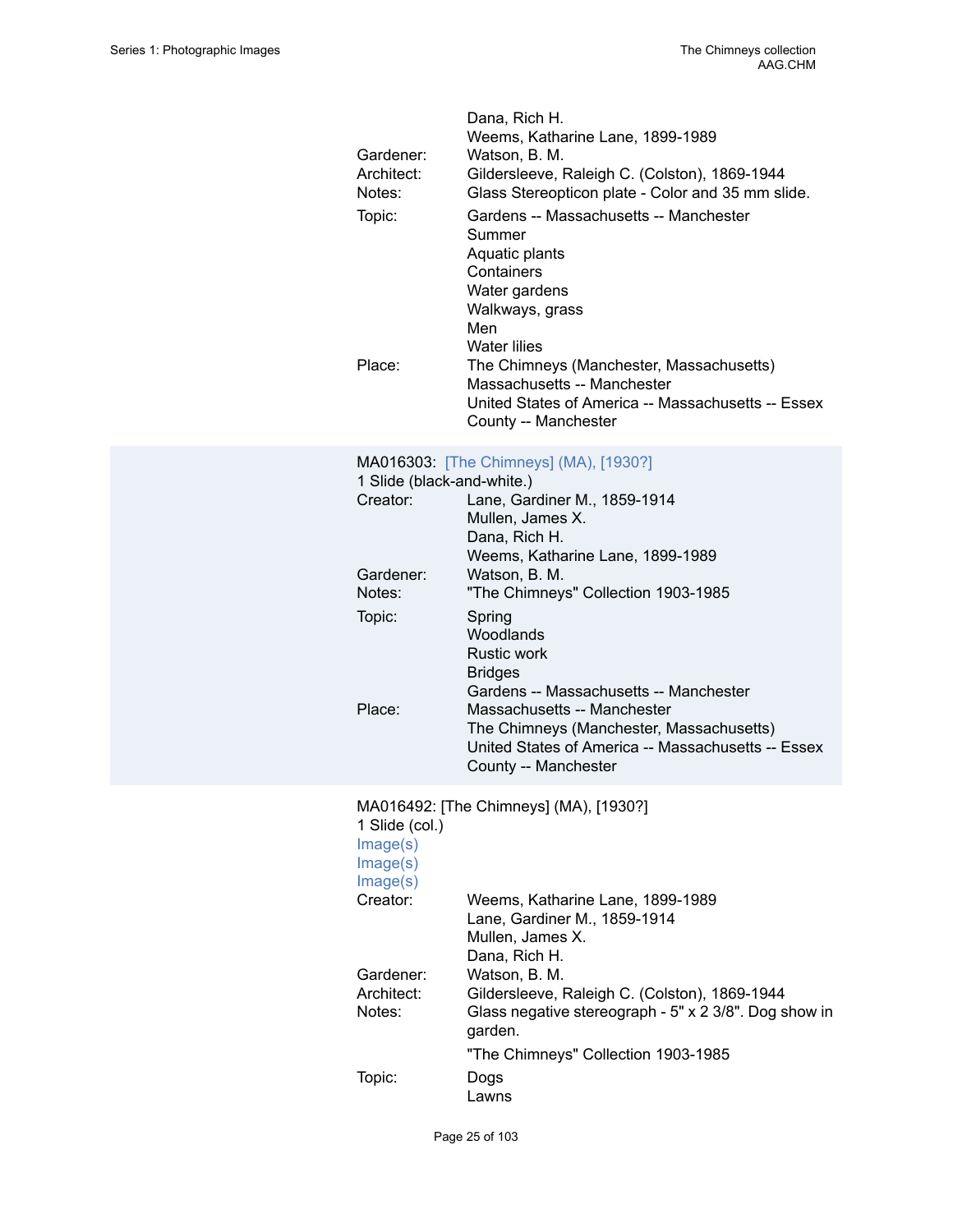| Children<br>Women<br>Men<br>Gardens -- Massachusetts -- Manchester<br>Place:<br>Massachusetts -- Manchester<br>The Chimneys (Manchester, Massachusetts)<br>United States of America -- Massachusetts -- Essex<br>County -- Manchester |                                                                                                                                                       |  |  |  |
|---------------------------------------------------------------------------------------------------------------------------------------------------------------------------------------------------------------------------------------|-------------------------------------------------------------------------------------------------------------------------------------------------------|--|--|--|
| 1 Slide (col.)                                                                                                                                                                                                                        | MA016493: [The Chimneys] (MA), [1930?]                                                                                                                |  |  |  |
| Creator:                                                                                                                                                                                                                              | Weems, Katharine Lane, 1899-1989<br>Lane, Gardiner M., 1859-1914<br>Mullen, James X.<br>Dana, Rich H.                                                 |  |  |  |
| Gardener:<br>Architect:<br>Notes:                                                                                                                                                                                                     | Watson, B. M.<br>Gildersleeve, Raleigh C. (Colston), 1869-1944<br>Glass negative stereograph - 5" x 2 3/8".                                           |  |  |  |
| Topic:                                                                                                                                                                                                                                | "The Chimneys" Collection 1903-1985<br>Summer<br>Outdoor furniture<br>Chairs -- wicker                                                                |  |  |  |
|                                                                                                                                                                                                                                       | <b>Balustrades</b><br>Porticoes<br>Jars -- ornamental<br>Gardens -- Massachusetts -- Manchester                                                       |  |  |  |
| Place:                                                                                                                                                                                                                                | Massachusetts -- Manchester<br>The Chimneys (Manchester, Massachusetts)<br>United States of America -- Massachusetts -- Essex<br>County -- Manchester |  |  |  |
| ocean., [1930?]<br>1 Slide (black-and-white.)                                                                                                                                                                                         | MA016547: [The Chimneys] (MA): rustic seat under pines looking to<br>Image(s): [The Chimneys] (MA) [slide]: rustic seat under pines                   |  |  |  |
| looking to ocean.                                                                                                                                                                                                                     |                                                                                                                                                       |  |  |  |
|                                                                                                                                                                                                                                       | Creator: Lane, Gardiner M., 1859-1914<br>Mullen, James X.<br>Dana, Rich H.<br>Weems, Katharine Lane, 1899-1989                                        |  |  |  |
| Gardener:<br>Architect:<br>Notes:                                                                                                                                                                                                     | Watson, B. M.<br>Gildersleeve, Raleigh C. (Colston), 1869-1944<br>Glass stereopticon plates in positive and negative<br>format.                       |  |  |  |
|                                                                                                                                                                                                                                       | "The Chimneys" Collection 1903-1985                                                                                                                   |  |  |  |
| Topic:                                                                                                                                                                                                                                | Spring<br><b>Rustic work</b><br>Ocean<br>Pine<br>Islands<br><b>Benches</b><br>Gardens -- Massachusetts -- Manchester                                  |  |  |  |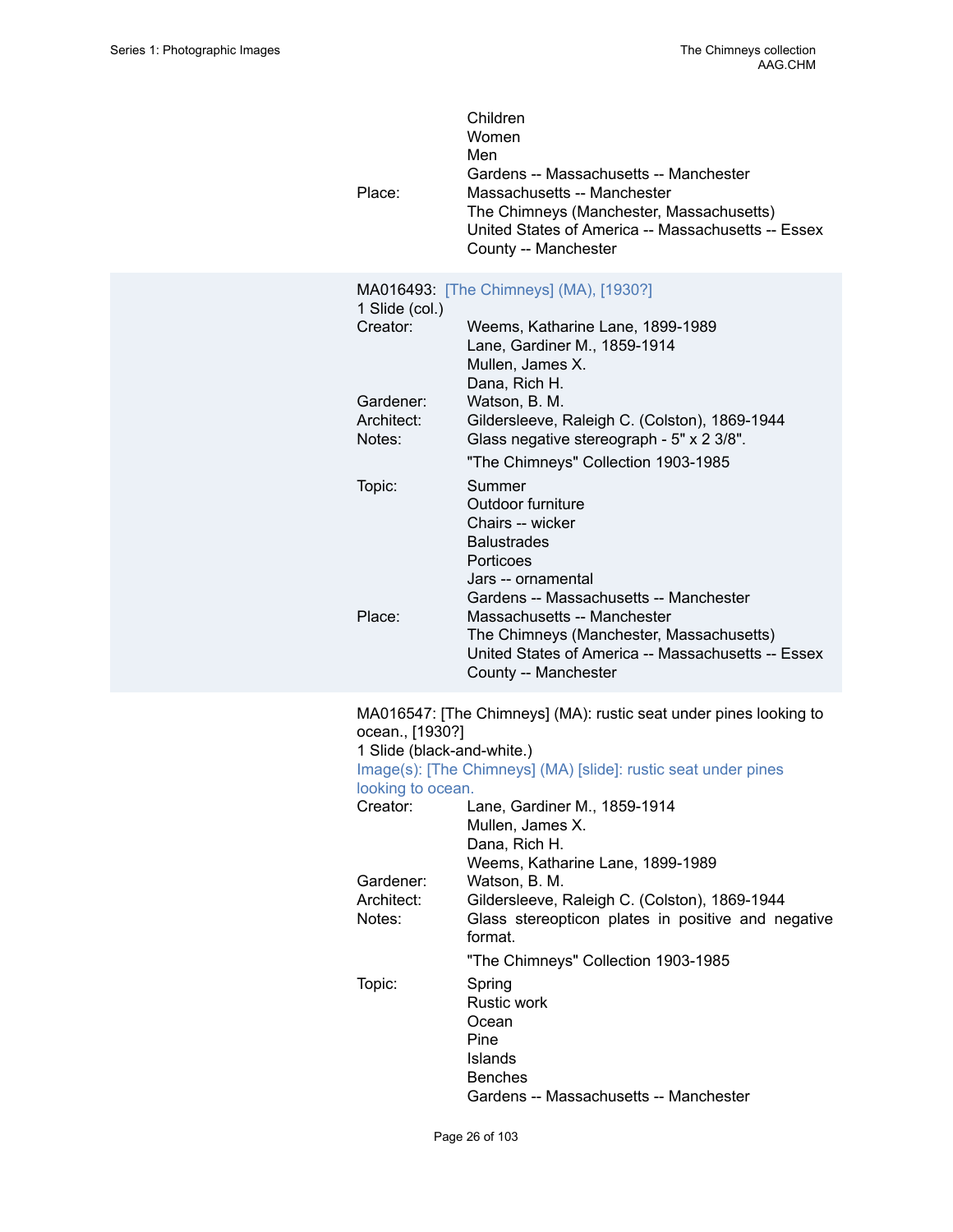Place: The Chimneys (Manchester, Massachusetts) United States of America -- Massachusetts -- Essex County -- Manchester

MA016552: [The Chimneys] (MA): view from pergolas across garden; blooming trees., [1930?] 1 Slide (black-and-white.) [Image\(s\): \[The Chimneys\] \(MA\) \[slide\]: view from pergolas across](https://ids.si.edu/ids/deliveryService?id=SG-MA016552) [garden; blooming trees.](https://ids.si.edu/ids/deliveryService?id=SG-MA016552) Creator: Lane, Gardiner M., 1859-1914 Mullen, James X. Dana, Rich H. Weems, Katharine Lane, 1899-1989 Gardener: Watson, B. M. Architect: Gildersleeve, Raleigh C. (Colston), 1869-1944 Notes: Glass stereopticon plates - positive and negative. "The Chimneys" Collection 1903-1985 Topic: Spring Pergolas Garden borders Fences **Perennials** Flowering trees Gardens -- Massachusetts -- Manchester Place: Massachusetts -- Manchester The Chimneys (Manchester, Massachusetts) United States of America -- Massachusetts -- Essex County -- Manchester

MA016553: [The Chimneys] (MA): view form second level of garden and urns., [1930?] 1 Slide (black-and-white.)

|                  | Image(s): [The Chimneys] (MA) [slide]: view form second level of              |  |  |
|------------------|-------------------------------------------------------------------------------|--|--|
| garden and urns. |                                                                               |  |  |
| Creator:         | Lane, Gardiner M., 1859-1914                                                  |  |  |
|                  | Mullen, James X.                                                              |  |  |
|                  | Dana, Rich H.                                                                 |  |  |
|                  | Weems, Katharine Lane, 1899-1989                                              |  |  |
| Gardener:        | Watson, B. M.                                                                 |  |  |
| Architect:       |                                                                               |  |  |
| Notes:           | Two glass stereopticon plates: one positive and one                           |  |  |
|                  |                                                                               |  |  |
|                  | "The Chimneys" Collection 1903-1985                                           |  |  |
|                  | Summer                                                                        |  |  |
|                  | Urns                                                                          |  |  |
|                  | Garden borders                                                                |  |  |
|                  | Terraces (land forms)                                                         |  |  |
|                  |                                                                               |  |  |
|                  | Perennials                                                                    |  |  |
|                  | Gardens -- Massachusetts -- Manchester                                        |  |  |
| Place:           | The Chimneys (Manchester, Massachusetts)                                      |  |  |
| Topic:           | Gildersleeve, Raleigh C. (Colston), 1869-1944<br>negative.<br>Walkways, grass |  |  |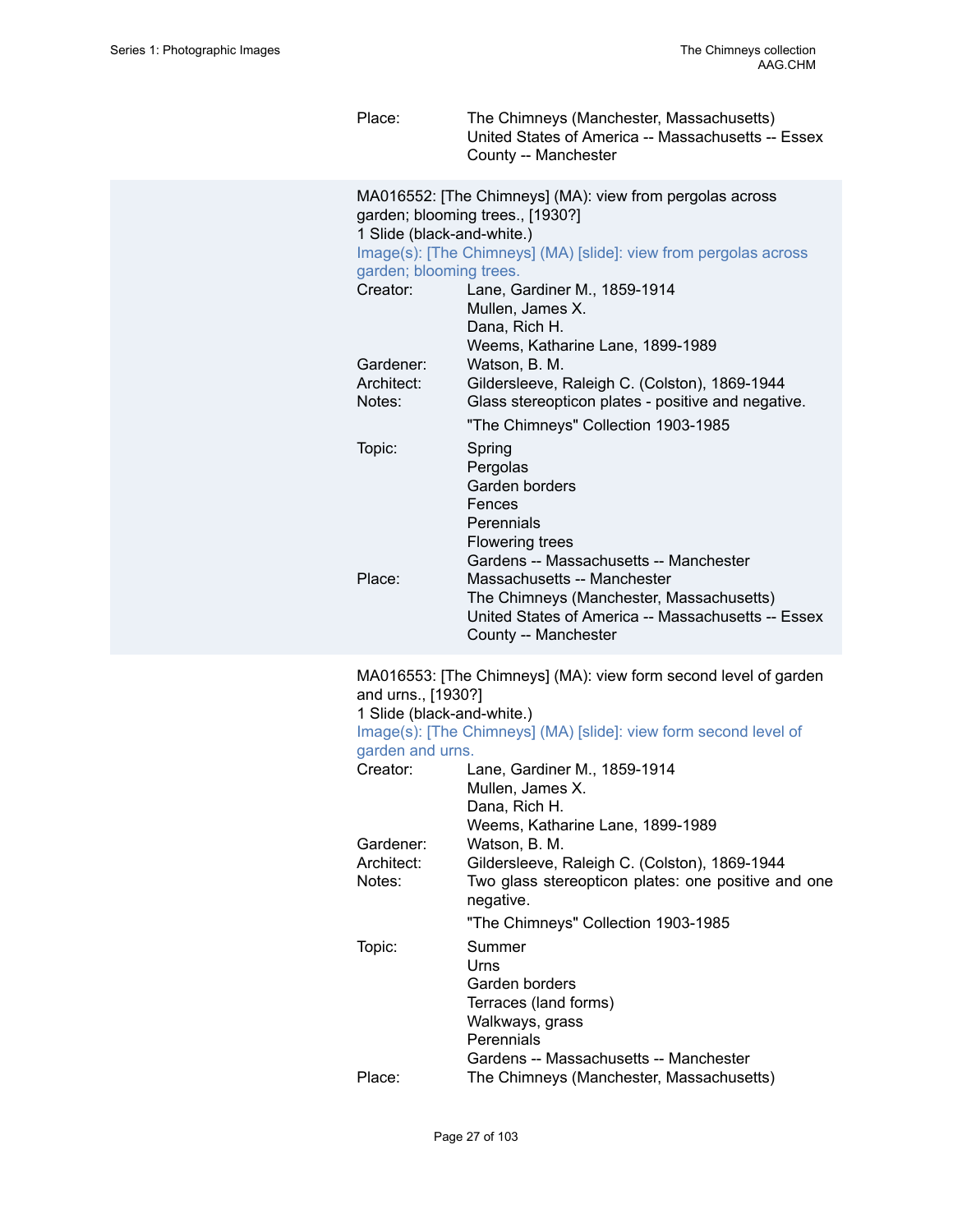United States of America -- Massachusetts -- Essex County -- Manchester

| MA016560: [The Chimneys] (MA): View across formal garden to<br>pergolas., [1930?]<br>1 Slide (black-and-white.)<br>Image(s): [The Chimneys] (MA) [slide]: View across formal garden to |                                                                                                                                                                  |  |  |
|----------------------------------------------------------------------------------------------------------------------------------------------------------------------------------------|------------------------------------------------------------------------------------------------------------------------------------------------------------------|--|--|
| pergolas.<br>Creator:                                                                                                                                                                  | Lane, Gardiner M., 1859-1914<br>Mullen, James X.<br>Dana, Rich H.<br>Weems, Katharine Lane, 1899-1989                                                            |  |  |
| Gardener:<br>Architect:<br>Notes:                                                                                                                                                      | Watson, B. M.<br>Gildersleeve, Raleigh C. (Colston), 1869-1944<br>Two glass stereopticon plates - positive and negative.<br>"The Chimneys" Collection 1903-1985  |  |  |
| Topic:                                                                                                                                                                                 | Summer<br>Pergolas<br>Irises (Plants)<br><b>Shrubs</b><br>Garden borders                                                                                         |  |  |
| Gardens -- Massachusetts -- Manchester<br>Place:<br>The Chimneys (Manchester, Massachusetts)<br>United States of America -- Massachusetts -- Essex<br>County -- Manchester             |                                                                                                                                                                  |  |  |
| MA016566: [The Chimneys] (MA): Interior view - Sitting room in<br>Katharine Lane Weems' studio with her sculpture of a whippet,<br>"Narcisse Noir," in the background., [1930?]        |                                                                                                                                                                  |  |  |
|                                                                                                                                                                                        |                                                                                                                                                                  |  |  |
| 1 Slide (black-and-white.)                                                                                                                                                             | Image(s): [The Chimneys] (MA) [slide]: Interior view - Sitting room<br>in Katharine Lane Weems' studio with her sculpture of a whippet,                          |  |  |
| Creator:                                                                                                                                                                               | "Narcisse Noir," in the background.<br>Lane, Gardiner M., 1859-1914<br>Mullen, James X.<br>Dana, Rich H.                                                         |  |  |
| Gardener:                                                                                                                                                                              | Watson, B. M.                                                                                                                                                    |  |  |
| Architect:                                                                                                                                                                             | Gildersleeve, Raleigh C. (Colston), 1869-1944                                                                                                                    |  |  |
| Sculptor:                                                                                                                                                                              | Weems, Katharine Lane, 1899-1989                                                                                                                                 |  |  |
| Notes:                                                                                                                                                                                 | Two glass stereopticon plates - positive and negative.                                                                                                           |  |  |
| Topic:                                                                                                                                                                                 | "The Chimneys" Collection 1903-1985<br>Interior views<br>Studios (work spaces)<br>Sculpture                                                                      |  |  |
| Place:                                                                                                                                                                                 | Gardens -- Massachusetts -- Manchester<br>The Chimneys (Manchester, Massachusetts)<br>United States of America -- Massachusetts -- Essex<br>County -- Manchester |  |  |

MA016568: [The Chimneys] (MA): Katharine Lane Weems in sitting room, probably at her Boston home, now the French Library and Cultural Center., [1930?]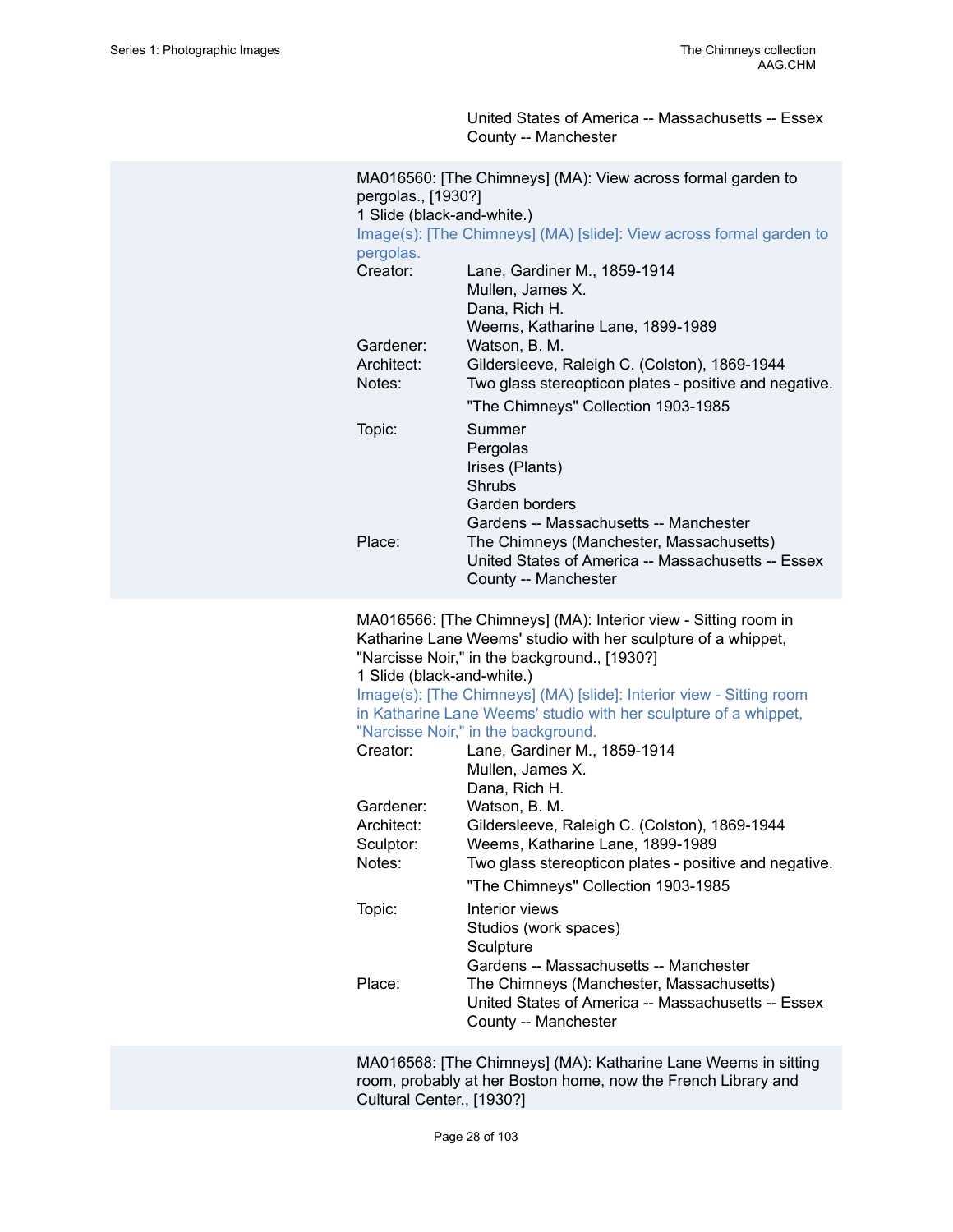#### 1 Slide (black-and-white.)

| Image(s): [The Chimneys] (MA) [slide]: Katharine Lane Weems in    |
|-------------------------------------------------------------------|
| sitting room, probably at her Boston home, now the French Library |
| and Cultural Center.                                              |

| Creator:                | Lane, Gardiner M., 1859-1914<br>Mullen, James X.<br>Dana, Rich H.                                                      |
|-------------------------|------------------------------------------------------------------------------------------------------------------------|
| Gardener:               | Watson, B. M.                                                                                                          |
| Architect:<br>Sculptor: | Gildersleeve, Raleigh C. (Colston), 1869-1944<br>Weems, Katharine Lane, 1899-1989                                      |
| Notes:                  | Two glass stereopticon plates - positive and negative.                                                                 |
|                         | "The Chimneys" Collection 1903-1985                                                                                    |
| Topic:                  | Interior views<br>Women                                                                                                |
|                         | Gardens -- Massachusetts -- Manchester                                                                                 |
| Place:                  | The Chimneys (Manchester, Massachusetts)<br>United States of America -- Massachusetts -- Essex<br>County -- Manchester |

### MA016578: [The Chimneys] (MA), [1930?] 1 Slide (black-and-white.)

### [Image\(s\): \[The Chimneys\] \(MA\) \[slide\]](https://ids.si.edu/ids/deliveryService?id=SG-MA016578)

|            | $mqqc(3)$ . The Chimneys ( $m \Delta$ ) shue                                                   |
|------------|------------------------------------------------------------------------------------------------|
| Creator:   | Lane, Gardiner M., 1859-1914                                                                   |
|            | Mullen, James X.                                                                               |
|            | Dana, Rich H.                                                                                  |
|            | Weems, Katharine Lane, 1899-1989                                                               |
| Gardener:  | Watson, B. M.                                                                                  |
| Architect: | Gildersleeve, Raleigh C. (Colston), 1869-1944                                                  |
| Notes:     | Glass stereopticon plate - negative.                                                           |
|            | "The Chimneys" Collection 1903-1985                                                            |
| Topic:     | Spring                                                                                         |
|            | Walls, stone                                                                                   |
|            | Woodlands                                                                                      |
|            | Sculpture                                                                                      |
|            | Gardens -- Massachusetts -- Manchester                                                         |
| Place:     | The Chimneys (Manchester, Massachusetts)<br>United States of America -- Massachusetts -- Essex |
|            | County -- Manchester                                                                           |

#### MA016579: [The Chimneys] (MA), [1930?] 1 Slide (black-and-white.)

#### [Image\(s\): \[The Chimneys\] \(MA\) \[slide\]](https://ids.si.edu/ids/deliveryService?id=SG-MA016579)

| Creator:   | Lane, Gardiner M., 1859-1914                  |  |  |
|------------|-----------------------------------------------|--|--|
|            | Mullen, James X.                              |  |  |
|            | Dana, Rich H.                                 |  |  |
|            | Weems, Katharine Lane, 1899-1989              |  |  |
| Gardener:  | Watson, B. M.                                 |  |  |
| Architect: | Gildersleeve, Raleigh C. (Colston), 1869-1944 |  |  |
| Notes:     | Glass stereopticon plate - negative.          |  |  |
|            | "The Chimneys" Collection 1903-1985           |  |  |
| Topic:     | Spring                                        |  |  |
|            | <b>Stairs</b>                                 |  |  |

Page 29 of 103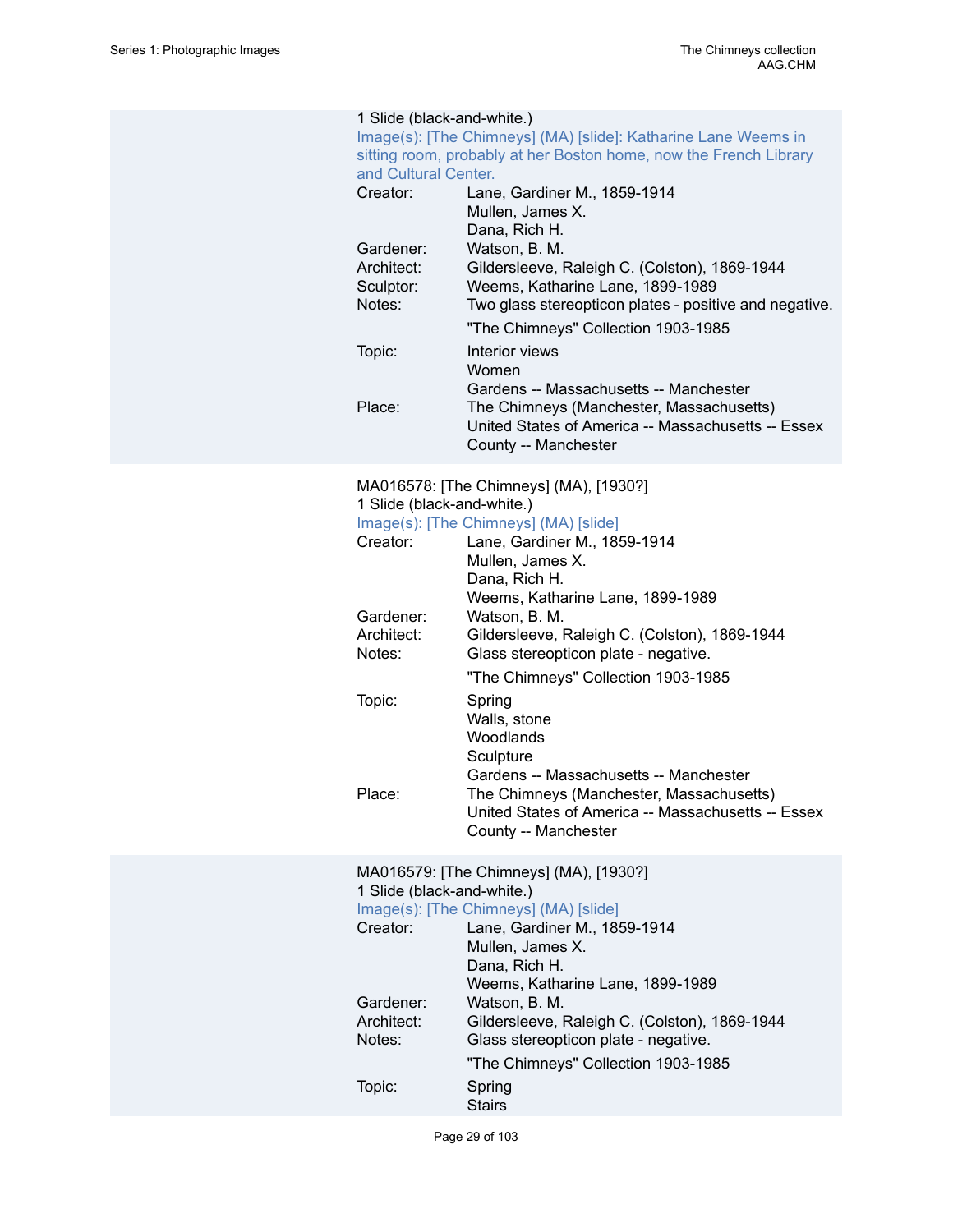| Place:                                                                      | Urns<br>Ferns<br>Gardens -- Massachusetts -- Manchester<br>The Chimneys (Manchester, Massachusetts)<br>United States of America -- Massachusetts -- Essex<br>County -- Manchester                                                                                                                                                              |
|-----------------------------------------------------------------------------|------------------------------------------------------------------------------------------------------------------------------------------------------------------------------------------------------------------------------------------------------------------------------------------------------------------------------------------------|
| 1 Slide (black-and-white.)<br>Creator:<br>Gardener:<br>Architect:<br>Notes: | MA016524: [The Chimneys] (MA), [1930?]<br>Image(s): [The Chimneys] (MA) [slide]<br>Lane, Gardiner M., 1859-1914<br>Mullen, James X.<br>Dana, Rich H.<br>Weems, Katharine Lane, 1899-1989<br>Watson, B. M.<br>Gildersleeve, Raleigh C. (Colston), 1869-1944<br>Black and white print - 7 7/8" x 6 7/8". Glass<br>stereopticon plate - positive. |
| Topic:<br>Place:                                                            | "The Chimneys" Collection 1903-1985<br><b>Tulips</b><br>Spring<br><b>Bulbs</b><br>Garden borders<br><b>Houses</b><br>Gardens -- Massachusetts -- Manchester<br>The Chimneys (Manchester, Massachusetts)<br>United States of America -- Massachusetts -- Essex<br>County -- Manchester                                                          |
| 1 Slide (black-and-white.)<br>Creator:<br>Gardener:<br>Architect:<br>Notes: | MA016582: [The Chimneys] (MA), [1930?]<br>Image(s): [The Chimneys] (MA) [slide]<br>Lane, Gardiner M., 1859-1914<br>Mullen, James X.<br>Dana, Rich H.<br>Weems, Katharine Lane, 1899-1989<br>Watson, B. M.<br>Gildersleeve, Raleigh C. (Colston), 1869-1944<br>Glass stereopticon plate - negative.<br>"The Chimneys" Collection 1903-1985      |
| Topic:<br>Place:                                                            | Spring<br>Lawns<br>Urns<br>Walkways, stone<br>Garden borders<br>Gardens -- Massachusetts -- Manchester<br>The Chimneys (Manchester, Massachusetts)<br>United States of America -- Massachusetts -- Essex<br>County -- Manchester                                                                                                               |

MA016583: [The Chimneys] (MA), [1930?]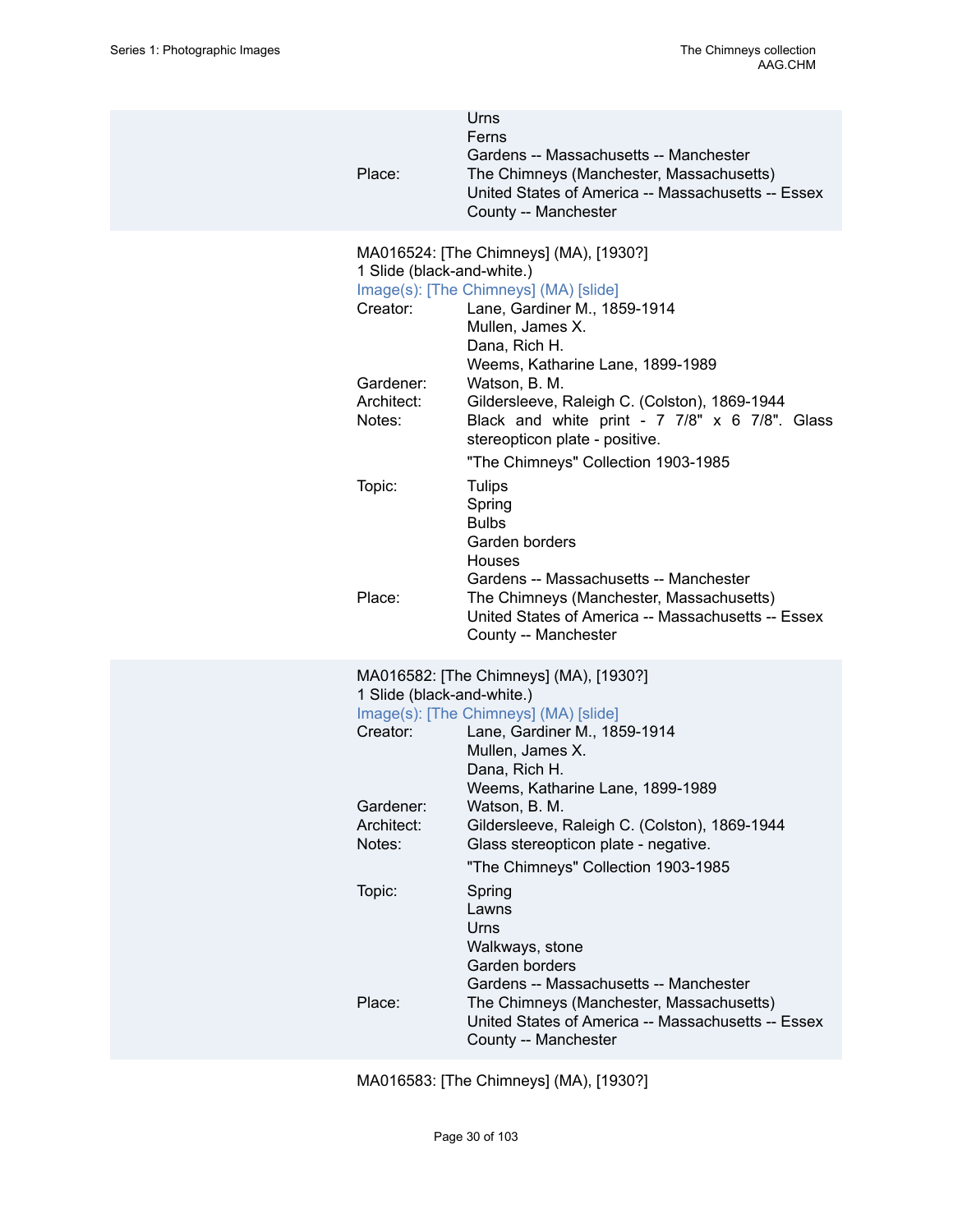| 1 Slide (black-and-white.)<br>Image(s): [The Chimneys] (MA) [slide] |                                                                                                                                                                  |  |
|---------------------------------------------------------------------|------------------------------------------------------------------------------------------------------------------------------------------------------------------|--|
| Creator:                                                            | Lane, Gardiner M., 1859-1914<br>Mullen, James X.<br>Dana, Rich H.                                                                                                |  |
| Gardener:<br>Architect:                                             | Weems, Katharine Lane, 1899-1989<br>Watson, B. M.<br>Gildersleeve, Raleigh C. (Colston), 1869-1944                                                               |  |
| Notes:                                                              | Glass stereopticon plate - negative.<br>"The Chimneys" Collection 1903-1985                                                                                      |  |
| Topic:                                                              | Interior views<br>Fireplaces                                                                                                                                     |  |
| Place:                                                              | Gardens -- Massachusetts -- Manchester<br>The Chimneys (Manchester, Massachusetts)<br>United States of America -- Massachusetts -- Essex<br>County -- Manchester |  |
| studio., [1930?]<br>1 Slide (black-and-white.)                      | MA016584: [The Chimneys] (MA): Katharine Lane Weems in her                                                                                                       |  |
| studio.                                                             | Image(s): [The Chimneys] (MA) [slide]: Katharine Lane Weems in her                                                                                               |  |
| Creator:                                                            | Lane, Gardiner M., 1859-1914<br>Mullen, James X.<br>Dana, Rich H.                                                                                                |  |
| Gardener:<br>Architect:                                             | Watson, B. M.<br>Gildersleeve, Raleigh C. (Colston), 1869-1944                                                                                                   |  |
| Sculptor:<br>Notes:                                                 | Weems, Katharine Lane, 1899-1989                                                                                                                                 |  |
|                                                                     | Glass stereopticon plate - negative.<br>"The Chimneys" Collection 1903-1985                                                                                      |  |
| Topic:                                                              | Studios (work spaces)<br>Sculpture<br>Women                                                                                                                      |  |
|                                                                     | Gardens -- Massachusetts -- Manchester                                                                                                                           |  |
| Place:                                                              | The Chimneys (Manchester, Massachusetts)<br>United States of America -- Massachusetts -- Essex<br>County -- Manchester                                           |  |
| studio., [1930?]                                                    | MA016588: [The Chimneys] (MA): Katharine Lane Weems in her                                                                                                       |  |
| 1 Slide (black-and-white.)<br>studio.                               | Image(s): [The Chimneys] (MA) [slide]: Katharine Lane Weems in her                                                                                               |  |
| Creator:                                                            | Lane, Gardiner M., 1859-1914<br>Mullen, James X.<br>Dana, Rich H.                                                                                                |  |
| Gardener:<br>Architect:                                             | Watson, B. M.<br>Gildersleeve, Raleigh C. (Colston), 1869-1944                                                                                                   |  |
|                                                                     |                                                                                                                                                                  |  |

Sculptor: Weems, Katharine Lane, 1899-1989<br>Notes: Glass stereopticon plate - negative. Glass stereopticon plate - negative.

- "The Chimneys" Collection 1903-1985
- Topic: Studios (work spaces)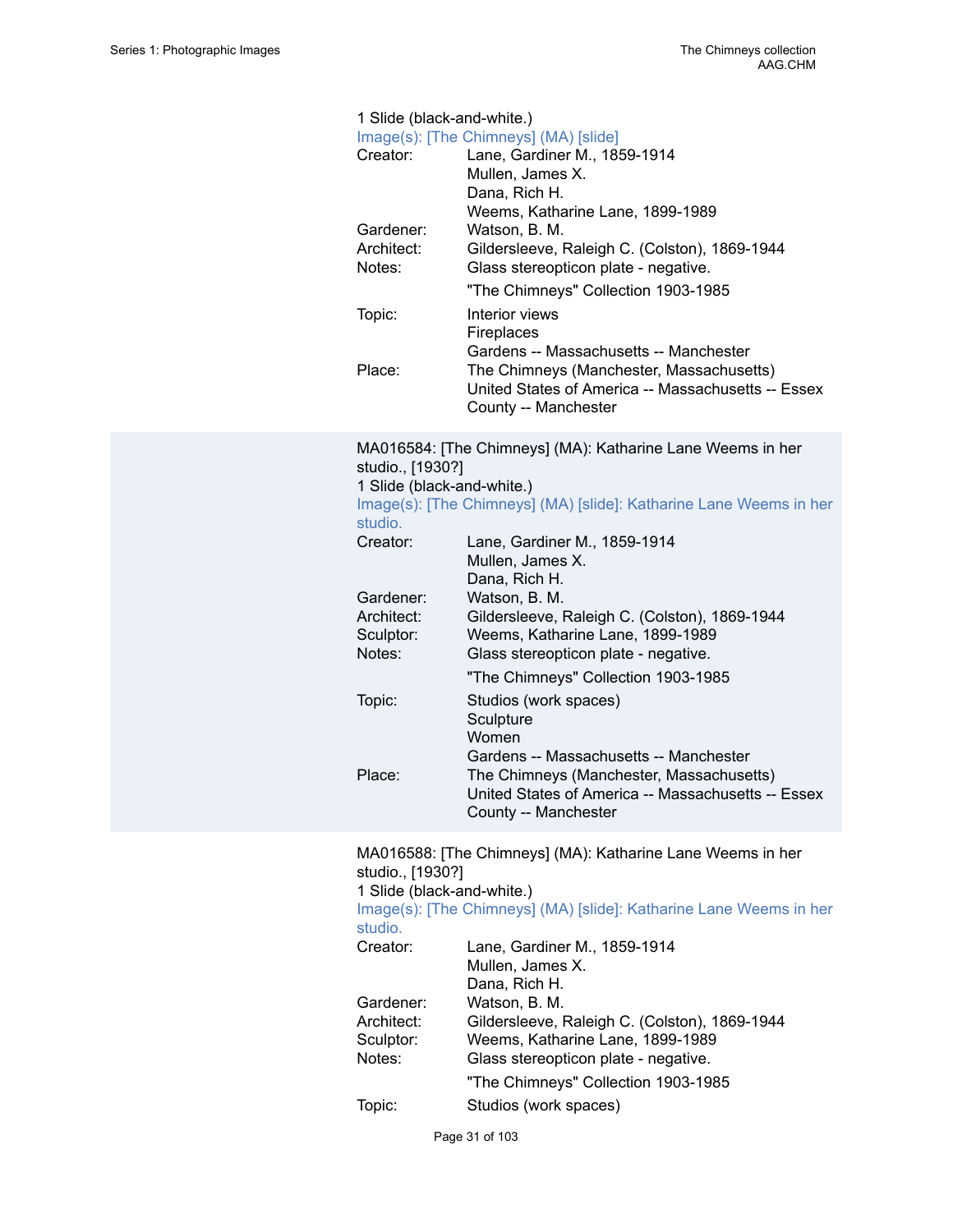| Place:                                                                              | Women<br>Sculpture<br>Gardens -- Massachusetts -- Manchester<br>The Chimneys (Manchester, Massachusetts)<br>United States of America -- Massachusetts -- Essex<br>County -- Manchester                                                                                                                                                                                                                                                                                                                                                                  |
|-------------------------------------------------------------------------------------|---------------------------------------------------------------------------------------------------------------------------------------------------------------------------------------------------------------------------------------------------------------------------------------------------------------------------------------------------------------------------------------------------------------------------------------------------------------------------------------------------------------------------------------------------------|
| 1 Slide (col.)<br>Creator:<br>Gardener:<br>Architect:<br>Notes:<br>Topic:<br>Place: | MA016595: [The Chimneys] (MA), [1930?]<br>Image(s): [The Chimneys] (MA) [slide]<br>Lane, Gardiner M., 1859-1914<br>Mullen, James X.<br>Dana, Rich H.<br>Weems, Katharine Lane, 1899-1989<br>Watson, B. M.<br>Gildersleeve, Raleigh C. (Colston), 1869-1944<br>Glass stereopticon plate.<br>"The Chimneys" Collection 1903-1985<br>Spring<br>Aquatic plants<br>Flowerpots<br>Women<br>Gardens -- Massachusetts -- Manchester<br>The Chimneys (Manchester, Massachusetts)<br>United States of America -- Massachusetts -- Essex<br>County -- Manchester   |
| 1 Slide (col.)<br>Creator:<br>Gardener:<br>Architect:<br>Notes:<br>Topic:<br>Place: | MA016597: [The Chimneys] (MA), [1930?]<br>Image(s): [The Chimneys] (MA) [slide]<br>Lane, Gardiner M., 1859-1914<br>Mullen, James X.<br>Dana, Rich H.<br>Weems, Katharine Lane, 1899-1989<br>Watson, B. M.<br>Gildersleeve, Raleigh C. (Colston), 1869-1944<br>Glass stereopticon plate.<br>"The Chimneys" Collection 1903-1985<br>Spring<br>Harbors<br><b>Boats</b><br><b>Docks</b><br>Gardens -- Massachusetts -- Manchester<br>The Chimneys (Manchester, Massachusetts)<br>United States of America -- Massachusetts -- Essex<br>County -- Manchester |
| 1 Slide (col.)<br>Creator:                                                          | MA016598: [The Chimneys] (MA), [1930?]<br>Image(s): [The Chimneys] (MA) [slide]<br>Lane, Gardiner M., 1859-1914<br>Mullen, James X.                                                                                                                                                                                                                                                                                                                                                                                                                     |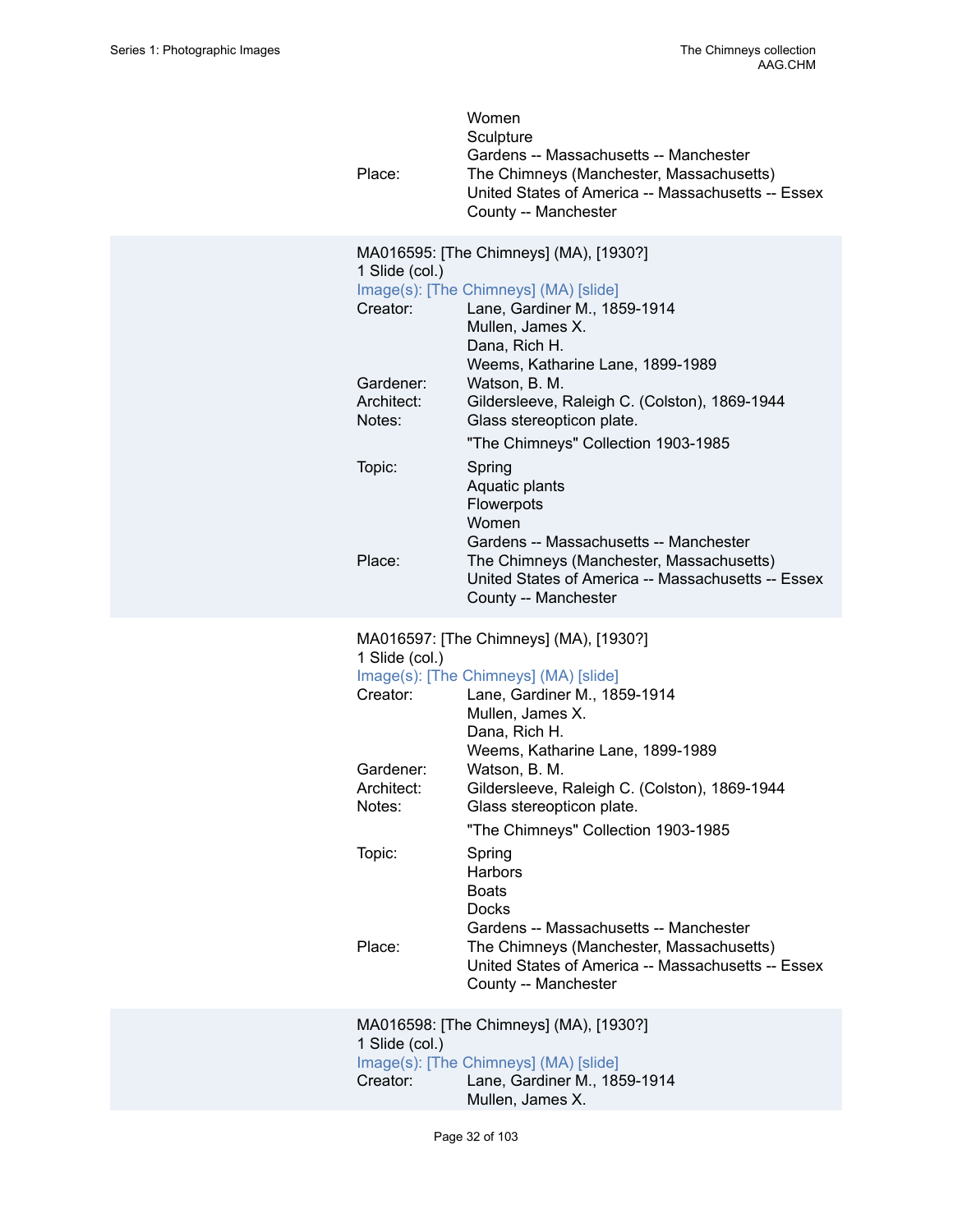| Gardener:<br>Architect:<br>Notes: | Dana, Rich H.<br>Weems, Katharine Lane, 1899-1989<br>Watson, B. M.<br>Gildersleeve, Raleigh C. (Colston), 1869-1944<br>Glass stereopticon plate. |
|-----------------------------------|--------------------------------------------------------------------------------------------------------------------------------------------------|
|                                   | "The Chimneys" Collection 1903-1985                                                                                                              |
| Topic:                            | Spring<br>Harbors<br><b>Boats</b><br><b>Docks</b><br>Gardens -- Massachusetts -- Manchester                                                      |
| Place:                            | The Chimneys (Manchester, Massachusetts)<br>United States of America -- Massachusetts -- Essex<br>County -- Manchester                           |

Black and White Film Negatives

|                                   | <b>MA016161:</b> [The Chimneys]: view of the ponds., [1930?]                                                                        |
|-----------------------------------|-------------------------------------------------------------------------------------------------------------------------------------|
| 1 Slide (b & w.)<br>Creator:      | Weems, Katharine Lane, 1899-1989<br>Lane, Gardiner M., 1859-1914<br>Mullen, James X.                                                |
| Gardener:<br>Architect:<br>Notes: | Dana, Rich H.<br>Watson, B. M.<br>Gildersleeve, Raleigh C. (Colston), 1869-1944<br>Film negative is 2 3/4" x 3 1/2".                |
|                                   | "The Chimneys" Collection 1903-1985                                                                                                 |
| Topic:                            | Summer<br>Parterres<br>Walkways<br><b>Water lilies</b>                                                                              |
| Place:                            | Massachusetts -- Manchester<br>United States of America -- Massachusetts -- Essex<br>County -- Manchester                           |
| 1 Slide (black-and-white.)        | MA016452: [The Chimneys] (MA): wrapped trees for winter., [1930?]                                                                   |
| Creator:                          | Lane, Gardiner M., 1859-1914<br>Mullen, James X.<br>Dana, Rich H.<br>Weems, Katharine Lane, 1899-1989                               |
| Gardener:                         | Watson, B. M.                                                                                                                       |
| Architect:<br>Notes:              | Gildersleeve, Raleigh C. (Colston), 1869-1944<br>Negative - 3" x 1 7/8". Winterized protection for water<br>garden pools and trees. |
| Topic:                            | "The Chimneys" Collection 1903-1985<br>Winter<br><b>Trees</b><br>Water gardens<br>Winter gardens                                    |
| Place:                            | Gardens -- Massachusetts -- Manchester<br>Massachusetts -- Manchester                                                               |
|                                   | Page 33 of 103                                                                                                                      |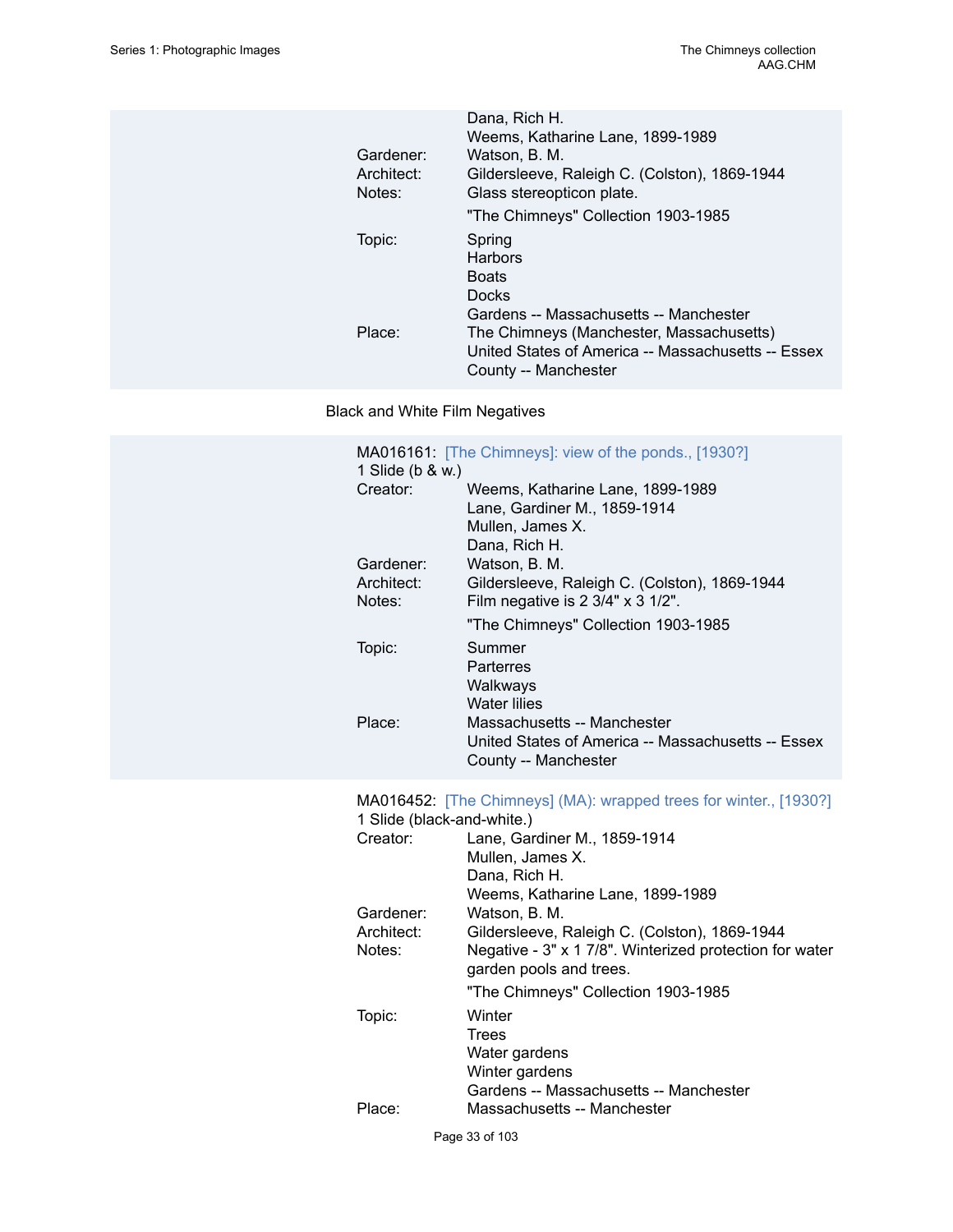The Chimneys (Manchester, Massachusetts) United States of America -- Massachusetts -- Essex County -- Manchester

| 1 Slide (col.)<br>Image(s)<br>Image(s)                         | MA016459: [The Chimneys] (MA), [1930?]                                                                                                                                                                                                                                                                             |
|----------------------------------------------------------------|--------------------------------------------------------------------------------------------------------------------------------------------------------------------------------------------------------------------------------------------------------------------------------------------------------------------|
| Creator:                                                       | Lane, Gardiner M., 1859-1914<br>Mullen, James X.<br>Dana, Rich H.<br>Weems, Katharine Lane, 1899-1989                                                                                                                                                                                                              |
| Gardener:<br>Architect:<br>Notes:                              | Watson, B. M.<br>Gildersleeve, Raleigh C. (Colston), 1869-1944<br>Negative - 3 3/4" x 3 1/2".                                                                                                                                                                                                                      |
| Topic:<br>Place:                                               | "The Chimneys" Collection 1903-1985<br>Autumn<br>Dogs<br>Girls<br>Rakes<br>Autumn<br>Garden borders<br>Children<br>Gardens -- Massachusetts -- Manchester<br>Massachusetts -- Manchester<br>The Chimneys (Manchester, Massachusetts)<br>United States of America -- Massachusetts -- Essex<br>County -- Manchester |
| 1 Slide (col.)<br>Image(s)<br>Image(s)<br>Image(s)<br>Creator: | MA016497: [The Chimneys] (MA), [1930?]<br>Lane, Gardiner M., 1859-1914                                                                                                                                                                                                                                             |

| Creator:             | Lane, Gardiner M., 1859-1914<br>Mullen, James X.<br>Dana, Rich H.          |
|----------------------|----------------------------------------------------------------------------|
|                      | Weems, Katharine Lane, 1899-1989                                           |
| Gardener:            | Watson, B. M.                                                              |
| Architect:<br>Notes: | Gildersleeve, Raleigh C. (Colston), 1869-1944<br>Negative 4 1/2" x 2 3/4". |
|                      | "The Chimneys" Collection 1903-1985                                        |
| Topic:               | Summer                                                                     |
|                      | Water gardens                                                              |
|                      | <b>Flowerpots</b>                                                          |
|                      | Ponds                                                                      |
|                      | Topiary work                                                               |
|                      | Gardens -- Massachusetts -- Manchester                                     |
| Place:               | Massachusetts -- Manchester                                                |
|                      | The Chimneys (Manchester, Massachusetts)                                   |
|                      | United States of America -- Massachusetts -- Essex                         |
|                      | County -- Manchester                                                       |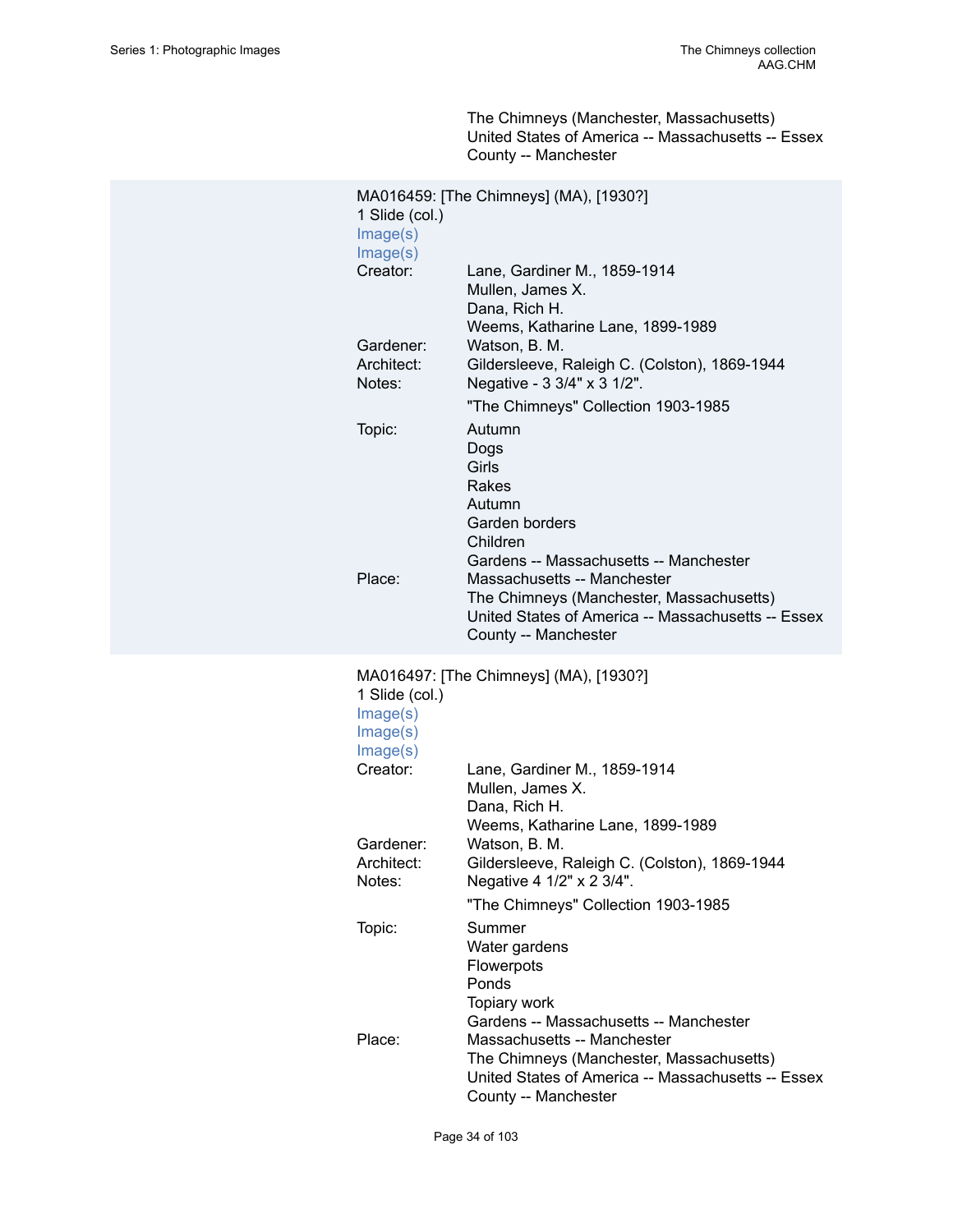| 1 Slide (col.)<br>Creator:<br>Gardener:<br>Architect:<br>Notes:<br>Topic:                                   | MA016498: [The Chimneys] (MA), [1930?]<br>Lane, Gardiner M., 1859-1914<br>Mullen, James X.<br>Dana, Rich H.<br>Weems, Katharine Lane, 1899-1989<br>Watson, B. M.<br>Gildersleeve, Raleigh C. (Colston), 1869-1944<br>Negative - 4 7/8" x 2 3/4".<br>"The Chimneys" Collection 1903-1985<br>Summer<br><b>Stairs</b><br>Walls, stone                                                                                                                                                                                                                     |
|-------------------------------------------------------------------------------------------------------------|--------------------------------------------------------------------------------------------------------------------------------------------------------------------------------------------------------------------------------------------------------------------------------------------------------------------------------------------------------------------------------------------------------------------------------------------------------------------------------------------------------------------------------------------------------|
| Place:                                                                                                      | Terraces (land forms)<br>Shrubs<br>Gardens -- Massachusetts -- Manchester<br>Massachusetts -- Manchester<br>The Chimneys (Manchester, Massachusetts)<br>United States of America -- Massachusetts -- Essex<br>County -- Manchester                                                                                                                                                                                                                                                                                                                     |
| 1 Slide (col.)<br>Image(s)<br>Image(s)<br>Creator:<br>Gardener:<br>Architect:<br>Notes:<br>Topic:<br>Place: | MA016499: [The Chimneys] (MA), [1930?]<br>Lane, Gardiner M., 1859-1914<br>Mullen, James X.<br>Dana, Rich H.<br>Weems, Katharine Lane, 1899-1989<br>Watson, B. M.<br>Gildersleeve, Raleigh C. (Colston), 1869-1944<br>Negative - 2 3/4 x 4 7/8".<br>"The Chimneys" Collection 1903-1985<br>Summer<br>Walkways, stone<br>Jars -- ornamental<br>Shrubs<br>Gardens -- Massachusetts -- Manchester<br>Massachusetts -- Manchester<br>The Chimneys (Manchester, Massachusetts)<br>United States of America -- Massachusetts -- Essex<br>County -- Manchester |
| 1 Slide (col.)<br>Image(s)<br>Image(s)<br>Creator:<br>Gardener:                                             | MA016500: [The Chimneys] (MA), [1930?]<br>Lane, Gardiner M., 1859-1914<br>Mullen, James X.<br>Dana, Rich H.<br>Weems, Katharine Lane, 1899-1989<br>Watson, B. M.                                                                                                                                                                                                                                                                                                                                                                                       |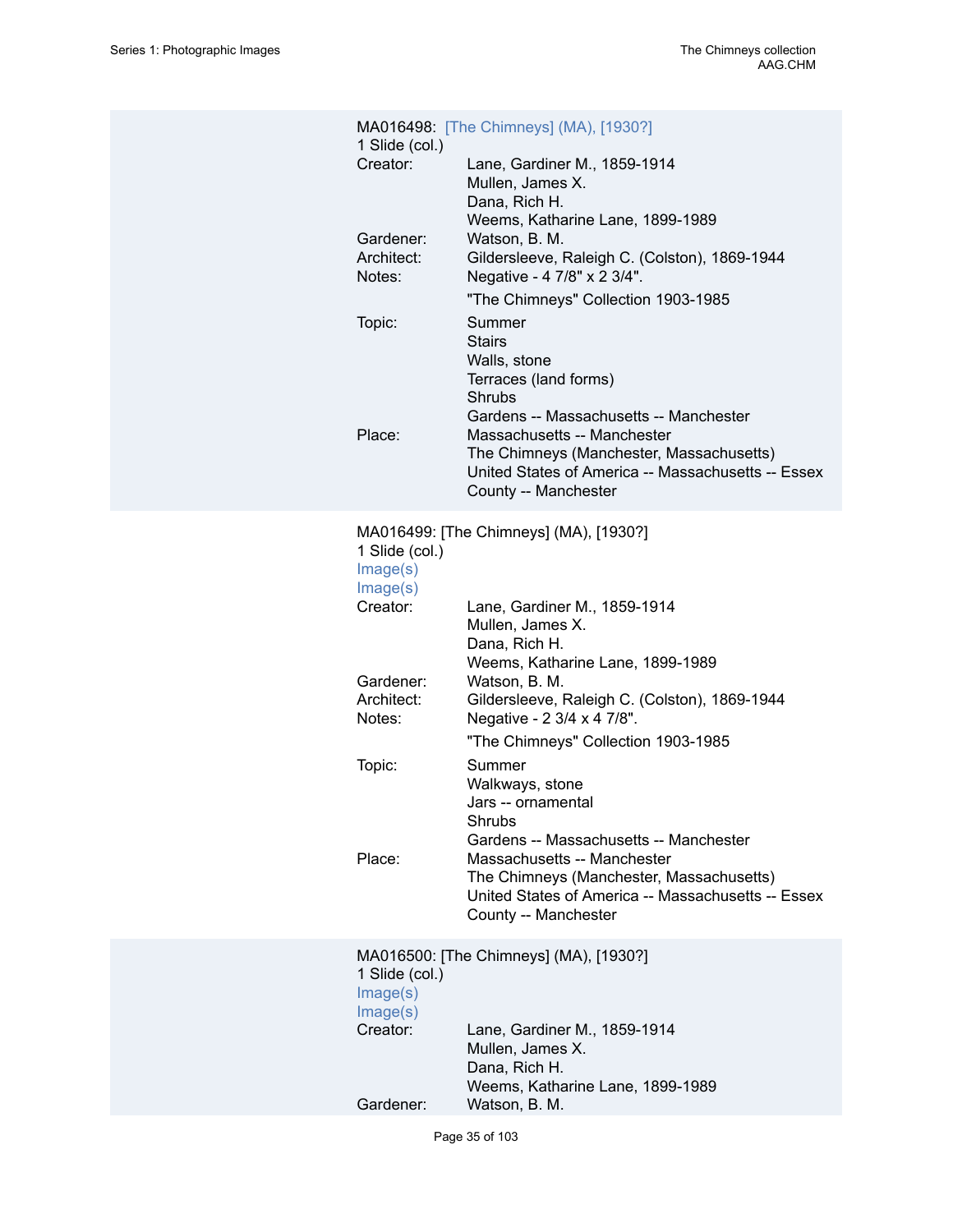| Architect:<br>Notes:              | Gildersleeve, Raleigh C. (Colston), 1869-1944<br>Negative - 4 7/8" x 2 3/4".<br>"The Chimneys" Collection 1903-1985                                                                             |
|-----------------------------------|-------------------------------------------------------------------------------------------------------------------------------------------------------------------------------------------------|
| Topic:                            | Summer<br><b>Stairs</b><br>Terraces (land forms)<br>Jars -- ornamental<br>Shrubs                                                                                                                |
| Place:                            | Gardens -- Massachusetts -- Manchester<br>Massachusetts -- Manchester<br>The Chimneys (Manchester, Massachusetts)<br>United States of America -- Massachusetts -- Essex<br>County -- Manchester |
| 1 Slide (col.)                    | MA016503: [The Chimneys] (MA), [1930?]                                                                                                                                                          |
| Creator:                          | Lane, Gardiner M., 1859-1914<br>Mullen, James X.<br>Dana, Rich H.                                                                                                                               |
| Gardener:<br>Architect:<br>Notes: | Weems, Katharine Lane, 1899-1989<br>Watson, B. M.<br>Gildersleeve, Raleigh C. (Colston), 1869-1944<br>Negative - 2 3/4" x 4".                                                                   |
|                                   | "The Chimneys" Collection 1903-1985                                                                                                                                                             |
| Topic:                            | Summer<br><b>Trees</b><br><b>Balustrades</b><br>Ocean<br><b>Beaches</b>                                                                                                                         |
| Place:                            | Gardens -- Massachusetts -- Manchester<br>Massachusetts -- Manchester<br>The Chimneys (Manchester, Massachusetts)<br>United States of America -- Massachusetts -- Essex<br>County -- Manchester |
| 1 Slide (col.)                    | MA016624: [The Chimneys] (MA), [1930?]                                                                                                                                                          |
| Creator:                          | Lane, Gardiner M., 1859-1914<br>Mullen, James X.<br>Dana, Rich H.                                                                                                                               |
| Gardener:<br>Architect:<br>Notes: | Weems, Katharine Lane, 1899-1989<br>Watson, B. M.<br>Gildersleeve, Raleigh C. (Colston), 1869-1944<br>Negative - 3 3/8" x 2 3/8".                                                               |
|                                   | "The Chimneys" Collection 1903-1985                                                                                                                                                             |
| Topic:                            | Spring<br>Evergreens<br>Water gardens<br>Walkways, grass<br>Topiary work<br>Gardens -- Massachusetts -- Manchester                                                                              |
| Place:                            | Massachusetts -- Manchester                                                                                                                                                                     |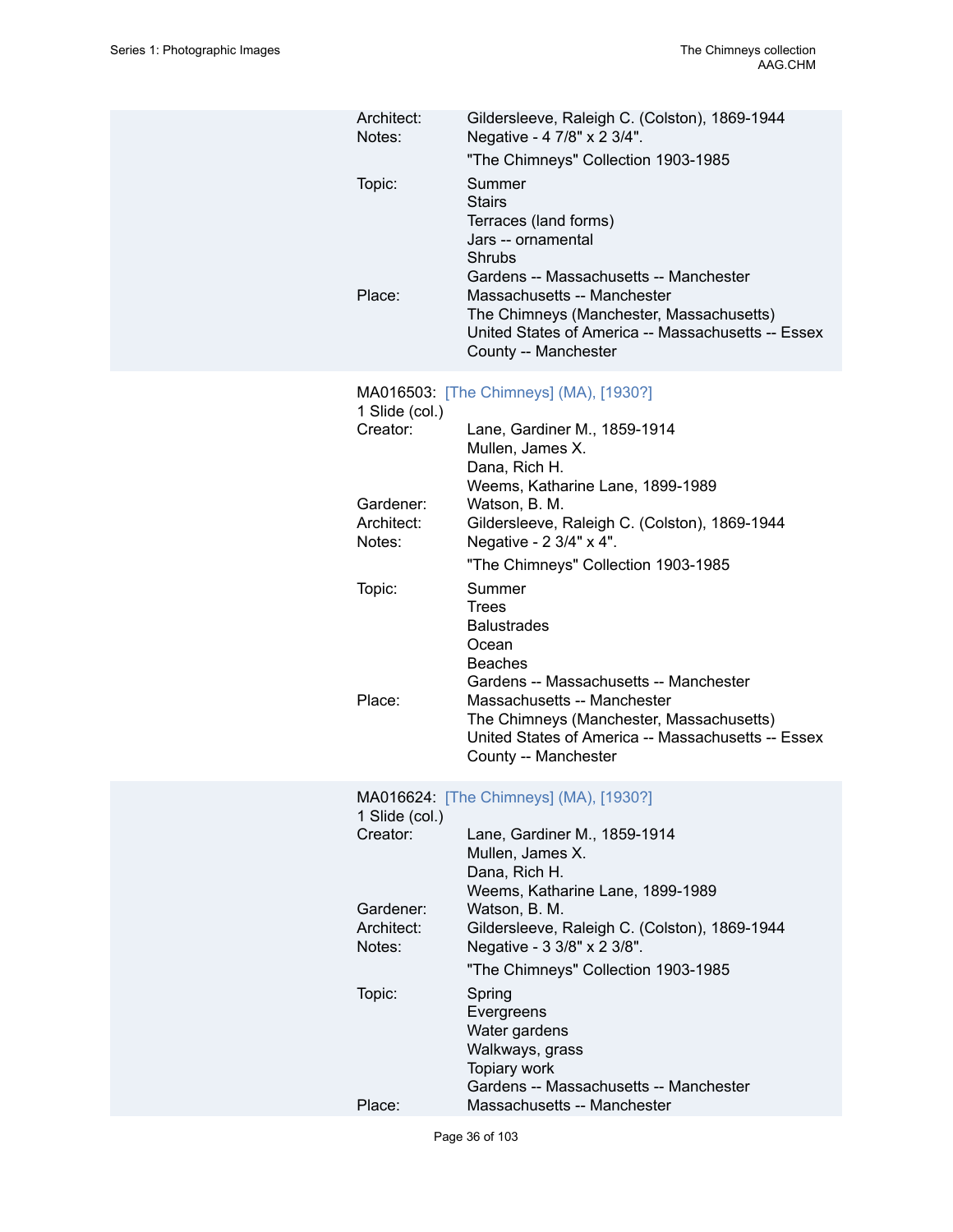|                                                                           | The Chimneys (Manchester, Massachusetts)<br>United States of America -- Massachusetts -- Essex<br>County -- Manchester                                                                                                                                                                                                                                                                                        |
|---------------------------------------------------------------------------|---------------------------------------------------------------------------------------------------------------------------------------------------------------------------------------------------------------------------------------------------------------------------------------------------------------------------------------------------------------------------------------------------------------|
| 1 Slide (col.)<br>Creator:<br>Gardener:<br>Architect:<br>Notes:<br>Topic: | MA016626: [The Chimneys] (MA), [1930?]<br>Lane, Gardiner M., 1859-1914<br>Mullen, James X.<br>Dana, Rich H.<br>Weems, Katharine Lane, 1899-1989<br>Watson, B. M.<br>Gildersleeve, Raleigh C. (Colston), 1869-1944<br>Negative - 3 3/8" x 2 3/8".<br>"The Chimneys" Collection 1903-1985<br>Spring<br>Evergreens<br>Water gardens<br>Walkways, grass<br>Topiary work<br>Gardens -- Massachusetts -- Manchester |
| Place:                                                                    | Massachusetts -- Manchester<br>The Chimneys (Manchester, Massachusetts)<br>United States of America -- Massachusetts -- Essex<br>County -- Manchester                                                                                                                                                                                                                                                         |
| 1 Slide (col.)<br>Creator:<br>Gardener:<br>Architect:                     | MA016629: [The Chimneys] (MA), [1930?]<br>Lane, Gardiner M., 1859-1914<br>Mullen, James X.<br>Dana, Rich H.<br>Weems, Katharine Lane, 1899-1989<br>Watson, B. M.<br>Gildersleeve, Raleigh C. (Colston), 1869-1944                                                                                                                                                                                             |
| Notes:<br>Topic:                                                          | Negative - 3 3/8" x 2 3/8".<br>"The Chimneys" Collection 1903-1985<br>Spring<br><b>Balustrades</b><br>Sundials<br>Islands<br>Ocean<br>Panoramas                                                                                                                                                                                                                                                               |
| Place:                                                                    | Gardens -- Massachusetts -- Manchester<br>Massachusetts -- Manchester<br>The Chimneys (Manchester, Massachusetts)<br>United States of America -- Massachusetts -- Essex<br>County -- Manchester                                                                                                                                                                                                               |
|                                                                           | MA016632: [The Chimneys] (MA), [1930?]                                                                                                                                                                                                                                                                                                                                                                        |

1 Slide (col.) Lane, Gardiner M., 1859-1914 Mullen, James X. Dana, Rich H.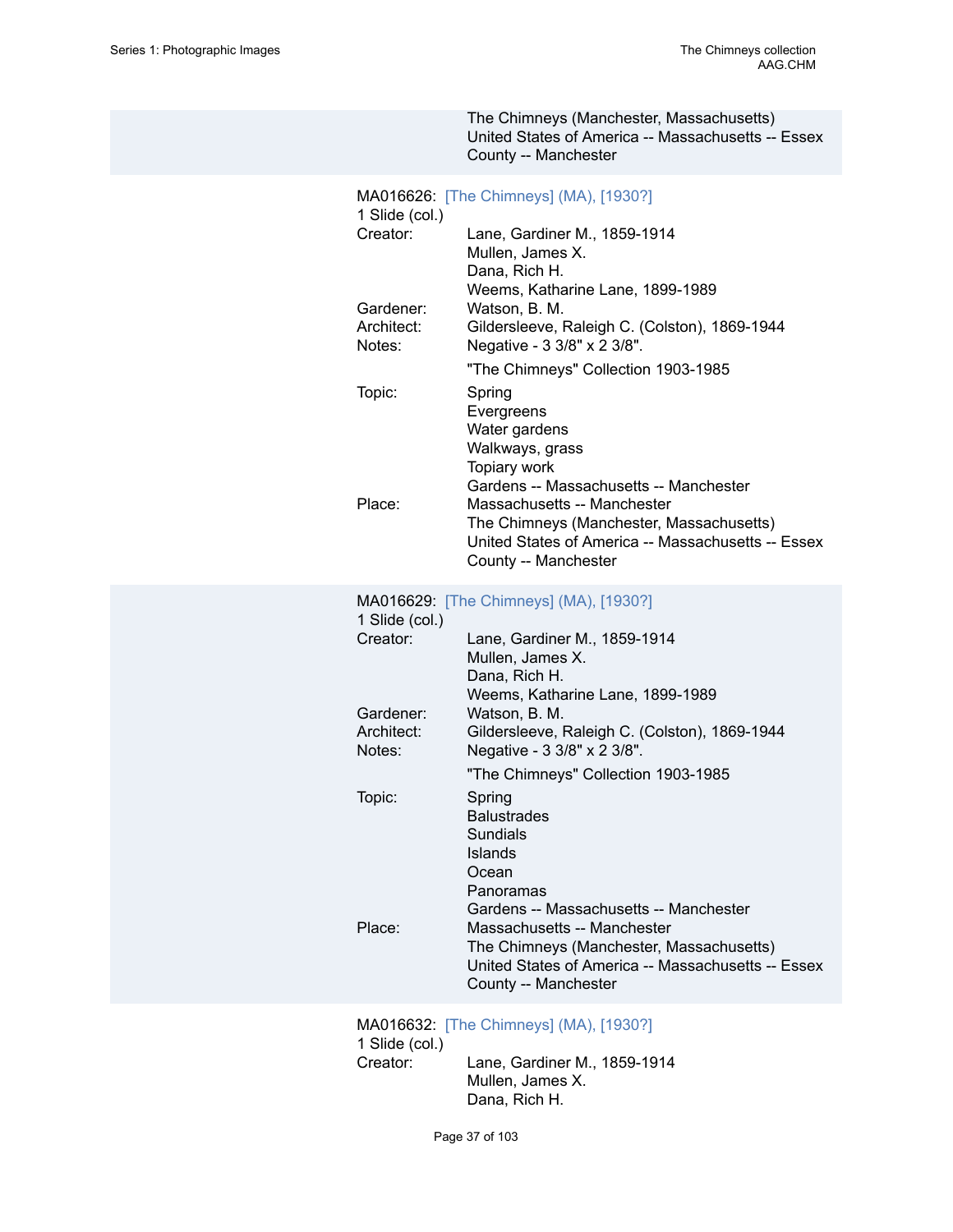| Gardener:<br>Architect:<br>Notes:<br>Topic:<br>Place: | Weems, Katharine Lane, 1899-1989<br>Watson, B. M.<br>Gildersleeve, Raleigh C. (Colston), 1869-1944<br>Negative - 1 3/4" x 1 1/4".<br>"The Chimneys" Collection 1903-1985<br>Spring<br><b>Docks</b><br>Men<br>Gardens -- Massachusetts -- Manchester<br>Massachusetts -- Manchester<br>The Chimneys (Manchester, Massachusetts)<br>United States of America -- Massachusetts -- Essex<br>County -- Manchester |
|-------------------------------------------------------|--------------------------------------------------------------------------------------------------------------------------------------------------------------------------------------------------------------------------------------------------------------------------------------------------------------------------------------------------------------------------------------------------------------|
| photonegative<br>b & w.<br>Creator:                   | MA016705: [The Chimneys] (MA), 1933 Jul.<br>Lane, Gardiner M., 1859-1914<br>Mullen, James X.<br>Dana, Rich H.                                                                                                                                                                                                                                                                                                |
| Gardener:<br>Architect:<br>Notes:                     | Weems, Katharine Lane, 1899-1989<br>Watson, B. M.<br>Gildersleeve, Raleigh C. (Colston), 1869-1944<br>Negative - 3 1/2 x 2 1/2.<br>"The Chimneys" Collection 1903-1985                                                                                                                                                                                                                                       |
| Topic:<br>Place:                                      | Spring<br>Water gardens<br>Aquatic plants<br>Topiary work<br>Parterres<br><b>Water lilies</b><br>Gardens -- Massachusetts -- Manchester<br>Massachusetts -- Manchester<br>The Chimneys (Manchester, Massachusetts)<br>United States of America -- Massachusetts -- Essex<br>County -- Manchester                                                                                                             |
| 1 Slide (col.)<br>Creator:                            | MA016712: [The Chimneys] (MA), 1933 Jul.<br>Lane, Gardiner M., 1859-1914<br>Mullen, James X.<br>Dana, Rich H.<br>Weems, Katharine Lane, 1899-1989                                                                                                                                                                                                                                                            |
| Gardener:<br>Architect:<br>Notes:                     | Watson, B. M.<br>Gildersleeve, Raleigh C. (Colston), 1869-1944<br>Negative - 3 1/2 x 2 1/2.<br>"The Chimneys" Collection 1903-1985                                                                                                                                                                                                                                                                           |
| Topic:                                                | Spring<br>Jars -- ornamental<br>Lawns<br>Garden borders<br><b>Teahouses</b>                                                                                                                                                                                                                                                                                                                                  |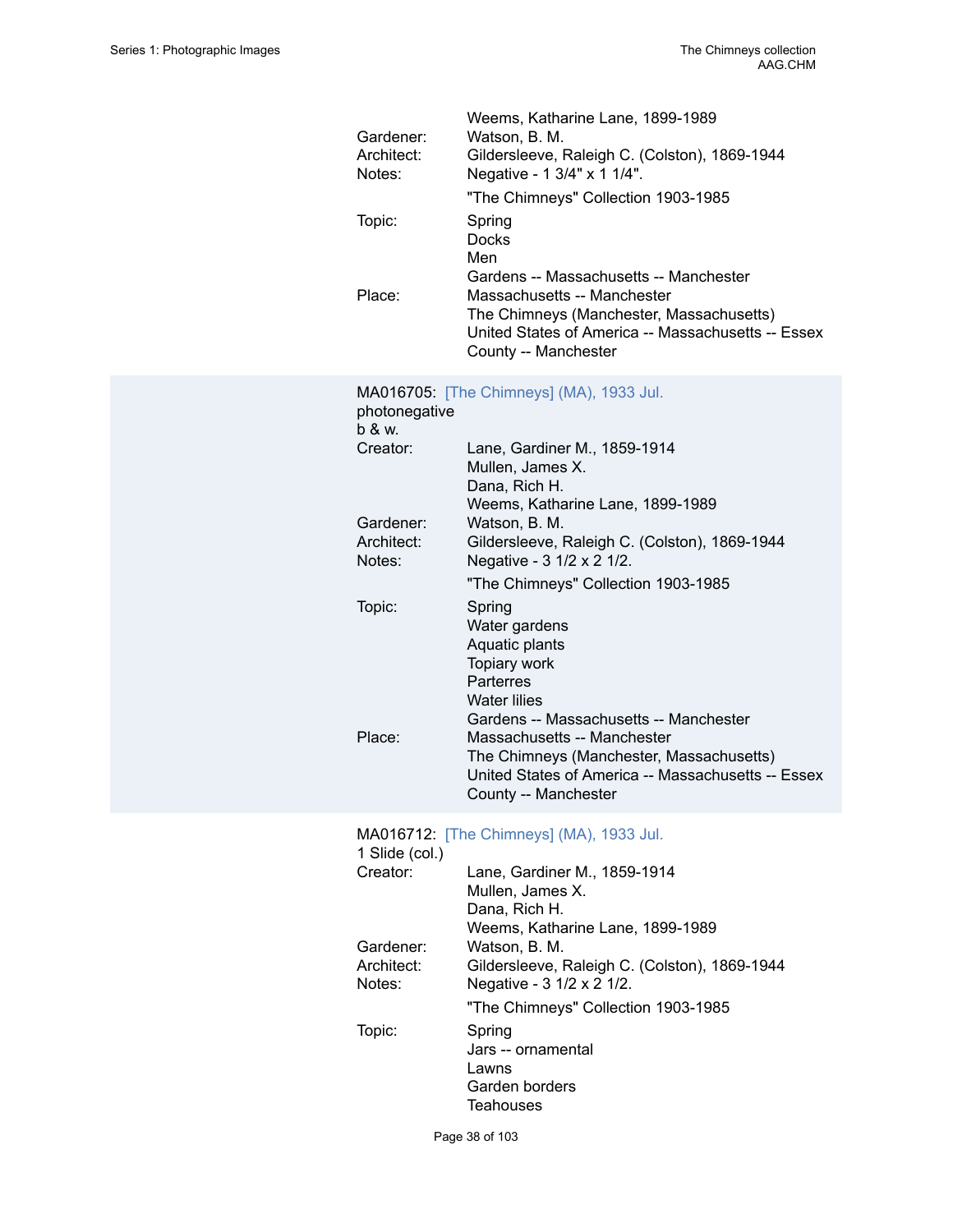| Place:                                   | Gardens -- Massachusetts -- Manchester<br>Massachusetts -- Manchester<br>The Chimneys (Manchester, Massachusetts)<br>United States of America -- Massachusetts -- Essex<br>County -- Manchester |
|------------------------------------------|-------------------------------------------------------------------------------------------------------------------------------------------------------------------------------------------------|
| 1 Slide (b & w.)<br>Image(s)<br>Image(s) | MA016715: [The Chimneys] (MA), 1933 Jul.                                                                                                                                                        |
| Creator:                                 | Lane, Gardiner M., 1859-1914<br>Mullen, James X.<br>Dana, Rich H.                                                                                                                               |
| Gardener:<br>Architect:<br>Notes:        | Weems, Katharine Lane, 1899-1989<br>Watson, B. M.<br>Gildersleeve, Raleigh C. (Colston), 1869-1944<br>Negative - 3 1/2 x 2 1/2.<br>"The Chimneys" Collection 1903-1985                          |
| Topic:                                   | Spring<br>Walkways, flagstone<br><b>Hillsides</b><br><b>Stairs</b><br>Terraces (land forms)<br>Dogs<br>Women                                                                                    |
| Place:                                   | Gardens -- Massachusetts -- Manchester<br>Massachusetts -- Manchester<br>The Chimneys (Manchester, Massachusetts)<br>United States of America -- Massachusetts -- Essex<br>County -- Manchester |
| 1 Slide (b & w.)                         | MA016727: [The Chimneys] (MA), 1933.                                                                                                                                                            |
| Creator:                                 | Lane, Gardiner M., 1859-1914<br>Mullen, James X.<br>Dana, Rich H.<br>Weems, Katharine Lane, 1899-1989                                                                                           |
| Gardener:<br>Architect:<br>Notes:        | Watson, B. M.<br>Gildersleeve, Raleigh C. (Colston), 1869-1944<br>Negative - 3 1/2 x 2 1/2.<br>"The Chimneys" Collection 1903-1985                                                              |
| Topic:                                   | Dogs<br>Water gardens<br>Perennials<br>Garden borders<br>Pergolas<br>Women<br>Men                                                                                                               |
| Place:                                   | Gardens -- Massachusetts -- Manchester<br>Massachusetts -- Manchester<br>The Chimneys (Manchester, Massachusetts)                                                                               |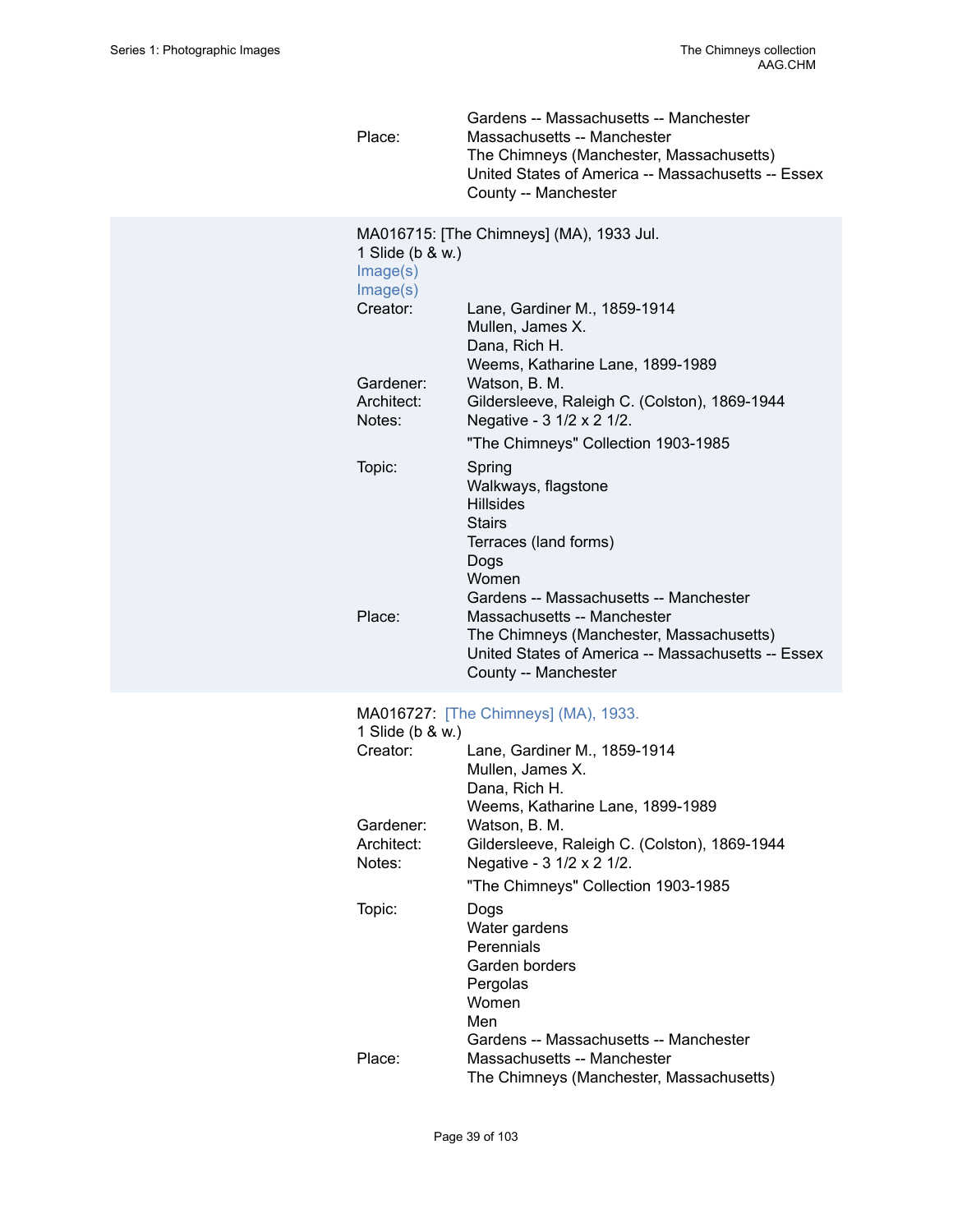United States of America -- Massachusetts -- Essex County -- Manchester

| 1 Slide (b & w.)     | MA016728: [The Chimneys] (MA), 1933.                                                                                                                                                     |
|----------------------|------------------------------------------------------------------------------------------------------------------------------------------------------------------------------------------|
| Creator:             | Lane, Gardiner M., 1859-1914<br>Mullen, James X.<br>Dana, Rich H.                                                                                                                        |
| Gardener:            | Weems, Katharine Lane, 1899-1989<br>Watson, B. M.                                                                                                                                        |
| Architect:<br>Notes: | Gildersleeve, Raleigh C. (Colston), 1869-1944<br>Negative - 3 1/2 x 2 1/2.                                                                                                               |
|                      | "The Chimneys" Collection 1903-1985                                                                                                                                                      |
| Topic:               | Summer<br>Water gardens<br>Aquatic plants<br>Dogs<br>Islands<br>Ocean<br><b>Balustrades</b><br><b>Sundials</b><br>Women<br><b>Water lilies</b><br>Gardens -- Massachusetts -- Manchester |
| Place:               | Massachusetts -- Manchester<br>The Chimneys (Manchester, Massachusetts)<br>United States of America -- Massachusetts -- Essex<br>County -- Manchester                                    |
| 1 Slide (b & w.)     | MA016733: [The Chimneys] (MA), [1930?]                                                                                                                                                   |
| Creator:             | Lane, Gardiner M., 1859-1914<br>Mullen, James X.<br>Dana, Rich H.                                                                                                                        |
| Gardener:            | Weems, Katharine Lane, 1899-1989<br>Watson, B. M.                                                                                                                                        |
| Architect:<br>Notes: | Gildersleeve, Raleigh C. (Colston), 1869-1944<br>Negative - 1 3/4" x 1 1/2". See Frame # 16631.                                                                                          |
|                      | "The Chimneys" Collection 1903-1985                                                                                                                                                      |
| Topic:               | Spring<br>Walls, stone<br>Evergreens<br>Sculpture<br>Gardens -- Massachusetts -- Manchester                                                                                              |
| Place:               | Massachusetts -- Manchester<br>The Chimneys (Manchester, Massachusetts)<br>United States of America -- Massachusetts -- Essex<br>County -- Manchester                                    |
|                      | MA016735: [The Chimneys] (MA), [1930?]                                                                                                                                                   |

1 Slide (b & w.) Lane, Gardiner M., 1859-1914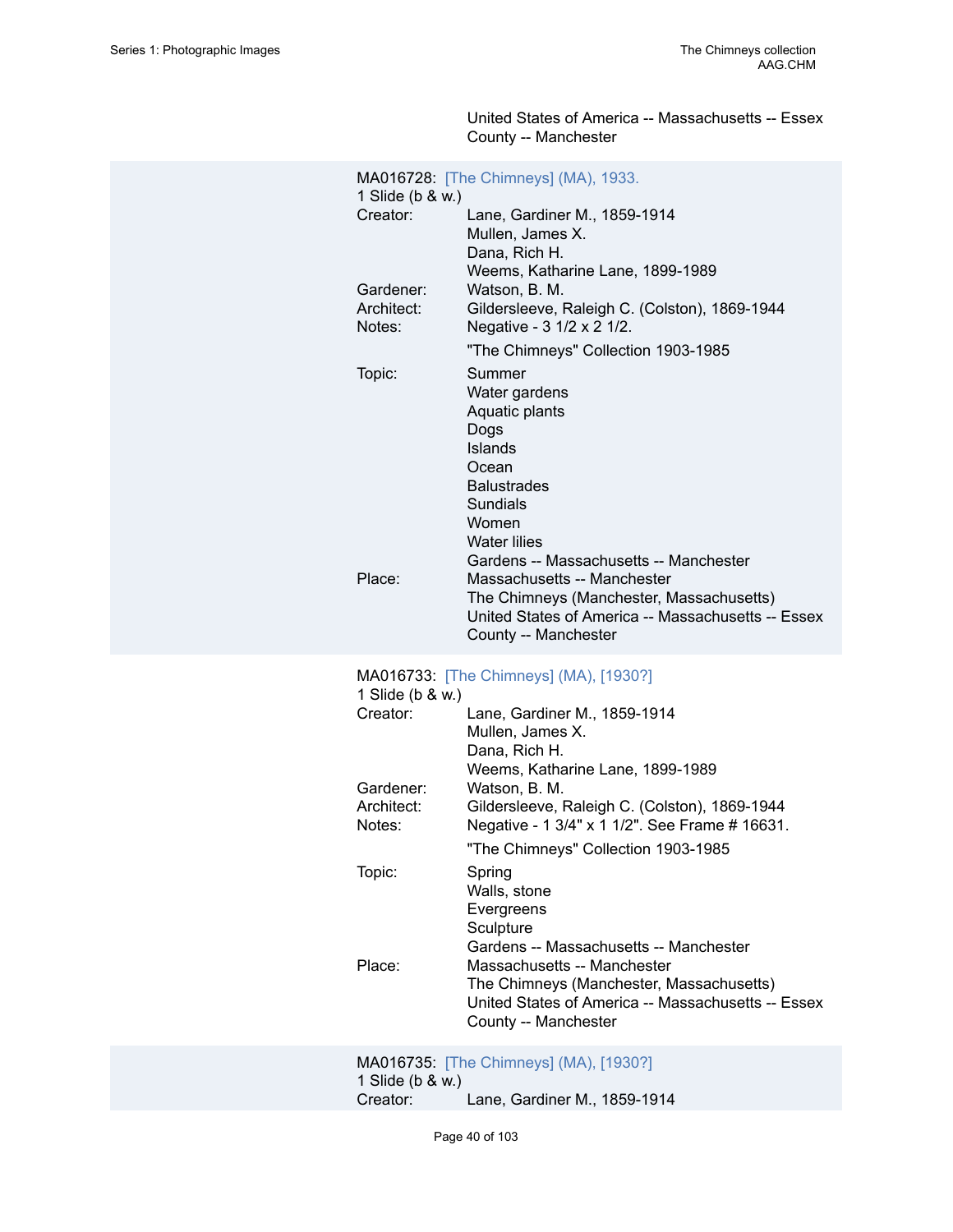|            | Mullen, James X.                                   |
|------------|----------------------------------------------------|
|            | Dana, Rich H.                                      |
|            | Weems, Katharine Lane, 1899-1989                   |
| Gardener:  | Watson, B. M.                                      |
| Architect: | Gildersleeve, Raleigh C. (Colston), 1869-1944      |
| Notes:     | Negative 1 3/4" x 1 1/2".                          |
|            | "The Chimneys" Collection 1903-1985                |
| Topic:     | Spring                                             |
|            | Walkways                                           |
|            | <b>Houses</b>                                      |
|            | Gardens -- Massachusetts -- Manchester             |
| Place:     | Massachusetts -- Manchester                        |
|            | The Chimneys (Manchester, Massachusetts)           |
|            | United States of America -- Massachusetts -- Essex |
|            | County -- Manchester                               |

# MA016736: [\[The Chimneys\] \(MA\), 1933.](https://ids.si.edu/ids/deliveryService?id=SG-MA016736)

| 1 Slide (b & w.) |                                                    |
|------------------|----------------------------------------------------|
| Creator:         | Lane, Gardiner M., 1859-1914                       |
|                  | Mullen, James X.                                   |
|                  | Dana, Rich H.                                      |
|                  | Weems, Katharine Lane, 1899-1989                   |
| Gardener:        | Watson, B. M.                                      |
| Architect:       | Gildersleeve, Raleigh C. (Colston), 1869-1944      |
| Notes:           | Negative 1 3/4" x 2 1/4".                          |
|                  | "The Chimneys" Collection 1903-1985                |
| Topic:           | Spring                                             |
|                  | Lawns                                              |
|                  | Houses                                             |
|                  | Gardens -- Massachusetts -- Manchester             |
| Place:           | Massachusetts -- Manchester                        |
|                  | The Chimneys (Manchester, Massachusetts)           |
|                  | United States of America -- Massachusetts -- Essex |
|                  | County -- Manchester                               |

# MA016737: [\[The Chimneys\] \(MA\), 1933.](https://ids.si.edu/ids/deliveryService?id=SG-MA016737)

| 1 Slide (b & w.)                              |  |  |
|-----------------------------------------------|--|--|
| Lane, Gardiner M., 1859-1914                  |  |  |
| Mullen, James X.                              |  |  |
| Dana, Rich H.                                 |  |  |
| Weems, Katharine Lane, 1899-1989              |  |  |
| Watson, B. M.                                 |  |  |
| Gildersleeve, Raleigh C. (Colston), 1869-1944 |  |  |
| Negative 1 3/4" x 2 1/4".                     |  |  |
| "The Chimneys" Collection 1903-1985           |  |  |
| Spring                                        |  |  |
| Walls, stone                                  |  |  |
| Urns                                          |  |  |
| Houses -- stone                               |  |  |
| Gardens -- Massachusetts -- Manchester        |  |  |
| Massachusetts -- Manchester                   |  |  |
| The Chimneys (Manchester, Massachusetts)      |  |  |
|                                               |  |  |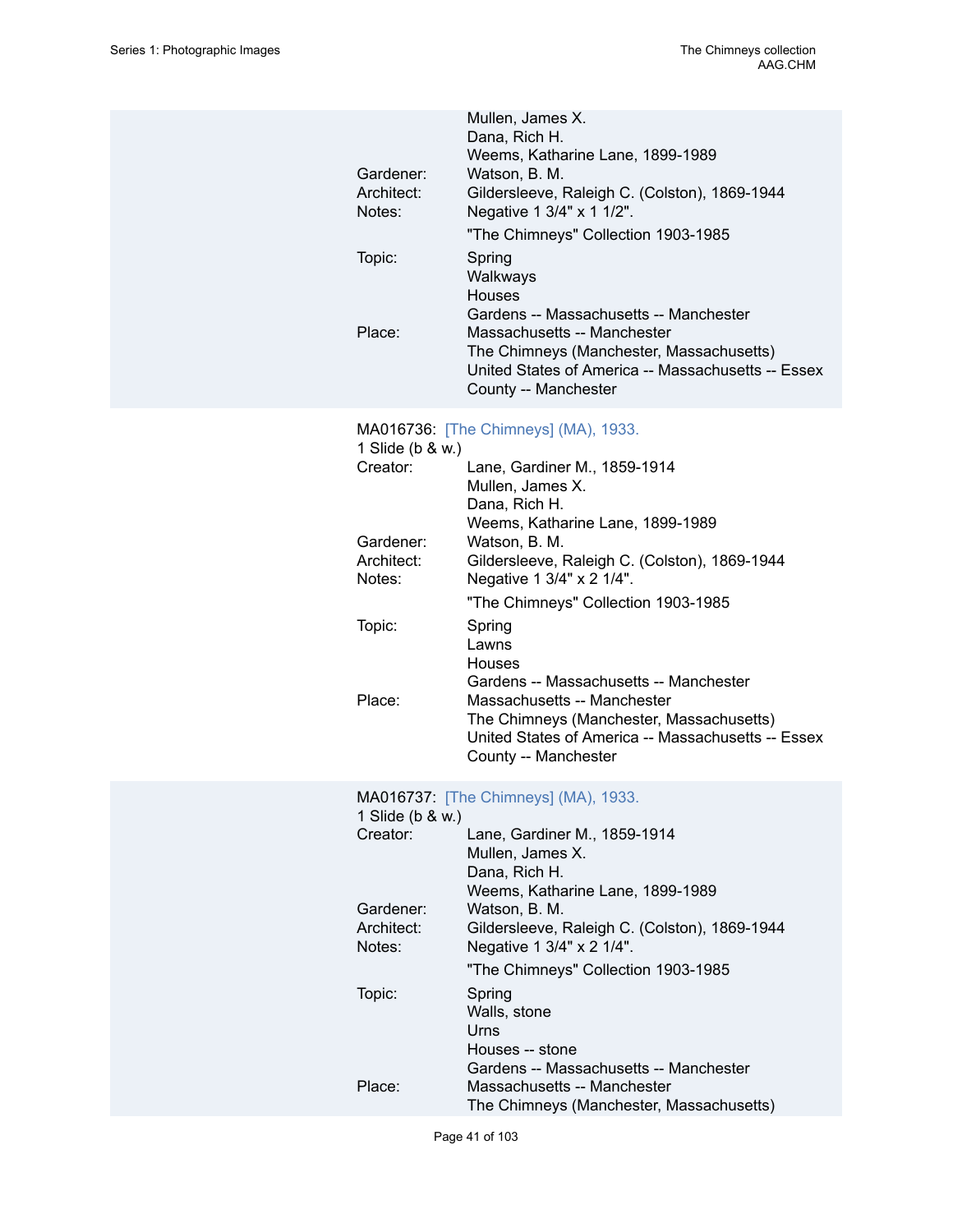|                                                                                       | United States of America -- Massachusetts -- Essex<br>County -- Manchester                                                                                                                                                                                                                                                                                                                                                                                                                                                                                           |
|---------------------------------------------------------------------------------------|----------------------------------------------------------------------------------------------------------------------------------------------------------------------------------------------------------------------------------------------------------------------------------------------------------------------------------------------------------------------------------------------------------------------------------------------------------------------------------------------------------------------------------------------------------------------|
| 1 Slide (b & w.)<br>Creator:<br>Gardener:<br>Architect:<br>Notes:<br>Topic:<br>Place: | MA016738: [The Chimneys] (MA), 1933.<br>Lane, Gardiner M., 1859-1914<br>Mullen, James X.<br>Dana, Rich H.<br>Weems, Katharine Lane, 1899-1989<br>Watson, B. M.<br>Gildersleeve, Raleigh C. (Colston), 1869-1944<br>Negative 1 3/4" x 2 1/4".<br>"The Chimneys" Collection 1903-1985<br>Spring<br>Walls, stone<br><b>Driveways</b><br>Sculpture<br>Gardens -- Massachusetts -- Manchester<br>Massachusetts -- Manchester<br>The Chimneys (Manchester, Massachusetts)<br>United States of America -- Massachusetts -- Essex<br>County -- Manchester                    |
| 1 Slide (b & w.)<br>Creator:<br>Gardener:<br>Architect:<br>Notes:<br>Topic:<br>Place: | MA016740: [The Chimneys] (MA), 1933.<br>Lane, Gardiner M., 1859-1914<br>Mullen, James X.<br>Dana, Rich H.<br>Weems, Katharine Lane, 1899-1989<br>Watson, B. M.<br>Gildersleeve, Raleigh C. (Colston), 1869-1944<br>Negative 1 3/4" x 2 1/4". There is a duplicate negative.<br>"The Chimneys" Collection 1903-1985<br>Spring<br><b>Horses</b><br><b>Barnyards</b><br>Gardens -- Massachusetts -- Manchester<br>Massachusetts -- Manchester<br>The Chimneys (Manchester, Massachusetts)<br>United States of America -- Massachusetts -- Essex<br>County -- Manchester |
| 1 Slide (col.)<br>Creator:<br>Gardener:<br>Architect:<br>Notes:                       | MA016743: [The Chimneys] (MA), 1933.<br>Lane, Gardiner M., 1859-1914<br>Mullen, James X.<br>Dana, Rich H.<br>Weems, Katharine Lane, 1899-1989<br>Watson, B. M.<br>Gildersleeve, Raleigh C. (Colston), 1869-1944<br>Negative 1 3/4" x 2 1/4".<br>"The Chimneys" Collection 1903-1985                                                                                                                                                                                                                                                                                  |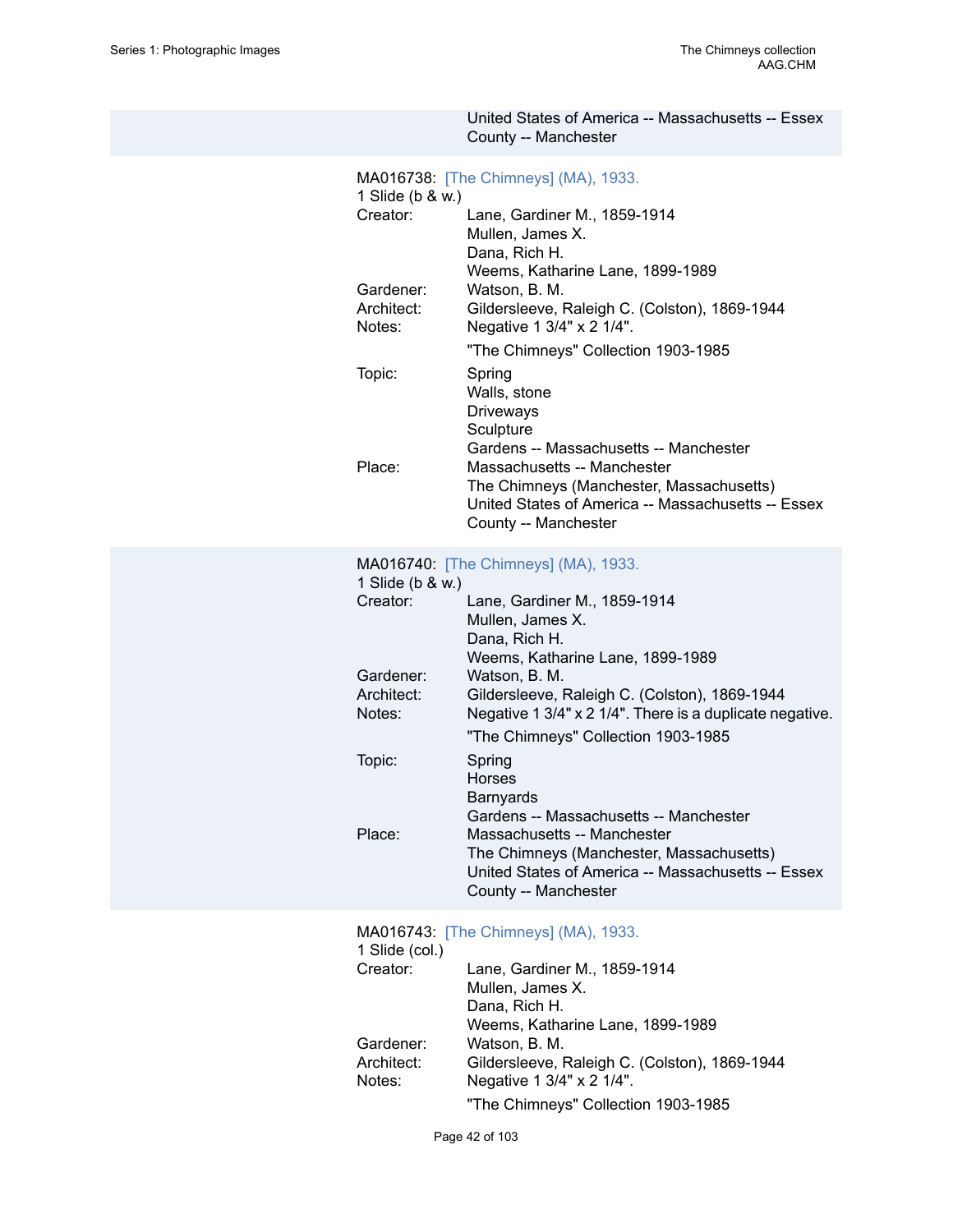| Topic:<br>Place:                  | Spring<br>Water gardens<br>Fountains<br>Tubs<br>Dogs<br><b>Water lilies</b><br>Gardens -- Massachusetts -- Manchester<br>Massachusetts -- Manchester<br>The Chimneys (Manchester, Massachusetts)<br>United States of America -- Massachusetts -- Essex<br>County -- Manchester |  |  |  |
|-----------------------------------|--------------------------------------------------------------------------------------------------------------------------------------------------------------------------------------------------------------------------------------------------------------------------------|--|--|--|
| 1 Slide (b & w.)<br>Creator:      | MA016744: [The Chimneys] (MA), 1933.<br>Lane, Gardiner M., 1859-1914                                                                                                                                                                                                           |  |  |  |
|                                   | Mullen, James X.<br>Dana, Rich H.<br>Weems, Katharine Lane, 1899-1989                                                                                                                                                                                                          |  |  |  |
| Gardener:<br>Architect:<br>Notes: | Watson, B. M.<br>Gildersleeve, Raleigh C. (Colston), 1869-1944<br>Negative 1 3/4" x 2 1/4".                                                                                                                                                                                    |  |  |  |
|                                   | "The Chimneys" Collection 1903-1985                                                                                                                                                                                                                                            |  |  |  |
| Topic:                            | Winter<br>Fields<br>Trees                                                                                                                                                                                                                                                      |  |  |  |
| Place:                            | Gardens -- Massachusetts -- Manchester<br>Massachusetts -- Manchester<br>The Chimneys (Manchester, Massachusetts)<br>United States of America -- Massachusetts -- Essex<br>County -- Manchester                                                                                |  |  |  |
| 1 Slide (b & w.)                  | MA016745: [The Chimneys] (MA), 1933.                                                                                                                                                                                                                                           |  |  |  |
| Creator:                          | Lane, Gardiner M., 1859-1914<br>Mullen, James X.<br>Dana, Rich H.                                                                                                                                                                                                              |  |  |  |
| Gardener:                         | Weems, Katharine Lane, 1899-1989<br>Watson, B. M.                                                                                                                                                                                                                              |  |  |  |
| Architect:                        | Gildersleeve, Raleigh C. (Colston), 1869-1944                                                                                                                                                                                                                                  |  |  |  |
| Notes:                            | Negative 1 3/4" x 2 1/4".                                                                                                                                                                                                                                                      |  |  |  |
|                                   | "The Chimneys" Collection 1903-1985                                                                                                                                                                                                                                            |  |  |  |
| Topic:                            | Winter<br>Umbrellas (garden)<br><b>Balconies</b><br>Loggias<br>Climbing plants<br>Houses                                                                                                                                                                                       |  |  |  |
| Place:                            | Gardens -- Massachusetts -- Manchester<br>Massachusetts -- Manchester<br>The Chimneys (Manchester, Massachusetts)<br>United States of America -- Massachusetts -- Essex<br>County -- Manchester                                                                                |  |  |  |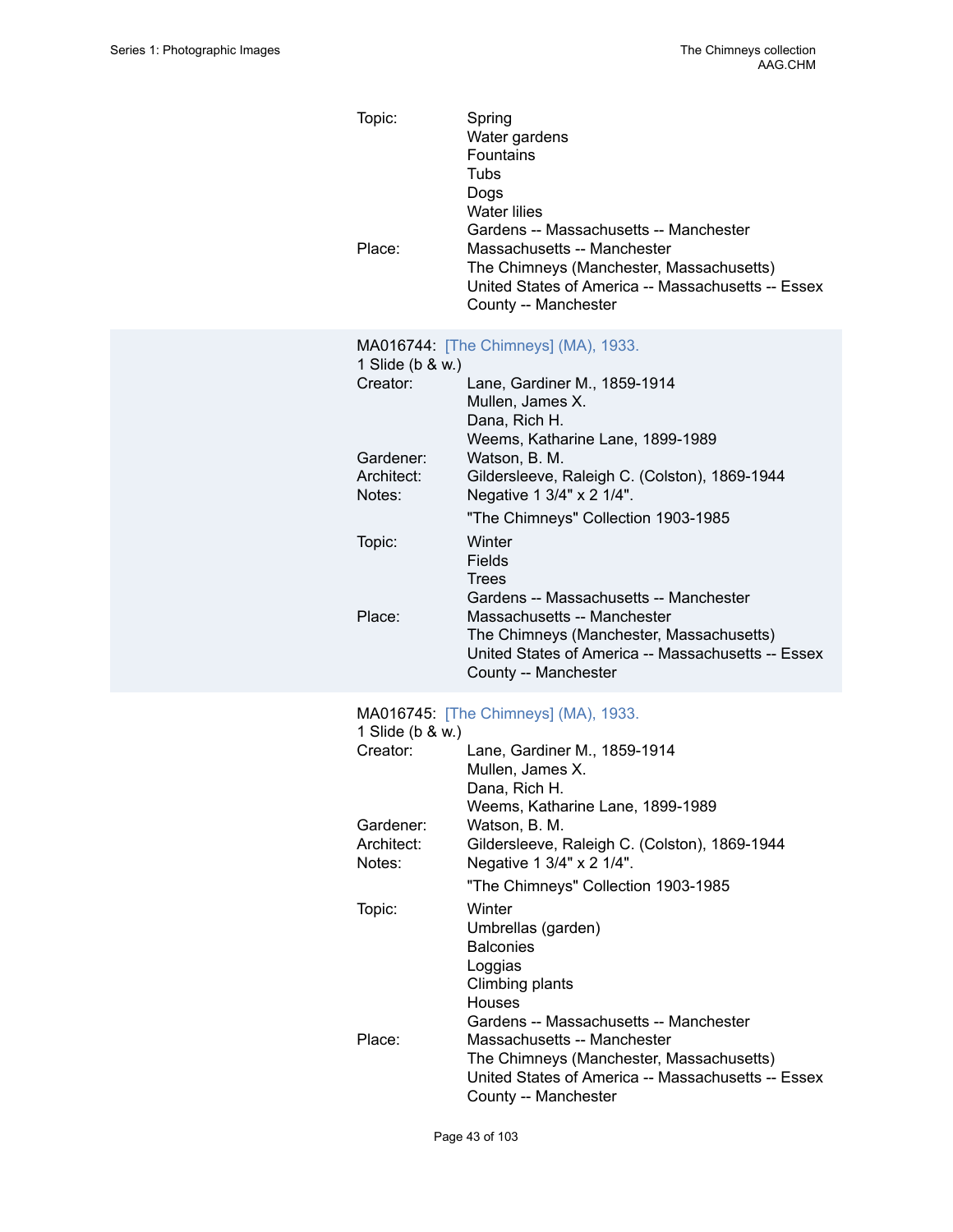| 1 Slide (col.)                    | MA016746: [The Chimneys] (MA), 1933.                                                                                                                         |
|-----------------------------------|--------------------------------------------------------------------------------------------------------------------------------------------------------------|
| Creator:                          | Lane, Gardiner M., 1859-1914<br>Mullen, James X.<br>Dana, Rich H.<br>Weems, Katharine Lane, 1899-1989                                                        |
| Gardener:<br>Architect:<br>Notes: | Watson, B. M.<br>Gildersleeve, Raleigh C. (Colston), 1869-1944<br>Negative 1 3/4" x 2 1/4".                                                                  |
| Topic:                            | "The Chimneys" Collection 1903-1985<br>Winter<br><b>Docks</b><br><b>Harbors</b><br>People<br>Gardens -- Massachusetts -- Manchester                          |
| Place:                            | Massachusetts -- Manchester<br>The Chimneys (Manchester, Massachusetts)<br>United States of America -- Massachusetts -- Essex<br>County -- Manchester        |
| 1 Negative (b & w.)<br>Creator:   | MA016773: [The Chimneys], [1930?]<br>Lane, Gardiner M., 1859-1914<br>Mullen, James X.<br>Dana, Rich H.<br>Weems, Katharine Lane, 1899-1989                   |
| Gardener:<br>Architect:<br>Notes: | Watson, B. M.<br>Gildersleeve, Raleigh C. (Colston), 1869-1944<br>Negative of Mrs. Lane and daughter as a young girl.<br>"The Chimneys" Collection 1903-1985 |
| Topic:                            | Spring<br>Girls<br>Perennials<br>Children<br>Women<br>Gardens -- Massachusetts -- Manchester                                                                 |
| Place:                            | Massachusetts -- Manchester<br>The Chimneys (Manchester, Massachusetts)<br>United States of America -- Massachusetts -- Essex<br>County -- Manchester        |

MA016777: Black and White Film Negative Album, circa 1910-1920 [Image\(s\): Film Negatives Album](https://edan.si.edu/slideshow/slideshowViewer.htm?eadrefid=AAG.CHM_ref846)

MA016821: Black and White Kodak Film Negative Album, circa 1910-1920 1 Album

Black and White Photographs

Box 8 [The Chimneys]: portrait of Raleigh C. Gildersleeve, circa 1905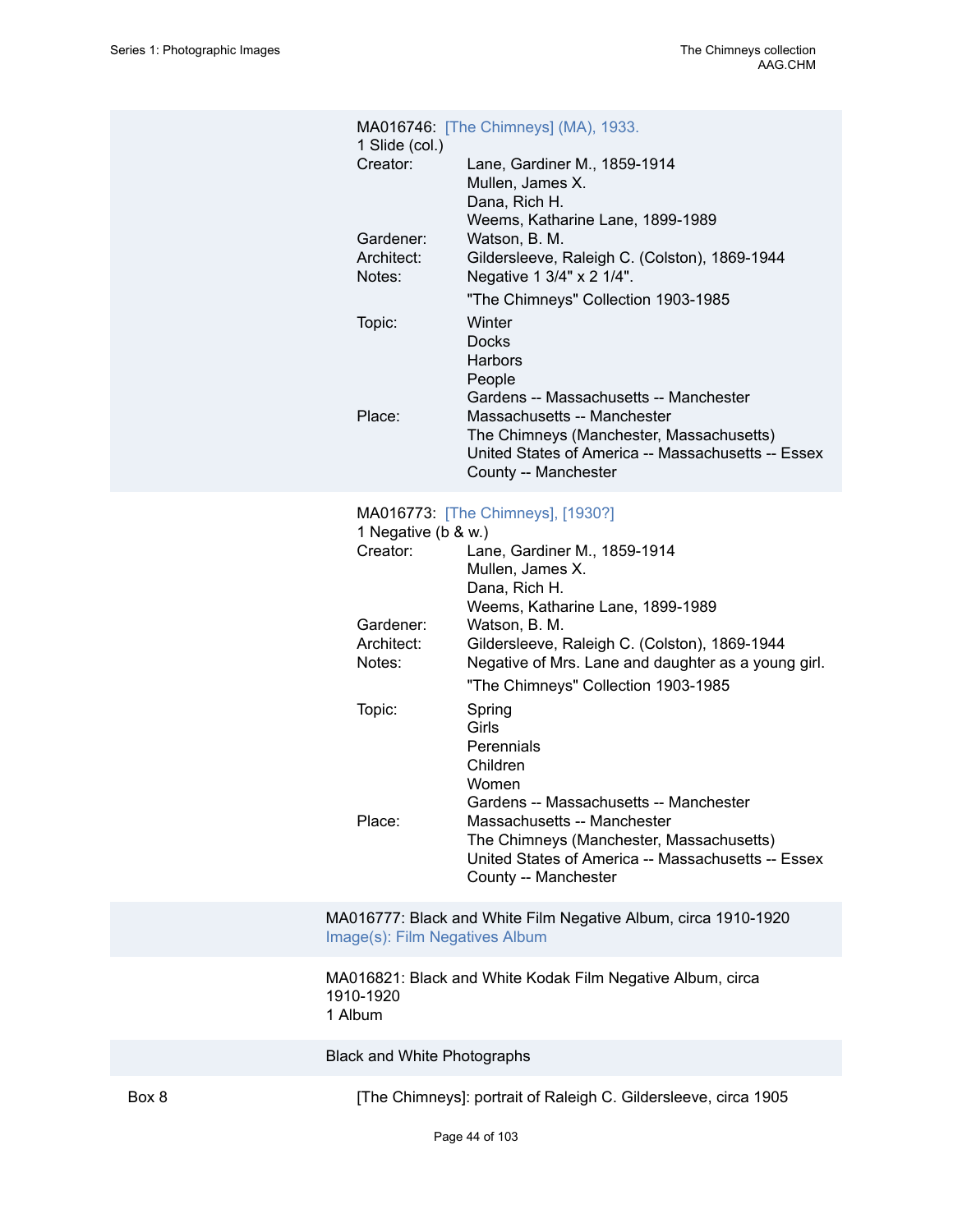| 1 Framed photograph<br>Architect:                                                                                                                                                             | Gildersleeve, Raleigh C. (Colston), 1869-1944                                                                                                                    |  |
|-----------------------------------------------------------------------------------------------------------------------------------------------------------------------------------------------|------------------------------------------------------------------------------------------------------------------------------------------------------------------|--|
| MA016188: [The Chimneys]: hurricane damage at Manchester.,<br>1954.<br>1 Film negative (black-and-white; 1 x 1 1/2 in.)<br>Image(s): [The Chimneys] [slide (photograph)]: hurricane damage at |                                                                                                                                                                  |  |
| Manchester.<br>Topic:                                                                                                                                                                         | Summer                                                                                                                                                           |  |
|                                                                                                                                                                                               | Fences<br>Ground cover plants                                                                                                                                    |  |
| Place:                                                                                                                                                                                        | Gardens -- Massachusetts -- Manchester<br>The Chimneys (Manchester, Massachusetts)<br>United States of America -- Massachusetts -- Essex<br>County -- Manchester |  |
| Genre/Form:                                                                                                                                                                                   | Black-and-white negatives                                                                                                                                        |  |
|                                                                                                                                                                                               |                                                                                                                                                                  |  |

## MA016140: [\[The Chimneys\]: view of bay from a hill through trees.,](https://ids.si.edu/ids/deliveryService?id=SG-MA016140) [\[1930?\]](https://ids.si.edu/ids/deliveryService?id=SG-MA016140)

| 1 Slide (black-and-white.)             |                                                                                                                                                                                                                |
|----------------------------------------|----------------------------------------------------------------------------------------------------------------------------------------------------------------------------------------------------------------|
| Creator:                               | Lane, Gardiner M., 1859-1914<br>Mullen, James X.<br>Dana, Rich H.<br>Weems, Katharine Lane, 1899-1989                                                                                                          |
| Gardener:<br>Architect:<br>Notes:      | Watson, B. M.<br>Gildersleeve, Raleigh C. (Colston), 1869-1944<br>R. W. J.'s Eastman camera at Manchester. Black and<br>white photograph and negative -2 1/8" x 1 1/2".<br>"The Chimneys" Collection 1903-1985 |
| Topic:                                 | Summer<br><b>Hillsides</b><br><b>Trees</b><br>Ocean<br><b>Beaches</b><br>Vista<br>Gardens -- Massachusetts -- Manchester                                                                                       |
| Place:                                 | Massachusetts -- Manchester<br>The Chimneys (Manchester, Massachusetts)<br>United States of America -- Massachusetts -- Essex<br>County -- Manchester                                                          |
| 1 Slide (black-and-white.)<br>Creator: | MA016146: [The Chimneys]: the beach along the bay., [1930?]<br>Lane, Gardiner M., 1859-1914<br>Mullen, James X.<br>Dana, Rich H.<br>Weems, Katharine Lane, 1899-1989                                           |
| Gardener:<br>Architect:<br>Notes:      | Watson, B. M.<br>Gildersleeve, Raleigh C. (Colston), 1869-1944<br>R. W. J.'s Eastman camera at Manchester. Black and<br>white photograph and negative -2 1/8" x 1 1/2".<br>"The Chimneys" Collection 1903-1985 |
|                                        |                                                                                                                                                                                                                |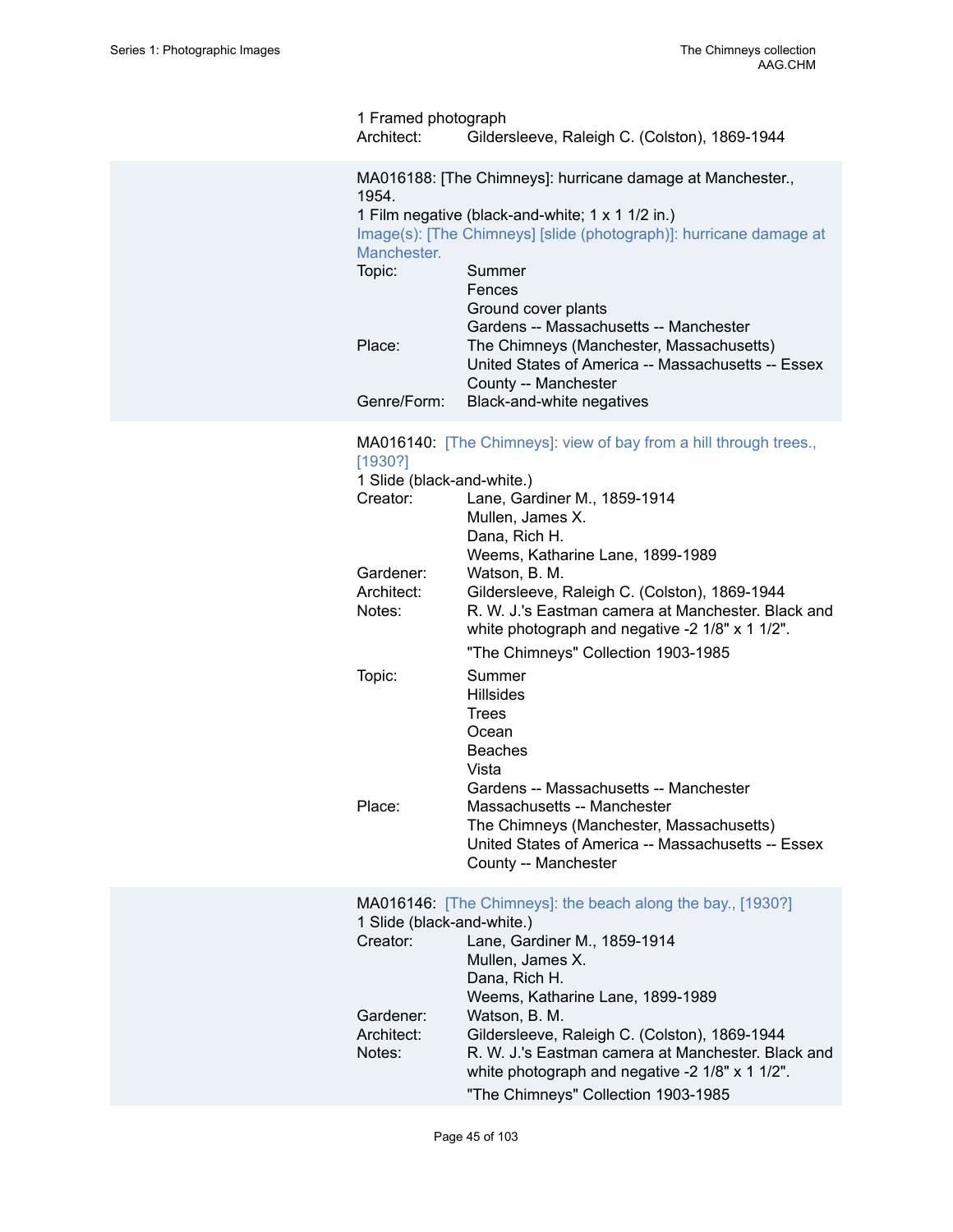| Topic:<br>Place:                                                                                | Summer<br>Ocean<br><b>Islands</b><br><b>Beaches</b><br>Gardens -- Massachusetts -- Manchester<br>Massachusetts -- Manchester<br>The Chimneys (Manchester, Massachusetts)<br>United States of America -- Massachusetts -- Essex<br>County -- Manchester                                                                                                                                                                                                                                                                                                                                                         |
|-------------------------------------------------------------------------------------------------|----------------------------------------------------------------------------------------------------------------------------------------------------------------------------------------------------------------------------------------------------------------------------------------------------------------------------------------------------------------------------------------------------------------------------------------------------------------------------------------------------------------------------------------------------------------------------------------------------------------|
| 1 Slide (black-and-white.)<br>Creator:<br>Gardener:<br>Architect:<br>Notes:<br>Topic:<br>Place: | MA016164: [The Chimneys]: full view of the front of the house with<br>woman standing in the foreground., [1930?]<br>Lane, Gardiner M., 1859-1914<br>Mullen, James X.<br>Dana, Rich H.<br>Weems, Katharine Lane, 1899-1989<br>Watson, B. M.<br>Gildersleeve, Raleigh C. (Colston), 1869-1944<br>Black and white photograph is 3" x 1 3/4".<br>"The Chimneys" Collection 1903-1985<br>Foundation planting<br>Lawns<br>Houses<br>Women<br>Gardens -- Massachusetts -- Manchester<br>Massachusetts -- Manchester<br>The Chimneys (Manchester, Massachusetts)<br>United States of America -- Massachusetts -- Essex |
|                                                                                                 | County -- Manchester                                                                                                                                                                                                                                                                                                                                                                                                                                                                                                                                                                                           |
| beds., 1954.<br>1 Slide (black-and-white.)<br>Creator:<br>Gardener:<br>Architect:<br>Notes:     | MA016190: [The Chimneys]: pond surrounded by trees and flower<br>Lane, Gardiner M., 1859-1914<br>Mullen, James X.<br>Dana, Rich H.<br>Weems, Katharine Lane, 1899-1989<br>Watson, B. M.<br>Gildersleeve, Raleigh C. (Colston), 1869-1944<br>Contact / Proof - 1" x 1 1/2". Hurricane damage at<br>Manchester.                                                                                                                                                                                                                                                                                                  |
| Topic:                                                                                          | "The Chimneys" Collection 1903-1985<br>Summer<br>Water gardens<br>Flowerpots<br>Men<br><b>Water lilies</b>                                                                                                                                                                                                                                                                                                                                                                                                                                                                                                     |
| Place:                                                                                          | Gardens -- Massachusetts -- Manchester<br>Massachusetts -- Manchester<br>The Chimneys (Manchester, Massachusetts)                                                                                                                                                                                                                                                                                                                                                                                                                                                                                              |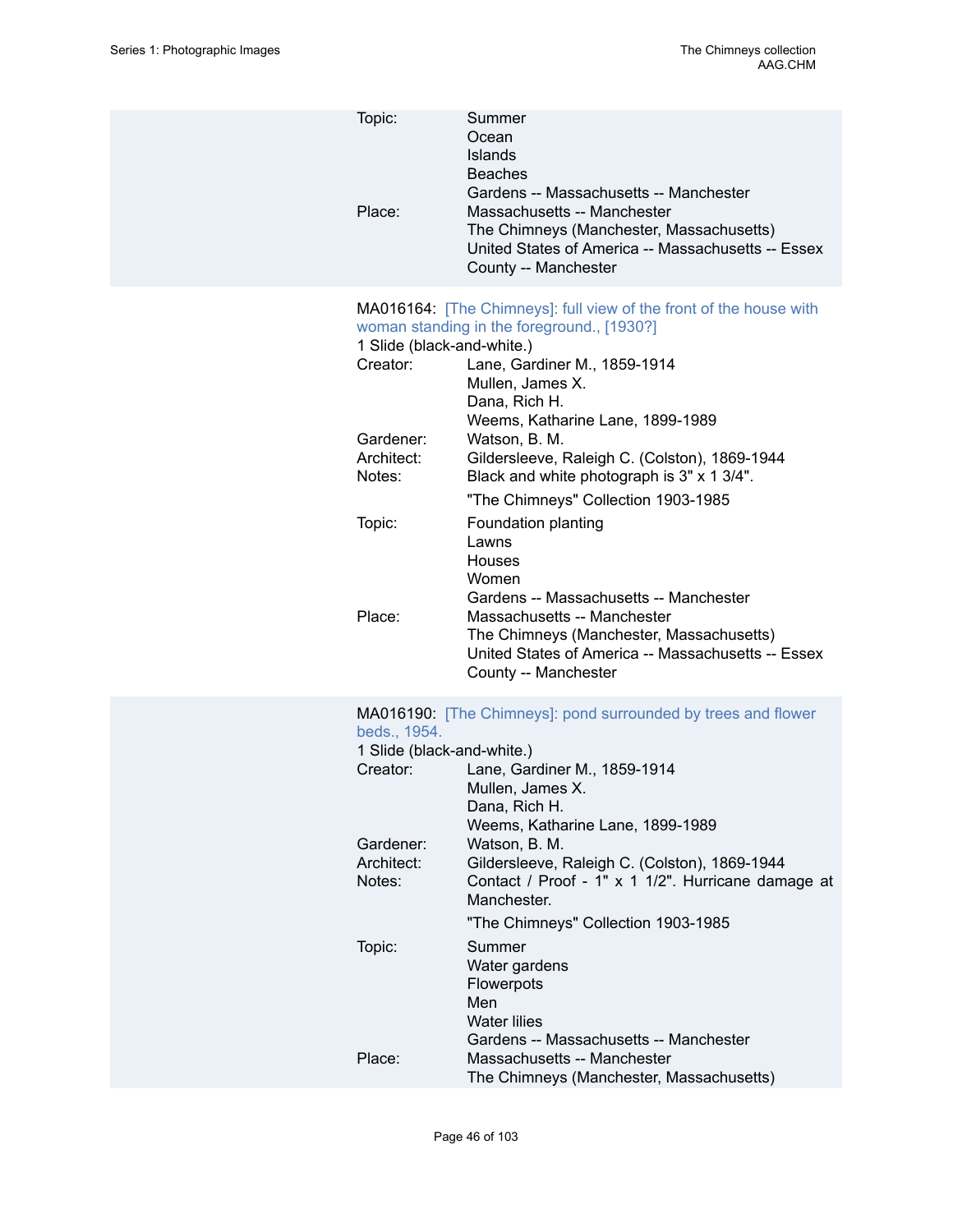## United States of America -- Massachusetts -- Essex County -- Manchester MA016192: [\[The Chimneys\]: view of circular pond with lillies and](https://ids.si.edu/ids/deliveryService?id=SG-MA016192) [fountain from above., 1954.](https://ids.si.edu/ids/deliveryService?id=SG-MA016192) 1 Slide (black-and-white.) Creator: Lane, Gardiner M., 1859-1914 Mullen, James X. Dana, Rich H. Weems, Katharine Lane, 1899-1989 Gardener: Watson, B. M.<br>Architect: Gildersleeve. I Gildersleeve, Raleigh C. (Colston), 1869-1944 Notes: Contact / Proof - 1" x 1 1/2". "The Chimneys" Collection 1903-1985 Topic: Summer Water gardens Walkways Water lilies Gardens -- Massachusetts -- Manchester Place: Massachusetts -- Manchester The Chimneys (Manchester, Massachusetts) United States of America -- Massachusetts -- Essex County -- Manchester MA016202: [\[The Chimneys\]: lawn with trees taken down. Stone wall](https://ids.si.edu/ids/deliveryService?id=SG-MA016202) [with finials in foreground., 1954.](https://ids.si.edu/ids/deliveryService?id=SG-MA016202) 1 Slide (black-and-white.) Creator: Lane, Gardiner M., 1859-1914 Mullen, James X. Dana, Rich H. Weems, Katharine Lane, 1899-1989 Gardener: Watson, B. M. Architect: Gildersleeve, Raleigh C. (Colston), 1869-1944 Notes: Contact / Proof - 1" x 1 1/2". Hurricane damage at Manchester. "The Chimneys" Collection 1903-1985 Topic: Winter **Finials** Lawns Gardens -- Massachusetts -- Manchester Place: Massachusetts -- Manchester The Chimneys (Manchester, Massachusetts) United States of America -- Massachusetts -- Essex County -- Manchester

### MA016223: [\[The Chimneys\]: two men and a truck, preparing to haul](https://ids.si.edu/ids/deliveryService?id=SG-MA016223) falling trees in [driveway.,](https://ids.si.edu/ids/deliveryService?id=SG-MA016223) 1954.

1 Slide (black-and-white.) Creator: Lane, Gardiner M., 1859-1914 Mullen, James X. Dana, Rich H. Weems, Katharine Lane, 1899-1989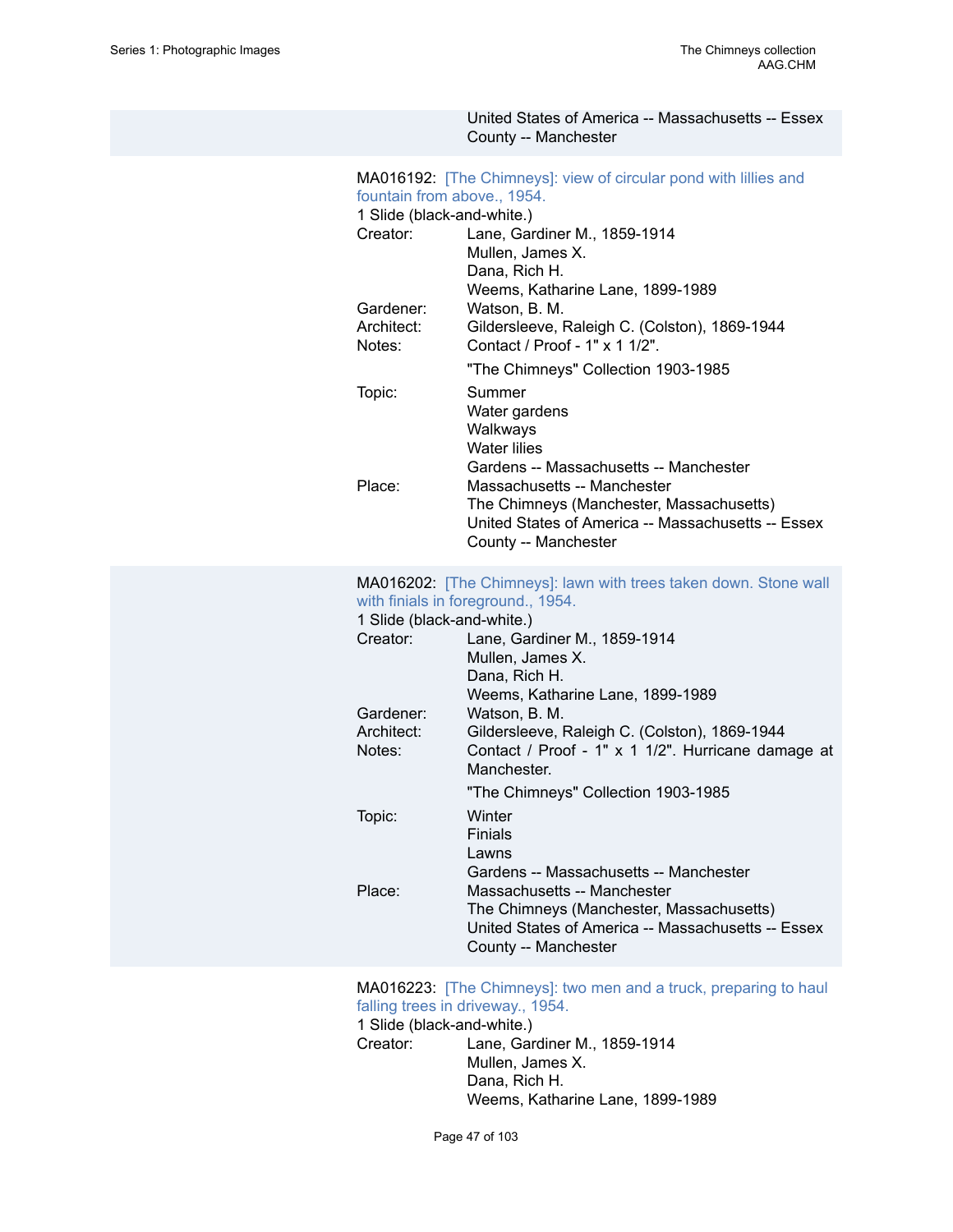| Gardener:<br>Architect:<br>Notes: | Watson, B. M.<br>Gildersleeve, Raleigh C. (Colston), 1869-1944<br>Contact / Proof - 1" x 1 1/2". Hurricane damage at<br>Manchester.<br>"The Chimneys" Collection 1903-1985 |
|-----------------------------------|----------------------------------------------------------------------------------------------------------------------------------------------------------------------------|
| Topic:                            | Winter<br><b>Trucks</b><br>Driveways<br>Men<br>Gardens -- Massachusetts -- Manchester                                                                                      |
| Place:                            | Massachusetts -- Manchester<br>The Chimneys (Manchester, Massachusetts)<br>United States of America -- Massachusetts -- Essex<br>County -- Manchester                      |
|                                   | MA016228: [The Chimneys]: a man standing before a pile of a<br>chopped up tree and plant debris., 1954.                                                                    |
| 1 Slide (black-and-white.)        |                                                                                                                                                                            |
| Creator:                          | Lane, Gardiner M., 1859-1914                                                                                                                                               |
|                                   | Mullen, James X.                                                                                                                                                           |
|                                   | Dana, Rich H.                                                                                                                                                              |
|                                   | Weems, Katharine Lane, 1899-1989                                                                                                                                           |
| Gardener:                         | Watson, B. M.                                                                                                                                                              |
| Architect:<br>Notes:              | Gildersleeve, Raleigh C. (Colston), 1869-1944<br>Contact / Proof - 1" x 1 1/2". Hurricane damage at<br>Manchester.                                                         |
|                                   | "The Chimneys" Collection 1903-1985                                                                                                                                        |
| Topic:                            | Winter                                                                                                                                                                     |
|                                   | Branches (plant)                                                                                                                                                           |
|                                   | <b>Driveways</b>                                                                                                                                                           |
|                                   | Autumn                                                                                                                                                                     |
|                                   | Houses                                                                                                                                                                     |
|                                   | Men                                                                                                                                                                        |
| Place:                            | Gardens -- Massachusetts -- Manchester<br>Massachusetts -- Manchester                                                                                                      |
|                                   | The Chimneys (Manchester, Massachusetts)                                                                                                                                   |
|                                   | United States of America -- Massachusetts -- Essex                                                                                                                         |
|                                   | County -- Manchester                                                                                                                                                       |
|                                   |                                                                                                                                                                            |
| with a truck., 1954.              | MA016232: [The Chimneys]: men moving fallen trees from driveway                                                                                                            |
| 1 Slide (black-and-white.)        |                                                                                                                                                                            |
| Creator:                          | Lane, Gardiner M., 1859-1914                                                                                                                                               |
|                                   | Mullen, James X.<br>Dana, Rich H.                                                                                                                                          |
|                                   |                                                                                                                                                                            |
| Gardener:                         | Weems, Katharine Lane, 1899-1989<br>Watson, B. M.                                                                                                                          |
| Arabita                           | Cilderalgeve Baloigh C (Colaton) 1980 1044                                                                                                                                 |

Architect: Gildersleeve, Raleigh C. (Colston), 1869-1944 Notes: Contact / Proof - 1" x 1 1/2". Hurricane damage at Manchester.

"The Chimneys" Collection 1903-1985

Topic: Winter

Page 48 of 103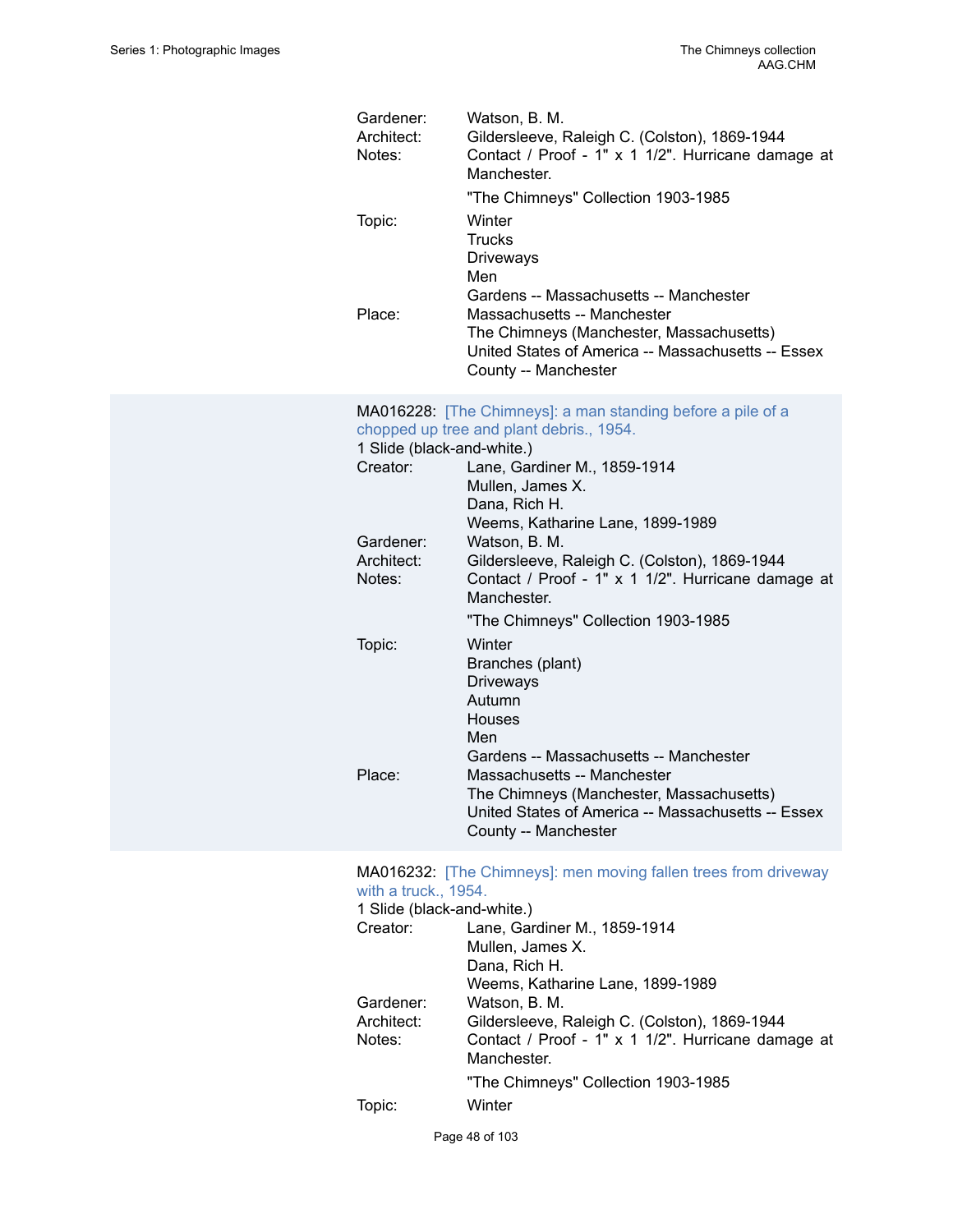| Place:                            | <b>Trucks</b><br>Driveways<br><b>Houses</b><br>Men<br>Gardens -- Massachusetts -- Manchester<br>Massachusetts -- Manchester<br>The Chimneys (Manchester, Massachusetts)<br>United States of America -- Massachusetts -- Essex<br>County -- Manchester |
|-----------------------------------|-------------------------------------------------------------------------------------------------------------------------------------------------------------------------------------------------------------------------------------------------------|
| 1 Slide (col.)<br>Creator:        | MA016293: [The Chimneys] (MA), [1930?]<br>Lane, Gardiner M., 1859-1914                                                                                                                                                                                |
|                                   | Mullen, James X.<br>Dana, Rich H.<br>Weems, Katharine Lane, 1899-1989                                                                                                                                                                                 |
| Gardener:<br>Architect:<br>Notes: | Watson, B. M.<br>Gildersleeve, Raleigh C. (Colston), 1869-1944<br>Postcard.                                                                                                                                                                           |
|                                   | "The Chimneys" Collection 1903-1985                                                                                                                                                                                                                   |
| Topic:                            | Summer<br><b>Balconies</b>                                                                                                                                                                                                                            |
|                                   | Awnings<br>Foundation planting                                                                                                                                                                                                                        |
|                                   | Sunspaces                                                                                                                                                                                                                                             |
|                                   | Postcards<br>Houses                                                                                                                                                                                                                                   |
|                                   | Gardens -- Massachusetts -- Manchester                                                                                                                                                                                                                |
| Place:                            | Massachusetts -- Manchester<br>The Chimneys (Manchester, Massachusetts)                                                                                                                                                                               |
|                                   | United States of America -- Massachusetts -- Essex<br>County -- Manchester                                                                                                                                                                            |
| 1 Slide (col.)                    | MA016295: [The Chimneys] (MA), 1971 Jun.                                                                                                                                                                                                              |
| Creator:                          | Lane, Gardiner M., 1859-1914                                                                                                                                                                                                                          |
|                                   | Mullen, James X.<br>Dana, Rich H.                                                                                                                                                                                                                     |
|                                   | Weems, Katharine Lane, 1899-1989                                                                                                                                                                                                                      |
| Gardener:<br>Architect:           | Watson, B. M.<br>Gildersleeve, Raleigh C. (Colston), 1869-1944                                                                                                                                                                                        |
| Notes:                            | Postcard.                                                                                                                                                                                                                                             |
|                                   | "The Chimneys" Collection 1903-1985                                                                                                                                                                                                                   |
| Topic:                            | Summer<br>Water gardens                                                                                                                                                                                                                               |
|                                   | Arbors                                                                                                                                                                                                                                                |
|                                   | Postcards<br>Fences                                                                                                                                                                                                                                   |
|                                   | Climbing plants                                                                                                                                                                                                                                       |
|                                   | Aquatic plants<br>Containers                                                                                                                                                                                                                          |
|                                   | <b>Water lilies</b>                                                                                                                                                                                                                                   |

Page 49 of 103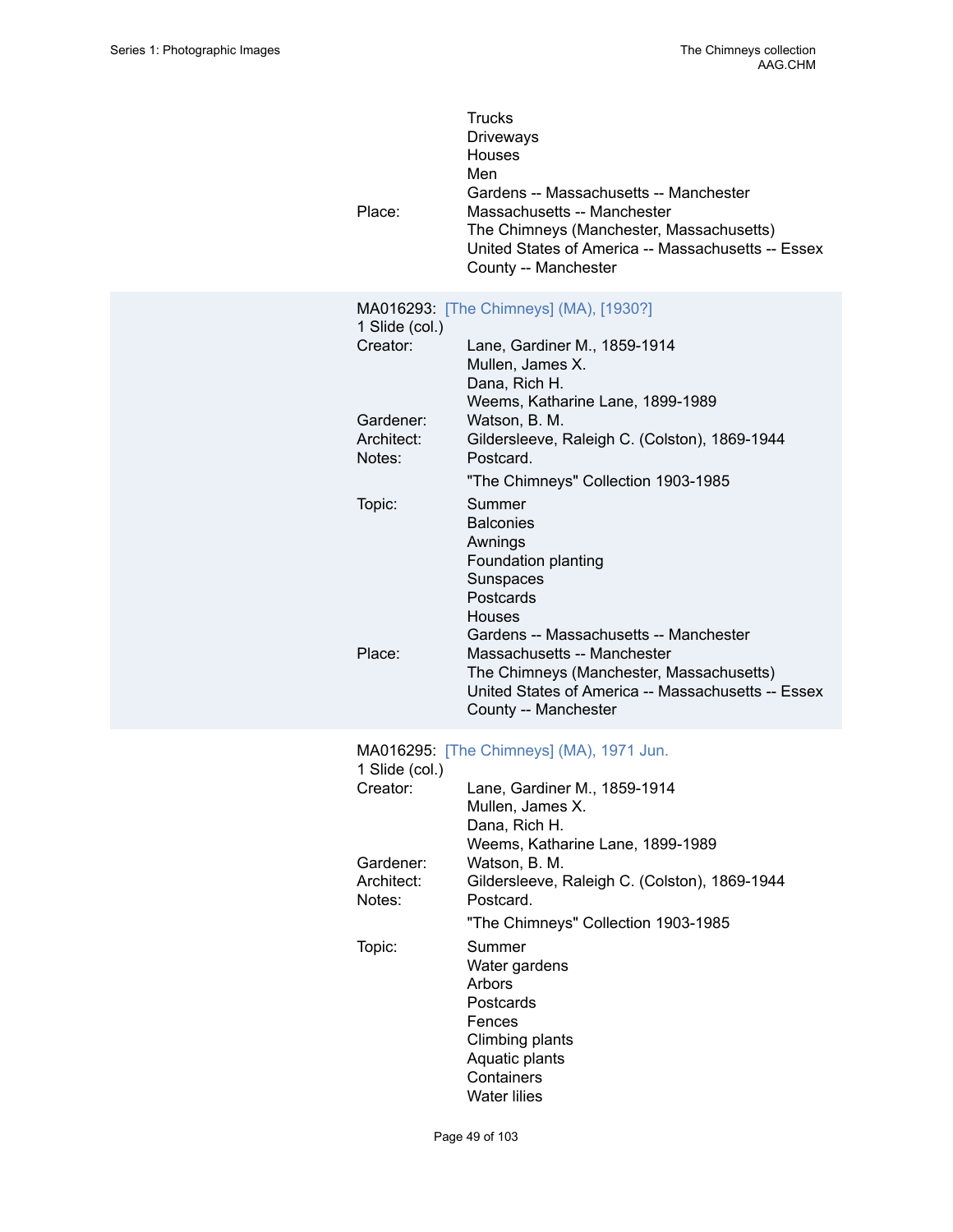Gardens -- Massachusetts -- Manchester Place: Massachusetts -- Manchester The Chimneys (Manchester, Massachusetts) United States of America -- Massachusetts -- Essex County -- Manchester

| 1 Slide (black-and-white.) | MA016304: [The Chimneys] (MA), [1930?]             |
|----------------------------|----------------------------------------------------|
| Creator:                   | Lane, Gardiner M., 1859-1914                       |
|                            | Mullen, James X.                                   |
|                            | Dana, Rich H.                                      |
|                            | Weems, Katharine Lane, 1899-1989                   |
| Gardener:                  | Watson, B. M.                                      |
| Architect:                 | Gildersleeve, Raleigh C. (Colston), 1869-1944      |
| Notes:                     | Black and white photograph - 4 1/4" x 2 1/2".      |
|                            | "The Chimneys" Collection 1903-1985                |
| Topic:                     | Spring                                             |
|                            | Water gardens                                      |
|                            | Parterres                                          |
|                            | Arbors                                             |
|                            | Tubs                                               |
|                            | Gardens -- Massachusetts -- Manchester             |
| Place:                     | Massachusetts -- Manchester                        |
|                            | The Chimneys (Manchester, Massachusetts)           |
|                            | United States of America -- Massachusetts -- Essex |
|                            | County -- Manchester                               |

# MA016305: [\[The Chimneys\] \(MA\), \[1930?\]](https://ids.si.edu/ids/deliveryService?id=SG-MA016305)

| 1 Slide (black-and-white.) |                                                        |  |
|----------------------------|--------------------------------------------------------|--|
| Creator:                   | Lane, Gardiner M., 1859-1914                           |  |
|                            | Mullen, James X.                                       |  |
|                            | Dana, Rich H.                                          |  |
|                            | Weems, Katharine Lane, 1899-1989                       |  |
| Gardener:                  | Watson, B. M.                                          |  |
| Architect:                 | Gildersleeve, Raleigh C. (Colston), 1869-1944          |  |
| Notes:                     | Black and white photograph - 4" x 3". Sunburst chairs. |  |
|                            | "The Chimneys" Collection 1903-1985                    |  |
| Topic:                     | Spring                                                 |  |
|                            | Vista                                                  |  |
|                            | Chairs                                                 |  |
|                            | Tables                                                 |  |
|                            | Wrought-iron                                           |  |
|                            | Gardens -- Massachusetts -- Manchester                 |  |
| Place:                     | Massachusetts -- Manchester                            |  |
|                            | The Chimneys (Manchester, Massachusetts)               |  |
|                            | United States of America -- Massachusetts -- Essex     |  |
|                            | County -- Manchester                                   |  |
|                            | MA016307: [The Chimneys] (MA), [1930?]                 |  |
| 1 Slide (black-and-white.) |                                                        |  |

[Image\(s\)](https://ids.si.edu/ids/deliveryService?id=SG-MA016307)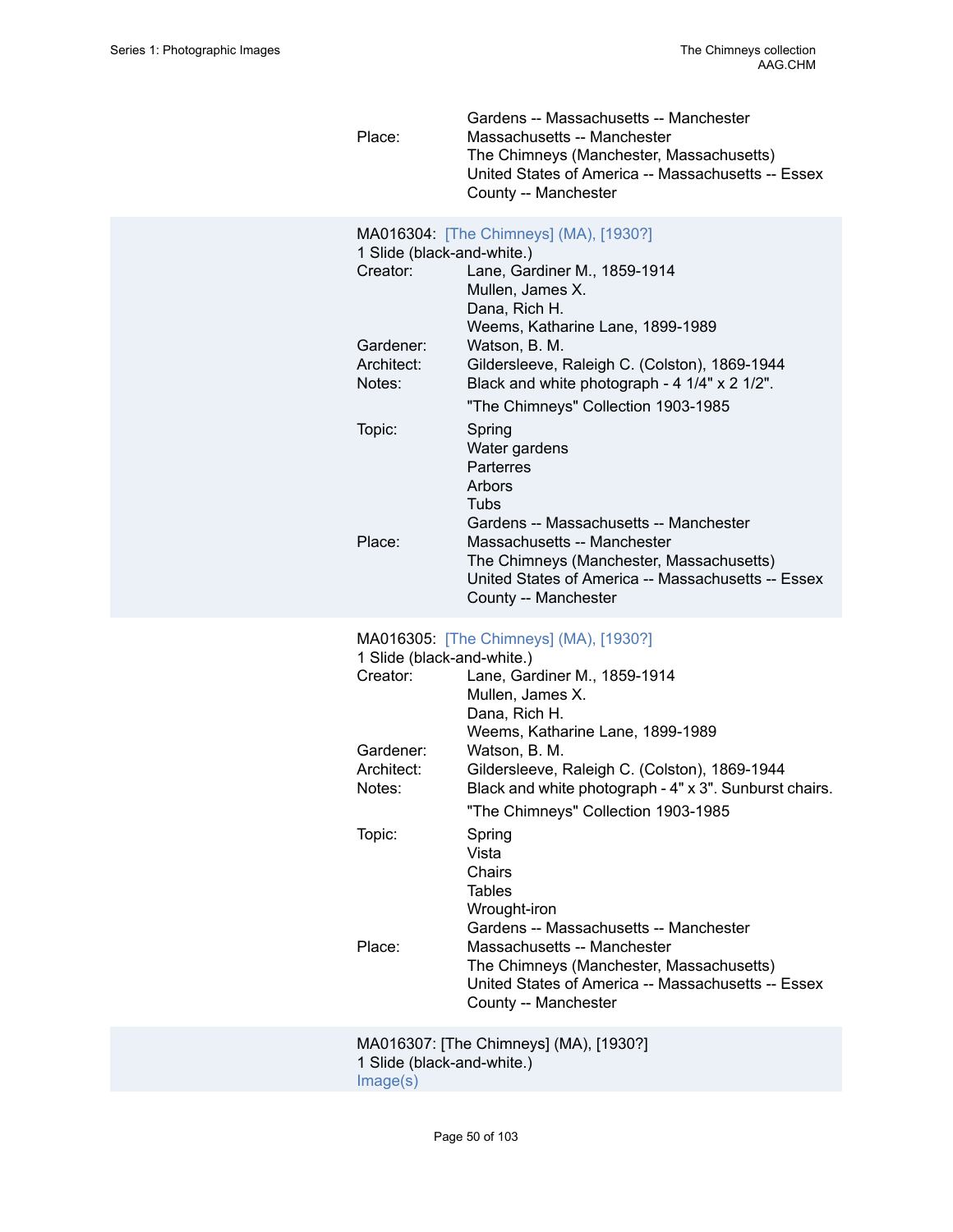| Image(s)   |                                                                                                |
|------------|------------------------------------------------------------------------------------------------|
| Creator:   | Lane, Gardiner M., 1859-1914                                                                   |
|            | Mullen, James X.                                                                               |
|            | Dana, Rich H.                                                                                  |
|            | Weems, Katharine Lane, 1899-1989                                                               |
| Gardener:  | Watson, B. M.                                                                                  |
| Architect: | Gildersleeve, Raleigh C. (Colston), 1869-1944                                                  |
| Notes:     | Black and white photograph - 4 1/4" x 2 1/2".                                                  |
|            | "The Chimneys" Collection 1903-1985                                                            |
| Topic:     | Spring                                                                                         |
|            | Terraces (land forms)                                                                          |
|            | <b>Hillsides</b>                                                                               |
|            | <b>Stairs</b>                                                                                  |
|            | Jars -- ornamental                                                                             |
|            | Shrubs                                                                                         |
|            | Gardens -- Massachusetts -- Manchester                                                         |
| Place:     | Massachusetts -- Manchester                                                                    |
|            | The Chimneys (Manchester, Massachusetts)<br>United States of America -- Massachusetts -- Essex |
|            | County -- Manchester                                                                           |
|            |                                                                                                |
|            | MA016393: [The Chimneys] (MA), [1930?]                                                         |

| 1 Slide (black-and-white.) |  |
|----------------------------|--|
|----------------------------|--|

| <b>U</b> Under the content of the content of the content of the content of the content of the content of the content of the content of the content of the content of the content of the content of the content of the content of th |                                                    |
|-------------------------------------------------------------------------------------------------------------------------------------------------------------------------------------------------------------------------------------|----------------------------------------------------|
| Creator:                                                                                                                                                                                                                            | Lane, Gardiner M., 1859-1914                       |
|                                                                                                                                                                                                                                     | Mullen, James X.                                   |
|                                                                                                                                                                                                                                     | Dana, Rich H.                                      |
|                                                                                                                                                                                                                                     | Weems, Katharine Lane, 1899-1989                   |
| Gardener:                                                                                                                                                                                                                           | Watson, B. M.                                      |
| Architect:                                                                                                                                                                                                                          | Gildersleeve, Raleigh C. (Colston), 1869-1944      |
| Notes:                                                                                                                                                                                                                              | Black and white print - 3 1/2" x 3 1/2".           |
|                                                                                                                                                                                                                                     | "The Chimneys" Collection 1903-1985                |
| Topic:                                                                                                                                                                                                                              | Winter                                             |
|                                                                                                                                                                                                                                     | Snow                                               |
|                                                                                                                                                                                                                                     | Houses                                             |
|                                                                                                                                                                                                                                     | Gardens -- Massachusetts -- Manchester             |
| Place:                                                                                                                                                                                                                              | Massachusetts -- Manchester                        |
|                                                                                                                                                                                                                                     | The Chimneys (Manchester, Massachusetts)           |
|                                                                                                                                                                                                                                     | United States of America -- Massachusetts -- Essex |
|                                                                                                                                                                                                                                     | County -- Manchester                               |
|                                                                                                                                                                                                                                     |                                                    |

### MA016451: [\[The Chimneys\] \(MA\), \[1930?\]](https://ids.si.edu/ids/deliveryService?id=SG-MA016451) 1 Slide (black-and-white.)<br>Creator: Lane, Gar Lane, Gardiner M., 1859-1914 Mullen, James X. Dana, Rich H. Weems, Katharine Lane, 1899-1989 Gardener: Watson, B. M.<br>Architect: Gildersleeve, F Gildersleeve, Raleigh C. (Colston), 1869-1944 Notes: Black and white print - 1 5/8" x 1 1/4". Winterized protection for water garden pools. "The Chimneys" Collection 1903-1985 Topic: Winter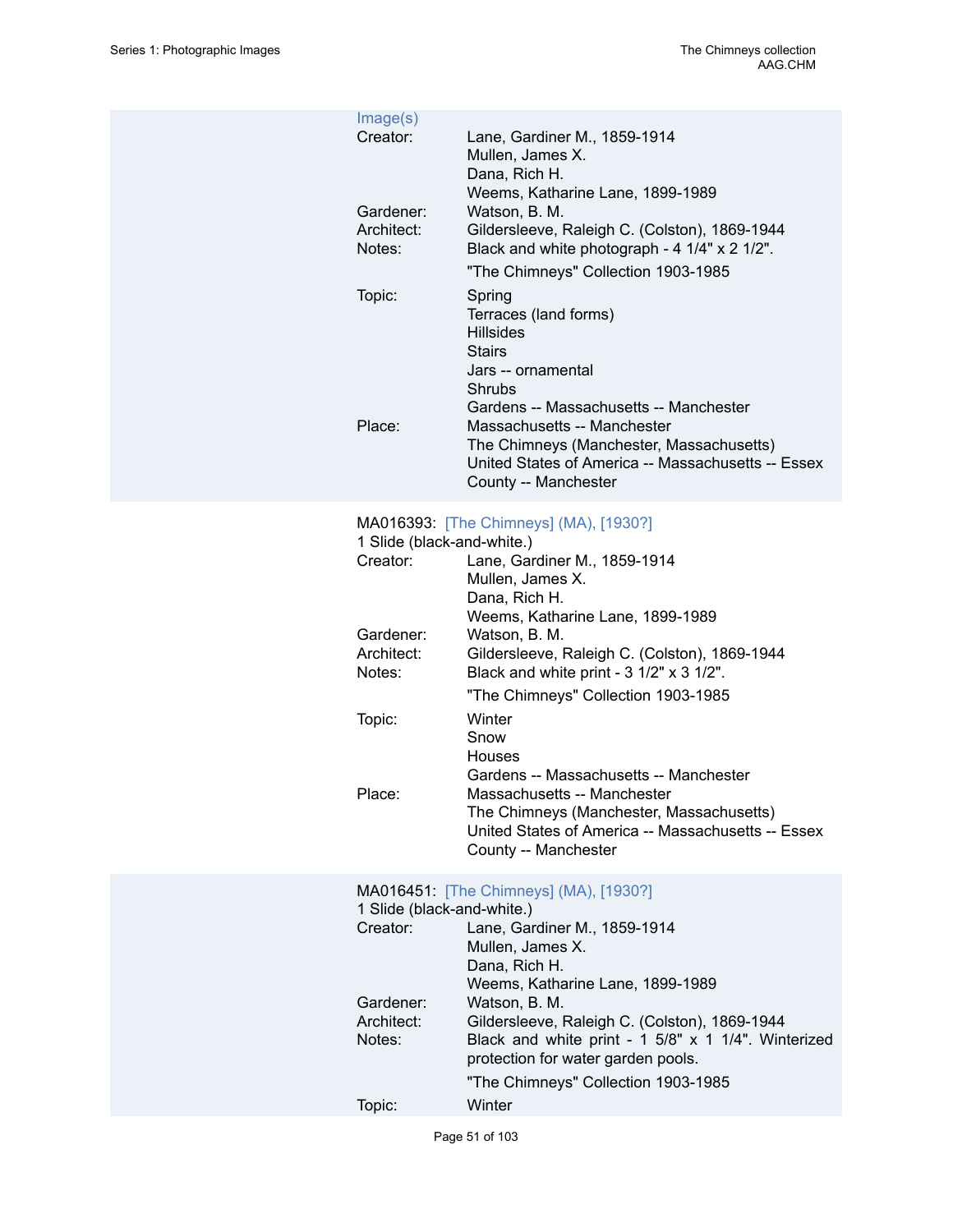| Place:                                                                                              | Water gardens<br>Winter gardens<br>Arbors<br>Gardens -- Massachusetts -- Manchester<br>Massachusetts -- Manchester<br>The Chimneys (Manchester, Massachusetts)<br>United States of America -- Massachusetts -- Essex<br>County -- Manchester                                                    |
|-----------------------------------------------------------------------------------------------------|-------------------------------------------------------------------------------------------------------------------------------------------------------------------------------------------------------------------------------------------------------------------------------------------------|
| 1 Slide (black-and-white.)<br>Image(s)<br>Image(s)<br>Creator:<br>Gardener:<br>Architect:<br>Notes: | MA016512: [The Chimneys] (MA), [1930?]<br>Lane, Gardiner M., 1859-1914<br>Mullen, James X.<br>Dana, Rich H.<br>Weems, Katharine Lane, 1899-1989<br>Watson, B. M.<br>Gildersleeve, Raleigh C. (Colston), 1869-1944<br>Black and white print - 9 1" x 7 3".                                       |
| Topic:<br>Place:                                                                                    | "The Chimneys" Collection 1903-1985<br>Summer<br>Porticoes<br>Garden borders<br>Perennials<br>Gardens -- Massachusetts -- Manchester<br>Massachusetts -- Manchester<br>The Chimneys (Manchester, Massachusetts)<br>United States of America -- Massachusetts -- Essex<br>County -- Manchester   |
| 1 Slide (black-and-white.)<br>Creator:<br>Gardener:<br>Architect:<br>Notes:                         | MA016513: [The Chimneys], [1930?]<br>Lane, Gardiner M., 1859-1914<br>Mullen, James X.<br>Dana, Rich H.<br>Weems, Katharine Lane, 1899-1989<br>Watson, B. M.<br>Gildersleeve, Raleigh C. (Colston), 1869-1944<br>Black and white print - 7 1/2" x 9 1/2".<br>"The Chimneys" Collection 1903-1985 |
| Topic:<br>Place:                                                                                    | Summer<br>Arbors<br>Garden borders<br>Walkways<br>Porticoes<br>Loggias<br>Gardens -- Massachusetts -- Manchester<br>Massachusetts -- Manchester<br>The Chimneys (Manchester, Massachusetts)<br>United States of America -- Massachusetts -- Essex<br>County -- Manchester                       |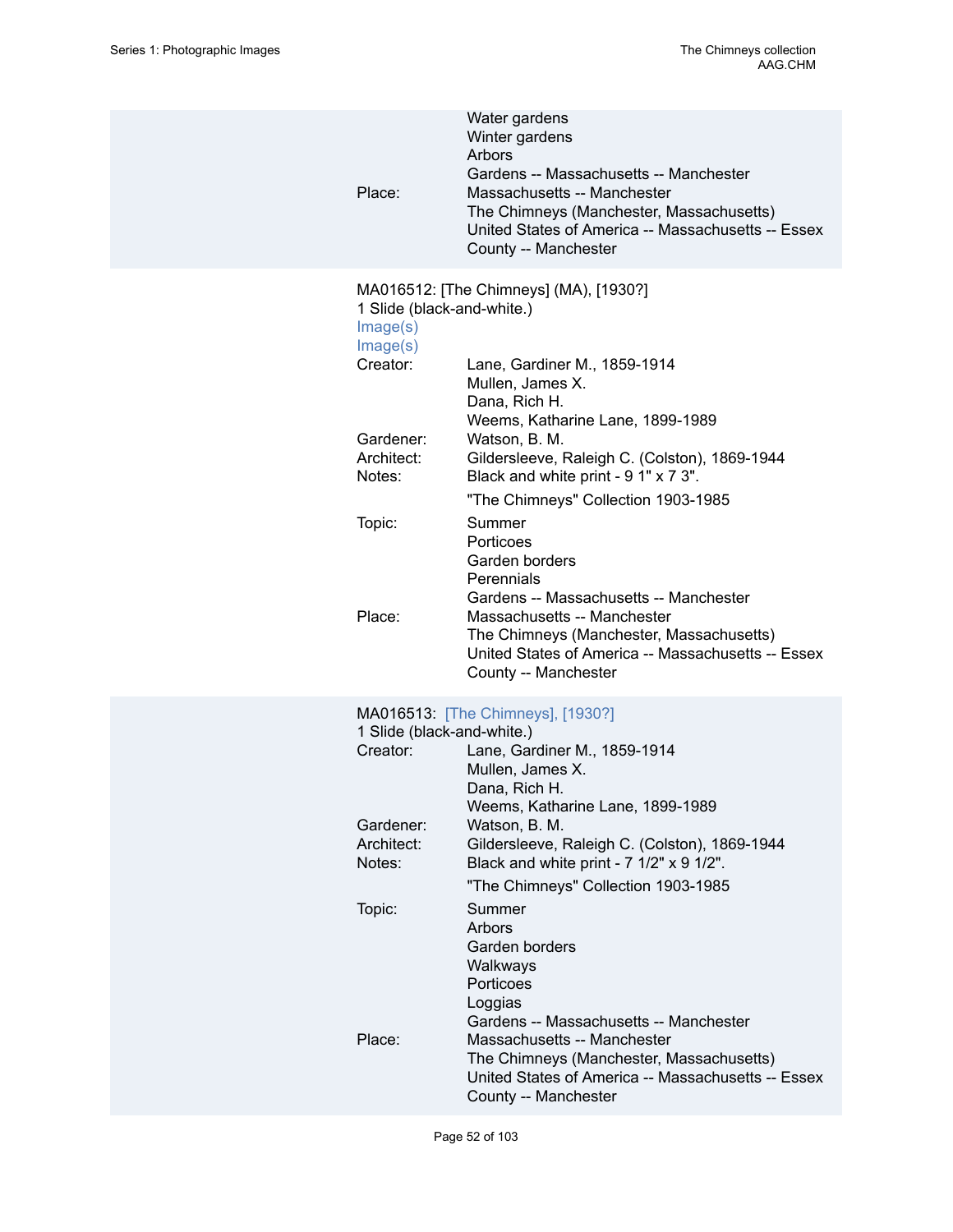| MA016514: [The Chimneys] (MA), [1930?] |                                                                                                                                                                                                                                                                                                                                                      |  |  |
|----------------------------------------|------------------------------------------------------------------------------------------------------------------------------------------------------------------------------------------------------------------------------------------------------------------------------------------------------------------------------------------------------|--|--|
| 1 Slide (black-and-white.)<br>Image(s) |                                                                                                                                                                                                                                                                                                                                                      |  |  |
| Image(s)                               |                                                                                                                                                                                                                                                                                                                                                      |  |  |
| Creator:                               | Lane, Gardiner M., 1859-1914<br>Mullen, James X.<br>Dana, Rich H.                                                                                                                                                                                                                                                                                    |  |  |
| Gardener:<br>Architect:<br>Notes:      | Weems, Katharine Lane, 1899-1989<br>Watson, B. M.<br>Gildersleeve, Raleigh C. (Colston), 1869-1944<br>Black and white print - 9 3/8" x 7 3/8".                                                                                                                                                                                                       |  |  |
| Topic:<br>Place:                       | "The Chimneys" Collection 1903-1985<br>Summer<br>Porticoes<br>Outdoor furniture<br>Chairs -- wicker<br>Walls, brick<br>Garden borders<br>Pergolas<br>Gardens -- Massachusetts -- Manchester<br>Massachusetts -- Manchester<br>The Chimneys (Manchester, Massachusetts)<br>United States of America -- Massachusetts -- Essex<br>County -- Manchester |  |  |
|                                        | MA016515: [The Chimneys] (MA), [1930?]                                                                                                                                                                                                                                                                                                               |  |  |
| 1 Slide (black-and-white.)             |                                                                                                                                                                                                                                                                                                                                                      |  |  |
| Creator:                               | Lane, Gardiner M., 1859-1914<br>Mullen, James X.<br>Dana, Rich H.<br>Weems, Katharine Lane, 1899-1989                                                                                                                                                                                                                                                |  |  |
| Gardener:<br>Architect:<br>Notes:      | Watson, B. M.<br>Gildersleeve, Raleigh C. (Colston), 1869-1944<br>Black and white print - 9 1/2" x 7 3/4".<br>"The Chimneys" Collection 1903-1985                                                                                                                                                                                                    |  |  |
| Topic:                                 | Summer<br>Garden borders<br>Pergolas<br>Walkways<br>Gardens -- Massachusetts -- Manchester                                                                                                                                                                                                                                                           |  |  |
| Place:                                 | Massachusetts -- Manchester<br>The Chimneys (Manchester, Massachusetts)<br>United States of America -- Massachusetts -- Essex<br>County -- Manchester                                                                                                                                                                                                |  |  |

#### MA016516: [\[The Chimneys\] \(MA\), \[1930?\]](https://ids.si.edu/ids/deliveryService?id=SG-MA016516)

| 1 Slide (black-and-white.) |                                  |
|----------------------------|----------------------------------|
| Creator:                   | Lane, Gardiner M., 1859-1914     |
|                            | Mullen, James X.                 |
|                            | Dana, Rich H.                    |
|                            | Weems, Katharine Lane, 1899-1989 |
| Gardener:                  | Watson, B. M.                    |
|                            |                                  |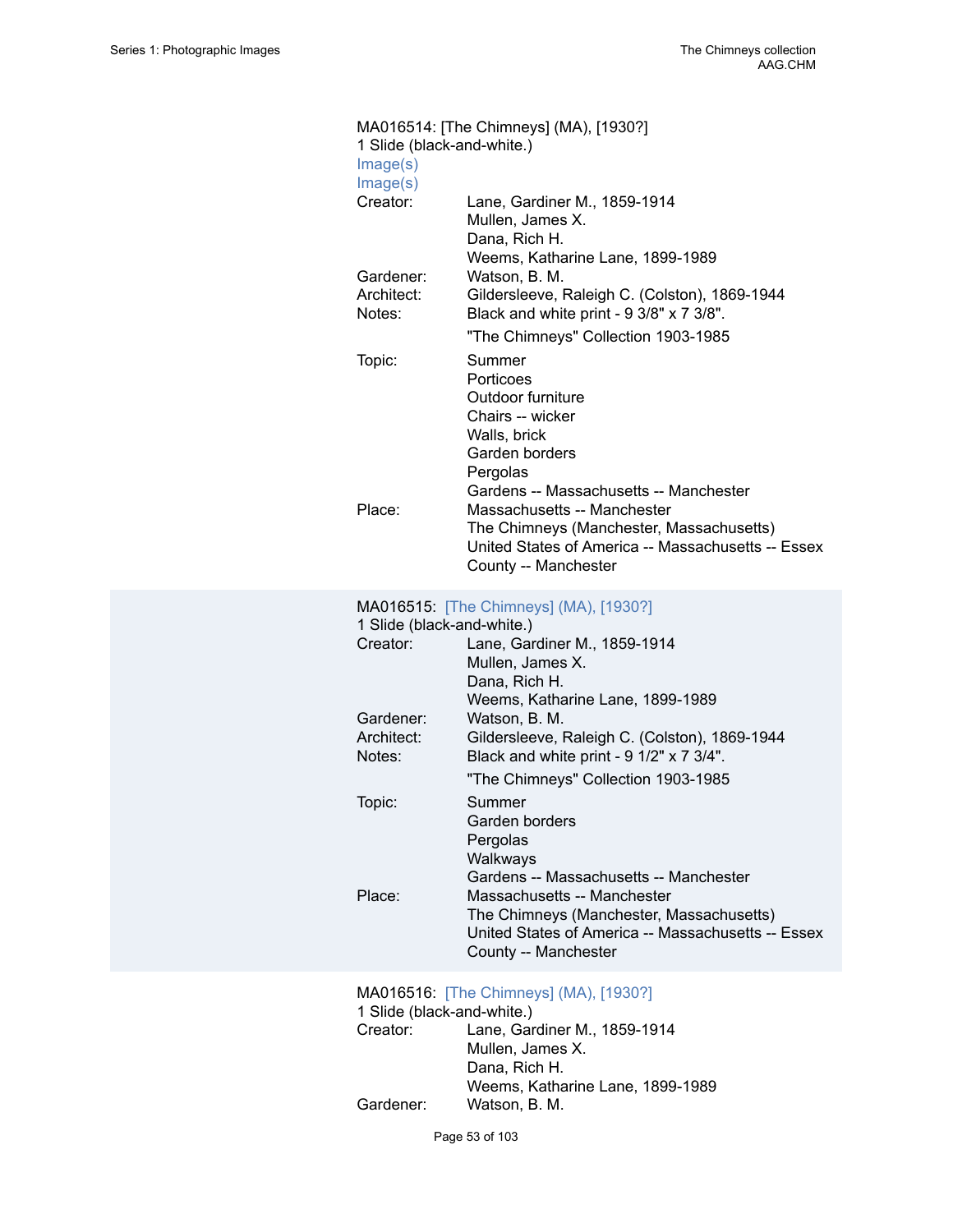| Architect:<br>Notes:<br>Topic:                                              | Gildersleeve, Raleigh C. (Colston), 1869-1944<br>Black and white print - 9 1/8" x 7 3/8". Drawing room.<br>"The Chimneys" Collection 1903-1985<br>Summer<br>Interior views<br>Fireplaces                                                                                                             |
|-----------------------------------------------------------------------------|------------------------------------------------------------------------------------------------------------------------------------------------------------------------------------------------------------------------------------------------------------------------------------------------------|
| Place:                                                                      | Gardens -- Massachusetts -- Manchester<br>Massachusetts -- Manchester<br>The Chimneys (Manchester, Massachusetts)<br>United States of America -- Massachusetts -- Essex<br>County -- Manchester                                                                                                      |
| 1 Slide (black-and-white.)<br>Creator:<br>Gardener:<br>Architect:<br>Notes: | MA016517: [The Chimneys] (MA), [1930?]<br>Lane, Gardiner M., 1859-1914<br>Mullen, James X.<br>Dana, Rich H.<br>Weems, Katharine Lane, 1899-1989<br>Watson, B. M.<br>Gildersleeve, Raleigh C. (Colston), 1869-1944<br>Black and white print - 9 1/2" x 7 1/2".<br>"The Chimneys" Collection 1903-1985 |
| Topic:<br>Place:                                                            | Summer<br>Interior views<br>Gardens -- Massachusetts -- Manchester<br>Massachusetts -- Manchester<br>The Chimneys (Manchester, Massachusetts)<br>United States of America -- Massachusetts -- Essex<br>County -- Manchester                                                                          |
| 1 Slide (black-and-white.)<br>Creator:<br>Gardener:<br>Architect:<br>Notes: | MA016518: [The Chimneys] (MA), [1930?]<br>Lane, Gardiner M., 1859-1914<br>Mullen, James X.<br>Dana, Rich H.<br>Weems, Katharine Lane, 1899-1989<br>Watson, B. M.<br>Gildersleeve, Raleigh C. (Colston), 1869-1944<br>Black and white print - 9 1/2" x 7 3/8".<br>"The Chimneys" Collection 1903-1985 |
| Topic:<br>Place:                                                            | Summer<br>Interior views<br>Flower arrangement<br>Gardens -- Massachusetts -- Manchester<br>Massachusetts -- Manchester<br>The Chimneys (Manchester, Massachusetts)                                                                                                                                  |
|                                                                             | United States of America -- Massachusetts -- Essex<br>County -- Manchester<br>MA016519: [The Chimneys] (MA), [1930?]                                                                                                                                                                                 |
|                                                                             |                                                                                                                                                                                                                                                                                                      |

1 Slide (black-and-white.) Creator: Lane, Gardiner M., 1859-1914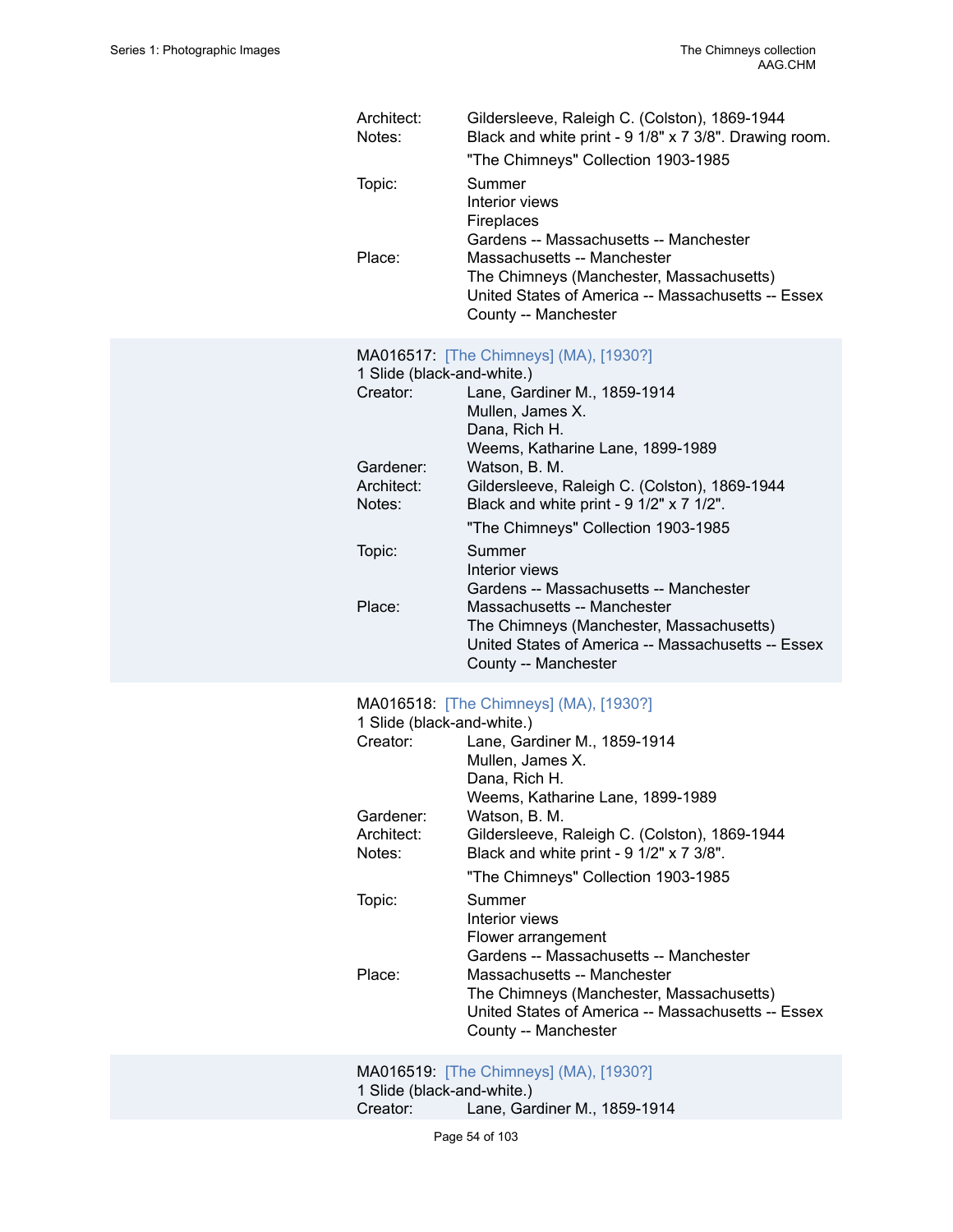|            | Mullen, James X.                                   |
|------------|----------------------------------------------------|
|            | Dana, Rich H.                                      |
|            | Weems, Katharine Lane, 1899-1989                   |
| Gardener:  | Watson, B. M.                                      |
| Architect: | Gildersleeve, Raleigh C. (Colston), 1869-1944      |
| Notes:     | Black and white print - 9 1/2" x 7".               |
|            | "The Chimneys" Collection 1903-1985                |
| Topic:     | Summer                                             |
|            | Interior views                                     |
|            | <b>Fireplaces</b>                                  |
|            | Gardens -- Massachusetts -- Manchester             |
| Place:     | Massachusetts -- Manchester                        |
|            | The Chimneys (Manchester, Massachusetts)           |
|            | United States of America -- Massachusetts -- Essex |
|            | County -- Manchester                               |

# MA016520: [\[The Chimneys\] \(MA\), \[1930?\]](https://ids.si.edu/ids/deliveryService?id=SG-MA016520)

| 1 Slide (black-and-white.) |                                                    |
|----------------------------|----------------------------------------------------|
| Creator:                   | Lane, Gardiner M., 1859-1914                       |
|                            | Mullen, James X.                                   |
|                            | Dana, Rich H.                                      |
|                            | Weems, Katharine Lane, 1899-1989                   |
| Gardener:                  | Watson, B. M.                                      |
| Architect:                 | Gildersleeve, Raleigh C. (Colston), 1869-1944      |
| Notes:                     | Black and white print - 9 1/2" x 7".               |
|                            | "The Chimneys" Collection 1903-1985                |
| Topic:                     | Summer                                             |
|                            | Loggias                                            |
|                            | Porticoes                                          |
|                            | Columns                                            |
|                            | <b>Balustrades</b>                                 |
|                            | Lawns                                              |
|                            | Outdoor furniture                                  |
|                            | Chairs -- wicker                                   |
|                            | Gardens -- Massachusetts -- Manchester             |
| Place:                     | Massachusetts -- Manchester                        |
|                            | The Chimneys (Manchester, Massachusetts)           |
|                            | United States of America -- Massachusetts -- Essex |
|                            | County -- Manchester                               |
|                            |                                                    |

# MA016521: [\[The Chimneys\] \(MA\), \[1930?\]](https://ids.si.edu/ids/deliveryService?id=SG-MA016521)

| 1 Slide (black-and-white.) |                                               |  |
|----------------------------|-----------------------------------------------|--|
| Creator:                   | Lane, Gardiner M., 1859-1914                  |  |
|                            | Mullen, James X.                              |  |
|                            | Dana, Rich H.                                 |  |
|                            | Weems, Katharine Lane, 1899-1989              |  |
| Gardener:                  | Watson, B. M.                                 |  |
| Architect:                 | Gildersleeve, Raleigh C. (Colston), 1869-1944 |  |
| Notes:                     | Black and white print - 9 1/2" x 7 1/2".      |  |
|                            | "The Chimneys" Collection 1903-1985           |  |
| Topic:                     | Summer                                        |  |
|                            | Sunspaces                                     |  |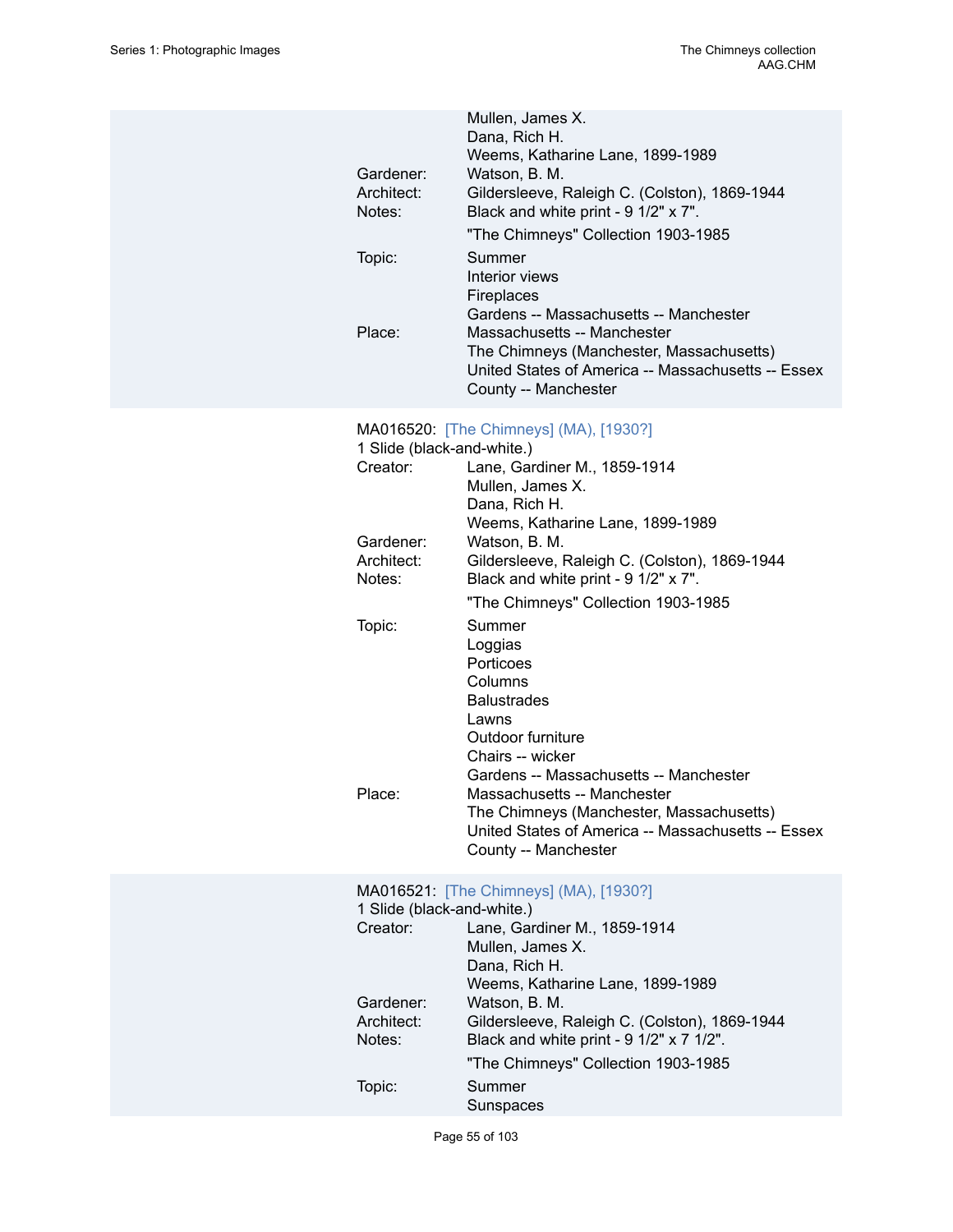| Porches<br>Gardens -- Massachusetts -- Manchester                                                                                                                                                                                                                                                                                                                                                                                                                                                                                                                                                                                                                                                                                                                        |  |
|--------------------------------------------------------------------------------------------------------------------------------------------------------------------------------------------------------------------------------------------------------------------------------------------------------------------------------------------------------------------------------------------------------------------------------------------------------------------------------------------------------------------------------------------------------------------------------------------------------------------------------------------------------------------------------------------------------------------------------------------------------------------------|--|
| Place:<br>Massachusetts -- Manchester<br>The Chimneys (Manchester, Massachusetts)<br>United States of America -- Massachusetts -- Essex<br>County -- Manchester                                                                                                                                                                                                                                                                                                                                                                                                                                                                                                                                                                                                          |  |
| MA016522: [The Chimneys] (MA), [1930?]<br>1 Slide (black-and-white.)<br>Creator:<br>Lane, Gardiner M., 1859-1914<br>Mullen, James X.<br>Dana, Rich H.<br>Weems, Katharine Lane, 1899-1989<br>Gardener:<br>Watson, B. M.<br>Architect:<br>Gildersleeve, Raleigh C. (Colston), 1869-1944<br>Black and white print - 8" x 10".<br>Notes:<br>"The Chimneys" Collection 1903-1985<br>Topic:<br>Summer<br>Walls, stone<br><b>Hillsides</b><br>Houses<br>Gardens -- Massachusetts -- Manchester<br>Place:<br>Massachusetts -- Manchester<br>The Chimneys (Manchester, Massachusetts)<br>United States of America -- Massachusetts -- Essex<br>County -- Manchester                                                                                                              |  |
| MA016528: [The Chimneys] (MA), [1930?]<br>1 Slide (black-and-white.)<br>Creator:<br>Lane, Gardiner M., 1859-1914<br>Mullen, James X.<br>Dana, Rich H.<br>Weems, Katharine Lane, 1899-1989<br>Gardener:<br>Watson, B. M.<br>Architect:<br>Gildersleeve, Raleigh C. (Colston), 1869-1944<br>Black and white print - 10 $3/8$ " x 7 $7/8$ ". There is a<br>Notes:<br>duplicate print the same size<br>"The Chimneys" Collection 1903-1985<br>Topic:<br>Summer<br>Fences -- wooden<br>Arbors<br>Garden borders<br>Water gardens<br>Ponds<br><b>Water lilies</b><br>Gardens -- Massachusetts -- Manchester<br>Place:<br>Massachusetts -- Manchester<br>The Chimneys (Manchester, Massachusetts)<br>United States of America -- Massachusetts -- Essex<br>County -- Manchester |  |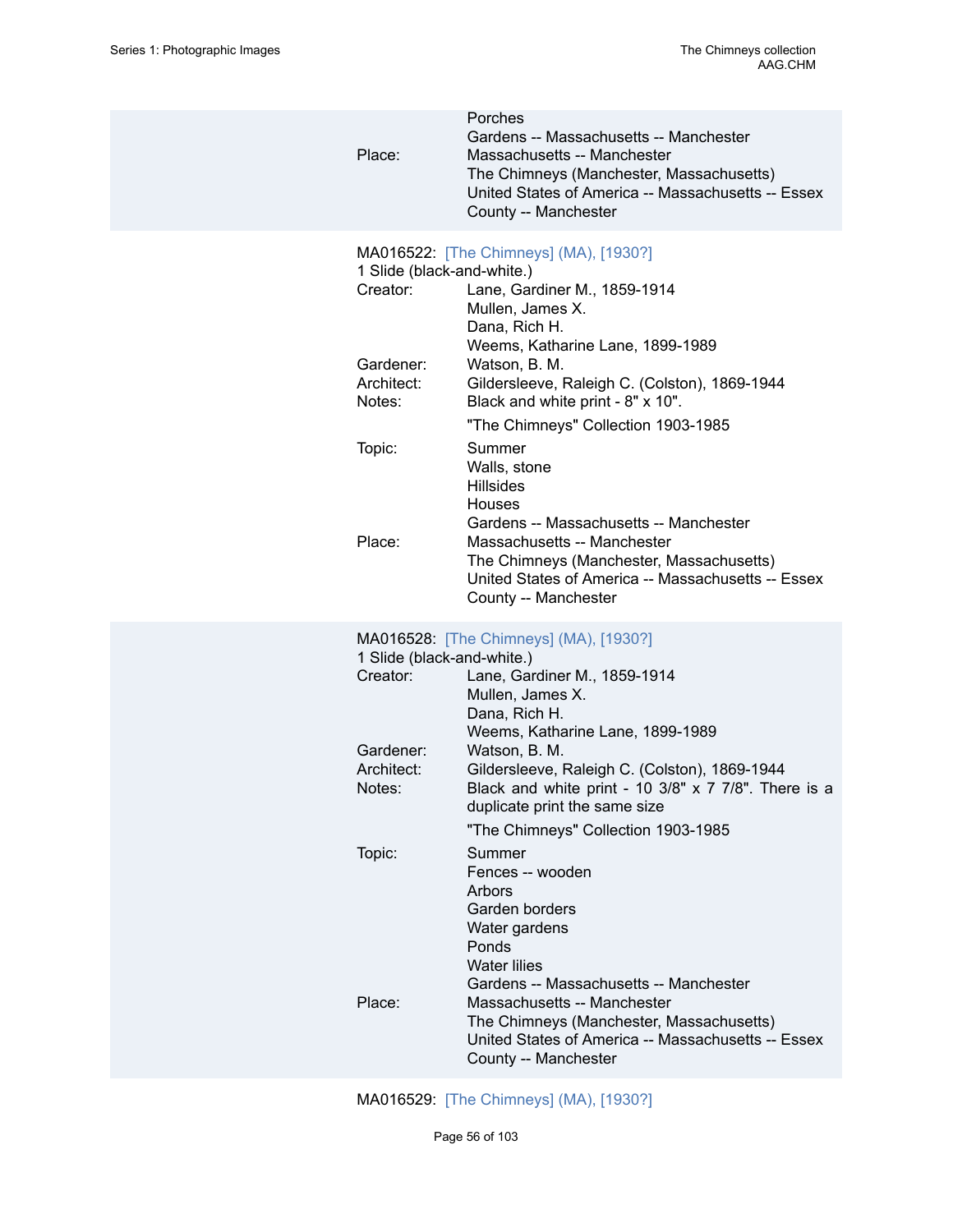| 1 Slide (black-and-white.)        |                                                                                                                                                       |  |  |
|-----------------------------------|-------------------------------------------------------------------------------------------------------------------------------------------------------|--|--|
| Creator:                          | Lane, Gardiner M., 1859-1914<br>Mullen, James X.<br>Dana, Rich H.<br>Weems, Katharine Lane, 1899-1989                                                 |  |  |
| Gardener:<br>Architect:<br>Notes: | Watson, B. M.<br>Gildersleeve, Raleigh C. (Colston), 1869-1944<br>Black and white print - 9 3/4" x 7 3/4".                                            |  |  |
|                                   | "The Chimneys" Collection 1903-1985                                                                                                                   |  |  |
| Topic:                            | Summer<br><b>Driveways</b><br>Loggias<br>Shrubs<br>Evergreens<br>Houses<br>Gardens -- Massachusetts -- Manchester                                     |  |  |
| Place:                            | Massachusetts -- Manchester<br>The Chimneys (Manchester, Massachusetts)<br>United States of America -- Massachusetts -- Essex<br>County -- Manchester |  |  |
|                                   | MA016530: [The Chimneys] (MA), [1930?]                                                                                                                |  |  |
| 1 Slide (black-and-white.)        |                                                                                                                                                       |  |  |
| Creator:                          | Lane, Gardiner M., 1859-1914<br>Mullen, James X.<br>Dana, Rich H.<br>Weems, Katharine Lane, 1899-1989                                                 |  |  |
| Gardener:<br>Architect:<br>Notes: | Watson, B. M.<br>Gildersleeve, Raleigh C. (Colston), 1869-1944<br>Black and white print - 7 1/2" x 9 3/4".                                            |  |  |
|                                   | "The Chimneys" Collection 1903-1985                                                                                                                   |  |  |
| Topic:                            | Summer<br><b>Shrubs</b><br><b>Driveways</b><br>Loggias<br>Houses<br>Gardens -- Massachusetts -- Manchester                                            |  |  |
| Place:                            | Massachusetts -- Manchester<br>The Chimneys (Manchester, Massachusetts)<br>United States of America -- Massachusetts -- Essex<br>County -- Manchester |  |  |
|                                   | MA016620: [The Chimneys] (MA), [1930?]                                                                                                                |  |  |
| 1 Slide (col.)<br>Creator:        | Lane, Gardiner M., 1859-1914<br>Mullen, James X.<br>Dana, Rich H.<br>Weems, Katharine Lane, 1899-1989                                                 |  |  |
| Gardener:<br>Architect:<br>Notes: | Watson, B. M.<br>Gildersleeve, Raleigh C. (Colston), 1869-1944<br>Pictures are in archival sleeve.<br>"The Chimneys" Collection 1903-1985             |  |  |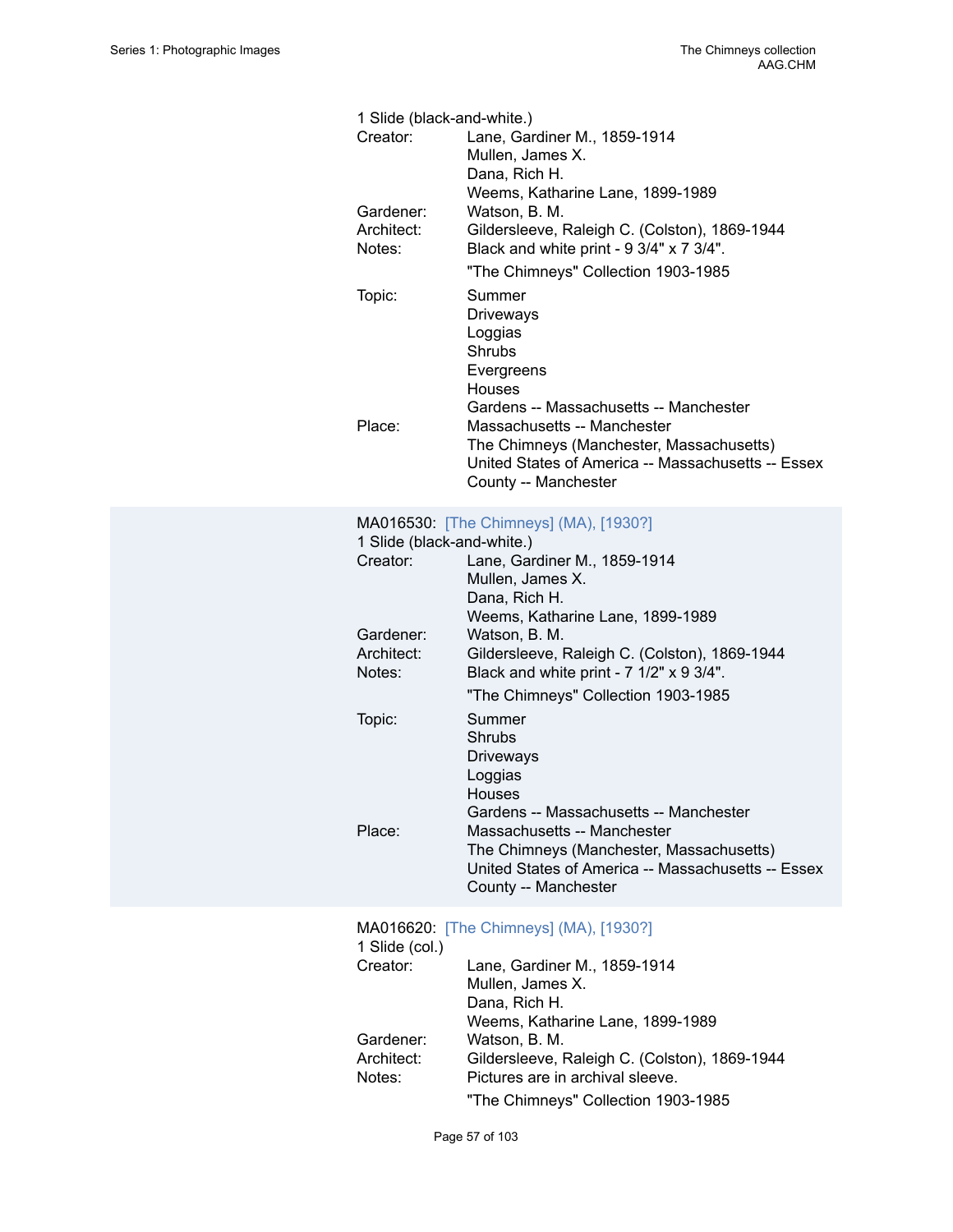| Topic:<br>Place:                       | Spring<br>Chairs<br><b>Rustic work</b><br>Gardens -- Massachusetts -- Manchester<br>Massachusetts -- Manchester<br>The Chimneys (Manchester, Massachusetts)<br>United States of America -- Massachusetts -- Essex<br>County -- Manchester |
|----------------------------------------|-------------------------------------------------------------------------------------------------------------------------------------------------------------------------------------------------------------------------------------------|
| 1 Slide (col.)<br>Image(s)<br>Image(s) | MA016753: [The Chimneys] (MA), 1903.                                                                                                                                                                                                      |
| Creator:                               | Lane, Gardiner M., 1859-1914<br>Mullen, James X.<br>Dana, Rich H.<br>Weems, Katharine Lane, 1899-1989                                                                                                                                     |
| Gardener:<br>Architect:<br>Notes:      | Watson, B. M.<br>Gildersleeve, Raleigh C. (Colston), 1869-1944<br>Black and white print.                                                                                                                                                  |
| Topic:                                 | "The Chimneys" Collection 1903-1985<br>Spring<br>Driveways<br><b>Balconies</b><br>Summer<br>Houses<br>Men                                                                                                                                 |
| Place:                                 | Gardens -- Massachusetts -- Manchester<br>Massachusetts -- Manchester<br>The Chimneys (Manchester, Massachusetts)<br>United States of America -- Massachusetts -- Essex<br>County -- Manchester                                           |
| 1 Slide (col.)                         | MA016754: [The Chimneys] (MA), 1903.                                                                                                                                                                                                      |
| Creator:                               | Lane, Gardiner M., 1859-1914<br>Mullen, James X.<br>Dana, Rich H.                                                                                                                                                                         |
| Gardener:<br>Architect:<br>Notes:      | Weems, Katharine Lane, 1899-1989<br>Watson, B. M.<br>Gildersleeve, Raleigh C. (Colston), 1869-1944<br>Black and white print.                                                                                                              |
| Topic:                                 | "The Chimneys" Collection 1903-1985<br>Spring<br>Porches<br><b>Balconies</b>                                                                                                                                                              |
| Place:                                 | <b>Houses</b><br>Gardens -- Massachusetts -- Manchester<br>Massachusetts -- Manchester<br>The Chimneys (Manchester, Massachusetts)<br>United States of America -- Massachusetts -- Essex<br>County -- Manchester                          |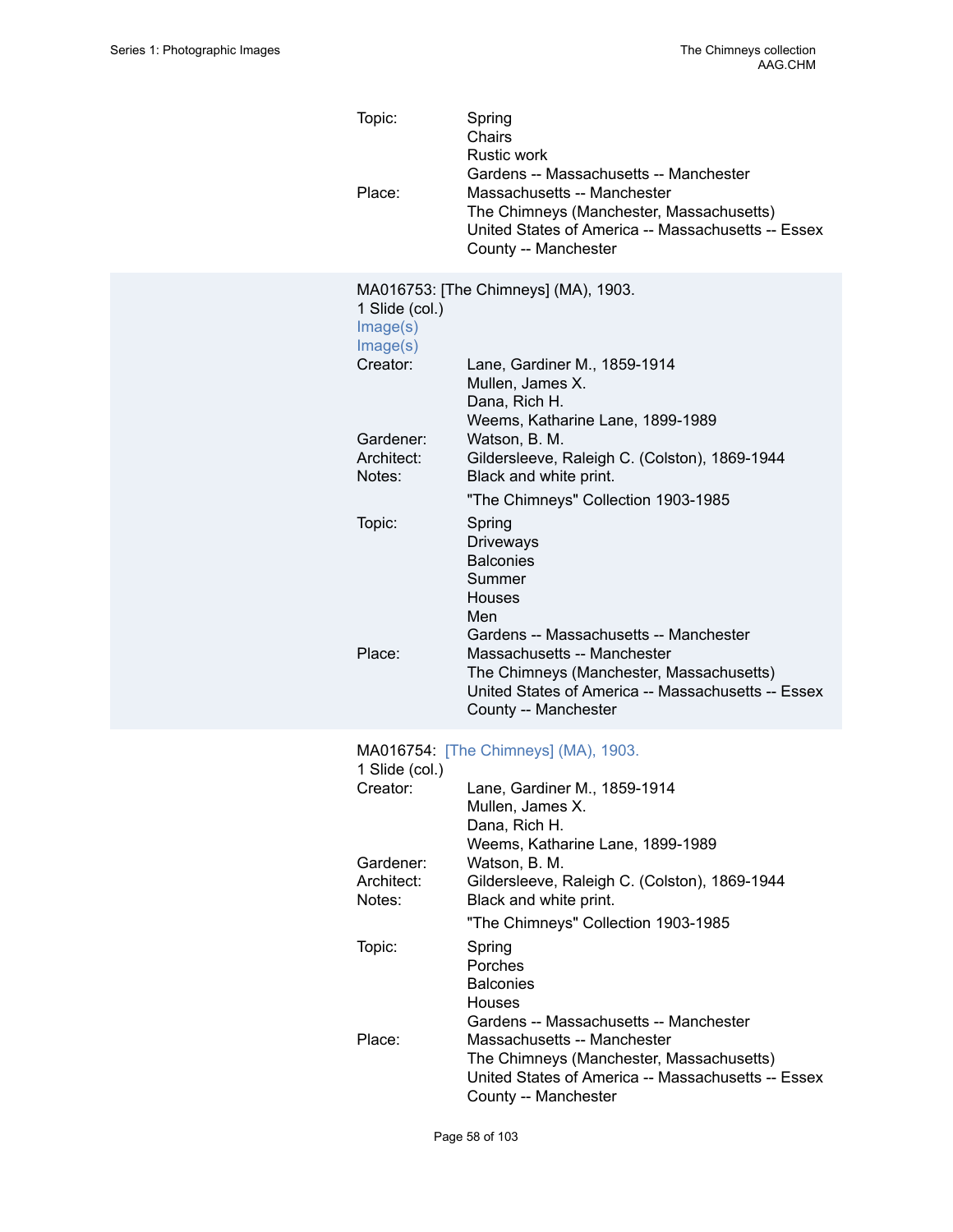| MA016755: [The Chimneys] (MA), 1903.<br>1 Slide (col.) |                                                                                                                                                                     |
|--------------------------------------------------------|---------------------------------------------------------------------------------------------------------------------------------------------------------------------|
| Creator:                                               | Lane, Gardiner M., 1859-1914<br>Mullen, James X.<br>Dana, Rich H.<br>Weems, Katharine Lane, 1899-1989                                                               |
| Gardener:<br>Architect:<br>Notes:                      | Watson, B. M.<br>Gildersleeve, Raleigh C. (Colston), 1869-1944<br>Black and white print.                                                                            |
| Topic:                                                 | "The Chimneys" Collection 1903-1985<br>Spring<br>Snow<br>Walls, stone<br><b>Balustrades</b><br>Winter<br>Evergreens<br>Gardens -- Massachusetts -- Manchester       |
| Place:                                                 | Massachusetts -- Manchester<br>The Chimneys (Manchester, Massachusetts)<br>United States of America -- Massachusetts -- Essex<br>County -- Manchester               |
| 1 Slide (b & w.)<br>Creator:                           | MA016756: [The Chimneys] (MA), 1903<br>Lane, Gardiner M., 1859-1914<br>Mullen, James X.<br>Dana, Rich H.                                                            |
| Gardener:<br>Architect:<br>Notes:                      | Weems, Katharine Lane, 1899-1989<br>Watson, B. M.<br>Gildersleeve, Raleigh C. (Colston), 1869-1944<br>Black and white print.<br>"The Chimneys" Collection 1903-1985 |
| Topic:                                                 | Spring<br>Snow<br>Winter<br>Cameras<br>Men<br>Gardens -- Massachusetts -- Manchester                                                                                |
| Place:                                                 | Massachusetts -- Manchester<br>The Chimneys (Manchester, Massachusetts)<br>United States of America -- Massachusetts -- Essex<br>County -- Manchester               |
| 1 Slide (b & w.)<br>Image(s)<br>Image(s)<br>Creator:   | MA016758: [The Chimneys] (MA), 1903.<br>Lane, Gardiner M., 1859-1914                                                                                                |
|                                                        | Mullen, James X.<br>Dana, Rich H.<br>Weems, Katharine Lane, 1899-1989                                                                                               |
| Gardener:                                              | Watson, B. M.                                                                                                                                                       |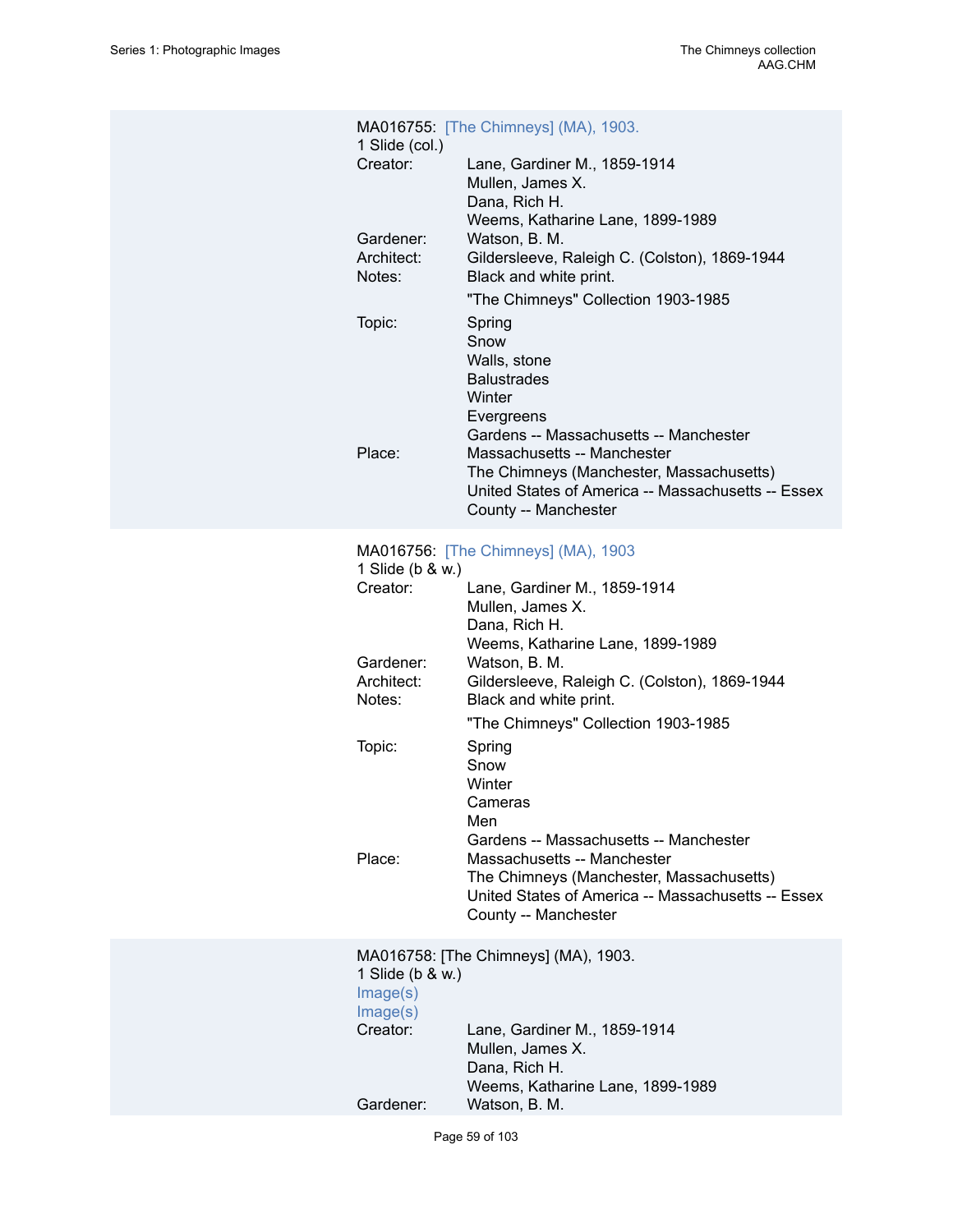| Architect:<br>Notes:              | Gildersleeve, Raleigh C. (Colston), 1869-1944<br>Black and white print.<br>"The Chimneys" Collection 1903-1985                                                                                                                       |
|-----------------------------------|--------------------------------------------------------------------------------------------------------------------------------------------------------------------------------------------------------------------------------------|
| Topic:<br>Place:                  | Spring<br>Girls<br><b>Balconies</b><br>Children<br>Houses<br>Gardens -- Massachusetts -- Manchester<br>Massachusetts -- Manchester<br>The Chimneys (Manchester, Massachusetts)<br>United States of America -- Massachusetts -- Essex |
|                                   | County -- Manchester                                                                                                                                                                                                                 |
| 1 Slide (b & w.)<br>Creator:      | MA016760: [The Chimneys] (MA), 1903.<br>Lane, Gardiner M., 1859-1914<br>Mullen, James X.<br>Dana, Rich H.                                                                                                                            |
| Gardener:<br>Architect:<br>Notes: | Weems, Katharine Lane, 1899-1989<br>Watson, B. M.<br>Gildersleeve, Raleigh C. (Colston), 1869-1944<br>Black and white print.<br>"The Chimneys" Collection 1903-1985                                                                  |
| Topic:                            | Spring<br><b>Balconies</b><br>Porticoes<br><b>Balustrades</b><br>Gardens -- Massachusetts -- Manchester                                                                                                                              |
| Place:                            | Massachusetts -- Manchester<br>The Chimneys (Manchester, Massachusetts)<br>United States of America -- Massachusetts -- Essex<br>County -- Manchester                                                                                |
| 1 Slide (b & w.)                  | MA016764: [The Chimneys] (MA), [1930?]                                                                                                                                                                                               |
| Creator:                          | Lane, Gardiner M., 1859-1914<br>Mullen, James X.<br>Dana, Rich H.<br>Weems, Katharine Lane, 1899-1989                                                                                                                                |
| Gardener:<br>Architect:<br>Notes: | Watson, B. M.<br>Gildersleeve, Raleigh C. (Colston), 1869-1944<br>Black and white print.                                                                                                                                             |
|                                   | "The Chimneys" Collection 1903-1985                                                                                                                                                                                                  |
| Topic:                            | Spring<br>Urns<br>Jars -- ornamental<br>Latticework<br>Dogs<br>Gardens -- Massachusetts -- Manchester                                                                                                                                |
| Place:                            | Massachusetts -- Manchester<br>The Chimneys (Manchester, Massachusetts)                                                                                                                                                              |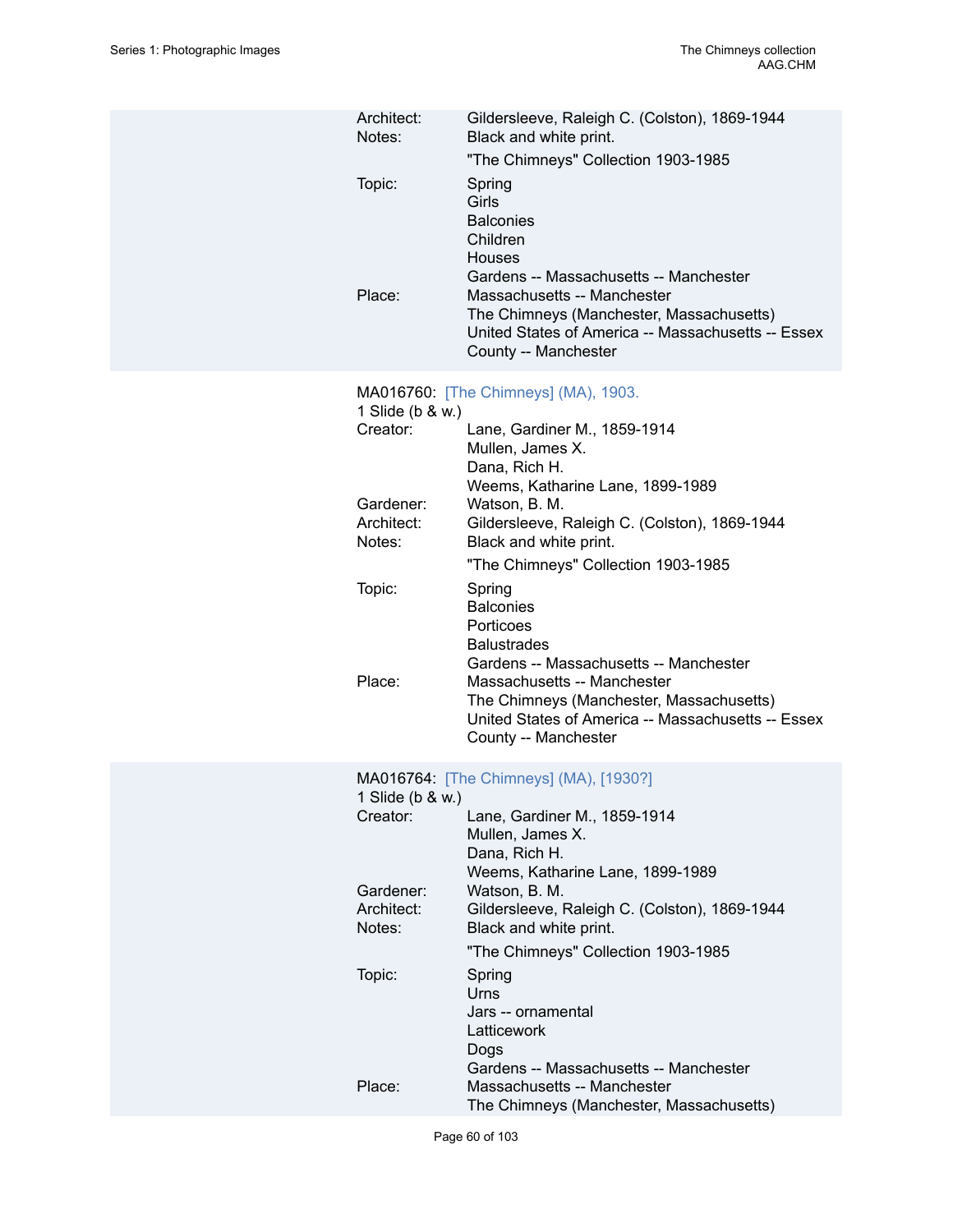|                                   | United States of America -- Massachusetts -- Essex<br>County -- Manchester                            |
|-----------------------------------|-------------------------------------------------------------------------------------------------------|
| Creator:                          | MA016765: [The Chimneys] (MA), [1930?]<br>1 Slide (b & w.)<br>Lane, Gardiner M., 1859-1914            |
|                                   | Mullen, James X.<br>Dana, Rich H.<br>Weems, Katharine Lane, 1899-1989                                 |
| Gardener:<br>Architect:<br>Notes: | Watson, B. M.<br>Gildersleeve, Raleigh C. (Colston), 1869-1944<br>Black and white print.              |
|                                   | "The Chimneys" Collection 1903-1985                                                                   |
| Topic:                            | Spring<br><b>Boathouses</b><br><b>Beaches</b><br><b>Construction sites</b>                            |
|                                   | Gardens -- Massachusetts -- Manchester                                                                |
| Place:                            | Massachusetts -- Manchester<br>The Chimneys (Manchester, Massachusetts)                               |
|                                   | United States of America -- Massachusetts -- Essex<br>County -- Manchester                            |
|                                   | MA016766: [The Chimneys] (MA), [1930?]<br>1 Slide (b & w.)                                            |
| Creator:                          | Lane, Gardiner M., 1859-1914<br>Mullen, James X.<br>Dana, Rich H.<br>Weems, Katharine Lane, 1899-1989 |
| Gardener:                         | Watson, B. M.                                                                                         |
| Architect:<br>Notes:              | Gildersleeve, Raleigh C. (Colston), 1869-1944<br>Black and white print.                               |
|                                   | "The Chimneys" Collection 1903-1985                                                                   |
| Topic:                            | Spring<br>Terraces (land forms)<br>Walkways, flagstone                                                |
|                                   | <b>Stairs</b><br>Dogs                                                                                 |
|                                   | Urns<br>Walls, stone<br>Women                                                                         |
|                                   | Gardens -- Massachusetts -- Manchester                                                                |
| Place:                            | Massachusetts -- Manchester                                                                           |
|                                   | The Chimneys (Manchester, Massachusetts)                                                              |

# Color Film Negatives

MA016183: [\[The Chimneys\]: woman in the pond garden with two](https://ids.si.edu/ids/deliveryService?id=SG-MA016183) [dogs., \[1930?\]](https://ids.si.edu/ids/deliveryService?id=SG-MA016183) 1 Slide (col.)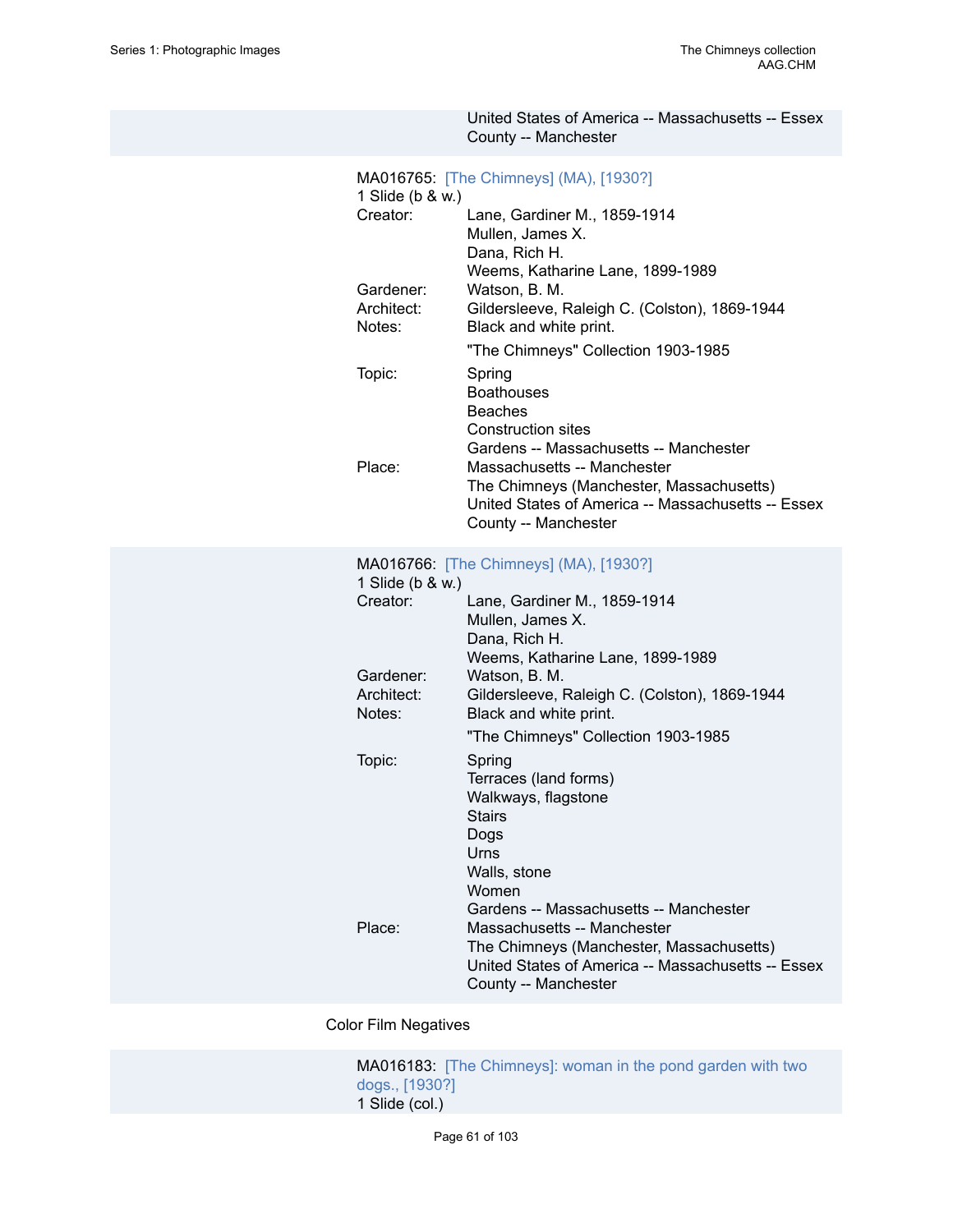| Creator:             | Lane, Gardiner M., 1859-1914<br>Mullen, James X.                                                                                                      |
|----------------------|-------------------------------------------------------------------------------------------------------------------------------------------------------|
|                      | Dana, Rich H.<br>Weems, Katharine Lane, 1899-1989                                                                                                     |
| Gardener:            | Watson, B. M.                                                                                                                                         |
| Architect:<br>Notes: | Gildersleeve, Raleigh C. (Colston), 1869-1944<br>Stereofilm.                                                                                          |
|                      | "The Chimneys" Collection 1903-1985                                                                                                                   |
| Topic:               | Summer<br>Water gardens<br>Dogs<br>Women<br>Walkways, grass<br>Water lilies<br>Gardens -- Massachusetts -- Manchester                                 |
| Place:               | Massachusetts -- Manchester<br>The Chimneys (Manchester, Massachusetts)<br>United States of America -- Massachusetts -- Essex<br>County -- Manchester |

#### MA016185: [\[The Chimneys\]: view from one end of garden to the](https://ids.si.edu/ids/deliveryService?id=SG-MA016185) other facing the bay., [\[1930?\]](https://ids.si.edu/ids/deliveryService?id=SG-MA016185)

| $0.101$ $100119$ $0.10001$ , $1.00001$ |                                                                                                                        |
|----------------------------------------|------------------------------------------------------------------------------------------------------------------------|
| 1 Slide (col.)                         |                                                                                                                        |
| Creator:                               | Lane, Gardiner M., 1859-1914<br>Mullen, James X.                                                                       |
|                                        | Dana, Rich H.                                                                                                          |
|                                        | Weems, Katharine Lane, 1899-1989                                                                                       |
| Gardener:                              | Watson, B. M.                                                                                                          |
| Architect:<br>Notes:                   | Gildersleeve, Raleigh C. (Colston), 1869-1944<br>Stereofilm.                                                           |
|                                        | "The Chimneys" Collection 1903-1985                                                                                    |
| Topic:                                 | Summer                                                                                                                 |
|                                        | Water gardens                                                                                                          |
|                                        | Walkways                                                                                                               |
|                                        | Irises (Plants)                                                                                                        |
|                                        | <b>Fountains</b>                                                                                                       |
|                                        | Arbors                                                                                                                 |
|                                        | Gardens -- Massachusetts -- Manchester                                                                                 |
| Place:                                 | Massachusetts -- Manchester                                                                                            |
|                                        | The Chimneys (Manchester, Massachusetts)<br>United States of America -- Massachusetts -- Essex<br>County -- Manchester |
|                                        |                                                                                                                        |

### Color Transparencies

|                | MA016299: [The Chimneys] (MA), [1930?] |
|----------------|----------------------------------------|
| 1 Slide (col.) |                                        |
| Creator:       | Lane, Gardiner M., 1859-1914           |
|                | Mullen, James X.                       |
|                | Dana, Rich H.                          |
|                | Weems, Katharine Lane, 1899-1989       |
| Gardener:      | Watson, B. M.                          |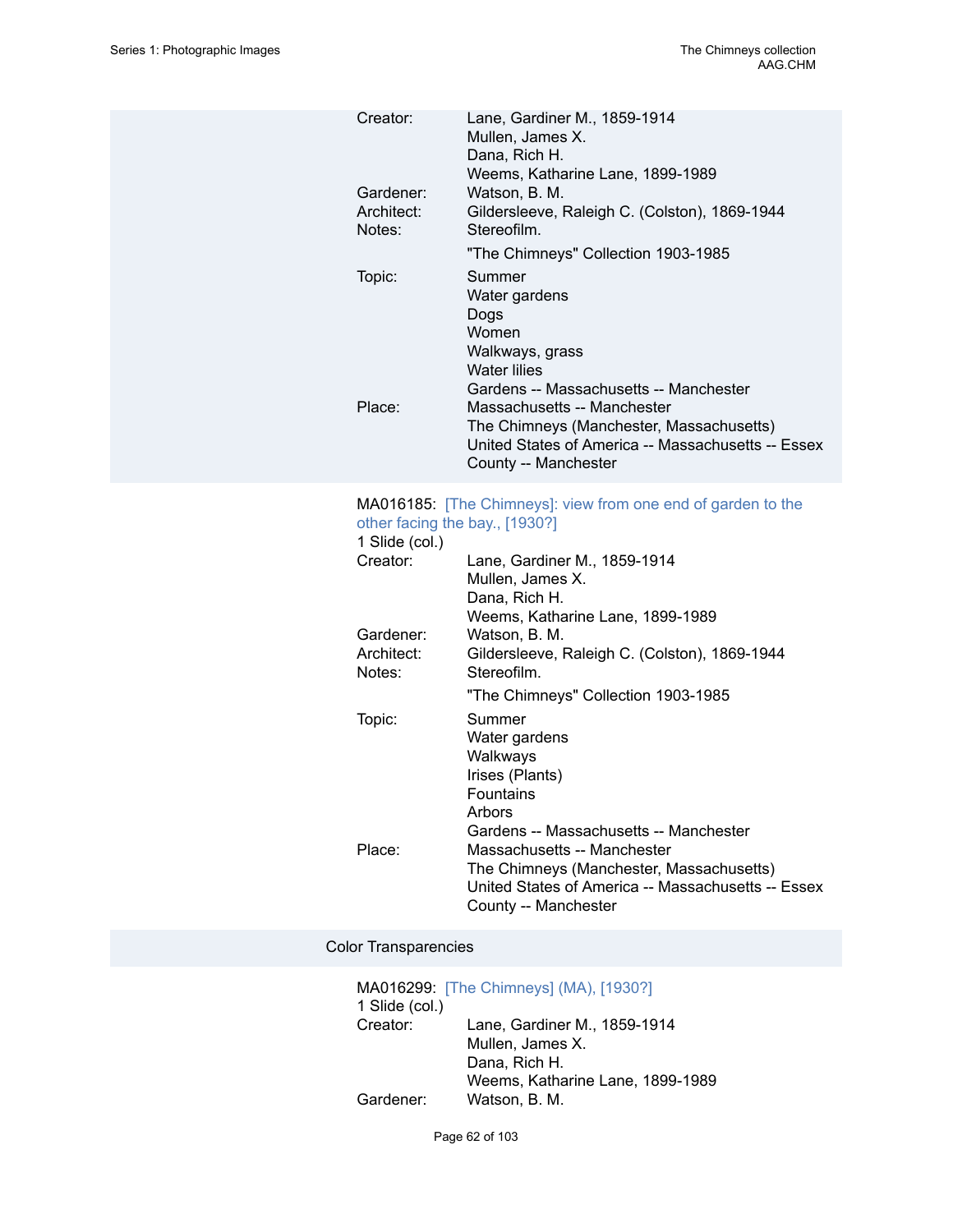| Architect:<br>Notes:       | Gildersleeve, Raleigh C. (Colston), 1869-1944<br>Color transparency - 2 3/8 " x 2 3/4".<br>"The Chimneys" Collection 1903-1985                                                                                                                                      |
|----------------------------|---------------------------------------------------------------------------------------------------------------------------------------------------------------------------------------------------------------------------------------------------------------------|
| Topic:<br>Place:           | Summer<br>Water gardens<br>Irises (Plants)<br>Fences<br>Parterres<br><b>Water lilies</b><br>Gardens -- Massachusetts -- Manchester<br>Massachusetts -- Manchester<br>The Chimneys (Manchester, Massachusetts)<br>United States of America -- Massachusetts -- Essex |
|                            | County -- Manchester                                                                                                                                                                                                                                                |
| 1 Slide (col.)<br>Creator: | MA016302: [The Chimneys] (MA), [1930?]<br>Lane, Gardiner M., 1859-1914                                                                                                                                                                                              |
|                            | Mullen, James X.<br>Dana, Rich H.<br>Weems, Katharine Lane, 1899-1989                                                                                                                                                                                               |
| Gardener:                  | Watson, B. M.                                                                                                                                                                                                                                                       |
| Architect:<br>Notes:       | Gildersleeve, Raleigh C. (Colston), 1869-1944<br>Color transparency - 2 3/8 " x 2 3/4".                                                                                                                                                                             |
|                            | "The Chimneys" Collection 1903-1985                                                                                                                                                                                                                                 |
| Topic:                     | Summer<br>Irises (Plants)<br>Fences<br>Women<br>Gardens -- Massachusetts -- Manchester                                                                                                                                                                              |
| Place:                     | Massachusetts -- Manchester<br>The Chimneys (Manchester, Massachusetts)<br>United States of America -- Massachusetts -- Essex<br>County -- Manchester                                                                                                               |

## 35mm Color Slides

| 1 Slide (col.) | MA016239: [The Chimneys]: walkway through garden, flowers in<br>bloom, leading to arbors at different points along the path., 1940. |
|----------------|-------------------------------------------------------------------------------------------------------------------------------------|
| Creator:       | Lane, Gardiner M., 1859-1914                                                                                                        |
|                | Mullen, James X.                                                                                                                    |
|                | Dana, Rich H.                                                                                                                       |
|                | Weems, Katharine Lane, 1899-1989                                                                                                    |
| Gardener:      | Watson, B. M.                                                                                                                       |
| Architect:     | Gildersleeve, Raleigh C. (Colston), 1869-1944                                                                                       |
| Notes:         | "The Chimneys" Collection 1903-1985                                                                                                 |
| Topic:         | Summer                                                                                                                              |
|                | Arbors                                                                                                                              |
|                | Perennials                                                                                                                          |
|                | Garden borders                                                                                                                      |
|                | Walkways, gravel                                                                                                                    |

Page 63 of 103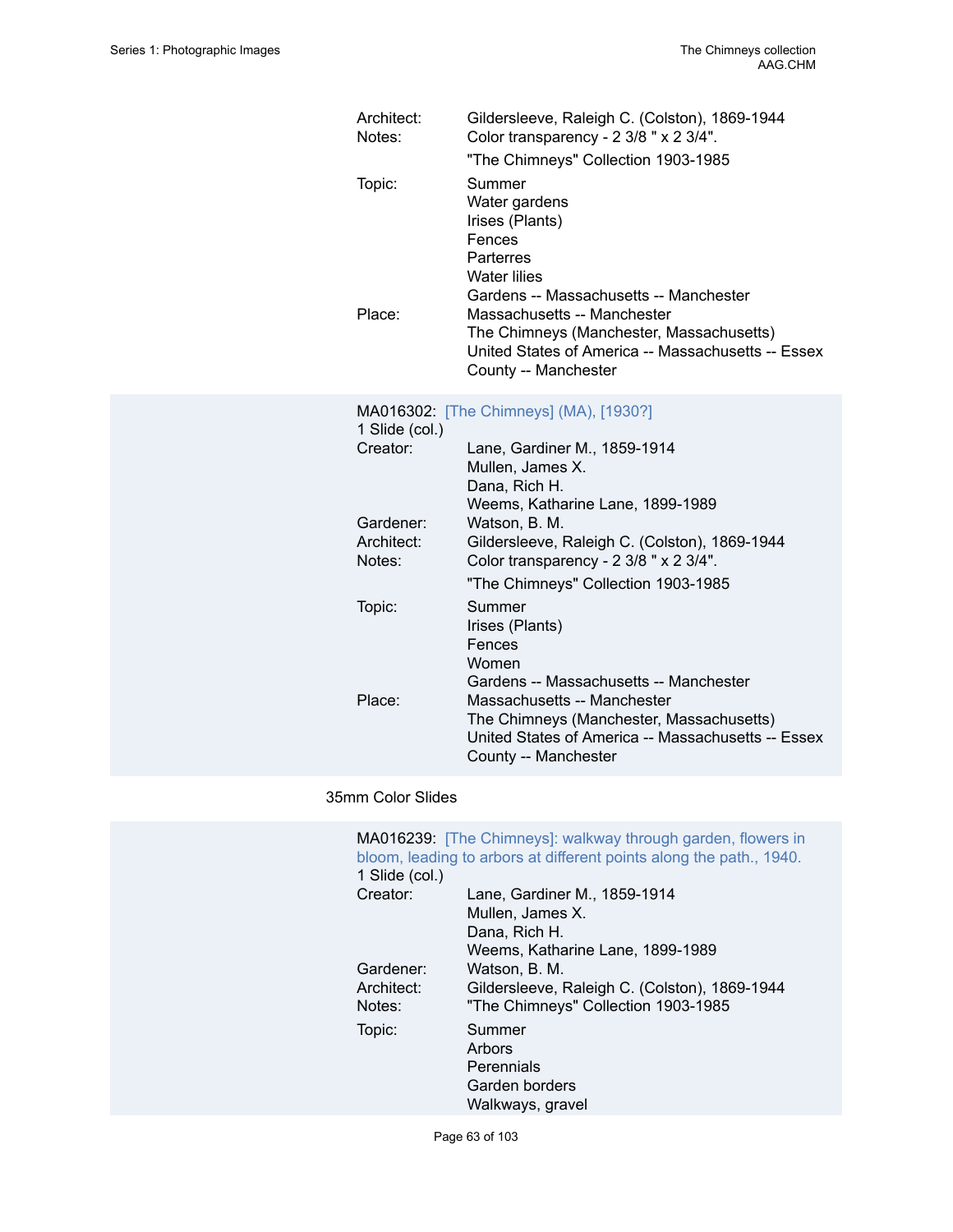| Place:                                                               | Gardens -- Massachusetts -- Manchester<br>Massachusetts -- Manchester<br>The Chimneys (Manchester, Massachusetts)<br>United States of America -- Massachusetts -- Essex<br>County -- Manchester                                                                     |
|----------------------------------------------------------------------|---------------------------------------------------------------------------------------------------------------------------------------------------------------------------------------------------------------------------------------------------------------------|
| grow in the ponds., 1940.<br>1 Slide (col.)<br>Creator:<br>Gardener: | MA016243: [The Chimneys]: view of water garden facing the house;<br>potted plants line the ponds' edges; water lillies and aquatic plants<br>Lane, Gardiner M., 1859-1914<br>Mullen, James X.<br>Dana, Rich H.<br>Weems, Katharine Lane, 1899-1989<br>Watson, B. M. |
| Architect:<br>Notes:                                                 | Gildersleeve, Raleigh C. (Colston), 1869-1944<br>"The Chimneys" Collection 1903-1985                                                                                                                                                                                |
| Topic:                                                               | Summer<br><b>Fountains</b><br>Water gardens<br>Fences<br>Walkways, grass<br>Flowerpots<br><b>Water lilies</b><br>Gardens -- Massachusetts -- Manchester                                                                                                             |
| Place:                                                               | Massachusetts -- Manchester<br>The Chimneys (Manchester, Massachusetts)<br>United States of America -- Massachusetts -- Essex<br>County -- Manchester                                                                                                               |
| 1 Slide (col.)                                                       | MA016244: [The Chimneys]: walkway leading up to porch with a<br>balcony attached to the house., 1940.                                                                                                                                                               |
| Creator:                                                             | Lane, Gardiner M., 1859-1914<br>Mullen, James X.<br>Dana, Rich H.<br>Weems, Katharine Lane, 1899-1989                                                                                                                                                               |
| Gardener:<br>Architect:<br>Notes:                                    | Watson, B. M.<br>Gildersleeve, Raleigh C. (Colston), 1869-1944<br>"The Chimneys" Collection 1903-1985                                                                                                                                                               |
| Topic:                                                               | Summer<br><b>Balconies</b><br>Porches<br>Garden borders<br>Perennials<br><b>Houses</b><br>Gardens -- Massachusetts -- Manchester                                                                                                                                    |
| Place:                                                               | Massachusetts -- Manchester<br>The Chimneys (Manchester, Massachusetts)<br>United States of America -- Massachusetts -- Essex<br>County -- Manchester                                                                                                               |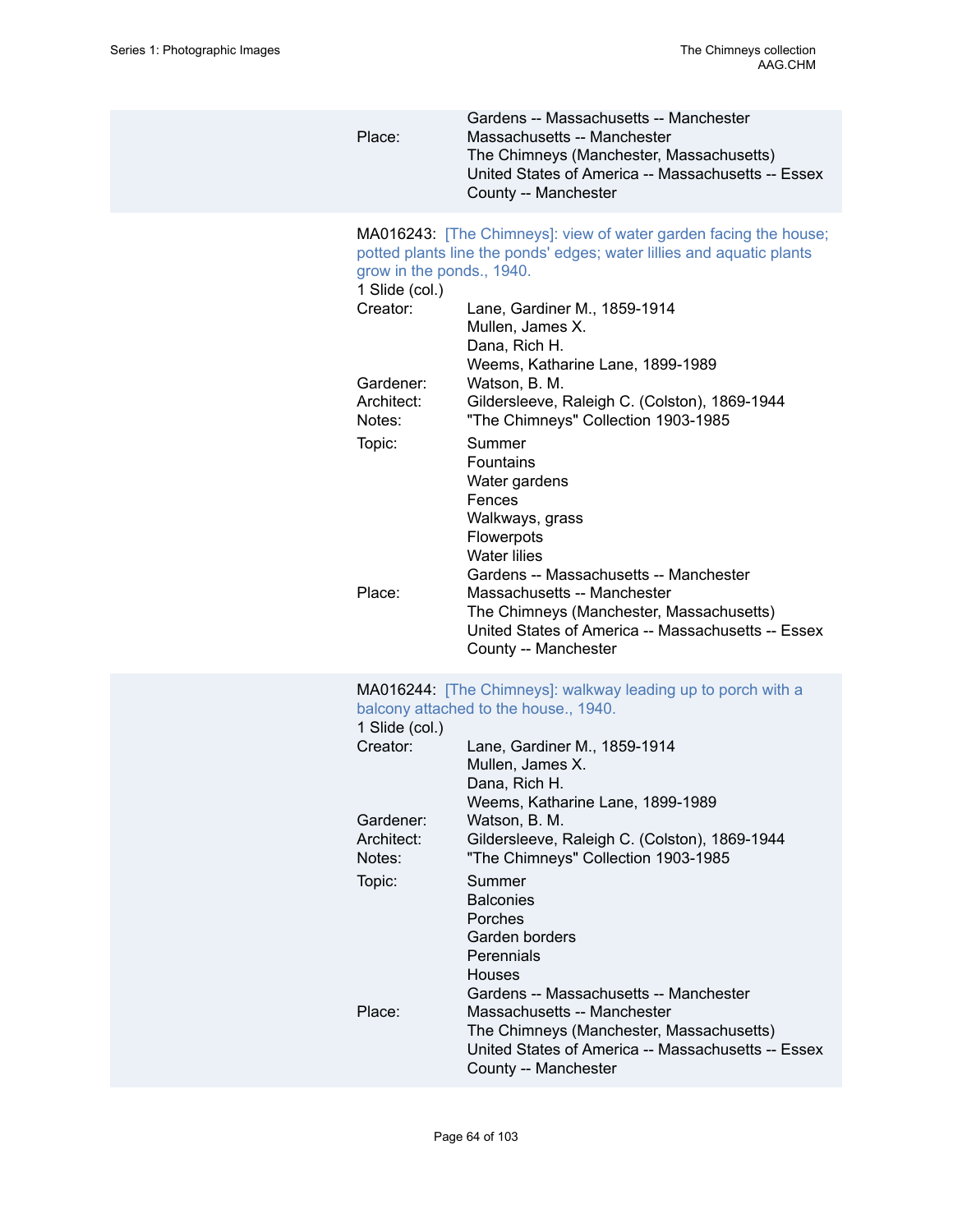| MA016251: [The Chimneys]: man and woman sitting on patio in<br>lawn chairs., 1940. |                                                                         |  |
|------------------------------------------------------------------------------------|-------------------------------------------------------------------------|--|
| 1 Slide (col.)                                                                     |                                                                         |  |
| Creator:                                                                           | Lane, Gardiner M., 1859-1914                                            |  |
|                                                                                    | Mullen, James X.                                                        |  |
|                                                                                    | Dana, Rich H.                                                           |  |
|                                                                                    | Weems, Katharine Lane, 1899-1989                                        |  |
| Gardener:<br>Architect:                                                            | Watson, B. M.<br>Gildersleeve, Raleigh C. (Colston), 1869-1944          |  |
| Notes:                                                                             | "The Chimneys" Collection 1903-1985                                     |  |
|                                                                                    | Patios                                                                  |  |
| Topic:                                                                             | Flagstone                                                               |  |
|                                                                                    | Adirondack chairs                                                       |  |
|                                                                                    | Wisteria                                                                |  |
|                                                                                    | Containers                                                              |  |
|                                                                                    | Walls, stone                                                            |  |
|                                                                                    | Women                                                                   |  |
|                                                                                    | Men                                                                     |  |
|                                                                                    | Gardens -- Massachusetts -- Manchester                                  |  |
| Place:                                                                             | Massachusetts -- Manchester<br>The Chimneys (Manchester, Massachusetts) |  |
|                                                                                    | United States of America -- Massachusetts -- Essex                      |  |
|                                                                                    | County -- Manchester                                                    |  |
|                                                                                    |                                                                         |  |
|                                                                                    | MA016252: [The Chimneys] (MA), [1940?]                                  |  |
| 1 Slide (col.)<br>Creator:                                                         | Lane, Gardiner M., 1859-1914                                            |  |
|                                                                                    | Mullen, James X.                                                        |  |
|                                                                                    | Dana, Rich H.                                                           |  |
|                                                                                    | Weems, Katharine Lane, 1899-1989                                        |  |
| Gardener:                                                                          | Watson, B. M.                                                           |  |
| Architect:                                                                         | Gildersleeve, Raleigh C. (Colston), 1869-1944                           |  |
| Notes:                                                                             | "The Chimneys" Collection 1903-1985                                     |  |
| Topic:                                                                             | Summer                                                                  |  |
|                                                                                    | Irises (Plants)                                                         |  |
|                                                                                    | Flowerpots<br>Water gardens                                             |  |
|                                                                                    | Fences                                                                  |  |
|                                                                                    | <b>Water lilies</b>                                                     |  |
|                                                                                    | Gardens -- Massachusetts -- Manchester                                  |  |
| Place:                                                                             | Massachusetts -- Manchester                                             |  |
|                                                                                    | The Chimneys (Manchester, Massachusetts)                                |  |
|                                                                                    | United States of America -- Massachusetts -- Essex                      |  |
|                                                                                    | County -- Manchester                                                    |  |
| MA016256: [The Chimneys] (MA), [1940?]                                             |                                                                         |  |
| 1 Slide (col.)                                                                     |                                                                         |  |
| Creator:                                                                           | Lane, Gardiner M., 1859-1914                                            |  |
|                                                                                    | Mullen, James X.                                                        |  |
|                                                                                    | Dana, Rich H.<br>Weems, Katharine Lane, 1899-1989                       |  |
| Gardener:                                                                          | Watson, B. M.                                                           |  |
|                                                                                    |                                                                         |  |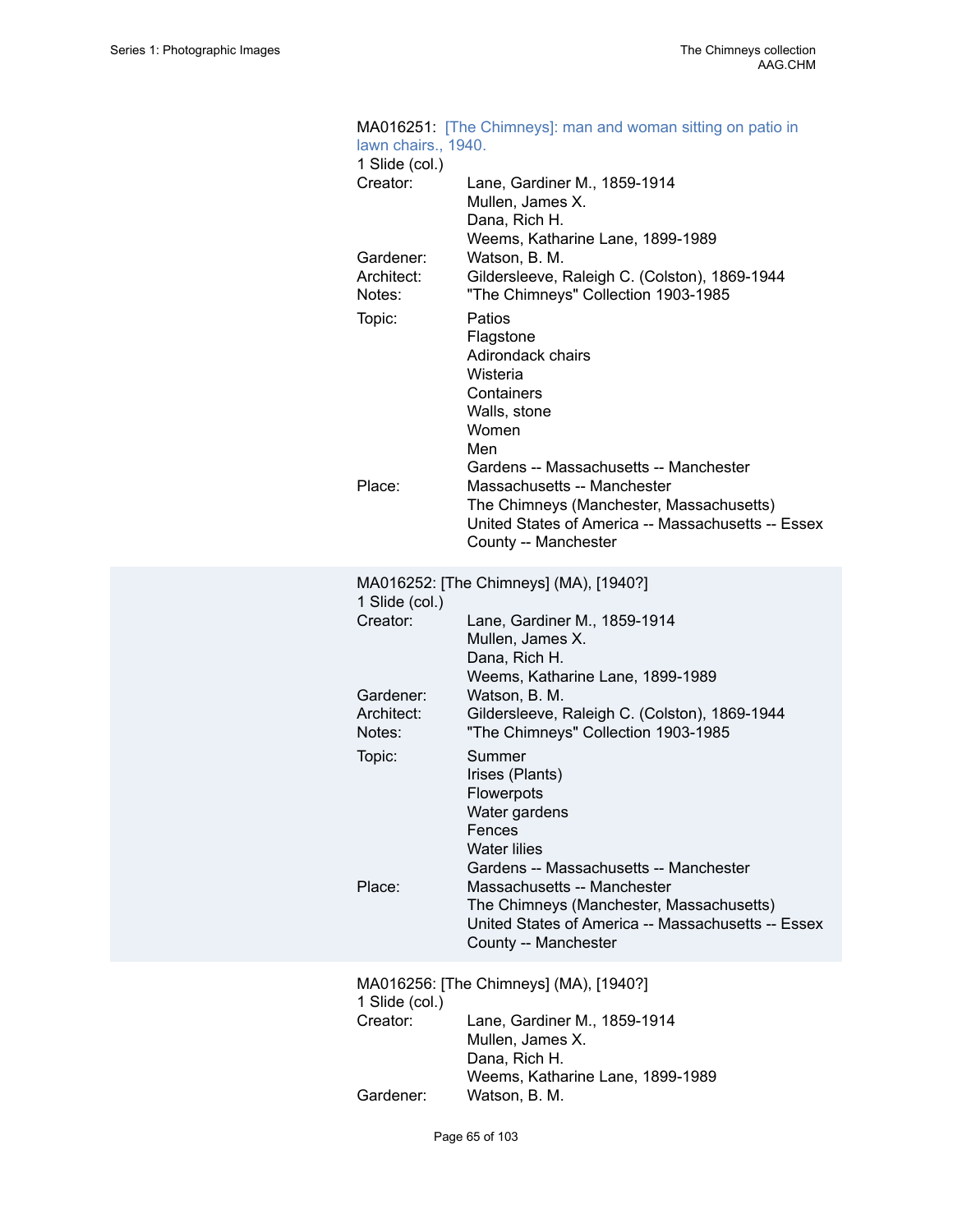| Architect:<br>Notes:<br>Topic:<br>Place: | Gildersleeve, Raleigh C. (Colston), 1869-1944<br>"The Chimneys" Collection 1903-1985<br>Autumn<br><b>Driveways</b><br>Hedges<br>Autumn<br>Gardens -- Massachusetts -- Manchester<br>Massachusetts -- Manchester<br>The Chimneys (Manchester, Massachusetts)<br>United States of America -- Massachusetts -- Essex<br>County -- Manchester |
|------------------------------------------|-------------------------------------------------------------------------------------------------------------------------------------------------------------------------------------------------------------------------------------------------------------------------------------------------------------------------------------------|
| 1 Slide (col.)<br>Creator:               | MA016269: [The Chimneys] (MA), 1940.<br>Lane, Gardiner M., 1859-1914<br>Mullen, James X.<br>Dana, Rich H.                                                                                                                                                                                                                                 |
| Gardener:<br>Architect:<br>Notes:        | Weems, Katharine Lane, 1899-1989<br>Watson, B. M.<br>Gildersleeve, Raleigh C. (Colston), 1869-1944<br>"The Chimneys" Collection 1903-1985                                                                                                                                                                                                 |
| Topic:                                   | Summer<br>Irises (Plants)<br>Water gardens<br>Containers<br>Flowerpots<br><b>Water lilies</b>                                                                                                                                                                                                                                             |
| Place:                                   | Gardens -- Massachusetts -- Manchester<br>Massachusetts -- Manchester<br>The Chimneys (Manchester, Massachusetts)<br>United States of America -- Massachusetts -- Essex<br>County -- Manchester                                                                                                                                           |
| 1 Slide (col.)                           | MA016270: [The Chimneys] (MA), 1940.                                                                                                                                                                                                                                                                                                      |
| Creator:                                 | Lane, Gardiner M., 1859-1914<br>Mullen, James X.<br>Dana, Rich H.                                                                                                                                                                                                                                                                         |
| Gardener:<br>Architect:<br>Notes:        | Weems, Katharine Lane, 1899-1989<br>Watson, B. M.<br>Gildersleeve, Raleigh C. (Colston), 1869-1944<br>"The Chimneys" Collection 1903-1985                                                                                                                                                                                                 |
| Topic:                                   | Summer<br>Pergolas<br>Water gardens<br>Containers<br>Hanging baskets<br><b>Shrubs</b><br>Climbing plants<br>Ponds<br>Garden borders<br><b>Water lilies</b><br>Gardens -- Massachusetts -- Manchester                                                                                                                                      |

Page 66 of 103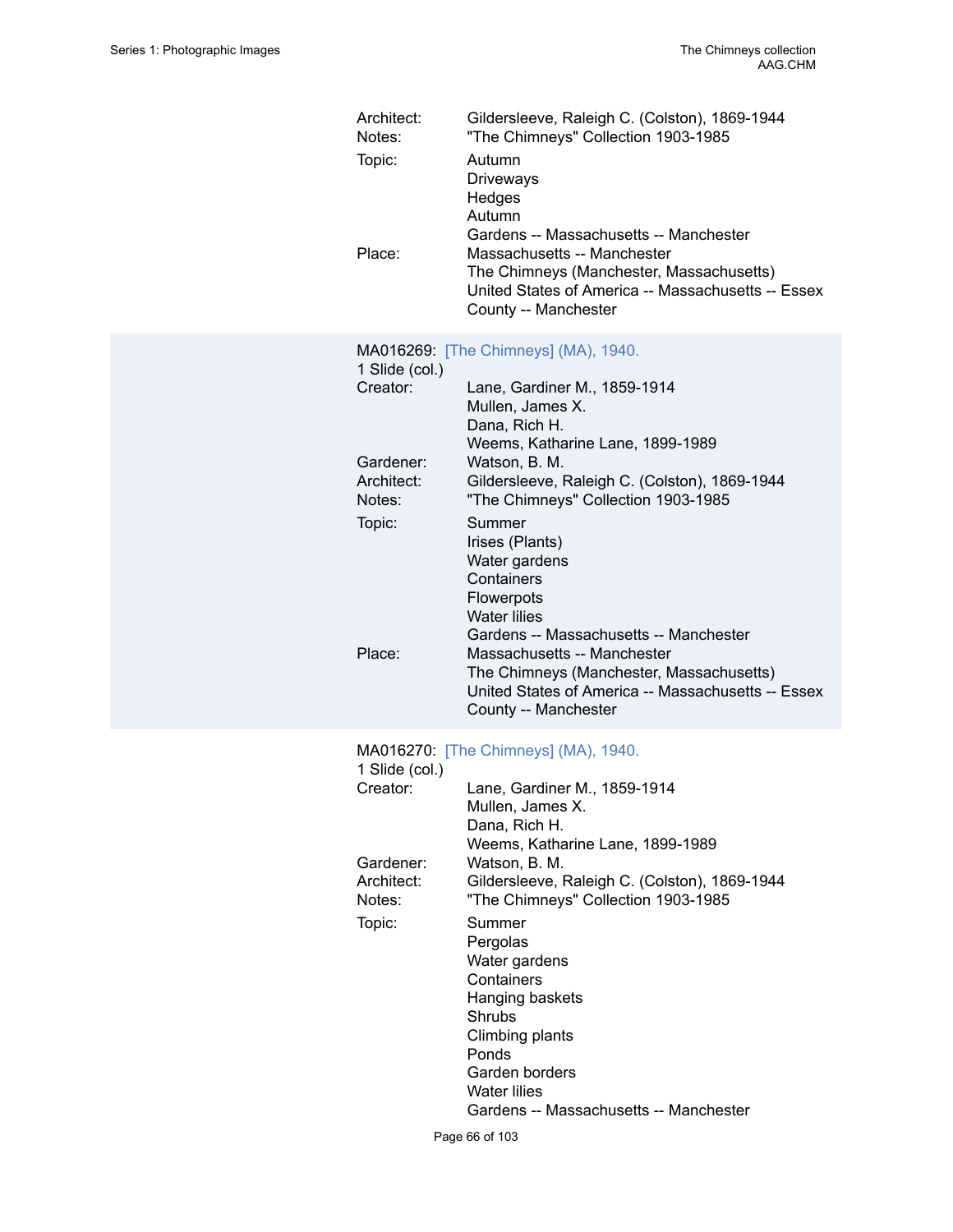Place: Massachusetts -- Manchester The Chimneys (Manchester, Massachusetts) United States of America -- Massachusetts -- Essex County -- Manchester

| 1 Slide (col.)                    | MA016272: [The Chimneys] (MA), 1940.                                                                                                                                                            |
|-----------------------------------|-------------------------------------------------------------------------------------------------------------------------------------------------------------------------------------------------|
| Creator:                          | Lane, Gardiner M., 1859-1914<br>Mullen, James X.<br>Dana, Rich H.                                                                                                                               |
| Gardener:<br>Architect:           | Weems, Katharine Lane, 1899-1989<br>Watson, B. M.<br>Gildersleeve, Raleigh C. (Colston), 1869-1944                                                                                              |
| Notes:                            | "The Chimneys" Collection 1903-1985                                                                                                                                                             |
| Topic:                            | Summer<br>Water gardens<br>Dogs<br>Flowerpots<br>Garden borders<br><b>Fountains</b><br>Walkways, grass<br>Women<br>Men<br><b>Water lilies</b>                                                   |
| Place:                            | Gardens -- Massachusetts -- Manchester<br>Massachusetts -- Manchester                                                                                                                           |
|                                   | The Chimneys (Manchester, Massachusetts)<br>United States of America -- Massachusetts -- Essex<br>County -- Manchester                                                                          |
| 1 Slide (col.)                    | MA016277: [The Chimneys] (MA), 1940.                                                                                                                                                            |
| Creator:                          | Lane, Gardiner M., 1859-1914<br>Mullen, James X.<br>Dana, Rich H.                                                                                                                               |
|                                   | Weems, Katharine Lane, 1899-1989                                                                                                                                                                |
| Gardener:<br>Architect:<br>Notes: | Watson, B. M.<br>Gildersleeve, Raleigh C. (Colston), 1869-1944<br>Garden Early Morning - Box Tree.                                                                                              |
|                                   | "The Chimneys" Collection 1903-1985                                                                                                                                                             |
| Topic:                            | Summer<br>Arbors<br>Pergolas<br>Walkways, gravel<br>Water gardens<br>Garden borders<br>Flowerpots                                                                                               |
| Place:                            | Gardens -- Massachusetts -- Manchester<br>Massachusetts -- Manchester<br>The Chimneys (Manchester, Massachusetts)<br>United States of America -- Massachusetts -- Essex<br>County -- Manchester |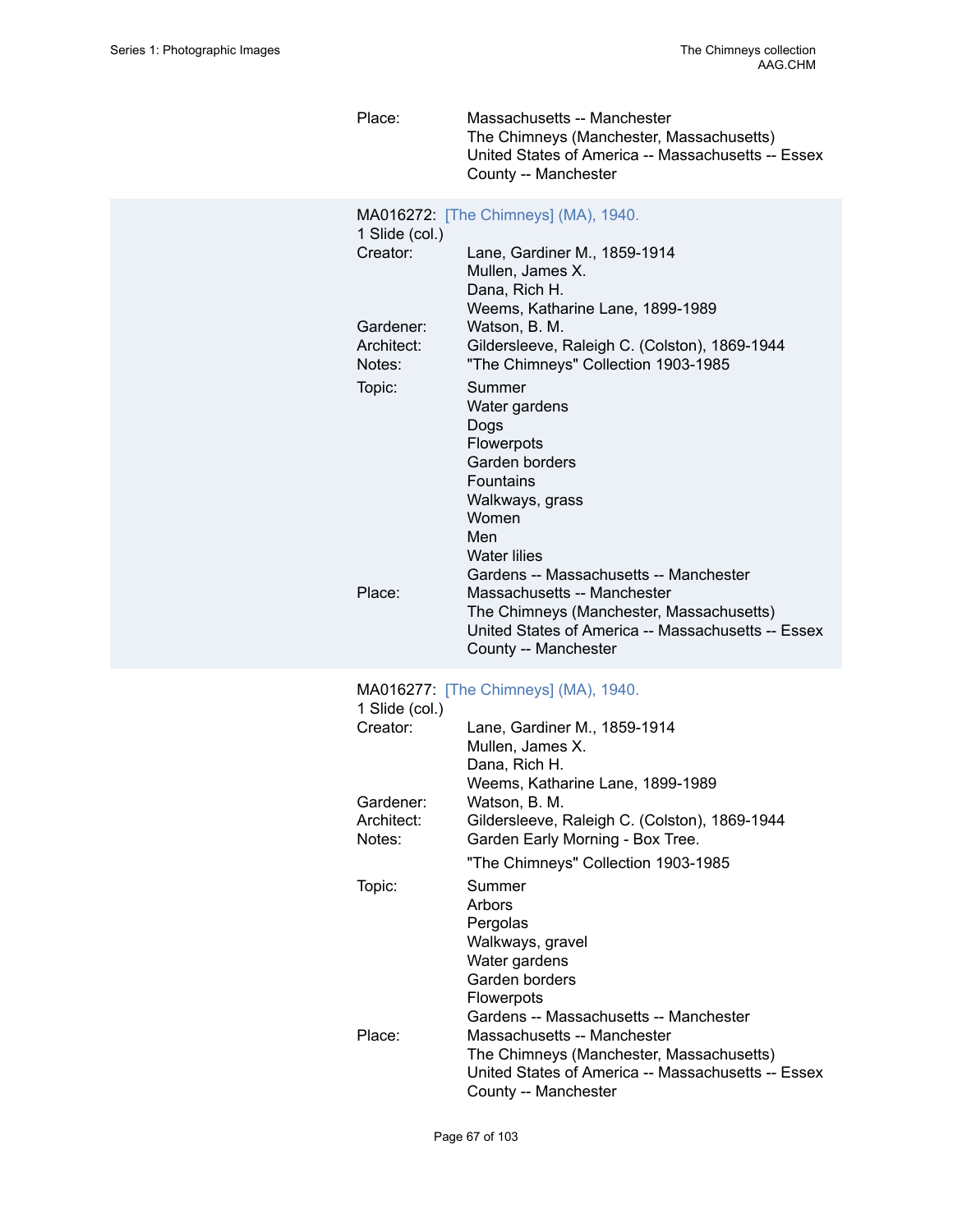| 1 Slide (col.)                    | MA016278: [The Chimneys] (MA), 1940.                                                                                                                                                                                            |
|-----------------------------------|---------------------------------------------------------------------------------------------------------------------------------------------------------------------------------------------------------------------------------|
| Creator:                          | Lane, Gardiner M., 1859-1914<br>Mullen, James X.<br>Dana, Rich H.                                                                                                                                                               |
| Gardener:<br>Architect:<br>Notes: | Weems, Katharine Lane, 1899-1989<br>Watson, B. M.<br>Gildersleeve, Raleigh C. (Colston), 1869-1944<br>Garden Lilacs.                                                                                                            |
| Topic:                            | "The Chimneys" Collection 1903-1985<br>Summer<br>Water gardens<br>Irises (Plants)                                                                                                                                               |
| Place:                            | Fences<br>Flowerpots<br>Gardens -- Massachusetts -- Manchester<br>Massachusetts -- Manchester<br>The Chimneys (Manchester, Massachusetts)<br>United States of America -- Massachusetts -- Essex<br>County -- Manchester         |
|                                   | MA016280: [The Chimneys] (MA), 1940.                                                                                                                                                                                            |
| 1 Slide (col.)<br>Creator:        | Lane, Gardiner M., 1859-1914<br>Mullen, James X.<br>Dana, Rich H.                                                                                                                                                               |
| Gardener:<br>Architect:<br>Notes: | Weems, Katharine Lane, 1899-1989<br>Watson, B. M.<br>Gildersleeve, Raleigh C. (Colston), 1869-1944<br>"The Chimneys" Collection 1903-1985                                                                                       |
| Topic:                            | Autumn<br>Water gardens<br>Ponds                                                                                                                                                                                                |
| Place:                            | Irises (Plants)<br>Flowerpots<br><b>Water lilies</b><br>Gardens -- Massachusetts -- Manchester<br>Massachusetts -- Manchester<br>The Chimneys (Manchester, Massachusetts)<br>United States of America -- Massachusetts -- Essex |
|                                   | County -- Manchester                                                                                                                                                                                                            |
| 1 Slide (col.)<br>Creator:        | MA016281: [The Chimneys] (MA), [1940?]<br>Lane, Gardiner M., 1859-1914<br>Mullen, James X.                                                                                                                                      |
| Gardener:                         | Dana, Rich H.<br>Weems, Katharine Lane, 1899-1989<br>Watson, B. M.                                                                                                                                                              |
| Architect:<br>Notes:              | Gildersleeve, Raleigh C. (Colston), 1869-1944<br>"The Chimneys" Collection 1903-1985<br>Autumn                                                                                                                                  |
| Topic:                            |                                                                                                                                                                                                                                 |

Page 68 of 103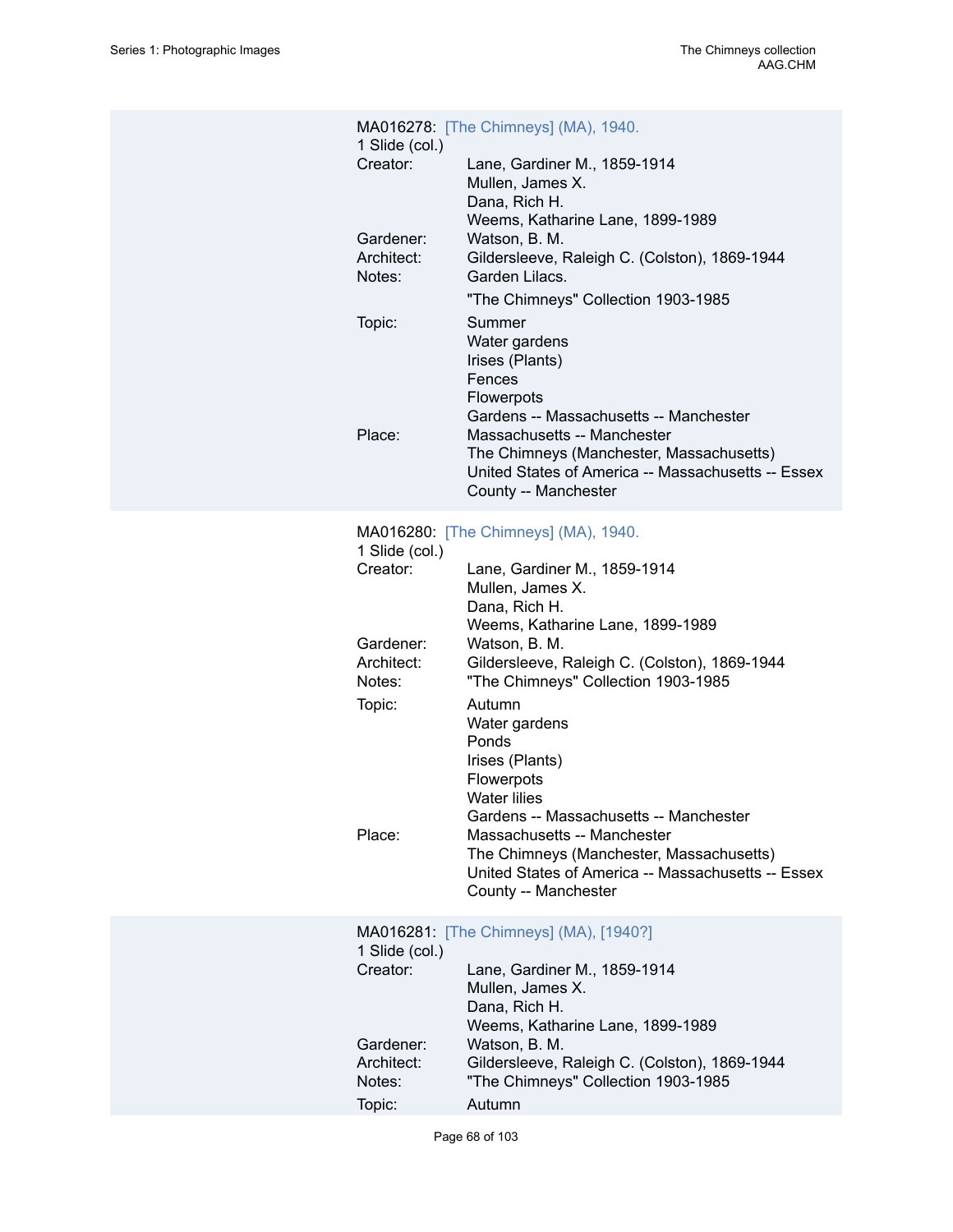| Place:                                                                              | Fountains<br>Water gardens<br>Pergolas<br>Flowerpots<br><b>Water lilies</b><br>Gardens -- Massachusetts -- Manchester<br>Massachusetts -- Manchester<br>The Chimneys (Manchester, Massachusetts)<br>United States of America -- Massachusetts -- Essex<br>County -- Manchester                                                                                                                                                                                                                                                                           |
|-------------------------------------------------------------------------------------|----------------------------------------------------------------------------------------------------------------------------------------------------------------------------------------------------------------------------------------------------------------------------------------------------------------------------------------------------------------------------------------------------------------------------------------------------------------------------------------------------------------------------------------------------------|
| 1 Slide (col.)<br>Creator:<br>Gardener:<br>Architect:<br>Notes:<br>Topic:<br>Place: | MA016284: [The Chimneys] (MA), 1940.<br>Lane, Gardiner M., 1859-1914<br>Mullen, James X.<br>Dana, Rich H.<br>Weems, Katharine Lane, 1899-1989<br>Watson, B. M.<br>Gildersleeve, Raleigh C. (Colston), 1869-1944<br>"The Chimneys" Collection 1903-1985<br>Autumn<br>Vegetable gardening<br>Autumn<br>Latticework<br>Gardens -- Massachusetts -- Manchester<br>Massachusetts -- Manchester<br>The Chimneys (Manchester, Massachusetts)<br>United States of America -- Massachusetts -- Essex<br>County -- Manchester                                      |
| 1 Slide (col.)<br>Creator:<br>Gardener:<br>Architect:<br>Notes:<br>Topic:<br>Place: | MA016285: [The Chimneys] (MA), 1940.<br>Lane, Gardiner M., 1859-1914<br>Mullen, James X.<br>Dana, Rich H.<br>Weems, Katharine Lane, 1899-1989<br>Watson, B. M.<br>Gildersleeve, Raleigh C. (Colston), 1869-1944<br>Looking down the terraces.<br>"The Chimneys" Collection 1903-1985<br>Autumn<br>Terraces (land forms)<br>Walkways, gravel<br>Autumn<br>Gardens -- Massachusetts -- Manchester<br>Massachusetts -- Manchester<br>The Chimneys (Manchester, Massachusetts)<br>United States of America -- Massachusetts -- Essex<br>County -- Manchester |
|                                                                                     |                                                                                                                                                                                                                                                                                                                                                                                                                                                                                                                                                          |

MA016289: [\[The Chimneys\] \(MA\), 1940.](https://ids.si.edu/ids/deliveryService?id=SG-MA016289) 1 Slide (col.)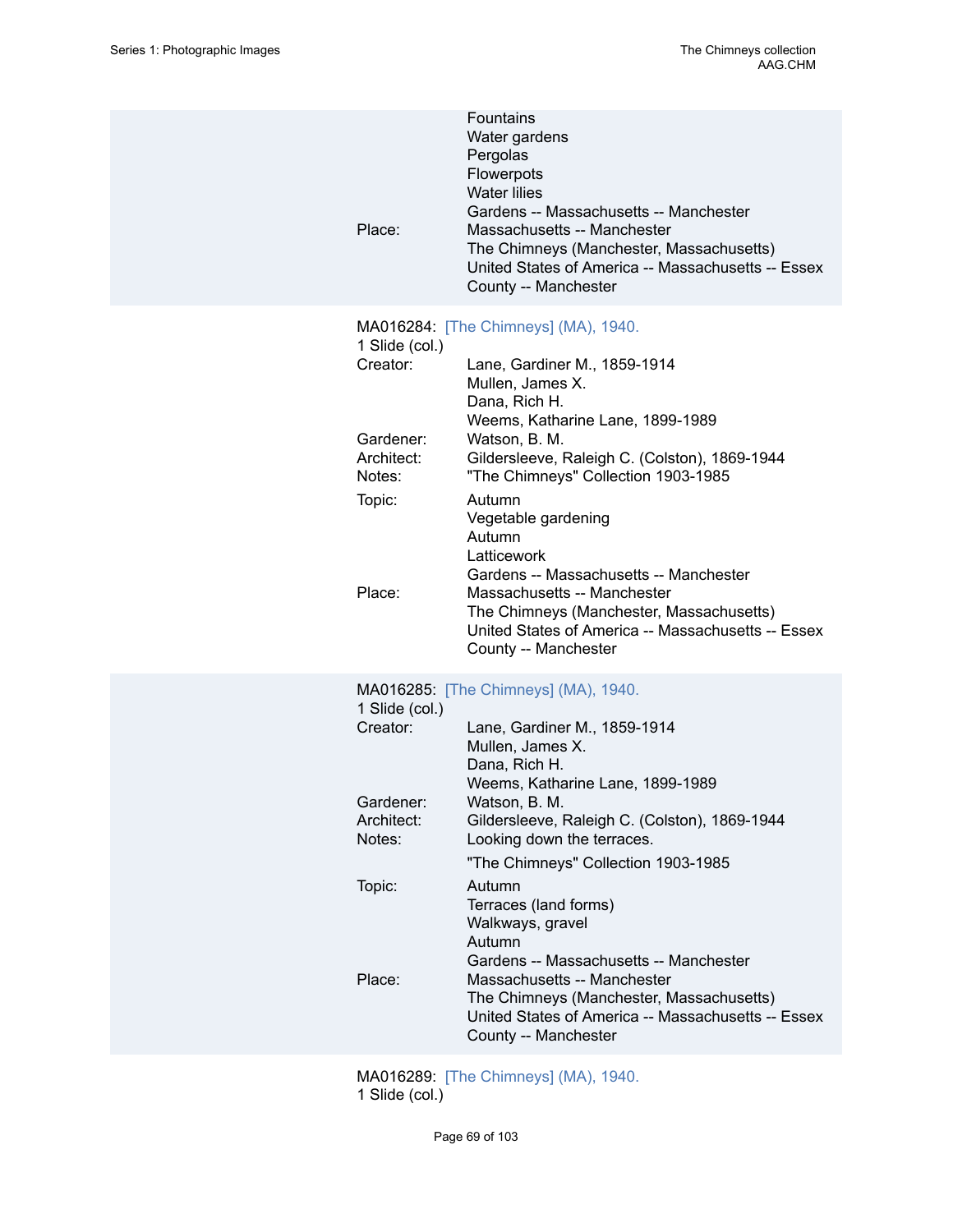| Creator:                          | Lane, Gardiner M., 1859-1914<br>Mullen, James X.<br>Dana, Rich H.                                                                                                   |
|-----------------------------------|---------------------------------------------------------------------------------------------------------------------------------------------------------------------|
| Gardener:<br>Architect:<br>Notes: | Weems, Katharine Lane, 1899-1989<br>Watson, B. M.<br>Gildersleeve, Raleigh C. (Colston), 1869-1944<br>Vegetable Garden Path.<br>"The Chimneys" Collection 1903-1985 |
| Topic:                            | Summer<br>Garden borders<br>Vegetable gardening<br>Perennials<br>Gardens -- Massachusetts -- Manchester                                                             |
| Place:                            | Massachusetts -- Manchester<br>The Chimneys (Manchester, Massachusetts)<br>United States of America -- Massachusetts -- Essex<br>County -- Manchester               |
| 1 Slide (col.)                    | MA016325: [The Chimneys] (MA), [1930?]                                                                                                                              |
| Creator:                          | Lane, Gardiner M., 1859-1914<br>Mullen, James X.<br>Dana, Rich H.<br>Weems, Katharine Lane, 1899-1989                                                               |
| Gardener:<br>Architect:           | Watson, B. M.<br>Gildersleeve, Raleigh C. (Colston), 1869-1944                                                                                                      |

"The Chimneys" Collection 1903-1985

Gardens -- Massachusetts -- Manchester

The Chimneys (Manchester, Massachusetts) United States of America -- Massachusetts -- Essex

### MA016328: [\[The Chimneys\] \(MA\), \[1930?\]](https://ids.si.edu/ids/deliveryService?id=SG-MA016328)

Place: Massachusetts -- Manchester

County -- Manchester

Notes: Glass 35 mm slide.

Beaches Houses

Topic: Spring

| 1 Slide (col.)       |                                                                                                       |
|----------------------|-------------------------------------------------------------------------------------------------------|
| Creator:             | Lane, Gardiner M., 1859-1914<br>Mullen, James X.<br>Dana, Rich H.<br>Weems, Katharine Lane, 1899-1989 |
| Gardener:            | Watson, B. M.                                                                                         |
| Architect:<br>Notes: | Gildersleeve, Raleigh C. (Colston), 1869-1944<br>Glass 35 mm slide.                                   |
|                      | "The Chimneys" Collection 1903-1985                                                                   |
| Topic:               | Spring<br>Aerial views<br>Rural areas<br>Gardens -- Massachusetts -- Manchester                       |
| Place:               | Massachusetts -- Manchester                                                                           |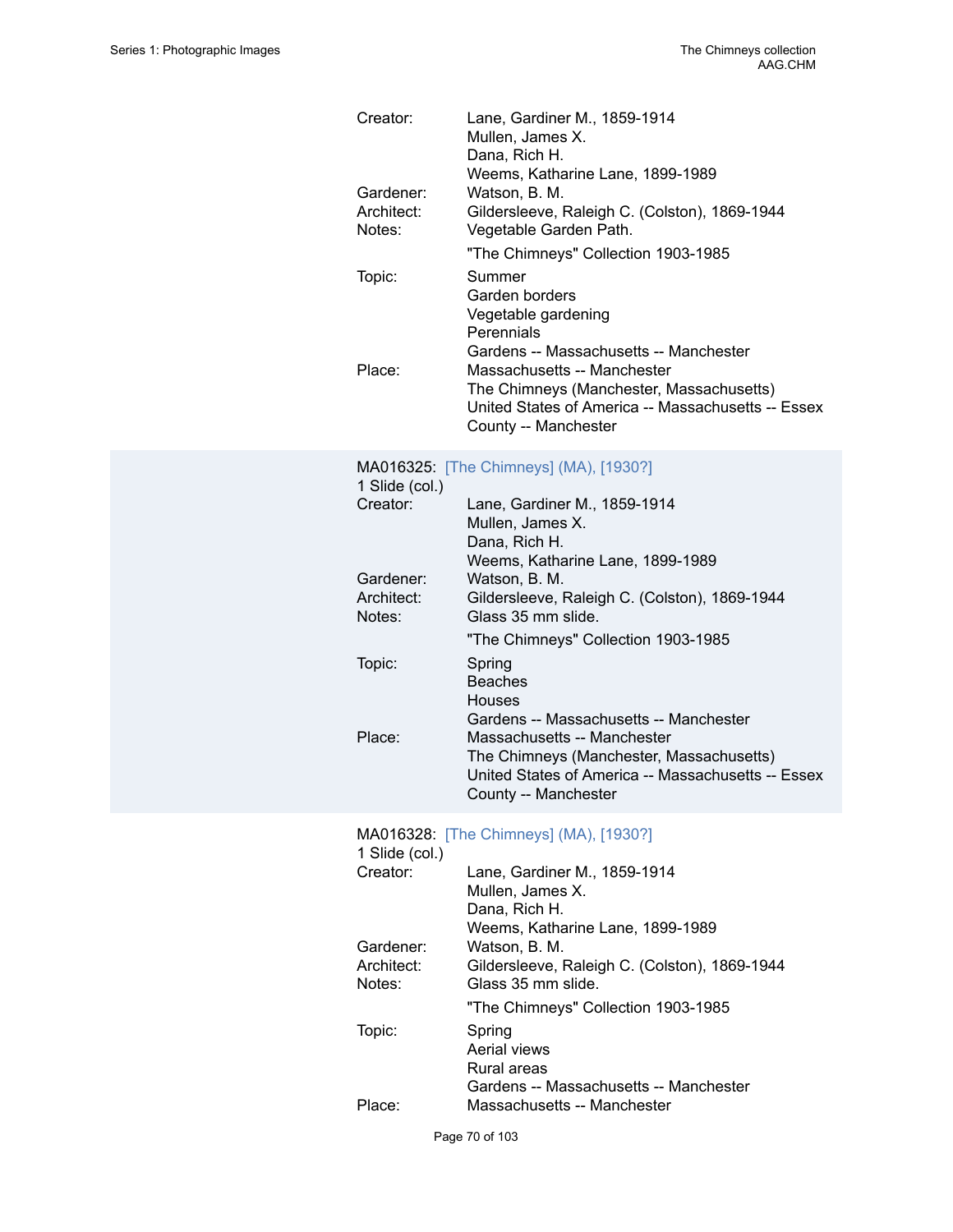The Chimneys (Manchester, Massachusetts) United States of America -- Massachusetts -- Essex County -- Manchester

| 1 Slide (col.)                    | MA016369: [The Chimneys] (MA), 1954.                                                                                                                                                            |
|-----------------------------------|-------------------------------------------------------------------------------------------------------------------------------------------------------------------------------------------------|
| Creator:                          | Lane, Gardiner M., 1859-1914<br>Mullen, James X.<br>Dana, Rich H.<br>Weems, Katharine Lane, 1899-1989                                                                                           |
| Gardener:<br>Architect:<br>Notes: | Watson, B. M.<br>Gildersleeve, Raleigh C. (Colston), 1869-1944<br>Broad terraces and teahouse.                                                                                                  |
|                                   | "The Chimneys" Collection 1903-1985                                                                                                                                                             |
| Topic:                            | Spring<br>Terraces (land forms)<br>Jars -- ornamental<br><b>Birch</b><br>Climbing plants<br><b>Teahouses</b>                                                                                    |
| Place:                            | Gardens -- Massachusetts -- Manchester<br>Massachusetts -- Manchester<br>The Chimneys (Manchester, Massachusetts)<br>United States of America -- Massachusetts -- Essex<br>County -- Manchester |
| 1 Slide (col.)                    | MA016371: [The Chimneys] (MA), 1954.                                                                                                                                                            |
| Creator:                          | Lane, Gardiner M., 1859-1914<br>Mullen, James X.<br>Dana, Rich H.<br>Weems, Katharine Lane, 1899-1989                                                                                           |
| Gardener:<br>Architect:<br>Notes: | Watson, B. M.<br>Gildersleeve, Raleigh C. (Colston), 1869-1944<br>Hurricane damage.                                                                                                             |
|                                   | "The Chimneys" Collection 1903-1985                                                                                                                                                             |
| Topic:                            | Spring<br>Pine<br><b>Balustrades</b><br>Evergreens<br>Men<br>Gardens -- Massachusetts -- Manchester                                                                                             |
| Place:                            | Massachusetts -- Manchester<br>The Chimneys (Manchester, Massachusetts)<br>United States of America -- Massachusetts -- Essex<br>County -- Manchester                                           |
| 1 Slide (col.)                    | MA016511: [The Chimneys] (MA), [1930?]                                                                                                                                                          |
| Creator:                          | Lane, Gardiner M., 1859-1914<br>Mullen, James X.                                                                                                                                                |

Dana, Rich H.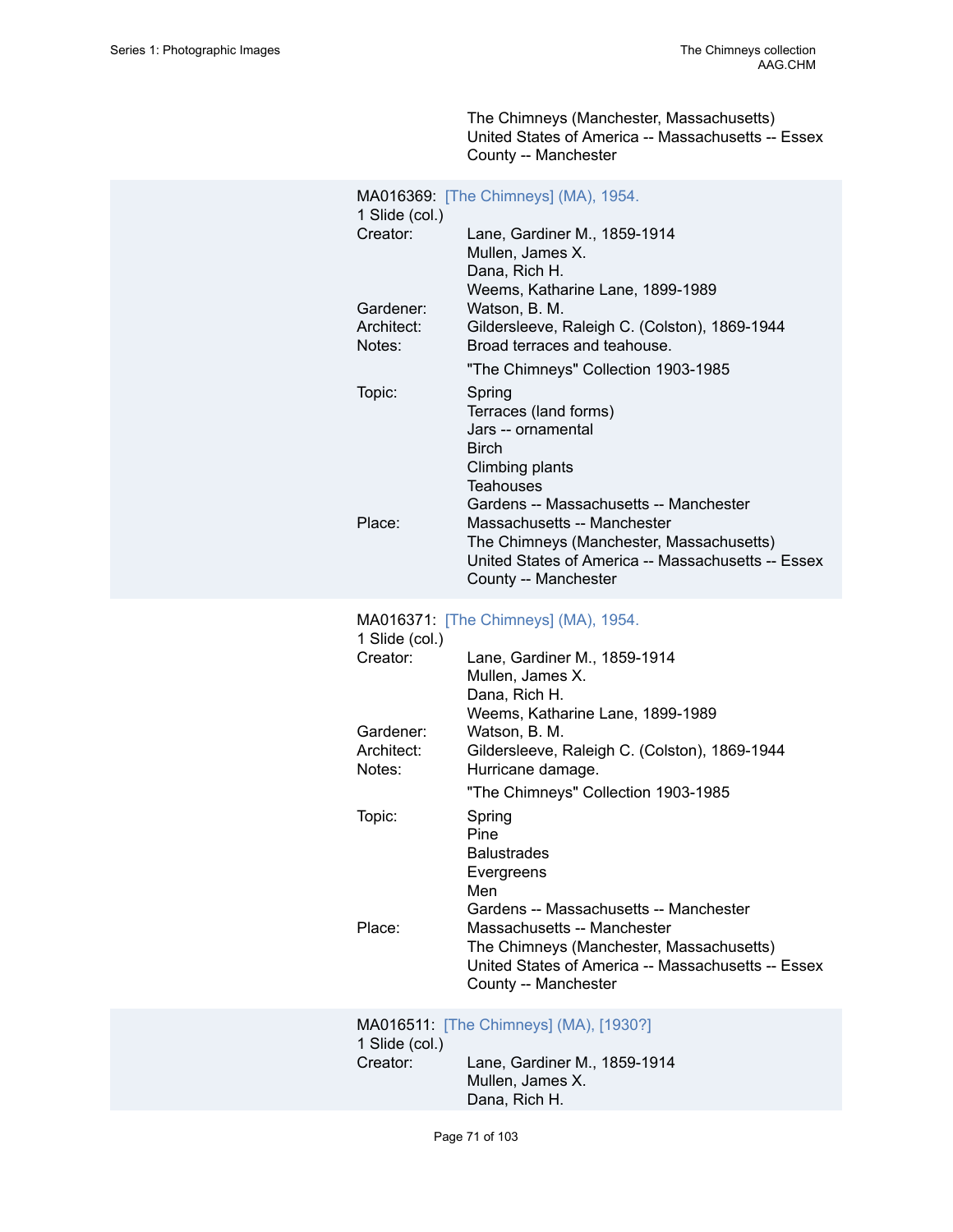| Gardener:<br>Architect:<br>Notes:<br>Topic:<br>Place: | Weems, Katharine Lane, 1899-1989<br>Watson, B. M.<br>Gildersleeve, Raleigh C. (Colston), 1869-1944<br>"The Chimneys" Collection 1903-1985<br>Summer<br>Irises (Plants)<br>Walkways, gravel<br>Fences<br>Women<br>Gardens -- Massachusetts -- Manchester<br>Massachusetts -- Manchester<br>The Chimneys (Manchester, Massachusetts)<br>United States of America -- Massachusetts -- Essex<br>County -- Manchester |
|-------------------------------------------------------|------------------------------------------------------------------------------------------------------------------------------------------------------------------------------------------------------------------------------------------------------------------------------------------------------------------------------------------------------------------------------------------------------------------|
| 1 Slide (col.)<br>Creator:                            | MA016633: [The Chimneys] (MA), [1930?]<br>Lane, Gardiner M., 1859-1914<br>Mullen, James X.<br>Dana, Rich H.<br>Weems, Katharine Lane, 1899-1989                                                                                                                                                                                                                                                                  |
| Gardener:<br>Architect:<br>Notes:                     | Watson, B. M.<br>Gildersleeve, Raleigh C. (Colston), 1869-1944<br>35 mm slide.<br>"The Chimneys" Collection 1903-1985                                                                                                                                                                                                                                                                                            |
| Topic:                                                | Spring<br>Lawns<br><b>Balconies</b><br><b>Houses</b><br>Gardens -- Massachusetts -- Manchester                                                                                                                                                                                                                                                                                                                   |
| Place:                                                | Massachusetts -- Manchester<br>The Chimneys (Manchester, Massachusetts)<br>United States of America -- Massachusetts -- Essex<br>County -- Manchester                                                                                                                                                                                                                                                            |
|                                                       | MA016638: [The Chimneys] (MA), 1947.                                                                                                                                                                                                                                                                                                                                                                             |
| 1 Slide (col.)<br>Creator:                            | Lane, Gardiner M., 1859-1914<br>Mullen, James X.<br>Dana, Rich H.<br>Weems, Katharine Lane, 1899-1989                                                                                                                                                                                                                                                                                                            |
| Gardener:<br>Architect:<br>Notes:                     | Watson, B. M.<br>Gildersleeve, Raleigh C. (Colston), 1869-1944<br>35mm slide.                                                                                                                                                                                                                                                                                                                                    |
|                                                       | "The Chimneys" Collection 1903-1985                                                                                                                                                                                                                                                                                                                                                                              |
| Topic:                                                | Spring<br>Water gardens<br>Aquatic plants<br>Walkways, grass<br>Women<br>Men                                                                                                                                                                                                                                                                                                                                     |
|                                                       | <b>Water lilies</b>                                                                                                                                                                                                                                                                                                                                                                                              |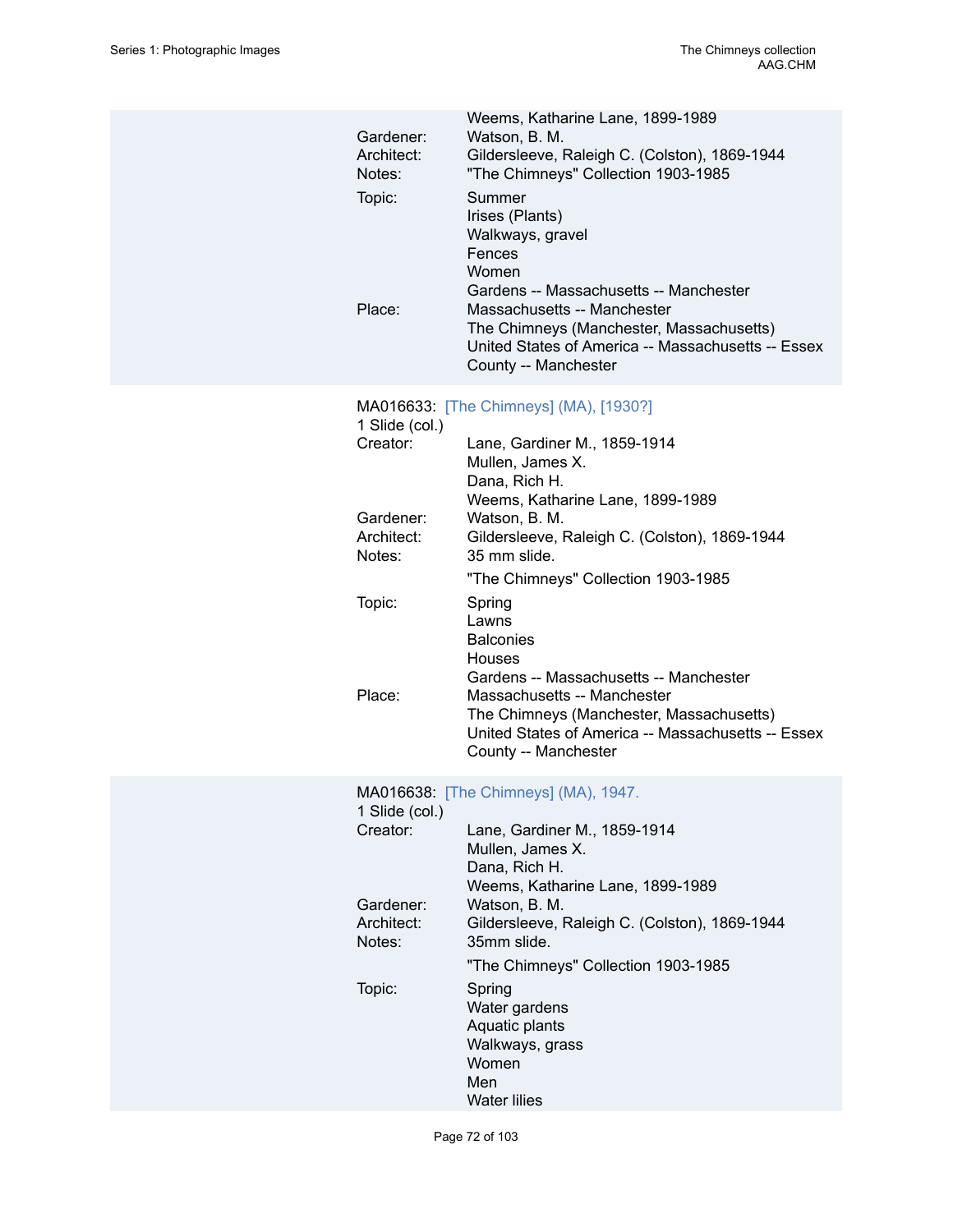| Place:                                                                              | Gardens -- Massachusetts -- Manchester<br>Massachusetts -- Manchester<br>The Chimneys (Manchester, Massachusetts)<br>United States of America -- Massachusetts -- Essex<br>County -- Manchester                                                                                                                                                                                                                                                                                                                                                                                |
|-------------------------------------------------------------------------------------|--------------------------------------------------------------------------------------------------------------------------------------------------------------------------------------------------------------------------------------------------------------------------------------------------------------------------------------------------------------------------------------------------------------------------------------------------------------------------------------------------------------------------------------------------------------------------------|
| 1 Slide (col.)<br>Creator:<br>Gardener:<br>Architect:<br>Notes:<br>Topic:<br>Place: | MA016639: [The Chimneys] (MA), 1947.<br>Lane, Gardiner M., 1859-1914<br>Mullen, James X.<br>Dana, Rich H.<br>Weems, Katharine Lane, 1899-1989<br>Watson, B. M.<br>Gildersleeve, Raleigh C. (Colston), 1869-1944<br>35mm slide. Carrington and Gino in the garden.<br>"The Chimneys" Collection 1903-1985<br>Spring<br>Dogs<br>Water gardens<br>Pergolas<br>Fountains<br>Men<br>Gardens -- Massachusetts -- Manchester<br>Massachusetts -- Manchester<br>The Chimneys (Manchester, Massachusetts)<br>United States of America -- Massachusetts -- Essex<br>County -- Manchester |
| 1 Slide (col.)<br>Creator:<br>Gardener:<br>Architect:<br>Notes:<br>Topic:<br>Place: | MA016645: [The Chimneys] (MA), 1954.<br>Lane, Gardiner M., 1859-1914<br>Mullen, James X.<br>Dana, Rich H.<br>Weems, Katharine Lane, 1899-1989<br>Watson, B. M.<br>Gildersleeve, Raleigh C. (Colston), 1869-1944<br>35mm slide.<br>"The Chimneys" Collection 1903-1985<br>Spring<br><b>Clematis</b><br>Climbing plants<br>Gardens -- Massachusetts -- Manchester<br>Massachusetts -- Manchester<br>The Chimneys (Manchester, Massachusetts)<br>United States of America -- Massachusetts -- Essex<br>County -- Manchester                                                       |
| 1 Slide (col.)<br>Creator:                                                          | MA016665: [The Chimneys] (MA), 1950.<br>Lane, Gardiner M., 1859-1914<br>Mullen, James X.<br>Dana, Rich H.                                                                                                                                                                                                                                                                                                                                                                                                                                                                      |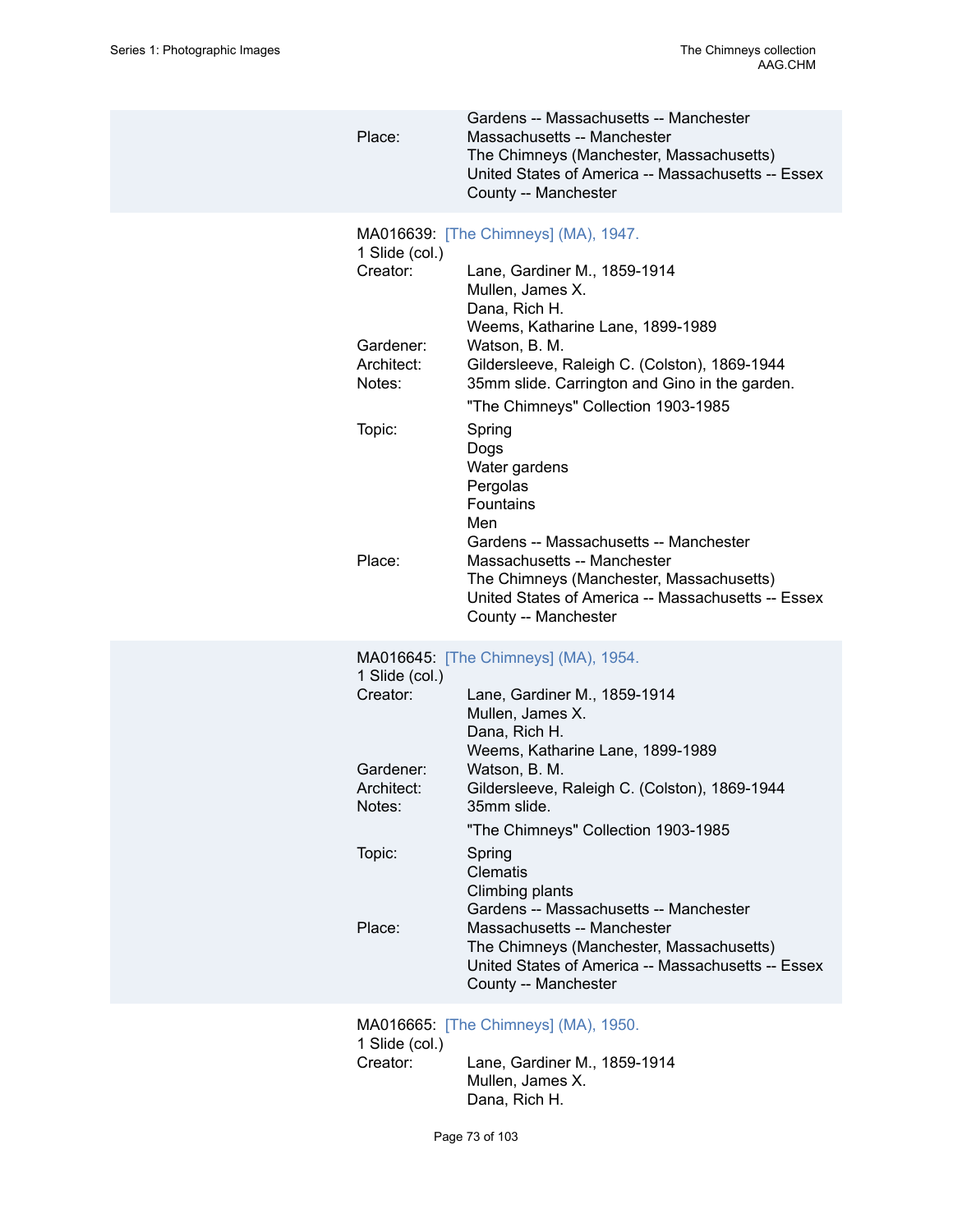| Gardener:<br>Architect:<br>Notes: | Weems, Katharine Lane, 1899-1989<br>Watson, B. M.<br>Gildersleeve, Raleigh C. (Colston), 1869-1944<br>35mm slide.<br>"The Chimneys" Collection 1903-1985                                        |
|-----------------------------------|-------------------------------------------------------------------------------------------------------------------------------------------------------------------------------------------------|
| Topic:                            | Spring<br><b>Balustrades</b><br>Ocean<br>Islands<br>Panoramas                                                                                                                                   |
| Place:                            | Gardens -- Massachusetts -- Manchester<br>Massachusetts -- Manchester<br>The Chimneys (Manchester, Massachusetts)<br>United States of America -- Massachusetts -- Essex<br>County -- Manchester |
|                                   | MA016669: [The Chimneys] (MA), 1950.                                                                                                                                                            |
| 1 Slide (col.)<br>Creator:        | Lane, Gardiner M., 1859-1914                                                                                                                                                                    |
|                                   | Mullen, James X.<br>Dana, Rich H.                                                                                                                                                               |
|                                   | Weems, Katharine Lane, 1899-1989                                                                                                                                                                |
| Gardener:<br>Architect:           | Watson, B. M.<br>Gildersleeve, Raleigh C. (Colston), 1869-1944                                                                                                                                  |
| Notes:                            | 35mm slide.                                                                                                                                                                                     |
|                                   | "The Chimneys" Collection 1903-1985                                                                                                                                                             |
| Topic:                            | Autumn<br>Dogs<br><b>Sundials</b>                                                                                                                                                               |
|                                   |                                                                                                                                                                                                 |
| Place:                            | Gardens -- Massachusetts -- Manchester<br>Massachusetts -- Manchester                                                                                                                           |
|                                   | The Chimneys (Manchester, Massachusetts)<br>United States of America -- Massachusetts -- Essex<br>County -- Manchester                                                                          |
|                                   | MA016675: [The Chimneys] (MA), 1950.                                                                                                                                                            |
| 1 Slide (col.)                    |                                                                                                                                                                                                 |
| Creator:                          | Lane, Gardiner M., 1859-1914<br>Mullen, James X.                                                                                                                                                |
|                                   | Dana, Rich H.                                                                                                                                                                                   |
| Gardener:                         | Weems, Katharine Lane, 1899-1989<br>Watson, B. M.                                                                                                                                               |
| Architect:<br>Notes:              | Gildersleeve, Raleigh C. (Colston), 1869-1944<br>35 mm slide.                                                                                                                                   |
|                                   | "The Chimneys" Collection 1903-1985                                                                                                                                                             |
| Topic:                            | Spring                                                                                                                                                                                          |
|                                   | <b>Sundials</b><br>Chairs -- wicker                                                                                                                                                             |
|                                   | Lawns                                                                                                                                                                                           |
| Place:                            | Women<br>Gardens -- Massachusetts -- Manchester<br>Massachusetts -- Manchester                                                                                                                  |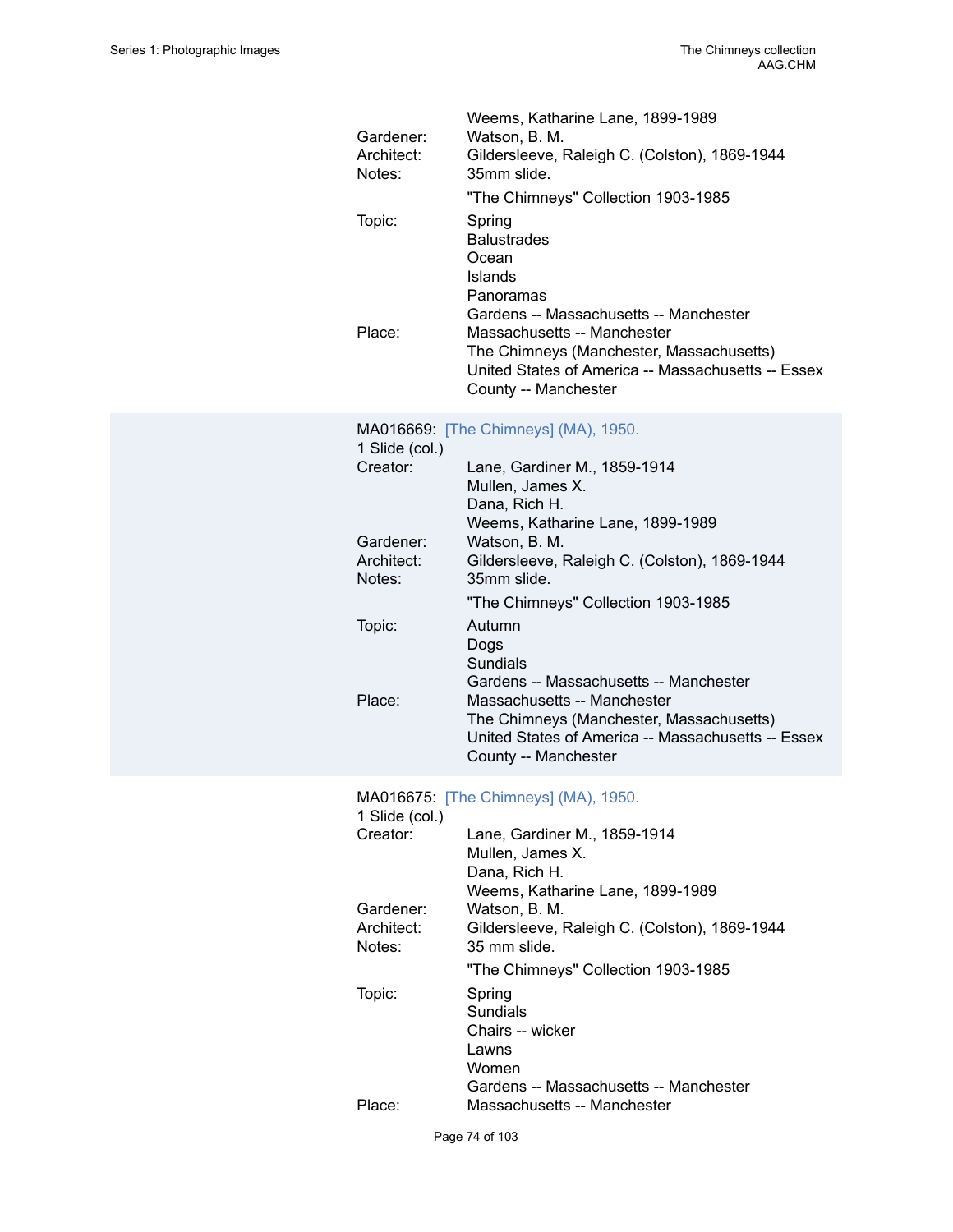The Chimneys (Manchester, Massachusetts) United States of America -- Massachusetts -- Essex County -- Manchester

| 1 Slide (col.)                    | MA016681: [The Chimneys] (MA), [1930?]                                                                                                                |
|-----------------------------------|-------------------------------------------------------------------------------------------------------------------------------------------------------|
| Creator:                          | Lane, Gardiner M., 1859-1914<br>Mullen, James X.<br>Dana, Rich H.<br>Weems, Katharine Lane, 1899-1989                                                 |
| Gardener:<br>Architect:<br>Notes: | Watson, B. M.<br>Gildersleeve, Raleigh C. (Colston), 1869-1944<br>35 mm slide.                                                                        |
| Topic:                            | "The Chimneys" Collection 1903-1985<br>Spring<br>Lawns<br>Fields<br>Winter<br>Recreation<br>Men<br>Gardens -- Massachusetts -- Manchester             |
| Place:                            | Massachusetts -- Manchester<br>The Chimneys (Manchester, Massachusetts)<br>United States of America -- Massachusetts -- Essex<br>County -- Manchester |
| 1 Slide (col.)                    | MA016690: [The Chimneys] (MA), [1930?]                                                                                                                |
|                                   |                                                                                                                                                       |
| Creator:                          | Lane, Gardiner M., 1859-1914<br>Mullen, James X.<br>Dana, Rich H.                                                                                     |
| Gardener:<br>Architect:<br>Notes: | Weems, Katharine Lane, 1899-1989<br>Watson, B. M.<br>Gildersleeve, Raleigh C. (Colston), 1869-1944<br>35 mm slide.                                    |
|                                   | "The Chimneys" Collection 1903-1985                                                                                                                   |
| Topic:                            | Spring<br>Lakes<br>Sea-walls<br>Rowboats<br>Rocks<br><b>Houses</b><br>Gardens -- Massachusetts -- Manchester                                          |

Color Photographs

MA016453: [The Chimneys] (MA): See Jeffrey in the walkway., 1987 Aug.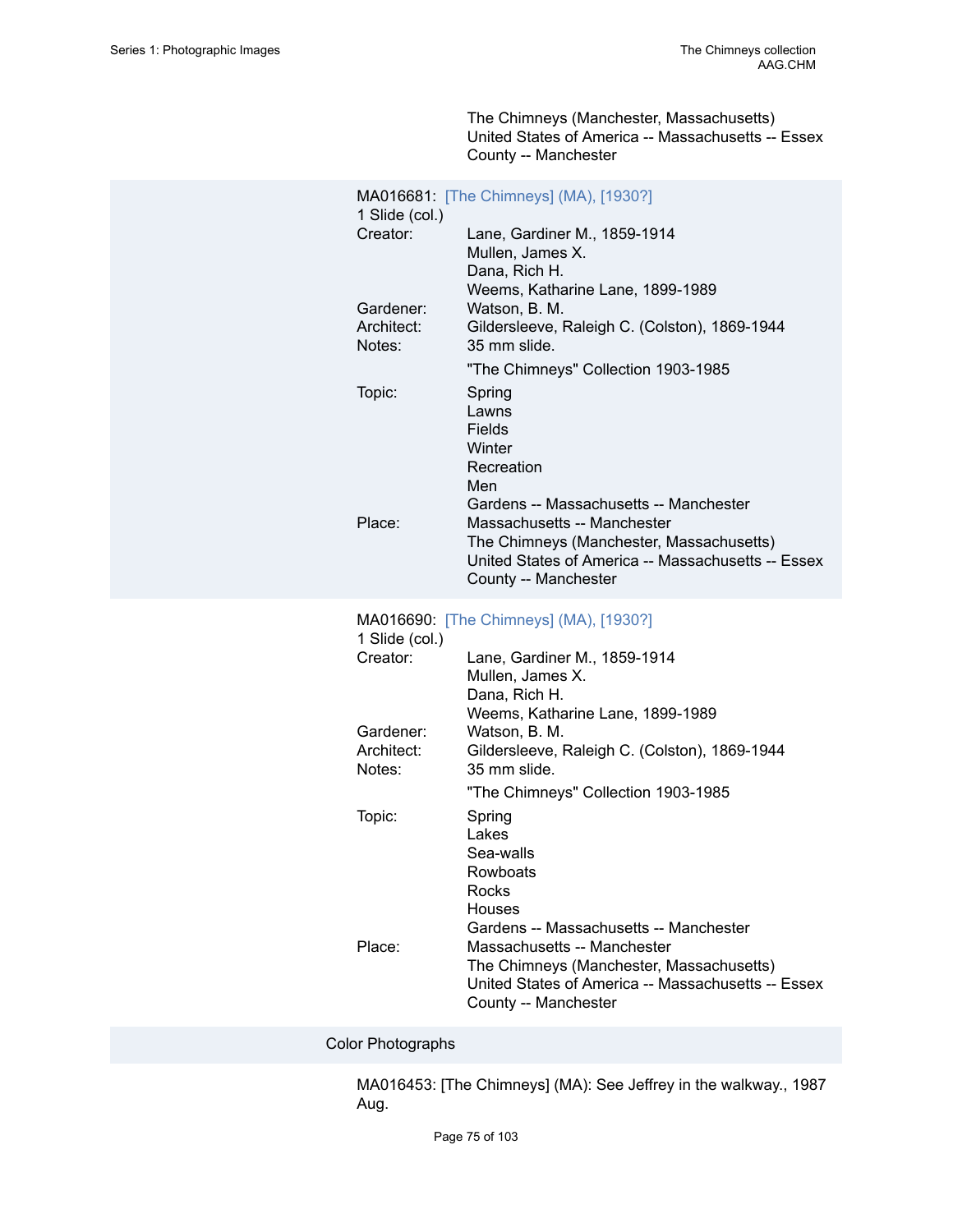#### 1 Slides (photographs) (col.; Color print - 4 1/2" x 3 1/2".) Image(s): [The Chimneys] (MA) [\[photoprint\]](https://ids.si.edu/ids/deliveryService?id=SG-MA016453) See Jeffrey in the [walkway.](https://ids.si.edu/ids/deliveryService?id=SG-MA016453) Image(s): [The Chimneys] (MA) [\[photoprint\]](https://ids.si.edu/ids/deliveryService?id=SG-MA016453a) See Jeffrey in the [walkway.](https://ids.si.edu/ids/deliveryService?id=SG-MA016453a) Topic: Spring Pergolas Benches, wooden Water gardens Flowerpots Children Gardens -- Massachusetts -- Manchester Place: The Chimneys (Manchester, Massachusetts) United States of America -- Massachusetts -- Essex County -- Manchester Genre/Form: Slides (photographs)

#### MA016151: [\[The Chimneys\]: walkway leading through garden with](https://ids.si.edu/ids/deliveryService?id=SG-MA016151) [flowers](https://ids.si.edu/ids/deliveryService?id=SG-MA016151) and potted plants to an arbor., 1958 Aug.

1 Slide  $(col)$ 

| $1$ Oliuc (COL)      |                                                                                       |
|----------------------|---------------------------------------------------------------------------------------|
| Creator:             | Lane, Gardiner M., 1859-1914<br>Mullen, James X.<br>Dana, Rich H.                     |
|                      | Weems, Katharine Lane, 1899-1989                                                      |
| Gardener:            | Watson, B. M.                                                                         |
| Architect:<br>Notes: | Gildersleeve, Raleigh C. (Colston), 1869-1944<br>Color photograph is 2 1/2" x 3 1/2". |
|                      | "The Chimneys" Collection 1903-1985                                                   |
| Topic:               | Summer<br>Walkways                                                                    |
|                      | Garden borders                                                                        |
|                      | Arbors                                                                                |
|                      | Perennials                                                                            |
|                      | <b>Flowerpots</b>                                                                     |
|                      | Gardens -- Massachusetts -- Manchester                                                |
| Place:               | Massachusetts -- Manchester                                                           |
|                      | The Chimneys (Manchester, Massachusetts)                                              |
|                      | United States of America -- Massachusetts -- Essex                                    |
|                      | County -- Manchester                                                                  |

#### MA016157: [\[The Chimneys\]: man and woman standing in the](https://ids.si.edu/ids/deliveryService?id=SG-MA016157) [garden with the circular lilly pond., 08/30/1958](https://ids.si.edu/ids/deliveryService?id=SG-MA016157)

| 1 Slide (col.) |                                                       |
|----------------|-------------------------------------------------------|
| Creator:       | Lane, Gardiner M., 1859-1914                          |
|                | Mullen, James X.                                      |
|                | Dana, Rich H.                                         |
|                | Weems, Katharine Lane, 1899-1989                      |
| Gardener:      | Watson, B. M.                                         |
| Architect:     | Gildersleeve, Raleigh C. (Colston), 1869-1944         |
| Notes:         | Color photograph is 3 1/2" x 2 1/2". Carrington Weems |
|                | and unknown lady.                                     |
|                | "The Chimneys" Collection 1903-1985                   |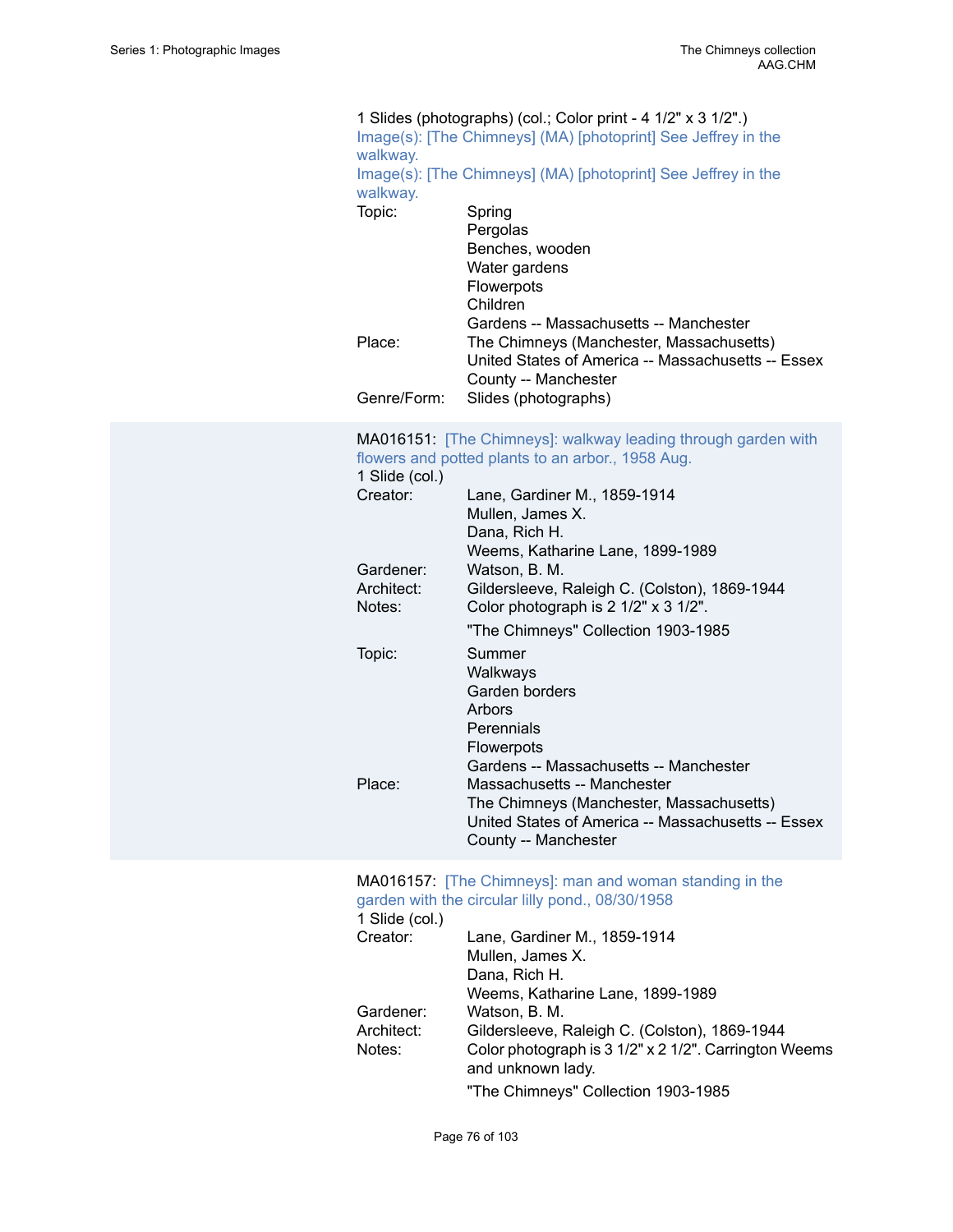| Place:                                | Summer<br>Water gardens<br>Women<br>Men<br>Gardens -- Massachusetts -- Manchester<br>Massachusetts -- Manchester<br>The Chimneys (Manchester, Massachusetts)<br>United States of America -- Massachusetts -- Essex<br>County -- Manchester |
|---------------------------------------|--------------------------------------------------------------------------------------------------------------------------------------------------------------------------------------------------------------------------------------------|
| irises., 07/20/1957<br>1 Slide (col.) | MA016166: [The Chimneys]: view of flower beds, potted plants, and                                                                                                                                                                          |
| Creator:                              | Lane, Gardiner M., 1859-1914<br>Mullen, James X.<br>Dana, Rich H.<br>Weems, Katharine Lane, 1899-1989                                                                                                                                      |
| Gardener:<br>Architect:<br>Notes:     | Watson, B. M.<br>Gildersleeve, Raleigh C. (Colston), 1869-1944<br>Color print - 5" x 3 1/2" and film negative.                                                                                                                             |
|                                       | "The Chimneys" Collection 1903-1985                                                                                                                                                                                                        |
| Topic:                                | Summer<br>Fences                                                                                                                                                                                                                           |
|                                       | Containers                                                                                                                                                                                                                                 |
|                                       | Irises (Plants)<br>Gardens -- Massachusetts -- Manchester                                                                                                                                                                                  |
| Place:                                | Massachusetts -- Manchester                                                                                                                                                                                                                |
|                                       | The Chimneys (Manchester, Massachusetts)                                                                                                                                                                                                   |
|                                       | United States of America -- Massachusetts -- Essex<br>County -- Manchester                                                                                                                                                                 |
|                                       |                                                                                                                                                                                                                                            |
|                                       |                                                                                                                                                                                                                                            |
|                                       | MA016167: [The Chimneys]: walkway between flower beds and<br>ponds leading to a fence opening in the background., 07/20/1957                                                                                                               |
| 1 Slide (col.)<br>Creator:            |                                                                                                                                                                                                                                            |
|                                       | Lane, Gardiner M., 1859-1914<br>Mullen, James X.                                                                                                                                                                                           |
|                                       | Dana, Rich H.                                                                                                                                                                                                                              |
| Gardener:                             | Weems, Katharine Lane, 1899-1989<br>Watson, B. M.                                                                                                                                                                                          |
| Architect:                            | Gildersleeve, Raleigh C. (Colston), 1869-1944                                                                                                                                                                                              |
| Notes:                                | Color photograph - 5" x 3 1/2" and film negative.                                                                                                                                                                                          |
|                                       | "The Chimneys" Collection 1903-1985<br>Summer                                                                                                                                                                                              |
| Topic:                                | Walkways                                                                                                                                                                                                                                   |
|                                       | Irises (Plants)                                                                                                                                                                                                                            |
|                                       | Fences<br>Walkways                                                                                                                                                                                                                         |
|                                       | Gardens -- Massachusetts -- Manchester                                                                                                                                                                                                     |
| Place:                                | Massachusetts -- Manchester<br>The Chimneys (Manchester, Massachusetts)                                                                                                                                                                    |
|                                       | United States of America -- Massachusetts -- Essex<br>County -- Manchester                                                                                                                                                                 |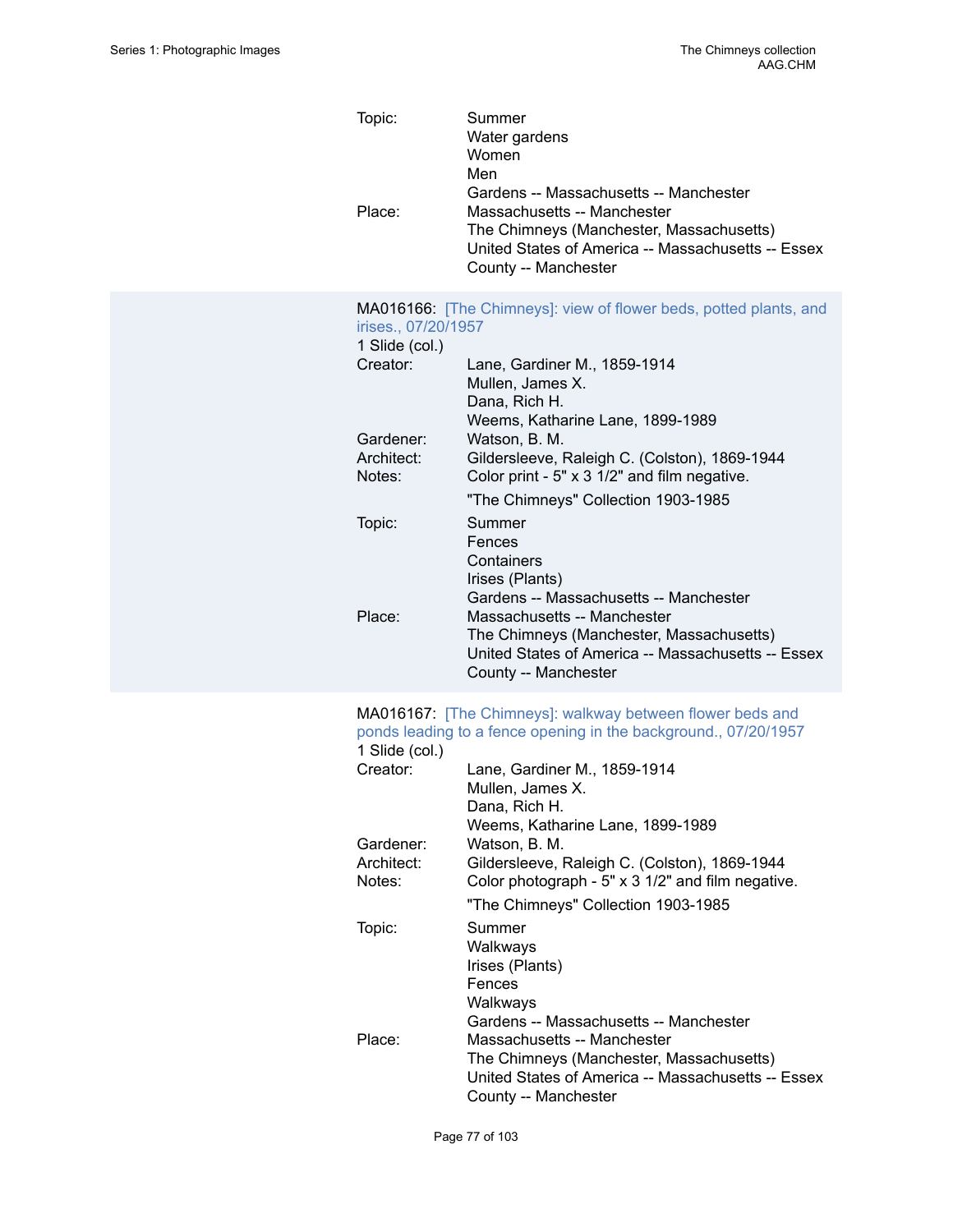| 1 Photographic print (col.)<br>Creator:<br>Gardener:<br>Architect:<br>Notes:<br>Topic: | MA016170: [The Chimneys]: walkway leading down stairs to the<br>garden from porch with balustrades., 1957 Jul.<br>Lane, Gardiner M., 1859-1914<br>Mullen, James X.<br>Dana, Rich H.<br>Weems, Katharine Lane, 1899-1989<br>Watson, B. M.<br>Gildersleeve, Raleigh C. (Colston), 1869-1944<br>Color photograph - 5" x 3 1/2" and film negative.<br>"The Chimneys" Collection 1903-1985<br>Summer<br><b>Balustrades</b><br>Walkways, flagstone |
|----------------------------------------------------------------------------------------|----------------------------------------------------------------------------------------------------------------------------------------------------------------------------------------------------------------------------------------------------------------------------------------------------------------------------------------------------------------------------------------------------------------------------------------------|
| Place:                                                                                 | Pergolas<br><b>Trees</b><br>Sculpture<br>Gardens -- Massachusetts -- Manchester<br>Massachusetts -- Manchester<br>The Chimneys (Manchester, Massachusetts)<br>United States of America -- Massachusetts -- Essex<br>County -- Manchester                                                                                                                                                                                                     |
| 1 Slide (col.)<br>Creator:                                                             | MA016171: [The Chimneys]: walkway between boarders of shrubs<br>with a man standing halfway down the path., 1957 Jul.<br>Lane, Gardiner M., 1859-1914<br>Mullen, James X.<br>Dana, Rich H.<br>Weems, Katharine Lane, 1899-1989                                                                                                                                                                                                               |
| Gardener:<br>Architect:<br>Notes:                                                      | Watson, B. M.<br>Gildersleeve, Raleigh C. (Colston), 1869-1944<br>Color photograph - 5" x 3 1/2" and film negative.<br>"The Chimneys" Collection 1903-1985                                                                                                                                                                                                                                                                                   |
| Topic:                                                                                 | Summer<br>Walkways, gravel<br>Garden borders<br><b>Balconies</b><br>Perennials<br>Houses<br>Men<br>Gardens -- Massachusetts -- Manchester                                                                                                                                                                                                                                                                                                    |
| Place:                                                                                 | Massachusetts -- Manchester<br>The Chimneys (Manchester, Massachusetts)<br>United States of America -- Massachusetts -- Essex<br>County -- Manchester                                                                                                                                                                                                                                                                                        |
| 1 Slide (col.)<br>Creator:                                                             | MA016175: [The Chimneys]: irises in the pond garden., 1957 Jul.<br>Lane, Gardiner M., 1859-1914<br>Mullen, James X.<br>Dana, Rich H.                                                                                                                                                                                                                                                                                                         |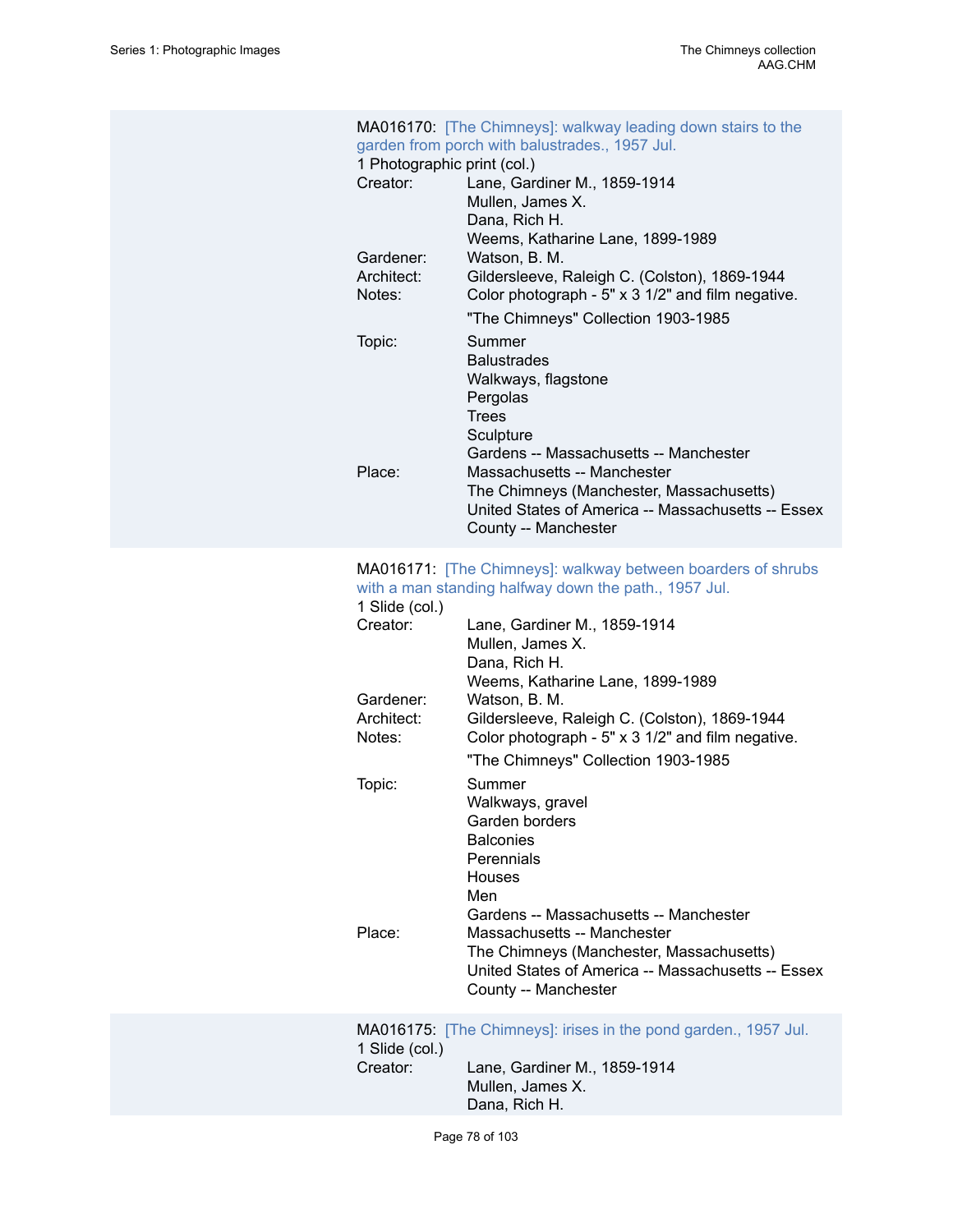| Gardener:<br>Architect:<br>Notes:<br>Topic:<br>Place:                                         | Weems, Katharine Lane, 1899-1989<br>Watson, B. M.<br>Gildersleeve, Raleigh C. (Colston), 1869-1944<br>Color photograph - 5" x 3 1/2" and film negative.<br>"The Chimneys" Collection 1903-1985<br>Summer<br>Irises (Plants)<br>Arches<br>Shrubs<br>Gardens -- Massachusetts -- Manchester<br>Massachusetts -- Manchester<br>The Chimneys (Manchester, Massachusetts)<br>United States of America -- Massachusetts -- Essex<br>County -- Manchester                                                                                                                                                 |
|-----------------------------------------------------------------------------------------------|----------------------------------------------------------------------------------------------------------------------------------------------------------------------------------------------------------------------------------------------------------------------------------------------------------------------------------------------------------------------------------------------------------------------------------------------------------------------------------------------------------------------------------------------------------------------------------------------------|
| 1 Slide (col.)<br>Creator:<br>Gardener:<br>Architect:<br>Notes:<br>Topic:<br>Place:           | MA016177: [The Chimneys]: view of the bay in winter., 1957.<br>Lane, Gardiner M., 1859-1914<br>Mullen, James X.<br>Dana, Rich H.<br>Weems, Katharine Lane, 1899-1989<br>Watson, B. M.<br>Gildersleeve, Raleigh C. (Colston), 1869-1944<br>Color photograph - 5" x 3 1/2" and film negative.<br>"The Chimneys" Collection 1903-1985<br>Winter<br>Ocean<br><b>Islands</b><br>Snow<br>Walls, stone<br>Gardens -- Massachusetts -- Manchester<br>Massachusetts -- Manchester<br>The Chimneys (Manchester, Massachusetts)<br>United States of America -- Massachusetts -- Essex<br>County -- Manchester |
| them., 1957 Jul.<br>1 Slide (col.)<br>Creator:<br>Gardener:<br>Architect:<br>Notes:<br>Topic: | MA016178: [The Chimneys]: irises with topiary and a pergola behind<br>Lane, Gardiner M., 1859-1914<br>Mullen, James X.<br>Dana, Rich H.<br>Weems, Katharine Lane, 1899-1989<br>Watson, B. M.<br>Gildersleeve, Raleigh C. (Colston), 1869-1944<br>Color photograph - 5" x 3 1/2" and film negative.<br>"The Chimneys" Collection 1903-1985<br>Summer<br>Irises (Plants)<br>Topiary work<br>Pergolas<br>Gardens -- Massachusetts -- Manchester                                                                                                                                                       |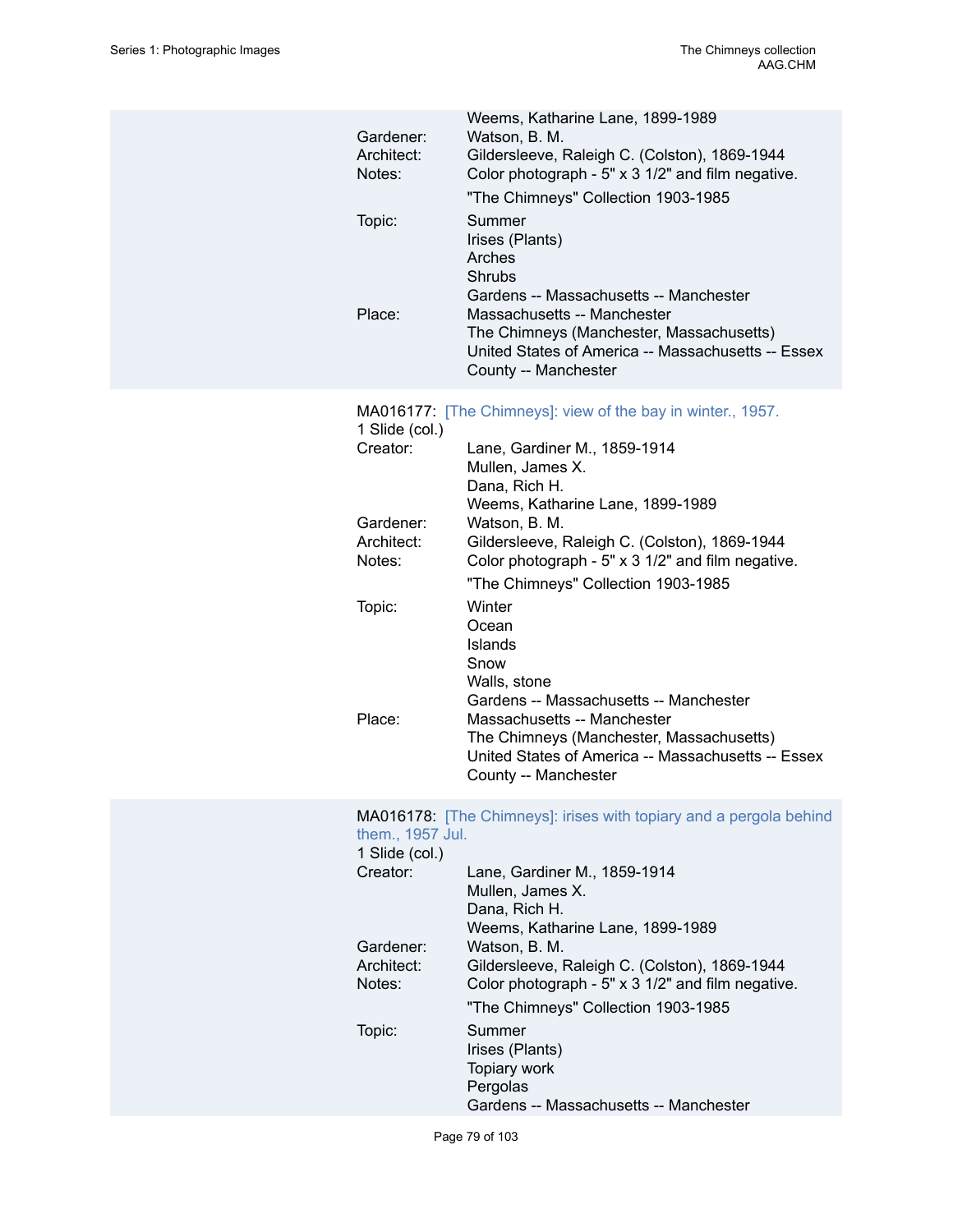Place: Massachusetts -- Manchester The Chimneys (Manchester, Massachusetts) United States of America -- Massachusetts -- Essex County -- Manchester MA016347: [\[The Chimneys\] \(MA\), \[1930?\]](https://ids.si.edu/ids/deliveryService?id=SG-MA016347) 1 Slide (col.) Creator: Lane, Gardiner M., 1859-1914 Mullen, James X. Dana, Rich H. Weems, Katharine Lane, 1899-1989 Gardener: Watson, B. M. Architect: Gildersleeve, Raleigh C. (Colston), 1869-1944 Notes: Color photographs - 3 1/2" x 3 1/2". "The Chimneys" Collection 1903-1985 Topic: Spring Cranes, derricks, etc. Beaches Ocean Construction sites Gardens -- Massachusetts -- Manchester Place: Massachusetts -- Manchester The Chimneys (Manchester, Massachusetts) United States of America -- Massachusetts -- Essex County -- Manchester MA016349: [\[The Chimneys\] \(MA\), \[1930?\]](https://ids.si.edu/ids/deliveryService?id=SG-MA016349) 1 Slide (col.) Creator: Lane, Gardiner M., 1859-1914 Mullen, James X. Dana, Rich H. Weems, Katharine Lane, 1899-1989 Gardener: Watson, B. M. Architect: Gildersleeve, Raleigh C. (Colston), 1869-1944 Notes: Color photographs - 3 1/2" x 3 1/2". "The Chimneys" Collection 1903-1985 Topic: Spring **Stairs** Walls, stone Construction sites Gardens -- Massachusetts -- Manchester Place: Massachusetts -- Manchester The Chimneys (Manchester, Massachusetts) United States of America -- Massachusetts -- Essex County -- Manchester

MA016351: [\[The Chimneys\] \(MA\), \[1930?\]](https://ids.si.edu/ids/deliveryService?id=SG-MA016351) 1 Slide (col.) Creator: Lane, Gardiner M., 1859-1914 Mullen, James X. Dana, Rich H. Weems, Katharine Lane, 1899-1989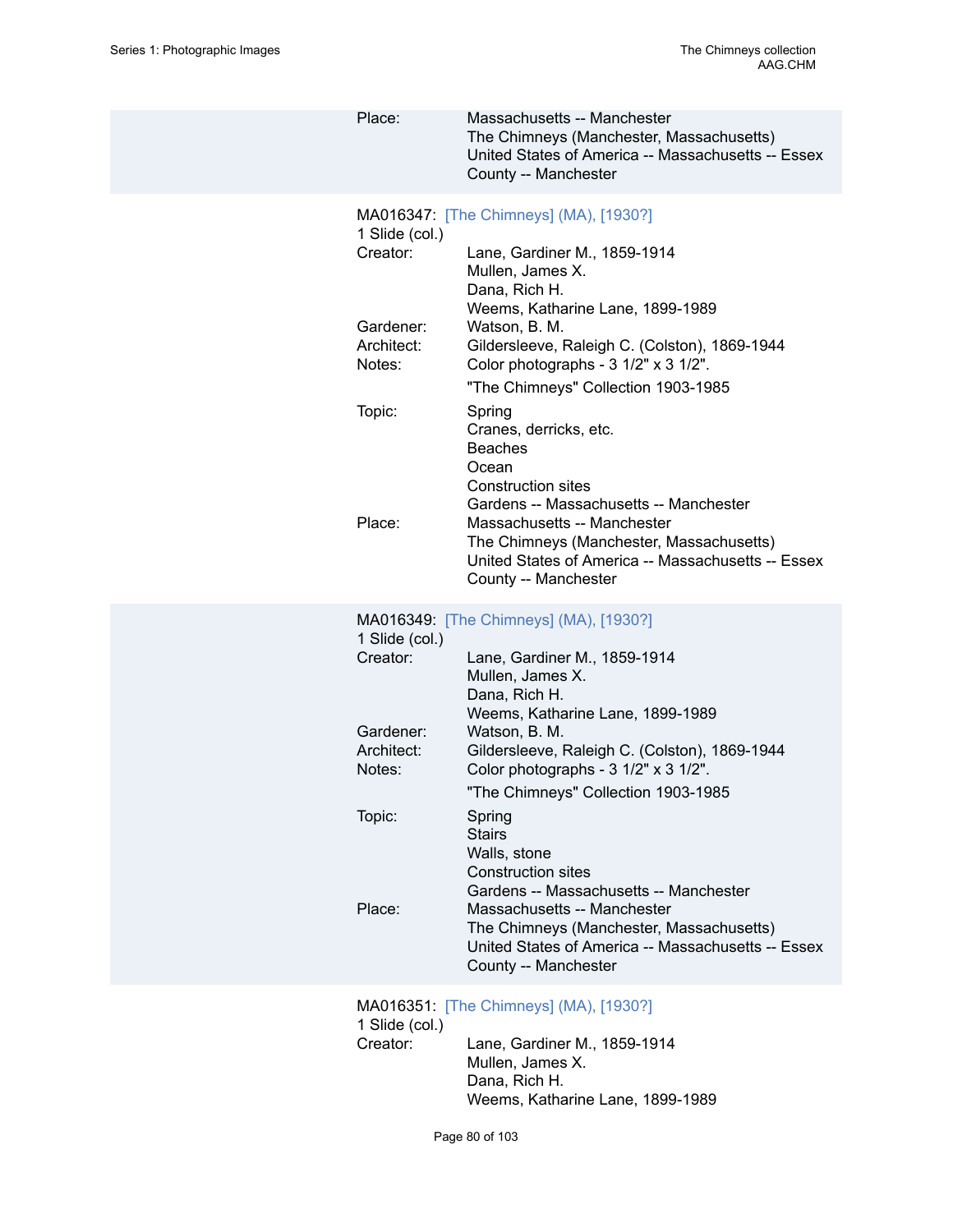| Gardener:<br>Architect:<br>Notes: | Watson, B. M.<br>Gildersleeve, Raleigh C. (Colston), 1869-1944<br>Color photographs - 3 1/2" x 3 1/2".<br>"The Chimneys" Collection 1903-1985                                                   |
|-----------------------------------|-------------------------------------------------------------------------------------------------------------------------------------------------------------------------------------------------|
| Topic:                            | Spring<br><b>Hillsides</b><br>Retaining walls<br>Men                                                                                                                                            |
| Place:                            | Gardens -- Massachusetts -- Manchester<br>Massachusetts -- Manchester<br>The Chimneys (Manchester, Massachusetts)<br>United States of America -- Massachusetts -- Essex<br>County -- Manchester |
| 1 Slide (col.)                    | MA016353: [The Chimneys] (MA), [1930?]                                                                                                                                                          |
| Creator:                          | Lane, Gardiner M., 1859-1914<br>Mullen, James X.<br>Dana, Rich H.                                                                                                                               |
| Gardener:                         | Weems, Katharine Lane, 1899-1989<br>Watson, B. M.                                                                                                                                               |
| Architect:<br>Notes:              | Gildersleeve, Raleigh C. (Colston), 1869-1944<br>Color photographs - 3 1/2" x 3 1/2".<br>"The Chimneys" Collection 1903-1985                                                                    |
| Topic:                            | Spring<br>Retaining walls<br><b>Construction sites</b><br><b>Hillsides</b><br><b>Beaches</b><br><b>Houses</b>                                                                                   |
| Place:                            | Gardens -- Massachusetts -- Manchester<br>Massachusetts -- Manchester<br>The Chimneys (Manchester, Massachusetts)<br>United States of America -- Massachusetts -- Essex<br>County -- Manchester |
| 1 Slide (col.)                    | MA016358: [The Chimneys] (MA), [1930?]                                                                                                                                                          |
| Creator:                          | Lane, Gardiner M., 1859-1914<br>Mullen, James X.<br>Dana, Rich H.<br>Weems, Katharine Lane, 1899-1989                                                                                           |
| Gardener:<br>Architect:<br>Notes: | Watson, B. M.<br>Gildersleeve, Raleigh C. (Colston), 1869-1944<br>Color photographs - 3 1/2" x 3 1/2".<br>"The Chimneys" Collection 1903-1985                                                   |
| Topic:                            | Spring<br>Retaining walls<br><b>Hillsides</b><br><b>Beaches</b><br>Houses<br>Men                                                                                                                |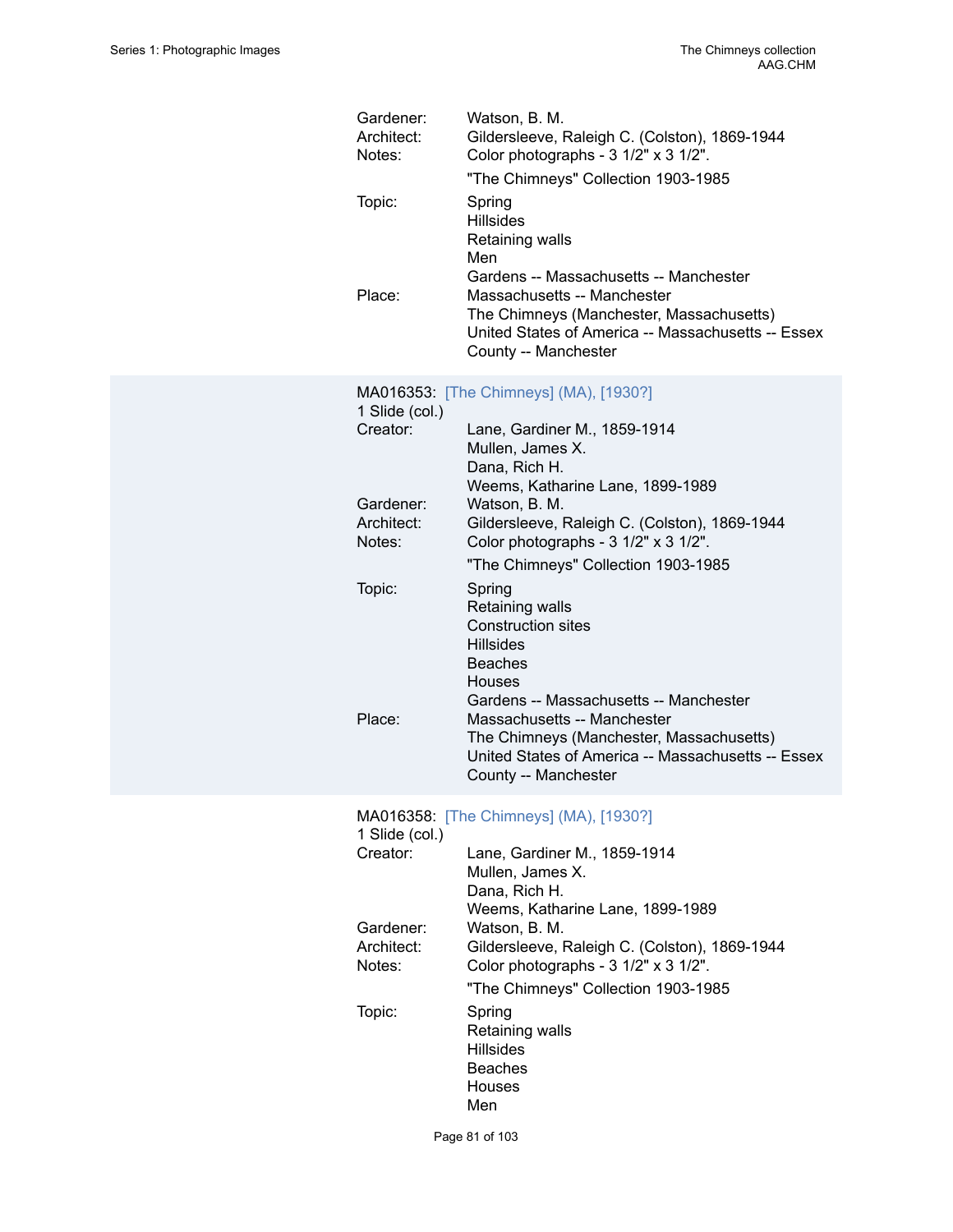Gardens -- Massachusetts -- Manchester Place: Massachusetts -- Manchester The Chimneys (Manchester, Massachusetts) United States of America -- Massachusetts -- Essex County -- Manchester

| 1 Slide (col.) | MA016360: [The Chimneys] (MA), [1930?]                  |
|----------------|---------------------------------------------------------|
| Creator:       | Lane, Gardiner M., 1859-1914                            |
|                | Mullen, James X.                                        |
|                | Dana, Rich H.                                           |
|                | Weems, Katharine Lane, 1899-1989                        |
| Gardener:      | Watson, B. M.                                           |
| Architect:     | Gildersleeve, Raleigh C. (Colston), 1869-1944           |
| Notes:         | Color photographs - $3 \frac{1}{2}$ x $3 \frac{1}{2}$ . |
|                | "The Chimneys" Collection 1903-1985                     |
| Topic:         | Spring                                                  |
|                | Ponds                                                   |
|                | Construction sites                                      |
|                | Parterres                                               |
|                | Water gardens                                           |
|                | Gardens -- Massachusetts -- Manchester                  |
| Place:         | Massachusetts -- Manchester                             |
|                | The Chimneys (Manchester, Massachusetts)                |
|                | United States of America -- Massachusetts -- Essex      |
|                | County -- Manchester                                    |

#### MA016395: [\[The Chimneys\] \(MA\), 1967 Sep.](https://ids.si.edu/ids/deliveryService?id=SG-MA016395)

| 1 Slide (col.)       |                                                                                                                                                                                                 |
|----------------------|-------------------------------------------------------------------------------------------------------------------------------------------------------------------------------------------------|
| Creator:             | Lane, Gardiner M., 1859-1914<br>Mullen, James X.<br>Dana, Rich H.                                                                                                                               |
| Gardener:            | Weems, Katharine Lane, 1899-1989<br>Watson, B. M.                                                                                                                                               |
| Architect:<br>Notes: | Gildersleeve, Raleigh C. (Colston), 1869-1944<br>Color print - 3 1/2" x 3 1/2".                                                                                                                 |
|                      | "The Chimneys" Collection 1903-1985                                                                                                                                                             |
| Topic:               | Autumn<br>Pergolas<br>Topiary work<br>Containers<br>Climbing plants<br>Flower beds<br>Ponds                                                                                                     |
| Place:               | Gardens -- Massachusetts -- Manchester<br>Massachusetts -- Manchester<br>The Chimneys (Manchester, Massachusetts)<br>United States of America -- Massachusetts -- Essex<br>County -- Manchester |
|                      |                                                                                                                                                                                                 |

MA016396: [\[The Chimneys\] \(MA\), 1967 Sep.](https://ids.si.edu/ids/deliveryService?id=SG-MA016396) 1 Slide (col.)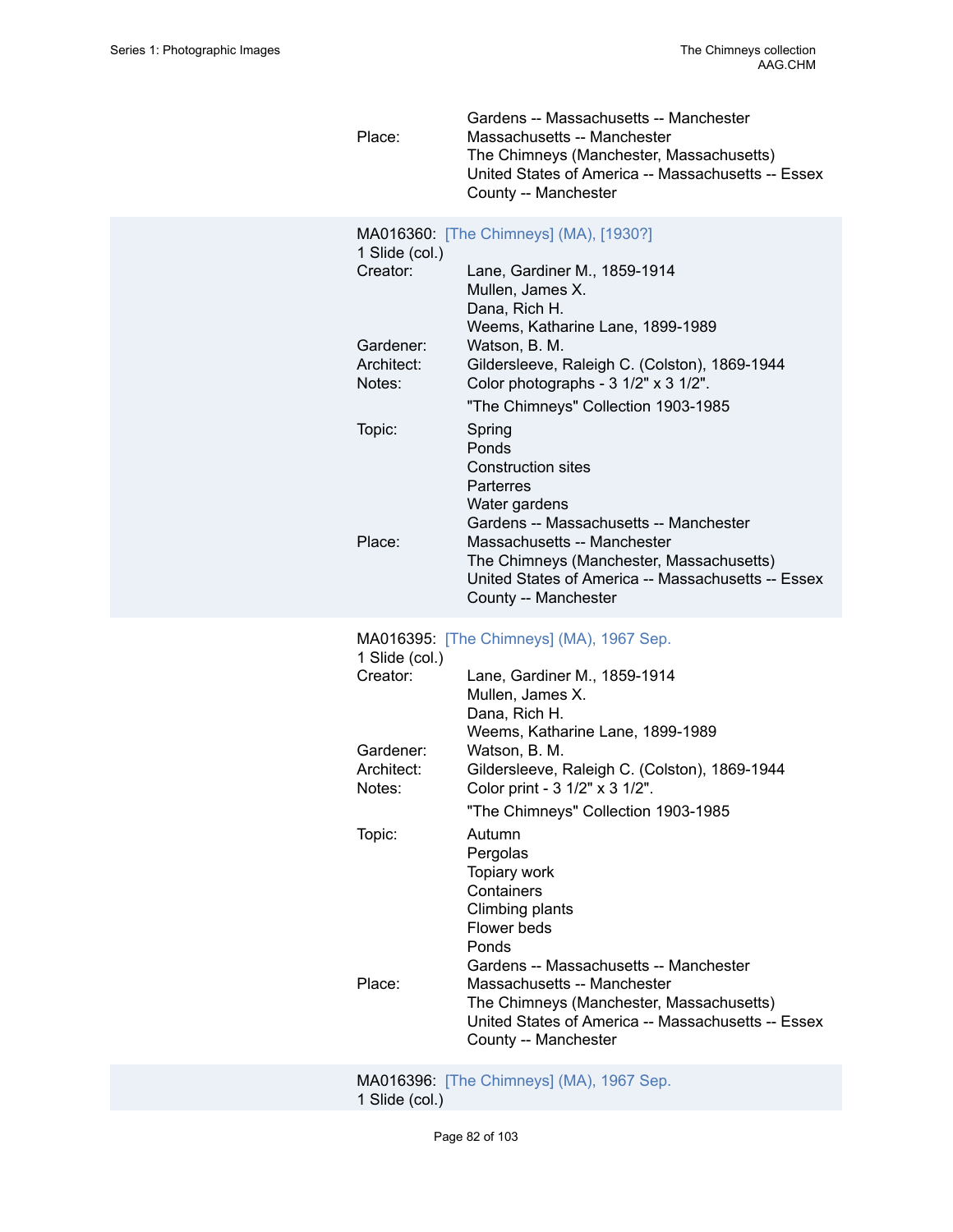| Creator:                          | Lane, Gardiner M., 1859-1914<br>Mullen, James X.<br>Dana, Rich H.<br>Weems, Katharine Lane, 1899-1989                                                                                           |
|-----------------------------------|-------------------------------------------------------------------------------------------------------------------------------------------------------------------------------------------------|
| Gardener:<br>Architect:<br>Notes: | Watson, B. M.<br>Gildersleeve, Raleigh C. (Colston), 1869-1944<br>Color print - 3 1/2" x 3 1/2".                                                                                                |
|                                   | "The Chimneys" Collection 1903-1985                                                                                                                                                             |
| Topic:                            | Spring<br>Lawns<br><b>Driveways</b>                                                                                                                                                             |
| Place:                            | Gardens -- Massachusetts -- Manchester<br>Massachusetts -- Manchester<br>The Chimneys (Manchester, Massachusetts)<br>United States of America -- Massachusetts -- Essex<br>County -- Manchester |
| 1 Slide (col.)                    | MA016414: [The Chimneys] (MA), 1982 Oct.                                                                                                                                                        |
| Creator:                          | Lane, Gardiner M., 1859-1914<br>Mullen, James X.<br>Dana, Rich H.                                                                                                                               |
| Gardener:                         | Weems, Katharine Lane, 1899-1989<br>Watson, B. M.                                                                                                                                               |
| Architect:<br>Notes:              | Gildersleeve, Raleigh C. (Colston), 1869-1944<br>Color print - 5" x 3 3/8".                                                                                                                     |
|                                   | "The Chimneys" Collection 1903-1985                                                                                                                                                             |
| Topic:                            | Autumn<br>Pergolas<br>Arbors<br>Walkways<br>Shrubs<br>Gardens -- Massachusetts -- Manchester                                                                                                    |

Place: Massachusetts -- Manchester

|                                   | County -- Manchester                                                                                                                 |
|-----------------------------------|--------------------------------------------------------------------------------------------------------------------------------------|
| 1 Slide (col.)                    | <b>MA016432: [The Chimneys] (MA), 1980 Nov.</b>                                                                                      |
| Creator:                          | Lane, Gardiner M., 1859-1914<br>Mullen, James X.<br>Dana, Rich H.                                                                    |
| Gardener:<br>Architect:<br>Notes: | Weems, Katharine Lane, 1899-1989<br>Watson, B. M.<br>Gildersleeve, Raleigh C. (Colston), 1869-1944<br>Color print - 5 1/2" x 3 1/2". |
|                                   | "The Chimneys" Collection 1903-1985                                                                                                  |
| Topic:                            | Autumn<br>Pergolas<br>Hosta<br>Hanging baskets                                                                                       |

The Chimneys (Manchester, Massachusetts) United States of America -- Massachusetts -- Essex

Page 83 of 103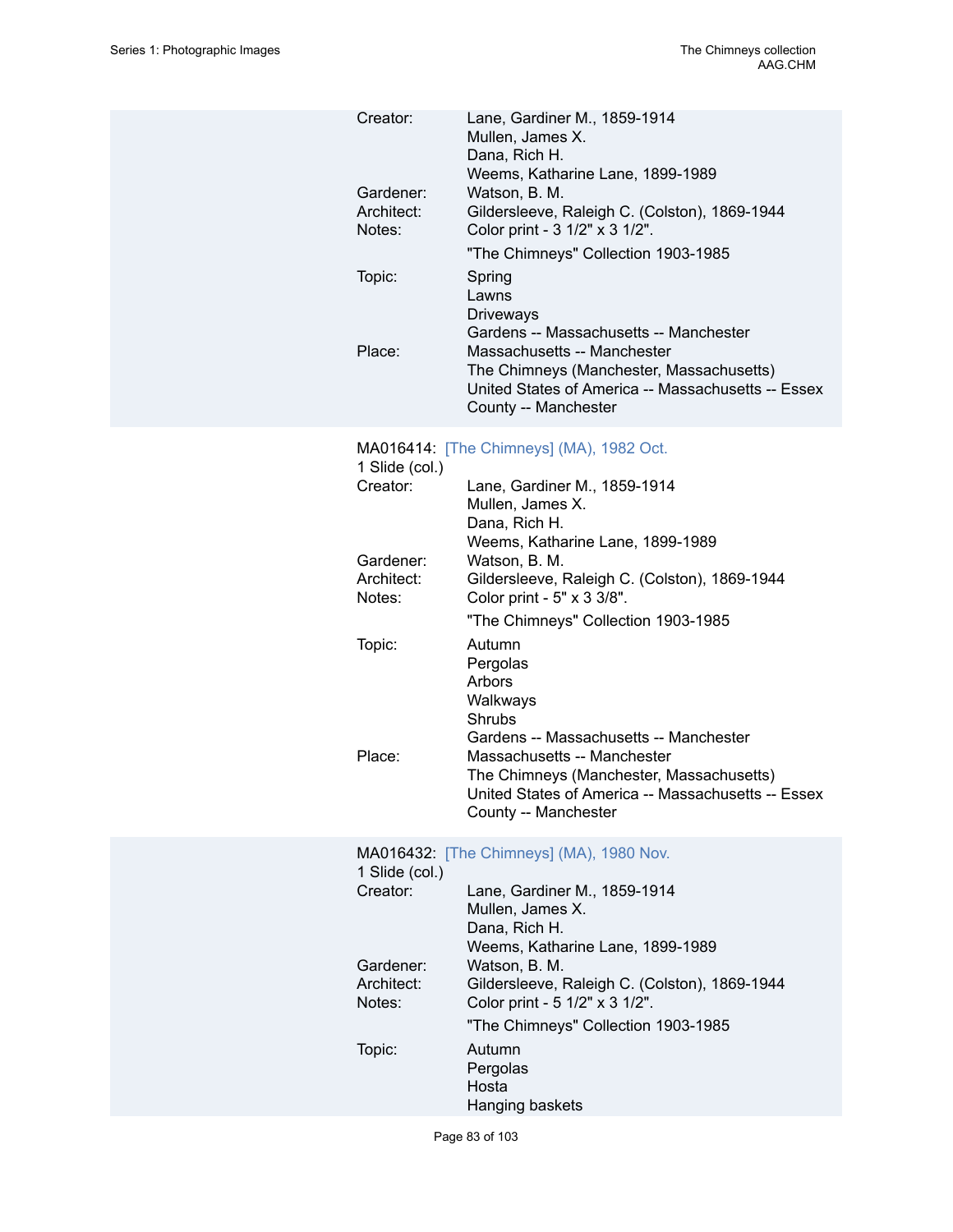| <b>Benches</b><br>Gardens -- Massachusetts -- Manchester<br>Place:<br>Massachusetts -- Manchester<br>The Chimneys (Manchester, Massachusetts)<br>United States of America -- Massachusetts -- Essex<br>County -- Manchester<br>MA016433: [The Chimneys] (MA), 1980 Nov.<br>1 Slide (col.)<br>Creator:<br>Lane, Gardiner M., 1859-1914<br>Mullen, James X.<br>Dana, Rich H.<br>Weems, Katharine Lane, 1899-1989<br>Gardener:<br>Watson, B. M.<br>Architect:<br>Gildersleeve, Raleigh C. (Colston), 1869-1944<br>Color print - 5 1/2" x 3 1/2".<br>Notes:<br>"The Chimneys" Collection 1903-1985<br>Topic:<br>Autumn<br>Pergolas<br>Containers<br>Water gardens<br>Topiary work<br>Hanging baskets<br>Gardens -- Massachusetts -- Manchester<br>Place:<br>Massachusetts -- Manchester<br>The Chimneys (Manchester, Massachusetts)<br>United States of America -- Massachusetts -- Essex<br>County -- Manchester<br>MA016434: [The Chimneys] (MA), 1980 Nov.<br>1 Slide (col.)<br>Creator:<br>Lane, Gardiner M., 1859-1914<br>Mullen, James X.<br>Dana, Rich H.<br>Weems, Katharine Lane, 1899-1989<br>Gardener:<br>Watson, B. M.<br>Architect:<br>Gildersleeve, Raleigh C. (Colston), 1869-1944<br>Notes:<br>Color print - 5 1/2" x 3 1/2".<br>"The Chimneys" Collection 1903-1985<br>Topic:<br>Autumn<br>Fences<br>Water gardens<br>Containers<br>Relief<br>Gardens -- Massachusetts -- Manchester<br>Place:<br>Massachusetts -- Manchester<br>The Chimneys (Manchester, Massachusetts)<br>United States of America -- Massachusetts -- Essex<br>County -- Manchester |  |  |
|----------------------------------------------------------------------------------------------------------------------------------------------------------------------------------------------------------------------------------------------------------------------------------------------------------------------------------------------------------------------------------------------------------------------------------------------------------------------------------------------------------------------------------------------------------------------------------------------------------------------------------------------------------------------------------------------------------------------------------------------------------------------------------------------------------------------------------------------------------------------------------------------------------------------------------------------------------------------------------------------------------------------------------------------------------------------------------------------------------------------------------------------------------------------------------------------------------------------------------------------------------------------------------------------------------------------------------------------------------------------------------------------------------------------------------------------------------------------------------------------------------------------------------------------------------------------|--|--|
|                                                                                                                                                                                                                                                                                                                                                                                                                                                                                                                                                                                                                                                                                                                                                                                                                                                                                                                                                                                                                                                                                                                                                                                                                                                                                                                                                                                                                                                                                                                                                                      |  |  |
|                                                                                                                                                                                                                                                                                                                                                                                                                                                                                                                                                                                                                                                                                                                                                                                                                                                                                                                                                                                                                                                                                                                                                                                                                                                                                                                                                                                                                                                                                                                                                                      |  |  |
|                                                                                                                                                                                                                                                                                                                                                                                                                                                                                                                                                                                                                                                                                                                                                                                                                                                                                                                                                                                                                                                                                                                                                                                                                                                                                                                                                                                                                                                                                                                                                                      |  |  |
|                                                                                                                                                                                                                                                                                                                                                                                                                                                                                                                                                                                                                                                                                                                                                                                                                                                                                                                                                                                                                                                                                                                                                                                                                                                                                                                                                                                                                                                                                                                                                                      |  |  |
|                                                                                                                                                                                                                                                                                                                                                                                                                                                                                                                                                                                                                                                                                                                                                                                                                                                                                                                                                                                                                                                                                                                                                                                                                                                                                                                                                                                                                                                                                                                                                                      |  |  |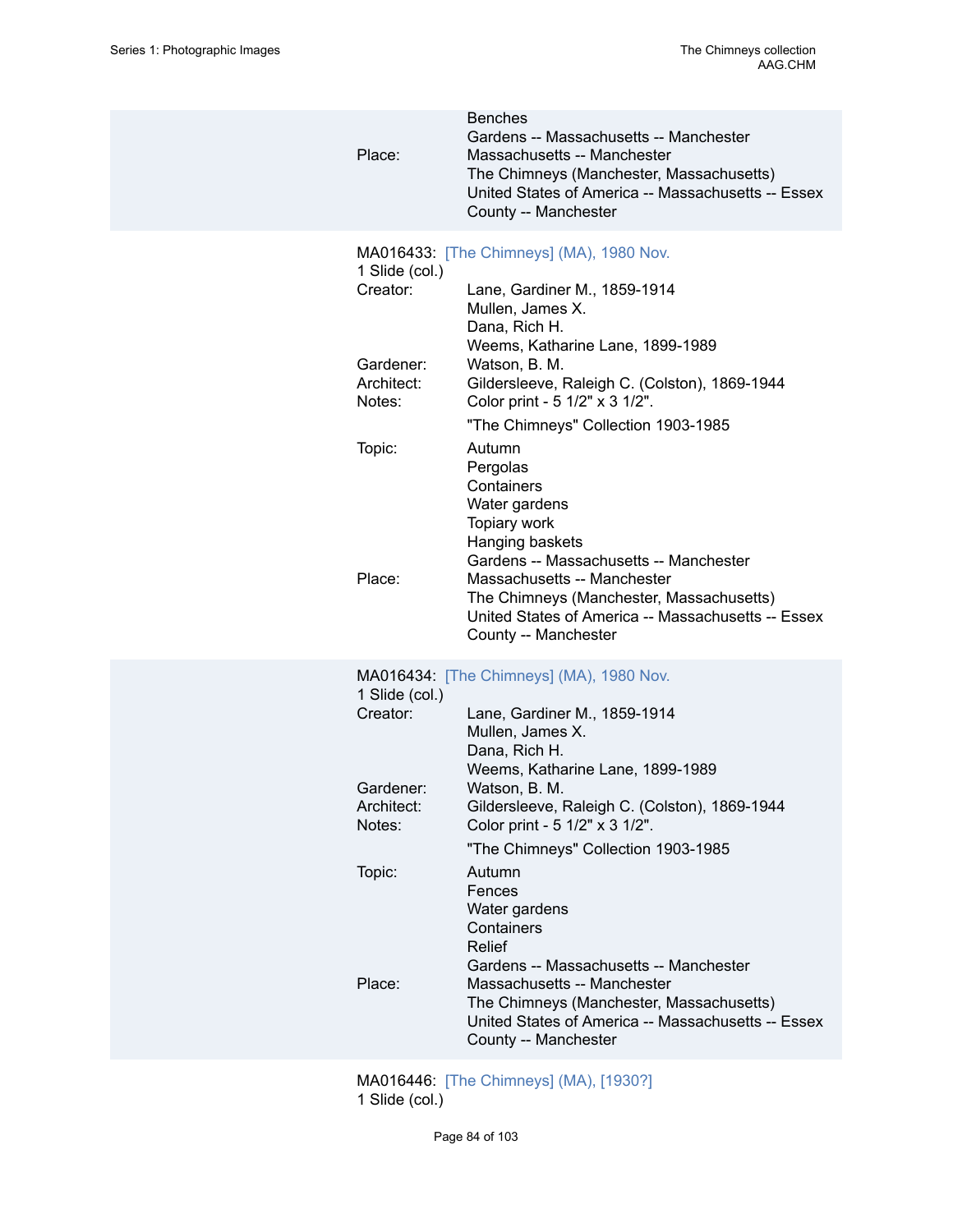| Creator:                   | Lane, Gardiner M., 1859-1914<br>Mullen, James X.<br>Dana, Rich H.                              |
|----------------------------|------------------------------------------------------------------------------------------------|
| Gardener:                  | Weems, Katharine Lane, 1899-1989<br>Watson, B. M.                                              |
| Architect:                 | Gildersleeve, Raleigh C. (Colston), 1869-1944                                                  |
| Notes:                     | Color prints - 5" x 3 1/2".                                                                    |
|                            | "The Chimneys" Collection 1903-1985                                                            |
| Topic:                     | Spring                                                                                         |
|                            | Pergolas                                                                                       |
|                            | Water gardens                                                                                  |
|                            | Flowerpots<br>Topiary work                                                                     |
|                            | Hanging baskets                                                                                |
|                            | Walkways                                                                                       |
|                            | <b>Fountains</b>                                                                               |
| Place:                     | Gardens -- Massachusetts -- Manchester<br>Massachusetts -- Manchester                          |
|                            | The Chimneys (Manchester, Massachusetts)                                                       |
|                            | United States of America -- Massachusetts -- Essex                                             |
|                            | County -- Manchester                                                                           |
|                            |                                                                                                |
| 1 Slide (col.)             | MA016455: [The Chimneys] (MA), [1930?]                                                         |
| Creator:                   | Lane, Gardiner M., 1859-1914                                                                   |
|                            | Mullen, James X.                                                                               |
|                            | Dana, Rich H.                                                                                  |
| Gardener:                  | Weems, Katharine Lane, 1899-1989<br>Watson, B. M.                                              |
| Architect:                 | Gildersleeve, Raleigh C. (Colston), 1869-1944                                                  |
| Notes:                     | Color print - 4 1/2" x 3 1/2".                                                                 |
|                            | "The Chimneys" Collection 1903-1985                                                            |
| Topic:                     | Summer                                                                                         |
|                            | Vegetable gardening                                                                            |
|                            | Scarecrows                                                                                     |
|                            | Edging, stone<br>Plant supports                                                                |
|                            | Greenhouses                                                                                    |
|                            | Gardens -- Massachusetts -- Manchester                                                         |
| Place:                     | Massachusetts -- Manchester                                                                    |
|                            | The Chimneys (Manchester, Massachusetts)<br>United States of America -- Massachusetts -- Essex |
|                            | County -- Manchester                                                                           |
|                            |                                                                                                |
|                            | MA016456: [The Chimneys] (MA), [1930?]                                                         |
| 1 Slide (col.)<br>Creator: | Lane, Gardiner M., 1859-1914                                                                   |
|                            | Mullen, James X.                                                                               |
|                            | Dana, Rich H.                                                                                  |
|                            | Weems, Katharine Lane, 1899-1989                                                               |
| Gardener:                  | Watson, B. M.                                                                                  |
| Architect:                 | Gildersleeve, Raleigh C. (Colston), 1869-1944                                                  |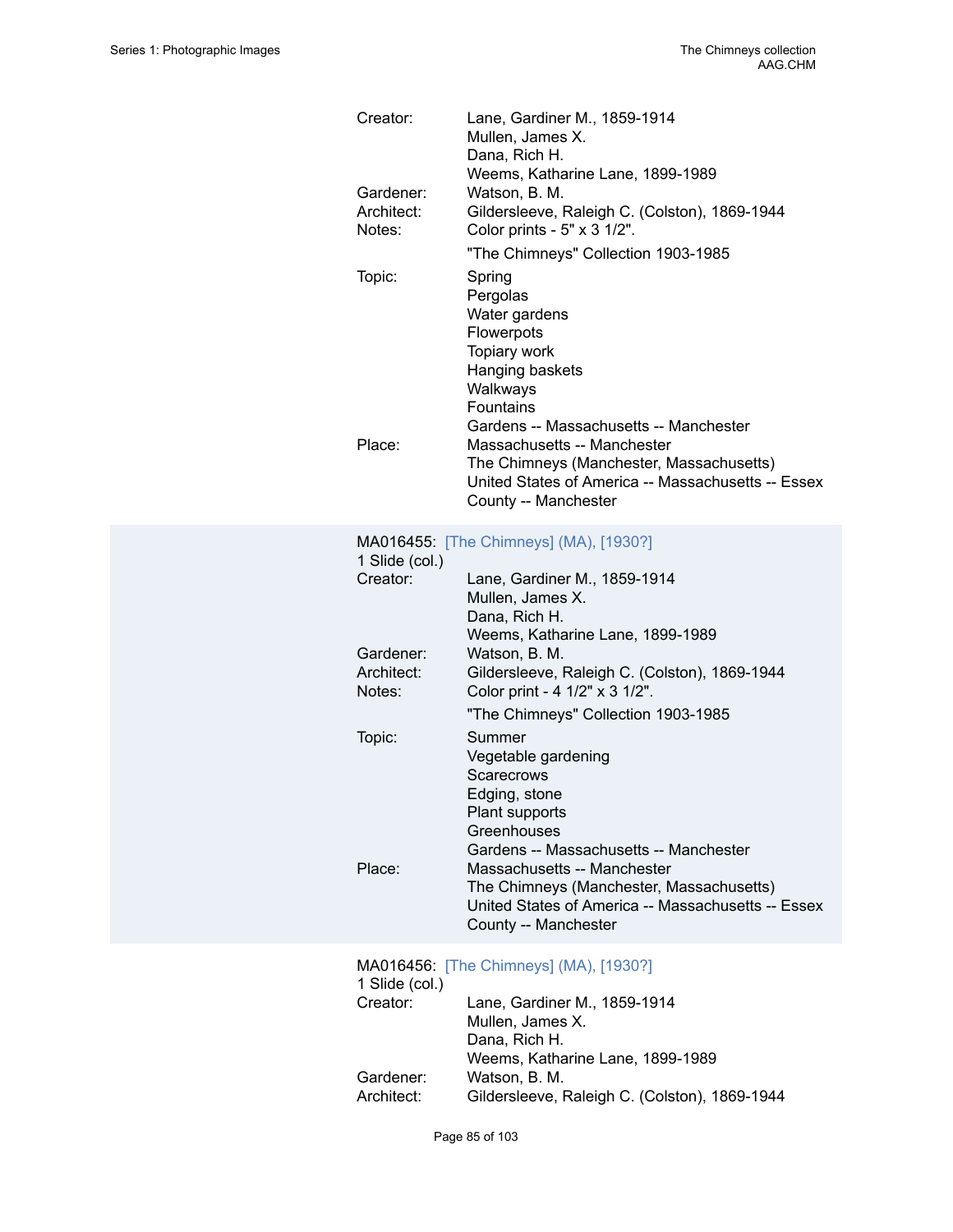| Notes:                     | Color print - 5 1/4" x 3 1/2".<br>"The Chimneys" Collection 1903-1985                                                                                                                    |
|----------------------------|------------------------------------------------------------------------------------------------------------------------------------------------------------------------------------------|
| Topic:<br>Place:           | Summer<br>Water gardens<br>Pergolas<br>Flowerpots<br>Fountains<br>Fences<br>Coping<br>Gardens -- Massachusetts -- Manchester<br>Massachusetts -- Manchester                              |
|                            | The Chimneys (Manchester, Massachusetts)<br>United States of America -- Massachusetts -- Essex<br>County -- Manchester                                                                   |
| 1 Slide (col.)             | MA016457: [The Chimneys] (MA), [1930?]                                                                                                                                                   |
| Creator:                   | Lane, Gardiner M., 1859-1914<br>Mullen, James X.<br>Dana, Rich H.                                                                                                                        |
| Gardener:                  | Weems, Katharine Lane, 1899-1989<br>Watson, B. M.                                                                                                                                        |
| Architect:<br>Notes:       | Gildersleeve, Raleigh C. (Colston), 1869-1944<br>Color print - 4 1/2" x 3 1/2".                                                                                                          |
| Topic:                     | "The Chimneys" Collection 1903-1985<br>Summer                                                                                                                                            |
|                            | Gates<br>Fences<br>Fountains<br>Water gardens<br>Walkways, grass                                                                                                                         |
|                            | Gardens -- Massachusetts -- Manchester                                                                                                                                                   |
| Place:                     | Massachusetts -- Manchester<br>The Chimneys (Manchester, Massachusetts)<br>United States of America -- Massachusetts -- Essex<br>County -- Manchester                                    |
|                            | MA016462: [The Chimneys] (MA), 1978.                                                                                                                                                     |
| 1 Slide (col.)<br>Creator: | Lane, Gardiner M., 1859-1914<br>Mullen, James X.<br>Dana, Rich H.                                                                                                                        |
| Gardener:                  | Weems, Katharine Lane, 1899-1989<br>Watson, B. M.                                                                                                                                        |
| Architect:<br>Notes:       | Gildersleeve, Raleigh C. (Colston), 1869-1944<br>Damage done to wall on beach after a storm in 1978.<br>Color print 4 3/8" x 3 1/2" and negative.<br>"The Chimneys" Collection 1903-1985 |
| Topic:                     | Winter<br>Walls, stone                                                                                                                                                                   |
| Place:                     | Gardens -- Massachusetts -- Manchester<br>Massachusetts -- Manchester                                                                                                                    |
|                            |                                                                                                                                                                                          |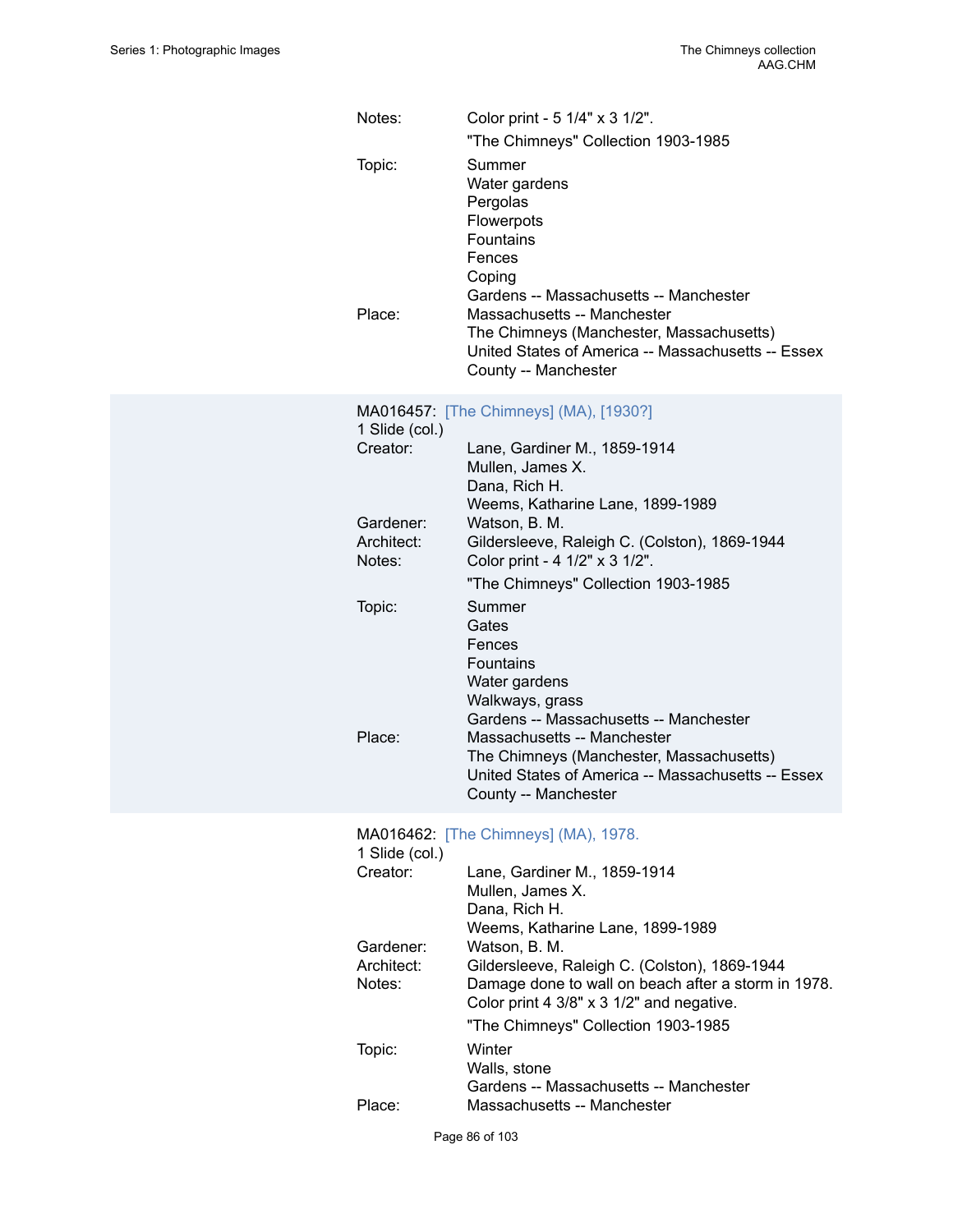The Chimneys (Manchester, Massachusetts) United States of America -- Massachusetts -- Essex County -- Manchester

| 1 Slide (col.)                    | MA016464: [The Chimneys] (MA), 1978.                                                                                                                                                                                                          |
|-----------------------------------|-----------------------------------------------------------------------------------------------------------------------------------------------------------------------------------------------------------------------------------------------|
| Creator:                          | Lane, Gardiner M., 1859-1914<br>Mullen, James X.<br>Dana, Rich H.<br>Weems, Katharine Lane, 1899-1989                                                                                                                                         |
| Gardener:<br>Architect:<br>Notes: | Watson, B. M.<br>Gildersleeve, Raleigh C. (Colston), 1869-1944<br>Damage done to wall on beach after a storm in 1978.<br>Color print 4 3/8" x 3 1/2" and negative.<br>"The Chimneys" Collection 1903-1985                                     |
| Topic:                            | Winter<br>Walls, stone<br><b>Beaches</b>                                                                                                                                                                                                      |
| Place:                            | Gardens -- Massachusetts -- Manchester<br>Massachusetts -- Manchester<br>The Chimneys (Manchester, Massachusetts)<br>United States of America -- Massachusetts -- Essex<br>County -- Manchester                                               |
|                                   | MA016469: [The Chimneys] (MA), 1978.                                                                                                                                                                                                          |
| 1 Slide (col.)<br>Creator:        | Lane, Gardiner M., 1859-1914<br>Mullen, James X.<br>Dana, Rich H.                                                                                                                                                                             |
| Gardener:<br>Architect:<br>Notes: | Weems, Katharine Lane, 1899-1989<br>Watson, B. M.<br>Gildersleeve, Raleigh C. (Colston), 1869-1944<br>Damage done to wall on beach after a storm in 1978.<br>Color print 4 3/8" x 3 1/2" and negative.<br>"The Chimneys" Collection 1903-1985 |
| Topic:                            | Winter<br>Walls, stone<br>People<br><b>Beaches</b><br>Gardens -- Massachusetts -- Manchester                                                                                                                                                  |
| Place:                            | Massachusetts -- Manchester<br>The Chimneys (Manchester, Massachusetts)<br>United States of America -- Massachusetts -- Essex<br>County -- Manchester                                                                                         |
| 1 Slide (col.)<br>Creator:        | MA016474: [The Chimneys] (MA), 1978.<br>Lane, Gardiner M., 1859-1914<br>Mullen, James X.                                                                                                                                                      |
|                                   | Dana, Rich H.                                                                                                                                                                                                                                 |

Weems, Katharine Lane, 1899-1989

Gardener: Watson, B. M.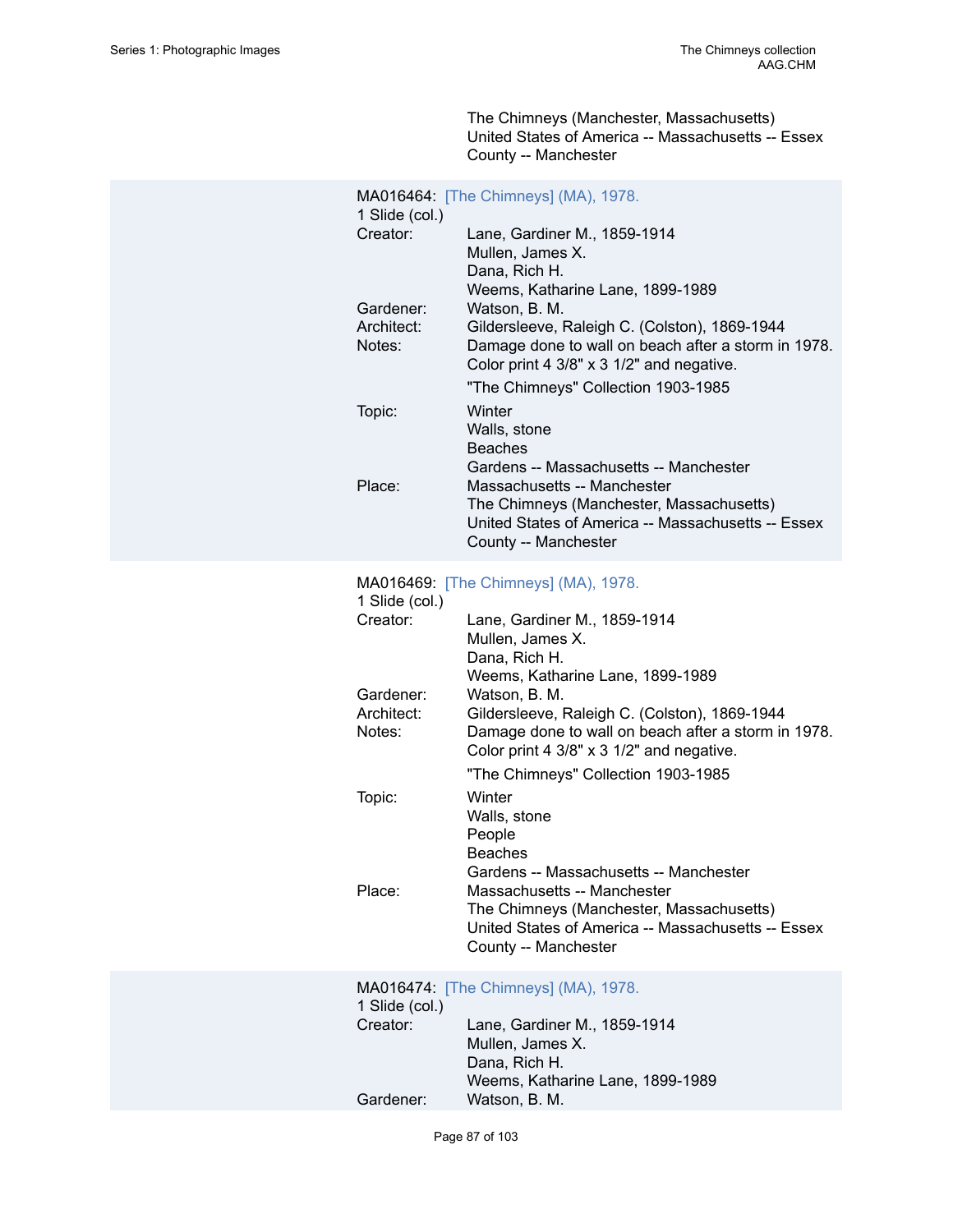| Architect:<br>Notes:<br>Topic: | Gildersleeve, Raleigh C. (Colston), 1869-1944<br>Damage done to wall on beach after a storm in 1978.<br>Color print 4 3/8" x 3 1/2" and negative.<br>"The Chimneys" Collection 1903-1985<br>Winter<br><b>Stones</b><br>Gardens -- Massachusetts -- Manchester |
|--------------------------------|---------------------------------------------------------------------------------------------------------------------------------------------------------------------------------------------------------------------------------------------------------------|
| Place:                         | Massachusetts -- Manchester<br>The Chimneys (Manchester, Massachusetts)<br>United States of America -- Massachusetts -- Essex<br>County -- Manchester                                                                                                         |
|                                | MA016477: [The Chimneys] (MA), 1978 Feb.                                                                                                                                                                                                                      |
| 1 Slide (col.)<br>Creator:     | Lane, Gardiner M., 1859-1914<br>Mullen, James X.<br>Dana, Rich H.                                                                                                                                                                                             |
|                                | Weems, Katharine Lane, 1899-1989                                                                                                                                                                                                                              |
| Gardener:<br>Architect:        | Watson, B. M.<br>Gildersleeve, Raleigh C. (Colston), 1869-1944                                                                                                                                                                                                |
| Notes:                         | Damage done to wall on beach after a storm in 1978.<br>Color print 4 3/8" x 3 1/2" and negative.<br>"The Chimneys" Collection 1903-1985                                                                                                                       |
| Topic:                         | Winter                                                                                                                                                                                                                                                        |
|                                | <b>Hillsides</b><br>Walls, stone<br>Snow                                                                                                                                                                                                                      |
| Place:                         | Gardens -- Massachusetts -- Manchester<br>Massachusetts -- Manchester<br>The Chimneys (Manchester, Massachusetts)<br>United States of America -- Massachusetts -- Essex<br>County -- Manchester                                                               |
| 1 Slide (col.)                 | MA016542: [The Chimneys] (MA), 1985 Jul.                                                                                                                                                                                                                      |
| Creator:                       | Lane, Gardiner M., 1859-1914<br>Mullen, James X.<br>Dana, Rich H.<br>Weems, Katharine Lane, 1899-1989                                                                                                                                                         |
| Gardener:                      | Watson, B. M.                                                                                                                                                                                                                                                 |
| Architect:<br>Notes:           | Gildersleeve, Raleigh C. (Colston), 1869-1944<br>Color print - 5 1/8" x 3 1/2".                                                                                                                                                                               |
|                                | "The Chimneys" Collection 1903-1985                                                                                                                                                                                                                           |
| Topic:                         | Summer<br>Gazebos<br>Ocean                                                                                                                                                                                                                                    |
| Place:                         | Gardens -- Massachusetts -- Manchester<br>Massachusetts -- Manchester<br>The Chimneys (Manchester, Massachusetts)<br>United States of America -- Massachusetts -- Essex<br>County -- Manchester                                                               |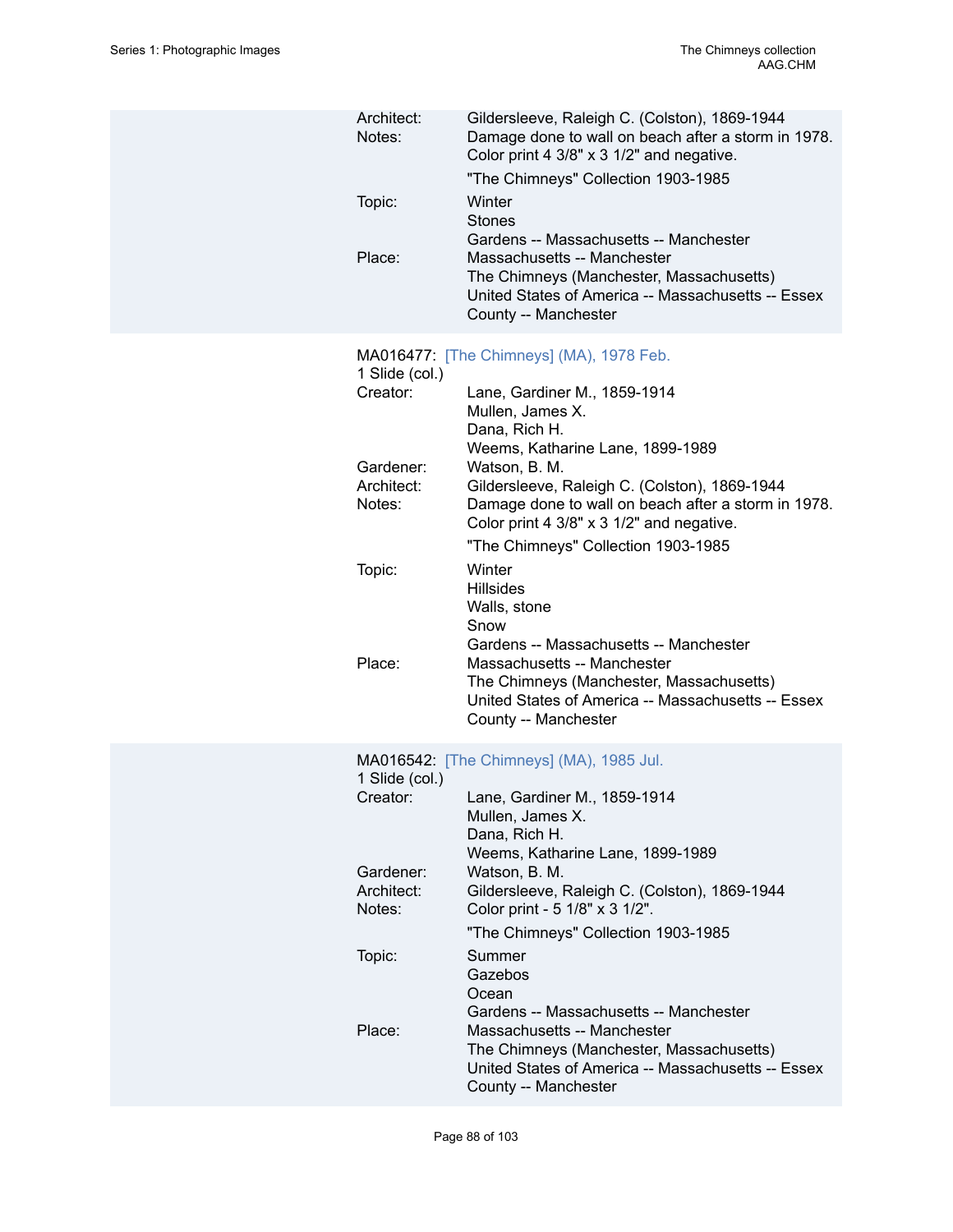| 1 Photographic print (col.)<br>Creator: | MA016543: [The Chimneys], 1985 Jul.<br>Lane, Gardiner M., 1859-1914<br>Mullen, James X.<br>Dana, Rich H.<br>Weems, Katharine Lane, 1899-1989          |
|-----------------------------------------|-------------------------------------------------------------------------------------------------------------------------------------------------------|
| Gardener:<br>Architect:<br>Notes:       | Watson, B. M.<br>Gildersleeve, Raleigh C. (Colston), 1869-1944<br>Color print - 5 1/8" x 3 1/2".                                                      |
|                                         | "The Chimneys" Collection 1903-1985                                                                                                                   |
| Topic:                                  | Summer<br>Water gardens<br>Pergolas<br>Fountains<br>Flowerpots<br><b>Water lilies</b><br>Gardens -- Massachusetts -- Manchester                       |
| Place:                                  | Massachusetts -- Manchester<br>The Chimneys (Manchester, Massachusetts)<br>United States of America -- Massachusetts -- Essex<br>County -- Manchester |
| 1 Slide (col.)                          | MA016545: [The Chimneys] (MA), 1985 Jul.                                                                                                              |
| Creator:                                | Lane, Gardiner M., 1859-1914<br>Mullen, James X.<br>Dana, Rich H.<br>Weems, Katharine Lane, 1899-1989                                                 |
| Gardener:<br>Architect:<br>Notes:       | Watson, B. M.<br>Gildersleeve, Raleigh C. (Colston), 1869-1944<br>Color print - 5 1/8" x 3 1/2".                                                      |
|                                         | "The Chimneys" Collection 1903-1985                                                                                                                   |
| Topic:                                  | Summer<br><b>Beaches</b><br>Ocean<br><b>Balustrades</b><br>Seascapes<br>Gardens -- Massachusetts -- Manchester                                        |
| Place:                                  | Massachusetts -- Manchester<br>The Chimneys (Manchester, Massachusetts)<br>United States of America -- Massachusetts -- Essex<br>County -- Manchester |
| 1 Slide (col.)                          | MA016767: [The Chimneys] (MA), 1965 Sep.                                                                                                              |
| Creator:                                | Lane, Gardiner M., 1859-1914<br>Mullen, James X.<br>Dana, Rich H.<br>Weems, Katharine Lane, 1899-1989                                                 |
| Gardener:<br>Architect:<br>Notes:       | Watson, B. M.<br>Gildersleeve, Raleigh C. (Colston), 1869-1944<br>Color print.                                                                        |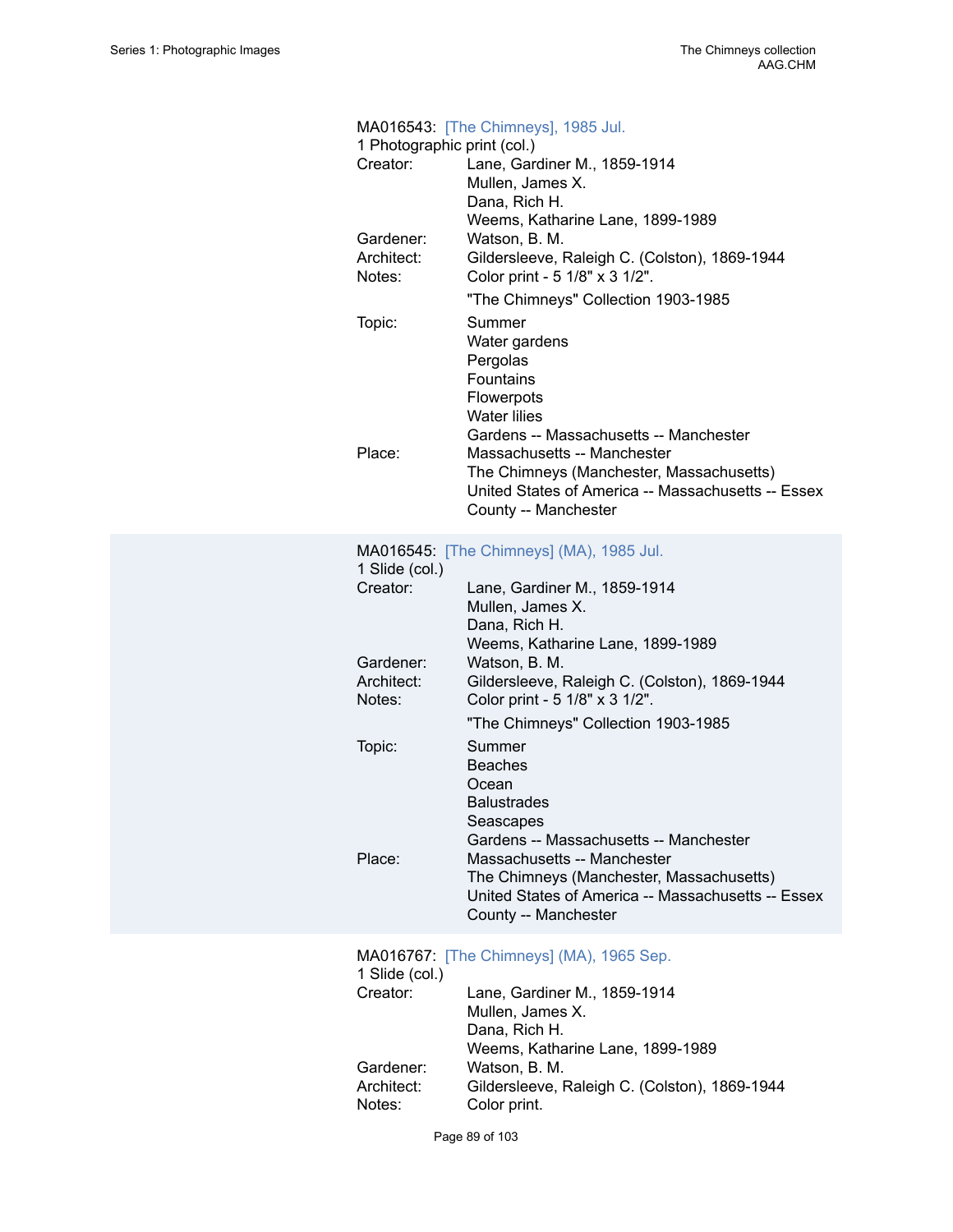|                                | "The Chimneys" Collection 1903-1985                                                                                                                                                                                                                                                                                   |
|--------------------------------|-----------------------------------------------------------------------------------------------------------------------------------------------------------------------------------------------------------------------------------------------------------------------------------------------------------------------|
| Topic:<br>Place:               | Autumn<br>Water gardens<br>Ponds<br>Containers<br>Ornamental grasses<br>Perennials<br><b>Water lilies</b><br>Gardens -- Massachusetts -- Manchester<br>Foxes<br>Massachusetts -- Manchester<br>The Chimneys (Manchester, Massachusetts)<br>United States of America -- Massachusetts -- Essex<br>County -- Manchester |
|                                | MA016015: [The Chimneys]: ponds, with lillies, surrounded by walkways<br>and potted plants. Fence and pergola in background., circa 1920s.                                                                                                                                                                            |
| background.                    | 1 Photographic print (black-and-white.)<br>Image(s): [The Chimneys] [slide (photograph)]: ponds, with lillies,<br>surrounded by walkways and potted plants. Fence and pergola in                                                                                                                                      |
| Notes:                         | 35mm slide copy in the Garden Club of America Collection.                                                                                                                                                                                                                                                             |
| Topic:                         | Summer<br>Ponds<br>Fences<br>Containers<br>Topiary work<br><b>Water lilies</b><br>Gardens -- Massachusetts -- Manchester<br>Pergolas                                                                                                                                                                                  |
| Place:                         | The Chimneys (Manchester, Massachusetts)<br>United States of America -- Massachusetts -- Essex<br>County -- Manchester                                                                                                                                                                                                |
| Genre/Form:                    | Slides (photographs)<br>Photographic prints                                                                                                                                                                                                                                                                           |
| $\sim$ Clide (blook and white) | MA016102: [The Chimneys]: garden sculpture of a deer., [1930?]                                                                                                                                                                                                                                                        |

1 Slide (black-and-white) [Image\(s\): \[The Chimneys\] \[slide \(photograph\)\]: garden sculpture of a](https://ids.si.edu/ids/deliveryService?id=SG-7070)

[deer.](https://ids.si.edu/ids/deliveryService?id=SG-7070)<br>Creato Creator: Lane, Gardiner M., 1859-1914

| Lane, Gardiner M., 1859-1914                  |
|-----------------------------------------------|
| Mullen, James X.                              |
| Dana, Rich H.                                 |
| Watson, B. M.                                 |
| Gildersleeve, Raleigh C. (Colston), 1869-1944 |
| Weems, Katharine Lane, 1899-1989              |
| Stereopticon plate.                           |
| Gardens -- Massachusetts -- Manchester        |
| Sculpture                                     |
| The Chimneys (Manchester, Massachusetts)      |
| Massachusetts -- Manchester                   |
|                                               |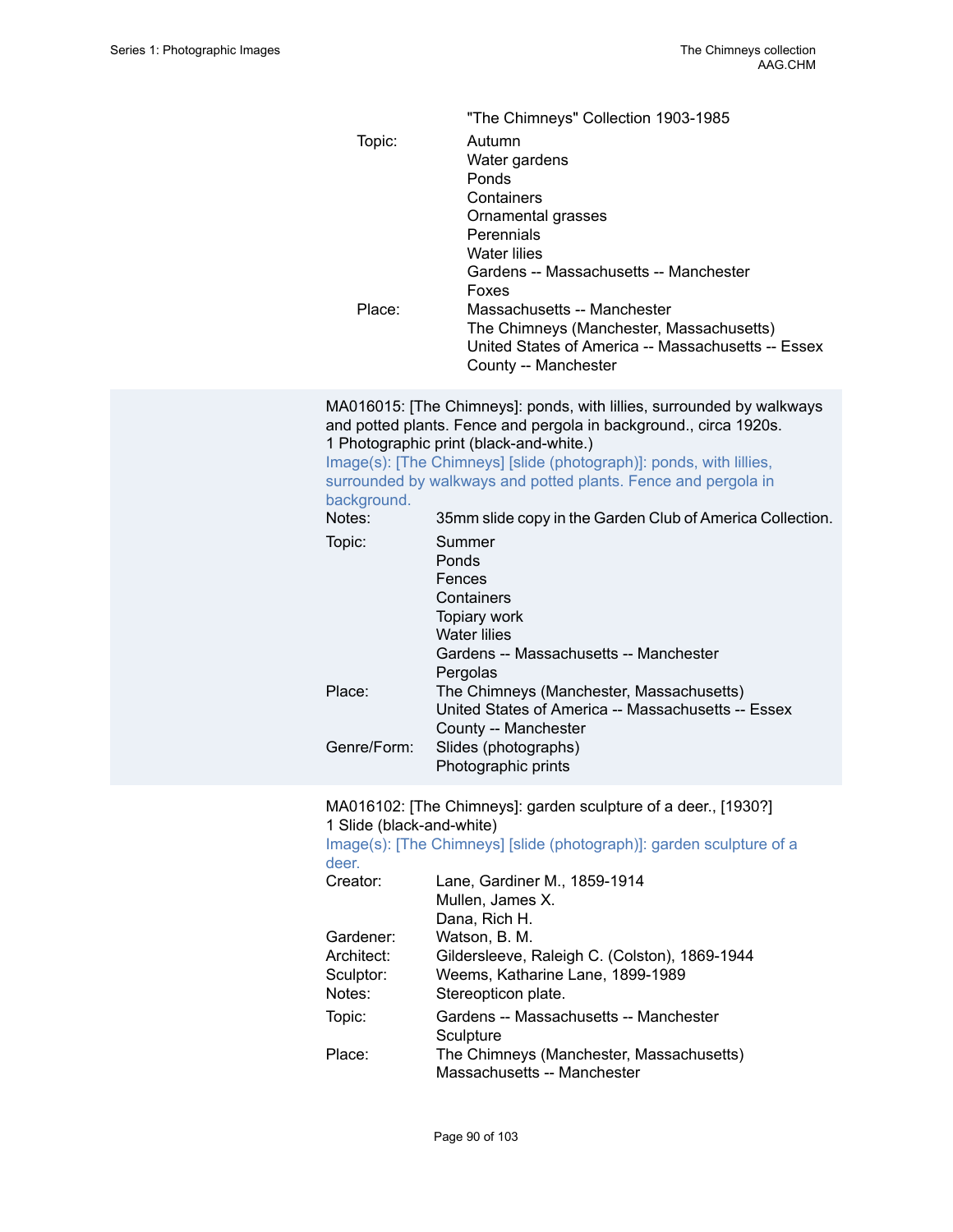United States of America -- Massachusetts -- Essex County -- Manchester

| 1 Slide (black-and-white.)<br>Creator:<br>Gardener:<br>Architect:<br>Sculptor:<br>Notes:<br>Topic:<br>Place: | MA016103: [The Chimneys]: sculpture of deer., [1930?]<br>Image(s): [The Chimneys] [slide (photograph)]: sculpture of deer.<br>Lane, Gardiner M., 1859-1914<br>Mullen, James X.<br>Dana, Rich H.<br>Watson, B. M.<br>Gildersleeve, Raleigh C. (Colston), 1869-1944<br>Weems, Katharine Lane, 1899-1989<br>Glass stereopticon plates. There are 2 plates, a positive<br>and negative. Duplicate 35 mm in the GCA Collection.<br>Gardens -- Massachusetts -- Manchester<br>Sculpture<br>The Chimneys (Manchester, Massachusetts)<br>United States of America -- Massachusetts -- Essex<br>County -- Manchester |
|--------------------------------------------------------------------------------------------------------------|-------------------------------------------------------------------------------------------------------------------------------------------------------------------------------------------------------------------------------------------------------------------------------------------------------------------------------------------------------------------------------------------------------------------------------------------------------------------------------------------------------------------------------------------------------------------------------------------------------------|
| 1 Slide (black-and-white.)<br>Creator:<br>Gardener:<br>Architect:<br>Sculptor:<br>Notes:<br>Topic:           | MA016104: [The Chimneys]: rhinoceros sculpture., [1930?]<br>Image(s): [The Chimneys] [slide (photograph)]: rhinoceros sculpture.<br>Lane, Gardiner M., 1859-1914<br>Mullen, James X.<br>Dana, Rich H.<br>Watson, B. M.<br>Gildersleeve, Raleigh C. (Colston), 1869-1944<br>Weems, Katharine Lane, 1899-1989<br>Glass stereopticon plates. There a two glass stereopticon<br>plates, a positive and negative. The duplicate is a 35mm<br>slide.<br>The sculpture shown in studio is one of a pair at Harvard<br>University.<br>Gardens -- Massachusetts -- Manchester<br>Sculpture<br>Rhinoceroses           |
| Place:                                                                                                       | The Chimneys (Manchester, Massachusetts)<br>Massachusetts -- Manchester<br>United States of America -- Massachusetts -- Essex<br>County -- Manchester                                                                                                                                                                                                                                                                                                                                                                                                                                                       |
| a rhinoceros., [1930?]<br>1 Slide (black-and-white.)<br>Creator:<br>Gardener:<br>Architect:                  | MA016106: [The Chimneys]: Katharine Lane Weems with her sculpture of<br>Image(s): [The Chimneys] [slide (photograph)]: Katharine Lane Weems<br>with her sculpture of a rhinoceros.<br>Lane, Gardiner M., 1859-1914<br>Mullen, James X.<br>Dana, Rich H.<br>Watson, B. M.<br>Gildersleeve, Raleigh C. (Colston), 1869-1944                                                                                                                                                                                                                                                                                   |
|                                                                                                              |                                                                                                                                                                                                                                                                                                                                                                                                                                                                                                                                                                                                             |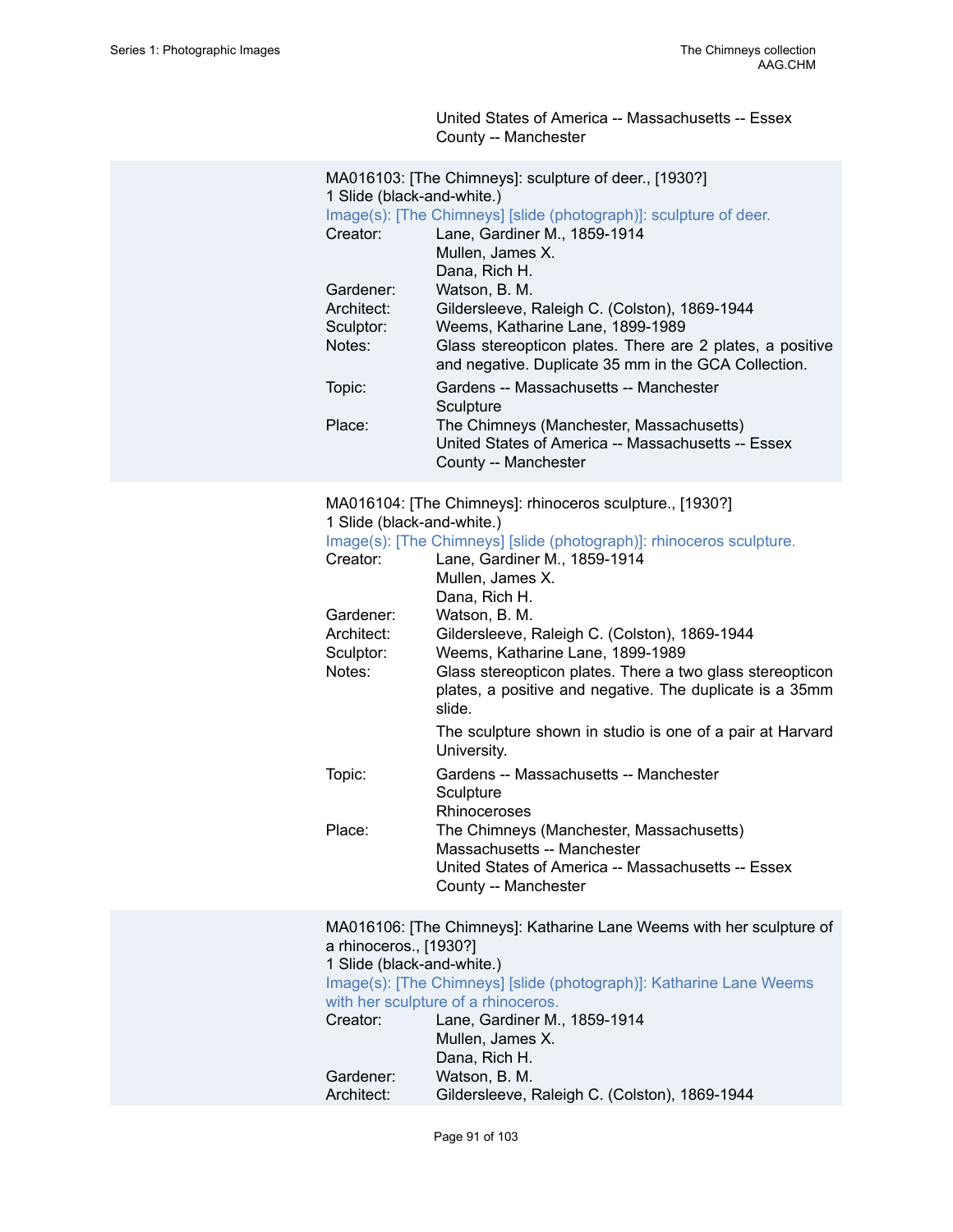| Sculptor:<br>Notes:                                     | Weems, Katharine Lane, 1899-1989<br>Glass stereopticon plate. One black and white print and 2<br>black and white glass stereopticon plates, a positive and<br>a negative.                       |
|---------------------------------------------------------|-------------------------------------------------------------------------------------------------------------------------------------------------------------------------------------------------|
| Topic:                                                  | Gardens -- Massachusetts -- Manchester<br>People<br>Women<br>Sculpture<br>Rhinoceroses                                                                                                          |
| Place:                                                  | The Chimneys (Manchester, Massachusetts)<br>United States of America -- Massachusetts -- Essex<br>County -- Manchester                                                                          |
| 1 Slide (black-and-white.)<br>Creator:                  | MA016130: [The Chimneys]: side view of house with topiary., [1910?]<br>Lane, Gardiner M., 1859-1914<br>Mullen, James X.<br>Dana, Rich H.                                                        |
| Gardener:<br>Architect:<br>Notes:                       | Weems, Katharine Lane, 1899-1989<br>Watson, B. M.<br>Gildersleeve, Raleigh C. (Colston), 1869-1944<br>c. 1902.                                                                                  |
|                                                         | "The Chimneys" Collection 1903-1985                                                                                                                                                             |
| Topic:                                                  | Summer<br>Hedges<br>Shrubs<br>Lawns<br>Doorways<br>Houses                                                                                                                                       |
| Place:                                                  | Gardens -- Massachusetts -- Manchester<br>Massachusetts -- Manchester<br>The Chimneys (Manchester, Massachusetts)<br>United States of America -- Massachusetts -- Essex<br>County -- Manchester |
| map on the wall., [1930?]<br>1 Slide (black-and-white.) | MA016131: [The Chimneys]: porch with outdoor furniture and a framed                                                                                                                             |
| Creator:                                                | Lane, Gardiner M., 1859-1914<br>Mullen, James X.<br>Dana, Rich H.<br>Weems, Katharine Lane, 1899-1989                                                                                           |
| Gardener:<br>Architect:<br>Notes:                       | Watson, B. M.<br>Gildersleeve, Raleigh C. (Colston), 1869-1944<br>c. 1902.                                                                                                                      |
|                                                         | "The Chimneys" Collection 1903-1985                                                                                                                                                             |
| Topic:                                                  | Summer<br>Chairs<br>Chaises longues<br><b>Tables</b><br>Outdoor furniture                                                                                                                       |
|                                                         | Porches                                                                                                                                                                                         |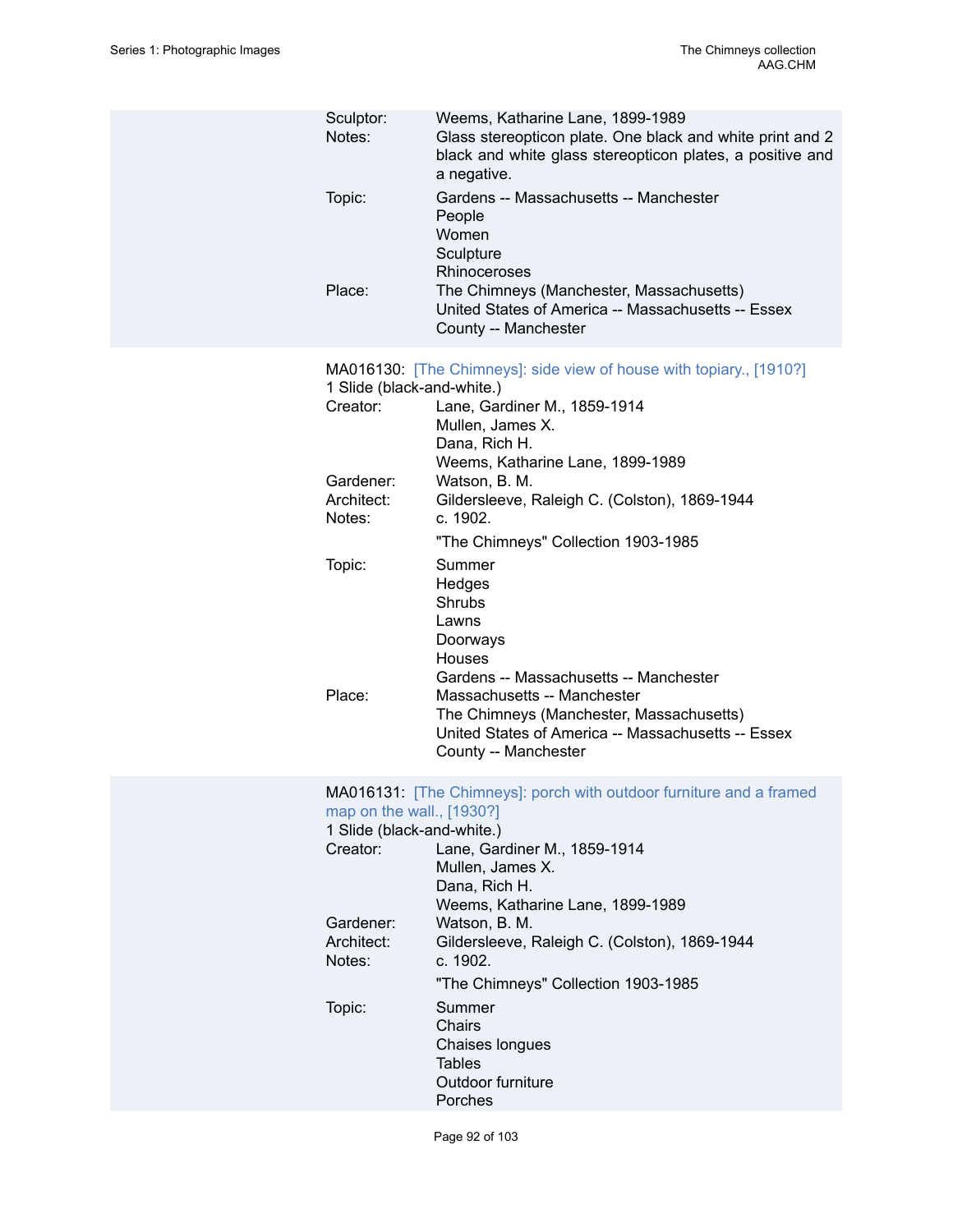| Place:                                                                                                                   | Doorways<br><b>Benches</b><br>Gardens -- Massachusetts -- Manchester<br>Massachusetts -- Manchester<br>The Chimneys (Manchester, Massachusetts)<br>United States of America -- Massachusetts -- Essex<br>County -- Manchester                                                                                       |
|--------------------------------------------------------------------------------------------------------------------------|---------------------------------------------------------------------------------------------------------------------------------------------------------------------------------------------------------------------------------------------------------------------------------------------------------------------|
| pergola., [1930?]<br>1 Slide (black-and-white.)<br>Image(s)<br>Image(s)<br>Creator:<br>Gardener:<br>Architect:<br>Notes: | MA016132: [The Chimneys]: view of walkway and topiary from beneath<br>Lane, Gardiner M., 1859-1914<br>Mullen, James X.<br>Dana, Rich H.<br>Weems, Katharine Lane, 1899-1989<br>Watson, B. M.<br>Gildersleeve, Raleigh C. (Colston), 1869-1944<br>c. 1902.                                                           |
| Topic:<br>Place:                                                                                                         | "The Chimneys" Collection 1903-1985<br>Summer<br><b>Stairs</b><br>Walkways<br>Fences<br>Wooden boxes<br>Gardens -- Massachusetts -- Manchester<br>Pergolas<br>Massachusetts -- Manchester<br>The Chimneys (Manchester, Massachusetts)<br>United States of America -- Massachusetts -- Essex<br>County -- Manchester |
| 1 Slide (black-and-white.)<br>Creator:<br>Gardener:<br>Architect:<br>Notes:                                              | MA016133: [The Chimneys]: view of bay and large rocks., [1930?]<br>Lane, Gardiner M., 1859-1914<br>Mullen, James X.<br>Dana, Rich H.<br>Weems, Katharine Lane, 1899-1989<br>Watson, B. M.<br>Gildersleeve, Raleigh C. (Colston), 1869-1944<br>c. 1902.                                                              |
| Topic:<br>Place:                                                                                                         | "The Chimneys" Collection 1903-1985<br>Summer<br><b>Bays</b><br><b>Rocks</b><br>Gardens -- Massachusetts -- Manchester<br>Massachusetts -- Manchester<br>The Chimneys (Manchester, Massachusetts)                                                                                                                   |
|                                                                                                                          | United States of America -- Massachusetts -- Essex<br>County -- Manchester                                                                                                                                                                                                                                          |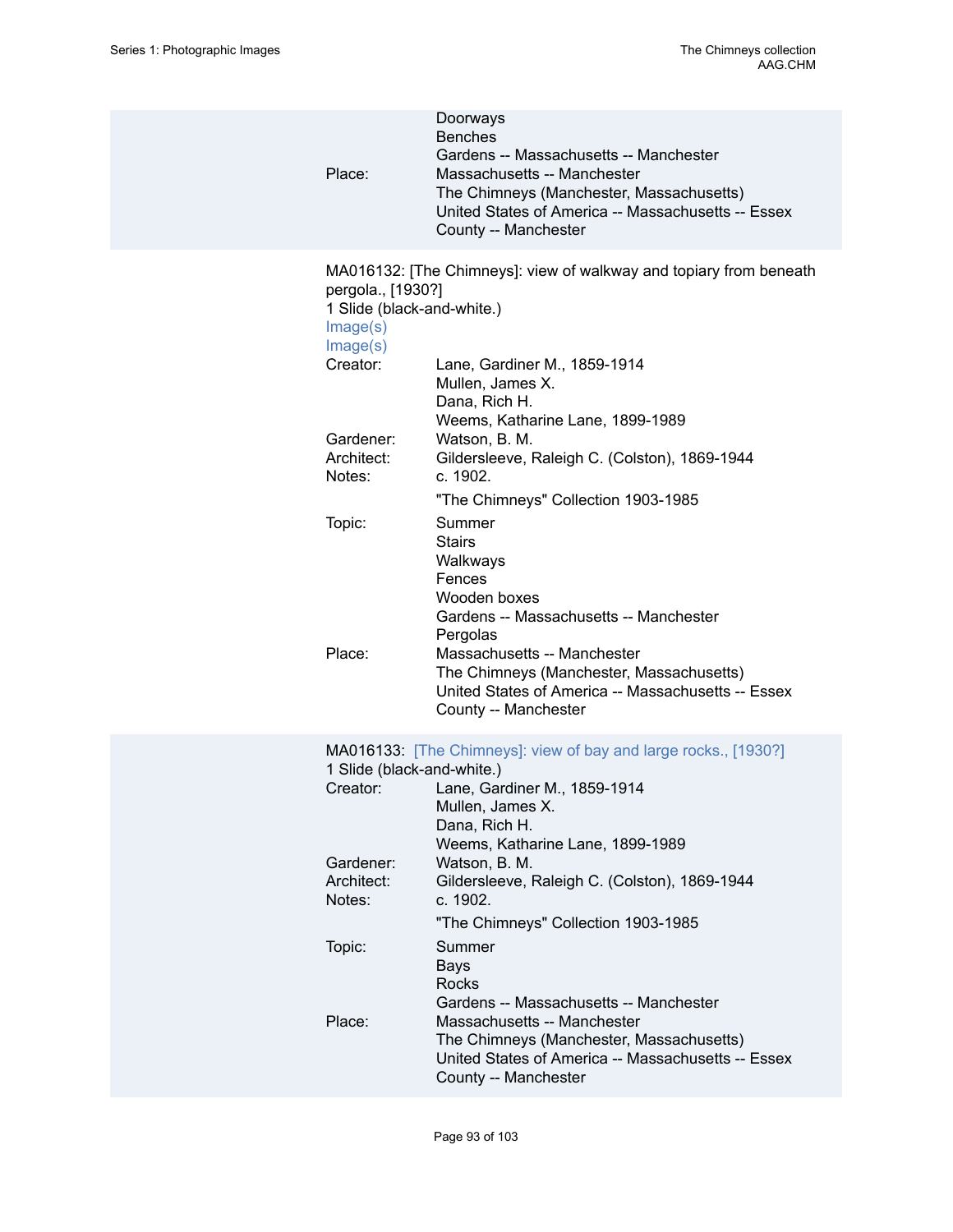| 1 Slide (col.)                    | MA016621: [The Chimneys] (MA), [1930?]                                                                                                                                                                            |
|-----------------------------------|-------------------------------------------------------------------------------------------------------------------------------------------------------------------------------------------------------------------|
| Creator:                          | Lane, Gardiner M., 1859-1914<br>Mullen, James X.<br>Dana, Rich H.<br>Weems, Katharine Lane, 1899-1989                                                                                                             |
| Gardener:<br>Architect:<br>Notes: | Watson, B. M.<br>Gildersleeve, Raleigh C. (Colston), 1869-1944<br>Pictures are in archival sleeve.                                                                                                                |
| Topic:                            | "The Chimneys" Collection 1903-1985<br>Spring<br>Evergreens<br>Shrubs<br>Walkways, grass<br>Outdoor furniture                                                                                                     |
| Place:                            | <b>Benches</b><br>Gardens -- Massachusetts -- Manchester<br>Massachusetts -- Manchester<br>The Chimneys (Manchester, Massachusetts)<br>United States of America -- Massachusetts -- Essex<br>County -- Manchester |
| 1 Slide (col.)                    | MA016622: [The Chimneys] (MA), [1930?]                                                                                                                                                                            |
| Creator:                          | Lane, Gardiner M., 1859-1914<br>Mullen, James X.<br>Dana, Rich H.<br>Weems, Katharine Lane, 1899-1989                                                                                                             |
| Gardener:<br>Architect:<br>Notes: | Watson, B. M.<br>Gildersleeve, Raleigh C. (Colston), 1869-1944<br>Pictures are in archival sleeve.                                                                                                                |
| Topic:                            | "The Chimneys" Collection 1903-1985<br>Spring<br>Water gardens                                                                                                                                                    |
| Place:                            | Dogs<br>Containers<br>Fences<br>Perennials<br><b>Water lilies</b><br>Gardens -- Massachusetts -- Manchester<br>Massachusetts -- Manchester<br>The Chimneys (Manchester, Massachusetts)                            |
|                                   | United States of America -- Massachusetts -- Essex<br>County -- Manchester                                                                                                                                        |

## New York

NY022: Albany -- Van Rensselaer Home Former owner: Van Rensselaer, Louisa Lane (Mrs. William Bayard), 1861-1937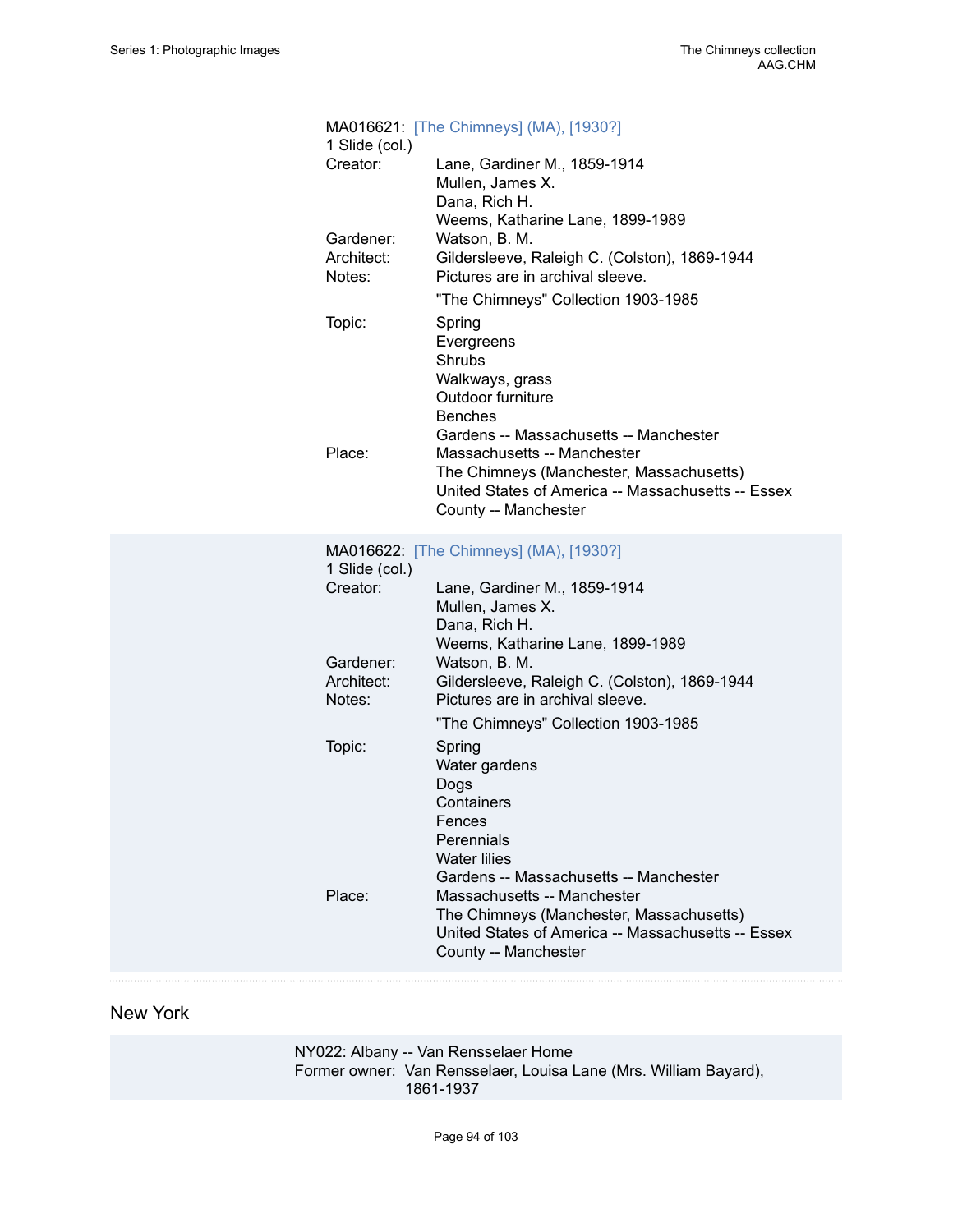## Van Rensselaer, William Bayard, 1856-1909

| United States of America -- New York -- Albany County --<br>Albany<br>NY022008: [Van Rensselaer Home]: drawing room, circa 1925-1940<br>1 Photograph (glass plate stereograph, black and white.; 1.25in. x 5in.)<br>Image(s): [Van Rensselaer Home] [photograph]: drawing room.<br>Notes:<br>Glass stereopticon plate.<br>Topic:<br>Interior views<br>House plants<br>Gardens -- New York -- Albany<br>Place:<br>New York (State) -- Albany<br>Beaverwyck (Albany, New York)<br>Albany<br>NY022010: [Van Rensselaer Home]: dining room mantel and handpainted<br>wallpaper, circa 1925-1940<br>1 Slide (black-and-white.)<br>Image(s): [Van Rensselaer Home] [slide]: dining room mantel and<br>handpainted wallpaper<br>Notes:<br>Glass stereopticon plate.<br>Topic:<br>Interior views<br>Fireplaces<br>Gardens -- New York -- Albany<br>Place:<br>New York (State) -- Albany<br>Beaverwyck (Albany, New York)<br>Albany<br>NY022011: [Van Rensselaer Home]: dining room buffet, circa 1925-1940<br>1 Photograph (glass plate stereograph, black and white.; 1.25in. x 5in.)<br>Notes:<br>Glass stereopticon plate.<br>Topic:<br>Interior views<br>Gardens -- New York -- Albany<br>New York (State) -- Albany<br>Place:<br>Beaverwyck (Albany, New York) | Notes:<br>Topic:<br>Place: | NY022004: [Van Rensselaer Home], circa 1925-1940<br>1 Photograph (glass plate stereograph, black and white.; 1.25in. x 5in.)<br>Image(s): [Van Rensselaer Home] [photograph]: drawing room.<br>Two glass stereopticon plates - positive and negative.<br>Interior views<br>Fireplaces<br>Gardens -- New York -- Albany<br>New York (State) -- Albany<br>Beaverwyck (Albany, New York) |
|-------------------------------------------------------------------------------------------------------------------------------------------------------------------------------------------------------------------------------------------------------------------------------------------------------------------------------------------------------------------------------------------------------------------------------------------------------------------------------------------------------------------------------------------------------------------------------------------------------------------------------------------------------------------------------------------------------------------------------------------------------------------------------------------------------------------------------------------------------------------------------------------------------------------------------------------------------------------------------------------------------------------------------------------------------------------------------------------------------------------------------------------------------------------------------------------------------------------------------------------------------------|----------------------------|---------------------------------------------------------------------------------------------------------------------------------------------------------------------------------------------------------------------------------------------------------------------------------------------------------------------------------------------------------------------------------------|
|                                                                                                                                                                                                                                                                                                                                                                                                                                                                                                                                                                                                                                                                                                                                                                                                                                                                                                                                                                                                                                                                                                                                                                                                                                                             |                            |                                                                                                                                                                                                                                                                                                                                                                                       |
|                                                                                                                                                                                                                                                                                                                                                                                                                                                                                                                                                                                                                                                                                                                                                                                                                                                                                                                                                                                                                                                                                                                                                                                                                                                             |                            | United States of America -- New York -- Albany County --                                                                                                                                                                                                                                                                                                                              |
|                                                                                                                                                                                                                                                                                                                                                                                                                                                                                                                                                                                                                                                                                                                                                                                                                                                                                                                                                                                                                                                                                                                                                                                                                                                             |                            | United States of America -- New York -- Albany County --                                                                                                                                                                                                                                                                                                                              |
| Albany                                                                                                                                                                                                                                                                                                                                                                                                                                                                                                                                                                                                                                                                                                                                                                                                                                                                                                                                                                                                                                                                                                                                                                                                                                                      |                            | United States of America -- New York -- Albany County --                                                                                                                                                                                                                                                                                                                              |

NY022012: [Van Rensselaer Home]: sitting room, circa 1925-1940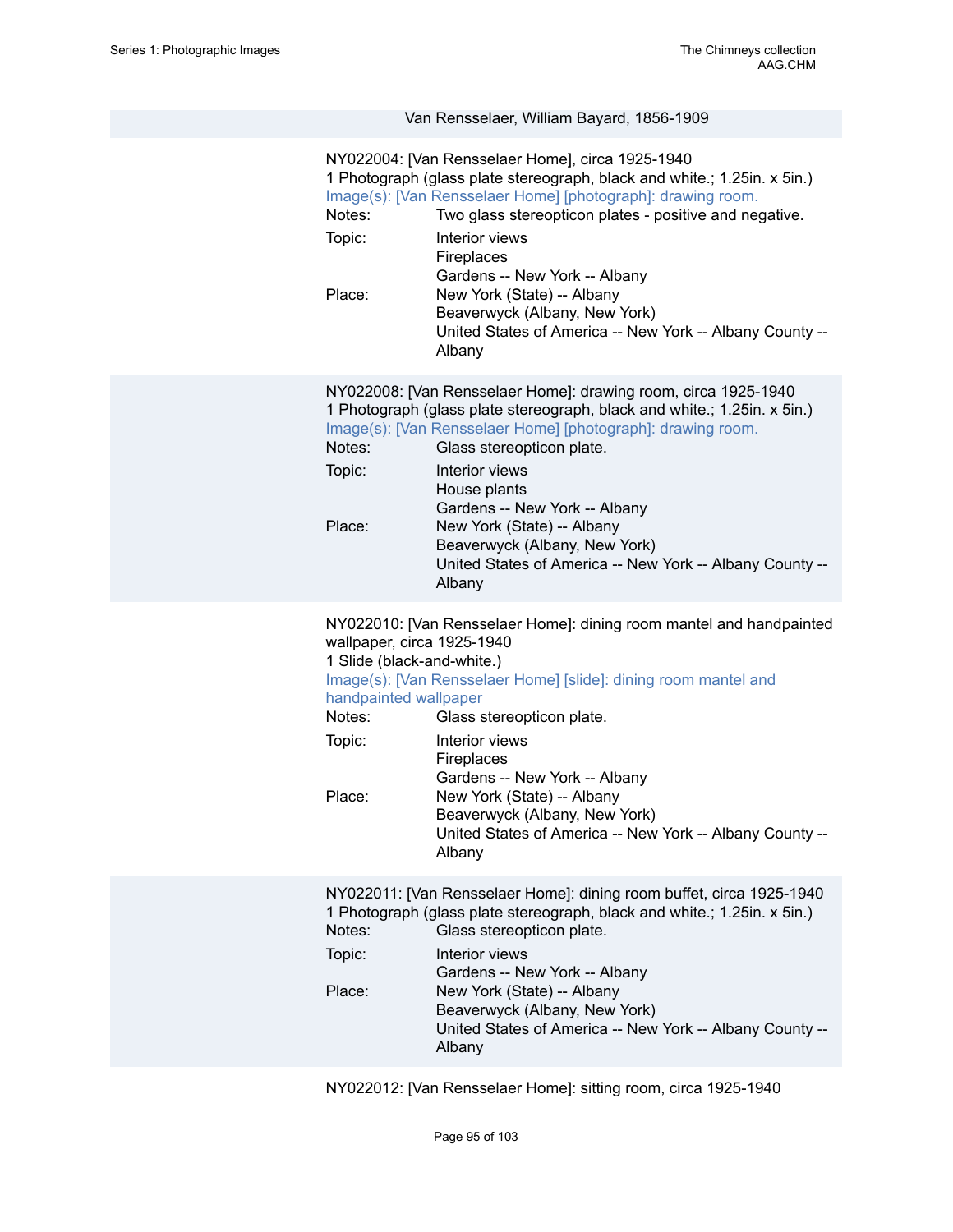$\cdots$  $\ddotsc$ 

|             | Notes:<br>Topic:<br>Place:      | 1 Photograph (glass plate stereograph, black and white.; 1.25 in. x 5 in.)<br>Image(s): [Van Rensselaer Home] [slide]: sitting room.<br>Glass stereopticon plates.<br>Interior views<br>Fireplaces<br>Gardens -- New York -- Albany<br>New York (State) -- Albany<br>Beaverwyck (Albany, New York)<br>United States of America -- New York -- Albany County --<br>Albany                                                               |
|-------------|---------------------------------|----------------------------------------------------------------------------------------------------------------------------------------------------------------------------------------------------------------------------------------------------------------------------------------------------------------------------------------------------------------------------------------------------------------------------------------|
| Switzerland |                                 | SWTZ001: Aeschi bei Spiez -- Miscellaneous Sites in Switzerland                                                                                                                                                                                                                                                                                                                                                                        |
|             | Topic:<br>Place:<br>Genre/Form: | SWTZ001015: [Miscellaneous Sites in Switzerland]: part of the village of<br>Aeschi bei Spiez and its church., 1906 Aug.<br>1 Glass negative (black-and-white; 5 x 7 in.)<br>Photographer: Sears, Thomas Warren, 1880-1966<br>Fences -- wooden<br><b>Hillsides</b><br>Roads<br><b>Steeples</b><br>Church buildings<br><b>Mountains</b><br>Switzerland -- Aeschi bei Spiez<br>Switzerland -- Bern -- Aeschi bei Spiez<br>Glass negatives |

#### United Kingdom

ENG010: Nuneham Courtenay -- Nuneham House and Park

#### ENG010001: [\[Nuneham House and Park\]: part of the terrace garden at](https://ids.si.edu/ids/deliveryService?id=SG-ENG010001) [Nuneham House., 1929 Jun.](https://ids.si.edu/ids/deliveryService?id=SG-ENG010001)

1 Lantern slide (col.; 3.25 x 4 in.) Photographer: Williams, P. H. Mrs. Lantern slide Van Altena, Edward maker:

Notes: Nuneham House was visited during the Garden Club of America's June 1929 tour to England. A complete copy of the GCA tour itinerary was printed in the Bulletin of the Garden Club of America (Fourth Series, No. 5), September 1929, pp. 6-25. William Mason and Lancelot "Capability" Brown were landscape architects who worked at the site.

> Mount reads: "Mrs. P. H. Williams; Edward Van Altena, 71-79 W. 45th St., N.Y.C."

Historic plate number: "54; W."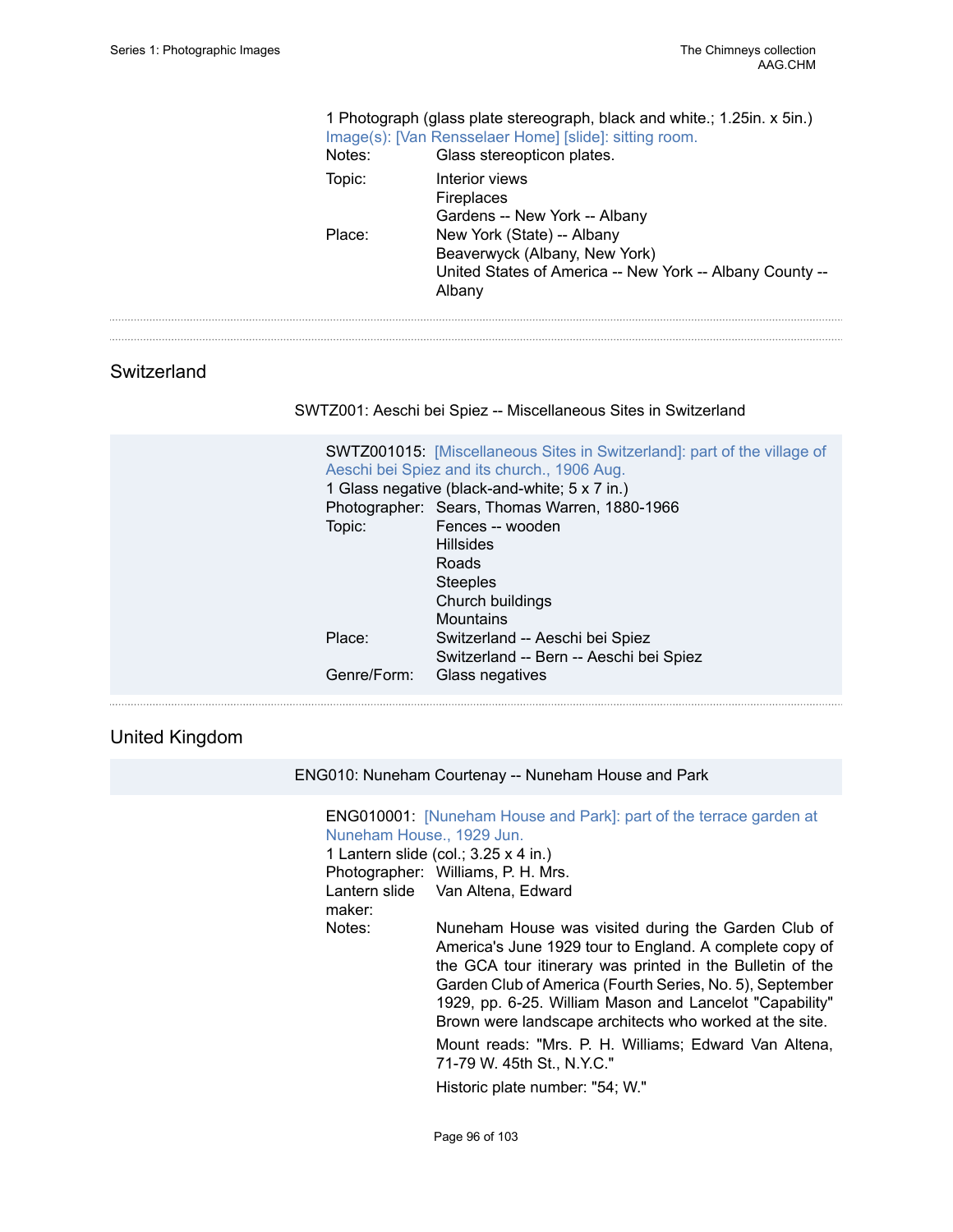|             | Historic plate caption: "[Recto label:] Mrs. P. H. Williams<br>[Verso label:] Nuneham Park, June 1929."                                              |
|-------------|------------------------------------------------------------------------------------------------------------------------------------------------------|
| Topic:      | Walls, brick<br><b>Balustrades</b><br>Armillary spheres<br>Pedestals                                                                                 |
|             | Vines<br>Garden borders<br>Containers<br>Topiary work<br>Walkways<br>Gardens -- England -- Oxfordshire -- Nuneham                                    |
| Place:      | Courtenay<br>Nuneham House and Park (Nuneham Courtenay,<br>Oxfordshire, England)<br>United Kingdom -- England -- Oxfordshire -- Nuneham<br>Courtenay |
| Genre/Form: | Lantern slides                                                                                                                                       |

#### Unidentified Location

LW001: Unidentified -- Lotus Pond

|                | LW001003: [Lotus Pond], 1950     |
|----------------|----------------------------------|
| 1 Slide (col.) |                                  |
| Creator:       | Weems, Katharine Lane, 1899-1989 |
| Notes:         | 35 mm slide.                     |
| Topic:         | Spring<br><b>Water lilies</b>    |

#### LW001006: [\[Lotus Pond\], 1950](https://ids.si.edu/ids/deliveryService?id=SG-LW001006)

| 1 Slide (col.) |                                           |
|----------------|-------------------------------------------|
| Creator:       | Weems, Katharine Lane, 1899-1989          |
| Notes:         | 35 mm slide.                              |
| Topic:         | Spring<br>Fields<br>Ponds<br>Water lilies |

LW001007: [\[Lotus Pond\], 1950](https://ids.si.edu/ids/deliveryService?id=SG-LW001007) 1 Slide (col.) Weems, Katharine Lane, 1899-1989 Notes: 35 mm slide. Topic: Spring Ponds Aquatic plants Water lilies

LW001010: [\[Lotus Pond\], 1950](https://ids.si.edu/ids/deliveryService?id=SG-LW001010) 1 Slide (col.) Creator: Weems, Katharine Lane, 1899-1989

Page 97 of 103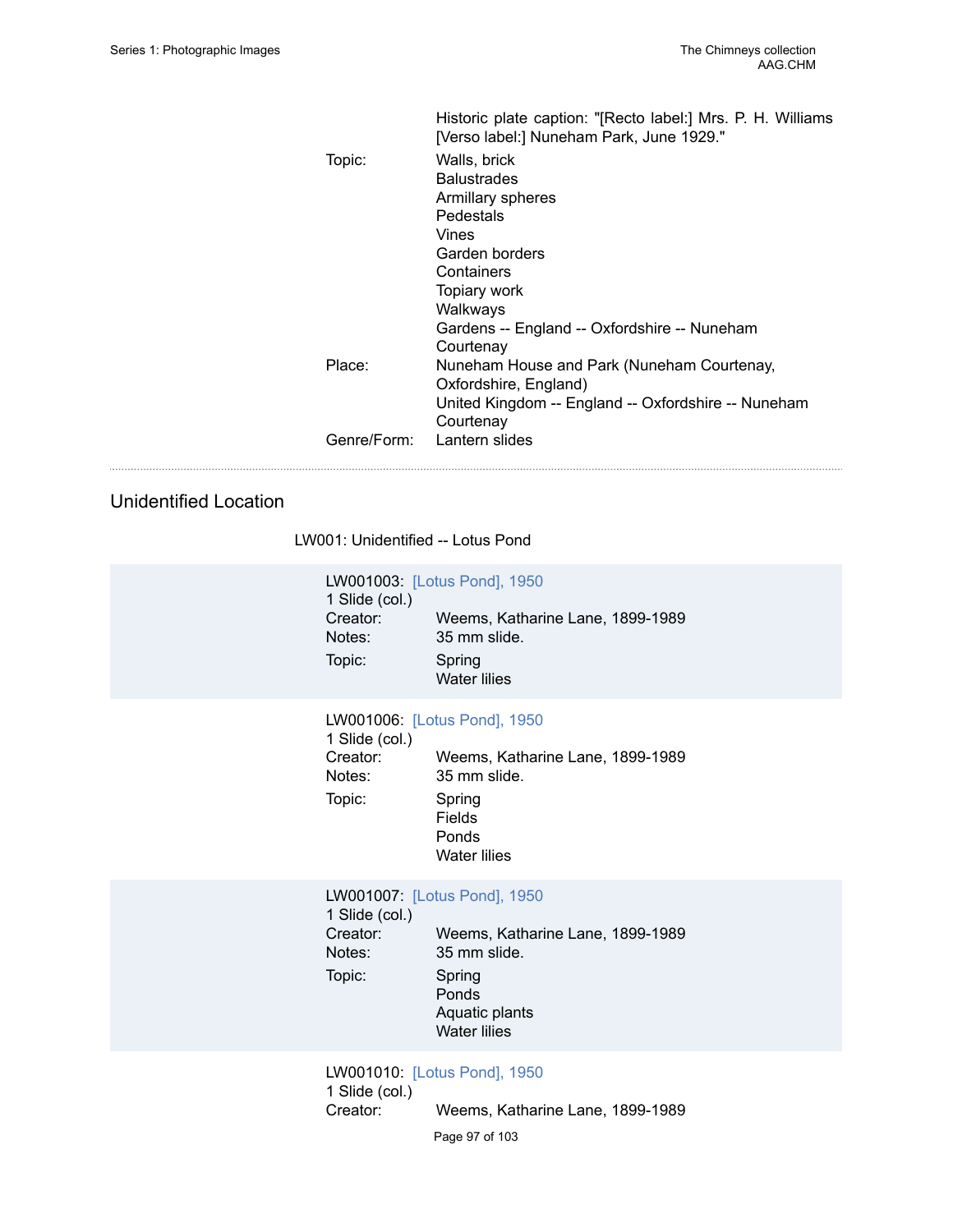| Notes: | 35 mm slide.   |
|--------|----------------|
| Topic: | Spring         |
|        | Ponds          |
|        | Aquatic plants |
|        | Dogs           |
|        | Water lilies   |

|                | LW001012: [Lotus Pond], 1950     |
|----------------|----------------------------------|
| 1 Slide (col.) |                                  |
| Creator:       | Weems, Katharine Lane, 1899-1989 |
| Notes:         | 35 mm slide.                     |
| Topic:         | Spring                           |
|                | Lawns                            |
|                | Houses                           |

#### LW001013: [\[Lotus Pond\], 1950](https://ids.si.edu/ids/deliveryService?id=SG-LW001013)

| 1 Slide (col.) |                                  |
|----------------|----------------------------------|
| Creator:       | Weems, Katharine Lane, 1899-1989 |
| Topic:         | Lawns                            |
|                | Houses                           |
|                |                                  |

#### LW001015: [\[Lotus Pond\], 1950.](https://ids.si.edu/ids/deliveryService?id=SG-LW001015)

| 1 Slide (col.) |                                  |
|----------------|----------------------------------|
| Creator:       | Weems, Katharine Lane, 1899-1989 |
| Notes:         | 35 mm slide.                     |
| Topic:         | Spring<br><b>Houses</b>          |

#### LW001016: [\[Lotus Pond\], 1950](https://ids.si.edu/ids/deliveryService?id=SG-LW001016)

| 1 Slide (col.) |                                  |  |  |
|----------------|----------------------------------|--|--|
| Creator:       | Weems, Katharine Lane, 1899-1989 |  |  |
| Notes:         | 35 mm slide.                     |  |  |
| Topic:         | Spring                           |  |  |
|                | Lawns                            |  |  |
|                | <b>Trees</b>                     |  |  |
|                | Houses                           |  |  |
|                | Women                            |  |  |
|                |                                  |  |  |

#### CHM001: Unidentified Garden

CHM002: Unidentified Garden

CHM004: Unidentified Zoo

CHM005: Unidentified Sites

CHM006: Unidentified Pond

CHM007: Unidentified Garden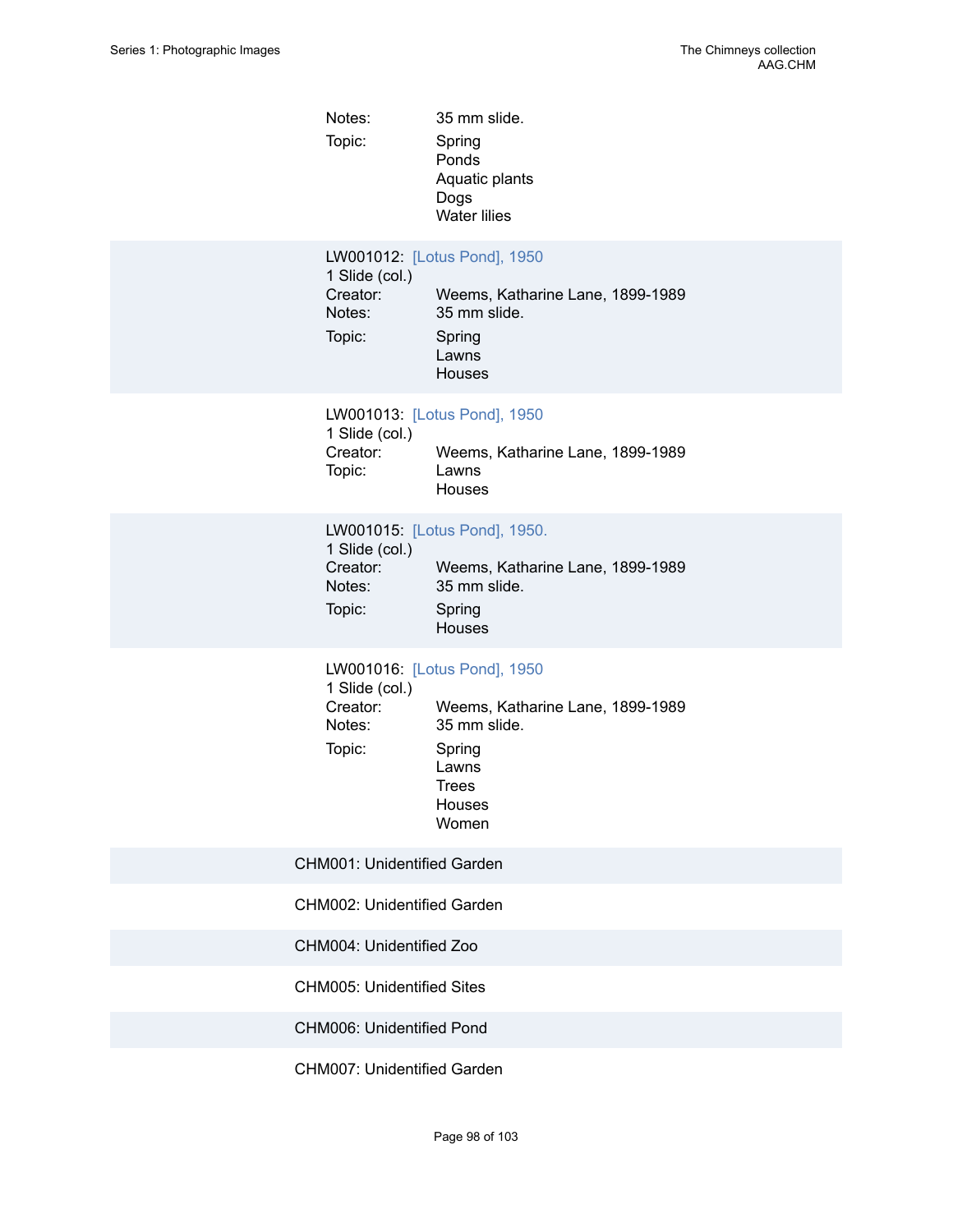### CHM008: Unidentified (Monastery?) Garden

*Return to Table of [Contents](#page-1-0)*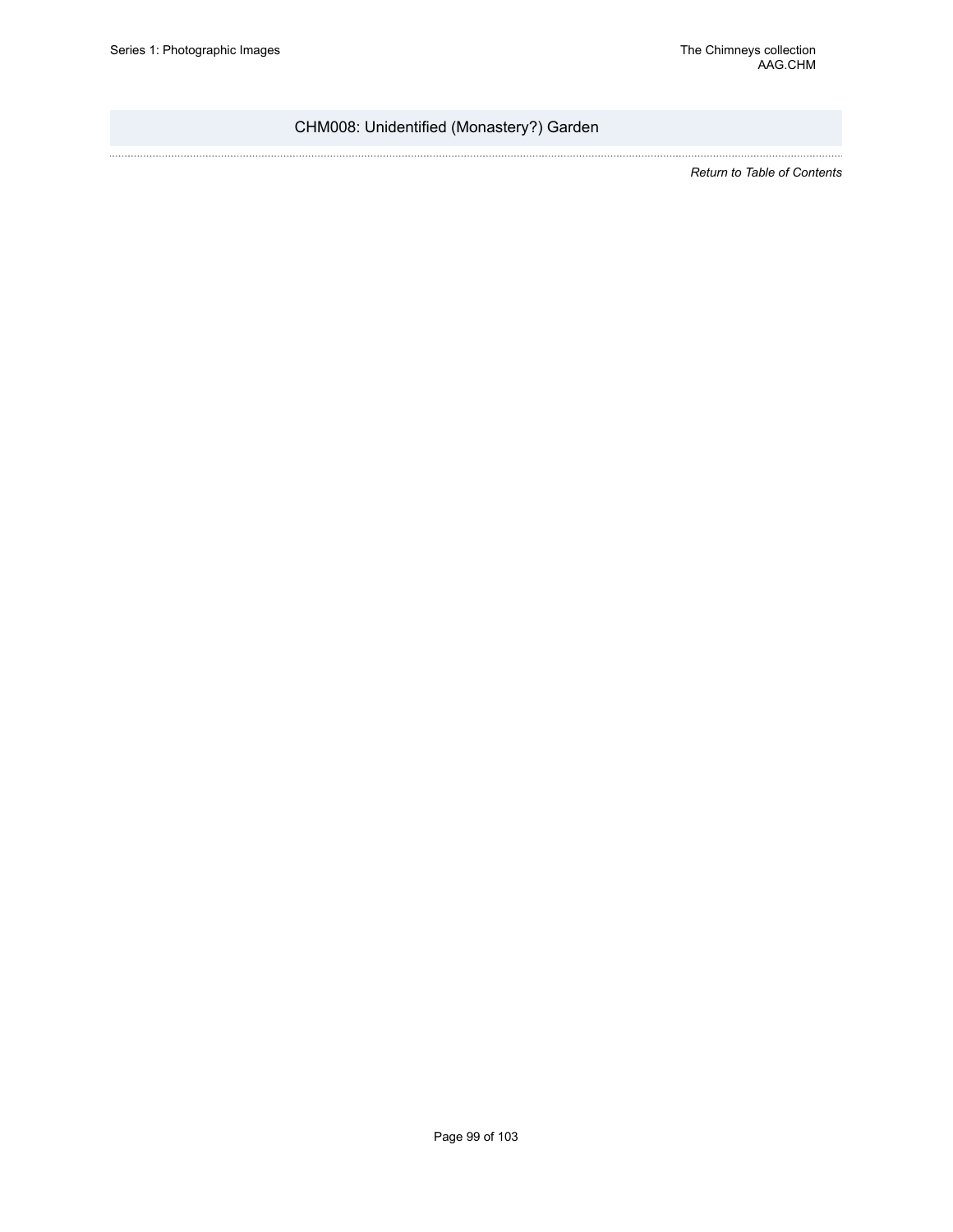# Printed Matter

# Clippings

| Box 1, Folder 2 | Image of Garden at The Chimneys from unidentified publication (photocopy),<br>circa 1920-1940<br>1 Clippings (Books, newspapers, etc.) |
|-----------------|----------------------------------------------------------------------------------------------------------------------------------------|
| Box 1, Folder 2 | Clipping from Arts & Decoration, March 1925<br>1 Clippings (Books, newspapers, etc.)                                                   |

### Books

| Box 2           | The Book of Water Gardening, A. T. De La Mare Printing & Publishing Co.,<br>Ltd., 1907<br>1 Book (includes correspondence tipped into book)<br>Author:<br>Bisset, Peter, 1869-1951 |  |
|-----------------|------------------------------------------------------------------------------------------------------------------------------------------------------------------------------------|--|
| Box 2, Folder 2 | Year Book of the Massachusetts Horticultural Society, 1935<br>1 Book<br>Author:<br>Massachusetts Horticultural Society                                                             |  |
| Box 2, Folder 2 | Yearbook, Massachusetts Horticultural Society, 1948<br>1 Book<br>Author:<br><b>Massachusetts Horticultural Society</b>                                                             |  |
| Box 6           | Odds Were Against Me: A Memoir, 1985<br>1 Book<br>Contributor:<br>Weems, Katharine Lane, 1899-1989<br>Weeks, Edward, 1898-1989<br>Author:                                          |  |
|                 |                                                                                                                                                                                    |  |

# Seed Catalogs

| Box 2, Folder 1 | Perry's Rock and Border Plants, No. 161, Perry's Hardy Plant Farm, Enfield,<br>Middlesex, England, circa 1910-1920<br>1 Trade catalog |  |
|-----------------|---------------------------------------------------------------------------------------------------------------------------------------|--|
| Box 2, Folder 1 | Hardy Herbaceous Plants, Bobbink & Atkins, Rutherford, New Jersey, 1926<br>1 Trade catalog                                            |  |
| Box 2, Folder 7 | Robson Quality Seeds, 35th Anniversary Catalog, Robson Quality Seeds,<br>Inc., Hall, New York, 1960<br>1 Trade catalog                |  |
| Box 2, Folder 7 | Harris Vegetable and Flower Seeds, Joseph Harris Co. Inc., Rochester, New<br>York. 1962                                               |  |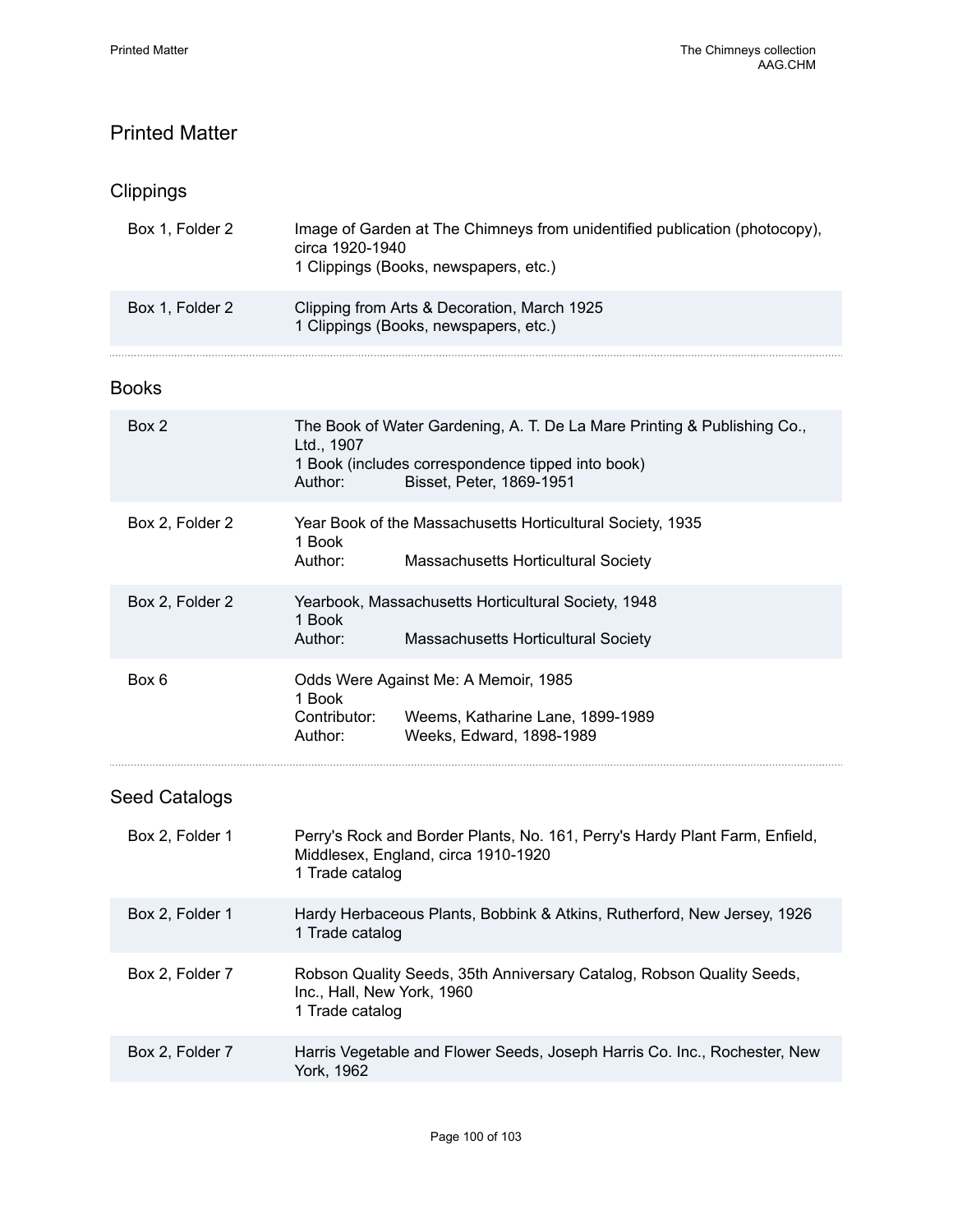1 Trade catalog

*Return to Table of [Contents](#page-1-0)*

. . . . . . . . .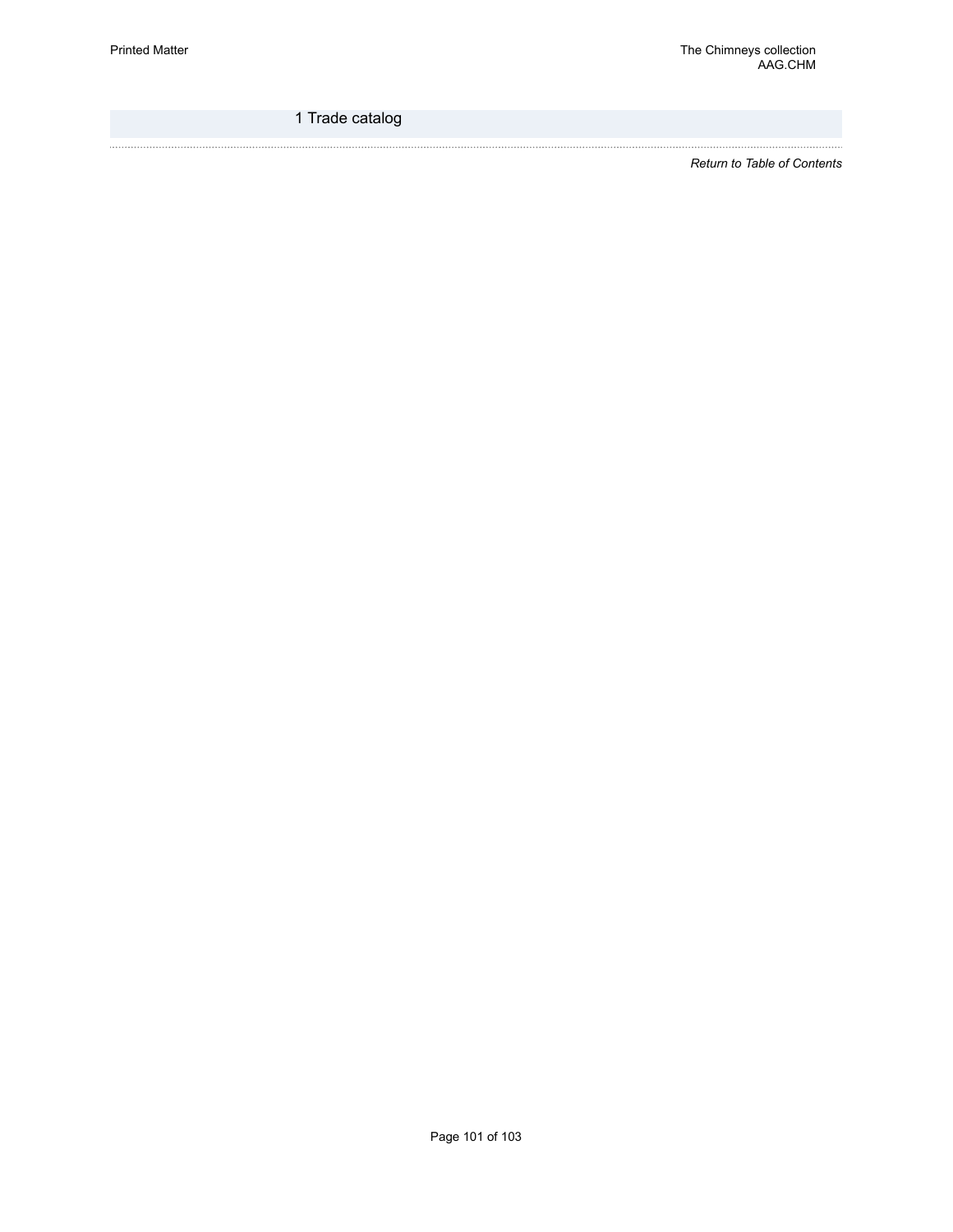## Artifacts

| Box 4 | Gold Medal from New York Florist's Club awarded to North Shore Garden<br>Club for Luncheon Table Decorations, International Flower Show, 1925<br>1 Item |  |
|-------|---------------------------------------------------------------------------------------------------------------------------------------------------------|--|
| Box 4 | Silver Medal from North Shore Horticultural Society, awarded to Mrs. Gardiner<br>M. Lane for Group of Plants, 1926<br>1 Item                            |  |
| Box 4 | Gold Medal from Massachusetts Horticultural Society awarded to Mrs.<br>Gardiner M. Lane for The Chimneys, 1935<br>1 Item                                |  |
| Box 4 | "Unis" stereograph viewer, circa 1890-1920<br>1 Item                                                                                                    |  |
| Box 4 | Glass plate negative box, circa 1910-1940<br>1 Item (wooden box with slats used to house glass stereographic images)                                    |  |

*Return to Table of [Contents](#page-1-0)*